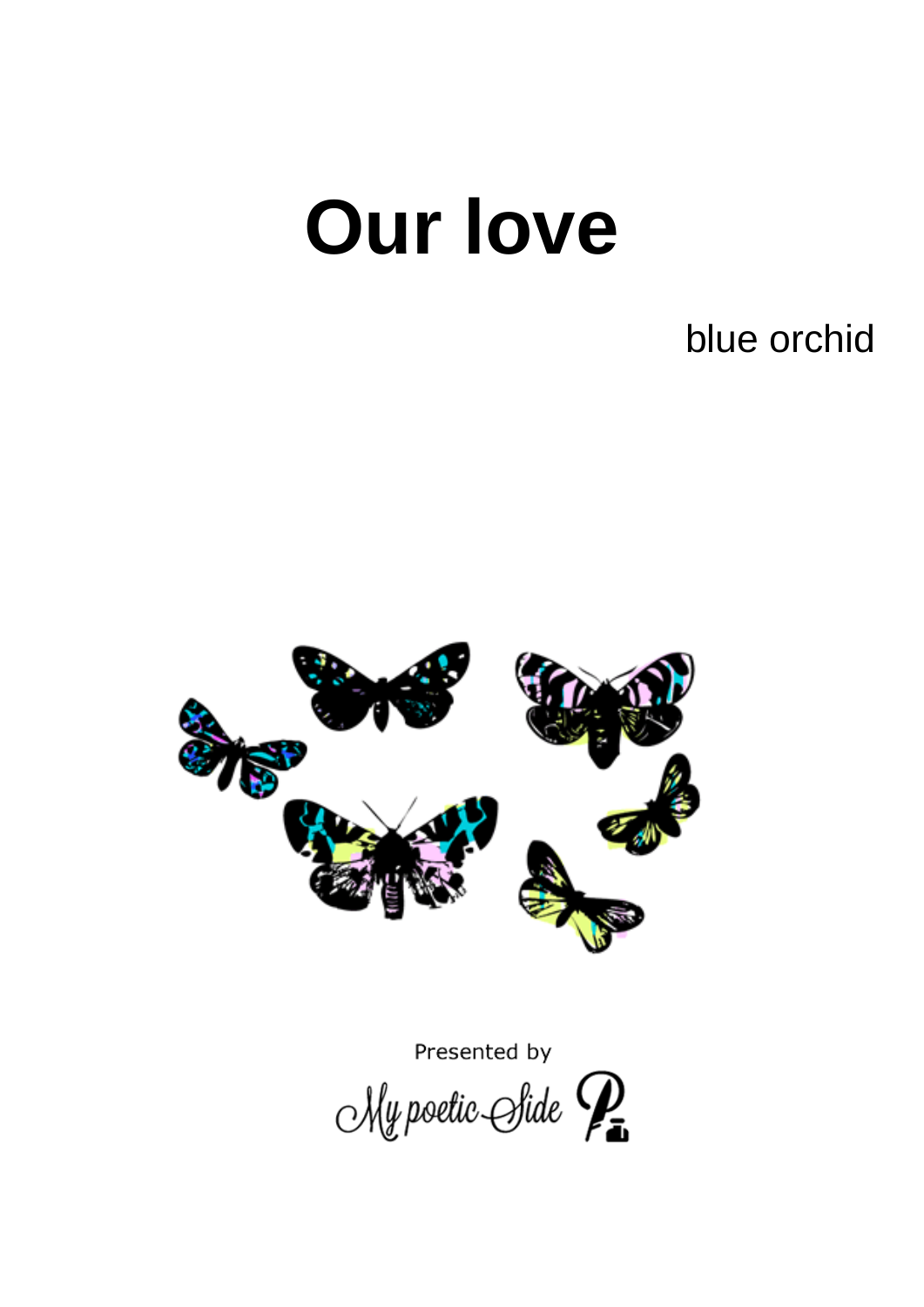# **Dedication**

To Dion, you brought me out of a very dark place and showed me what love truly is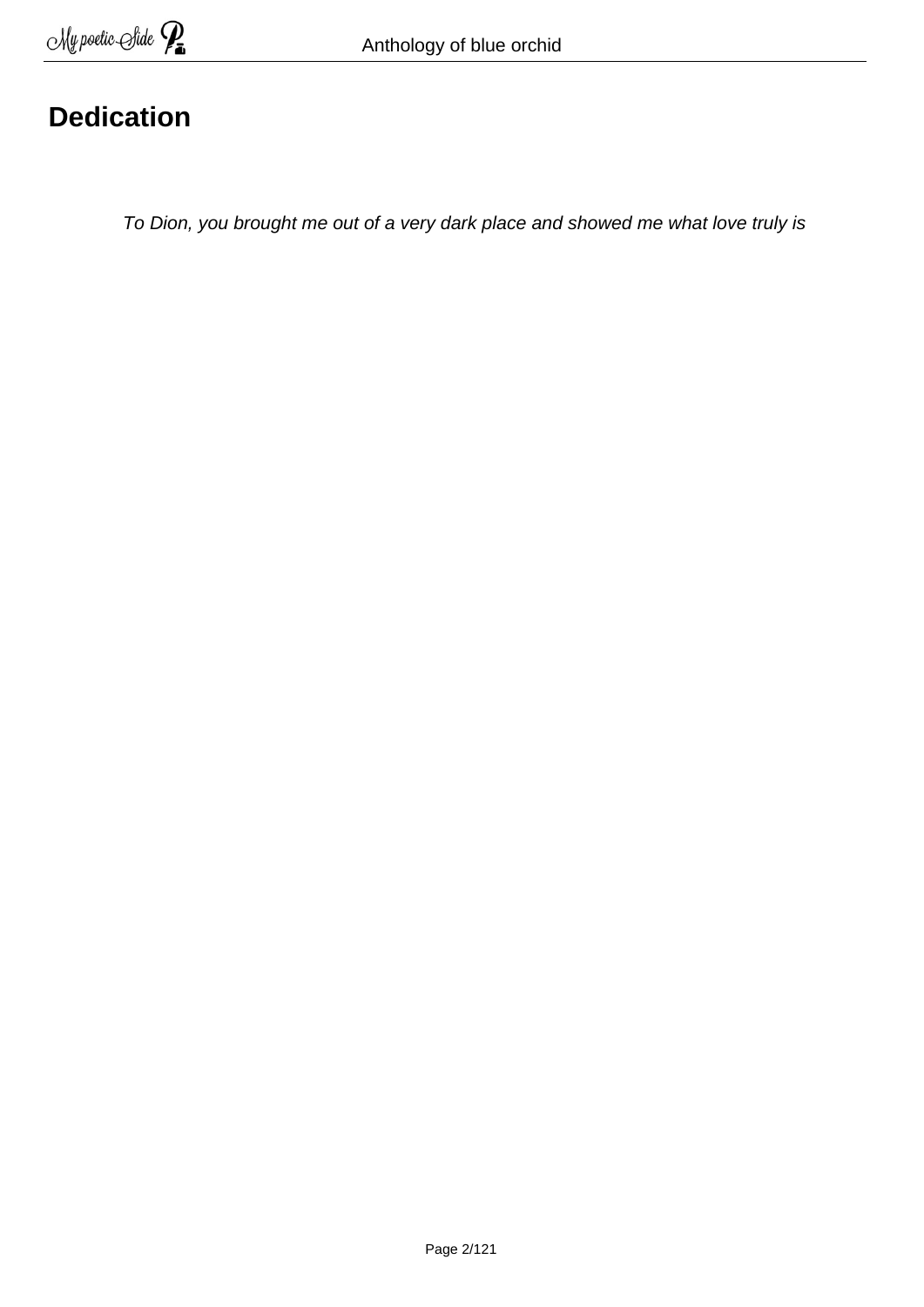### **summary**

| the nightmare         |
|-----------------------|
| all work, no play     |
| a beautiful life      |
| pray for my mom       |
| judge not             |
| thanking you          |
| ode to a pizza        |
| I was made for you    |
| a lass named michelle |
| The Kingdom           |
| your the one          |
| i need you            |
| love                  |
| stand by you          |
| Love                  |
| Pumpkin pie           |
| I need you            |
| You pick me           |
| You Say               |
| Christmas time        |
| Happy New Year        |
| Our front porch       |

I love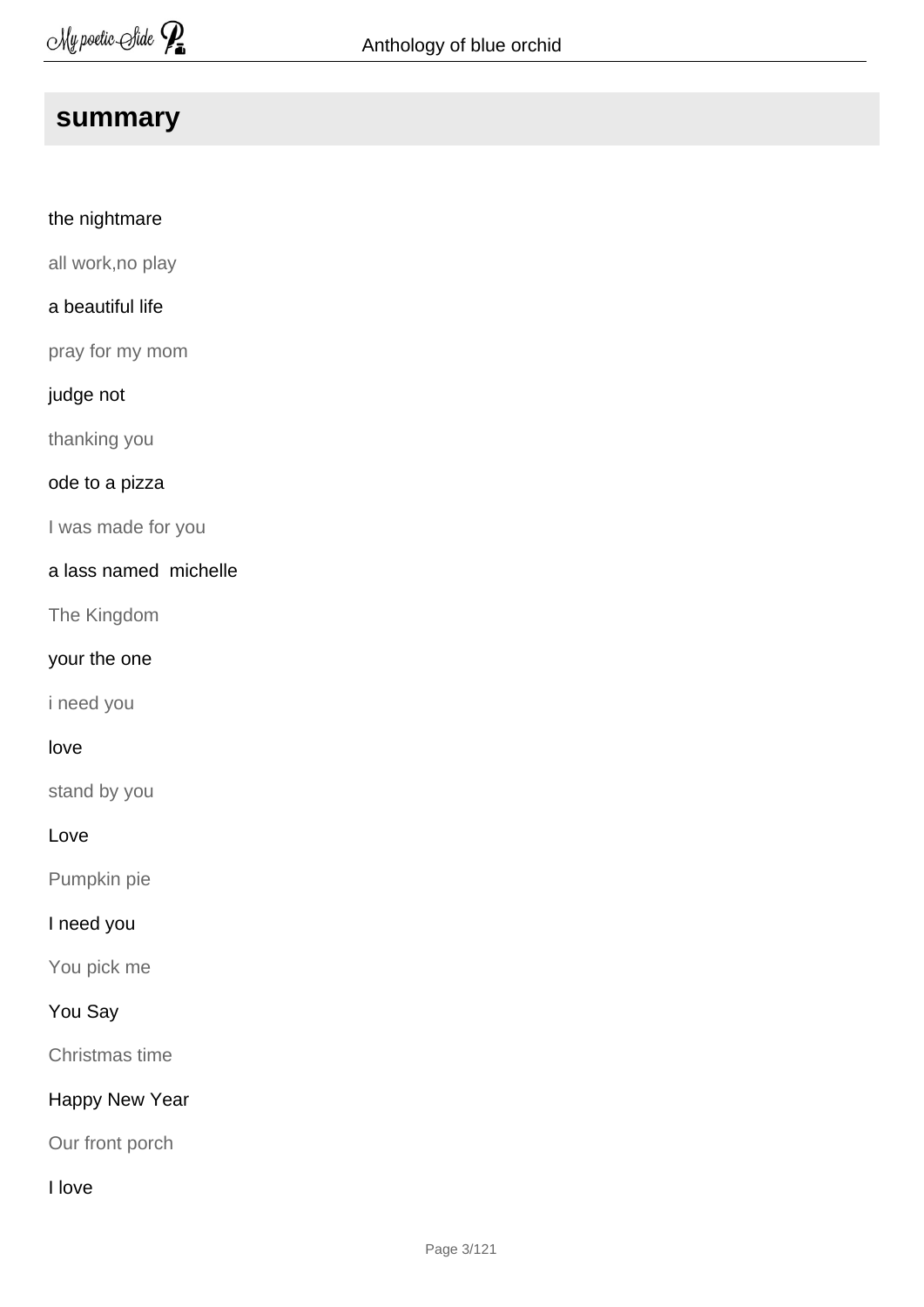#### Moonlight

#### I choose to fight

Things that annoy me

#### Under the stars

The Secret

#### Love takes time

Speaking to my heart

#### We three

Life together

#### My thanks to the Lord

What is love

#### God provides

Rejoice

#### Lamb of God

In Jesus's name

#### Restless hearts

Cupid's arrow

#### Open plains

Our island

#### Satan the liar

**Confused** 

#### My heart sings

Love at first sight

#### My Faith

Keep fighting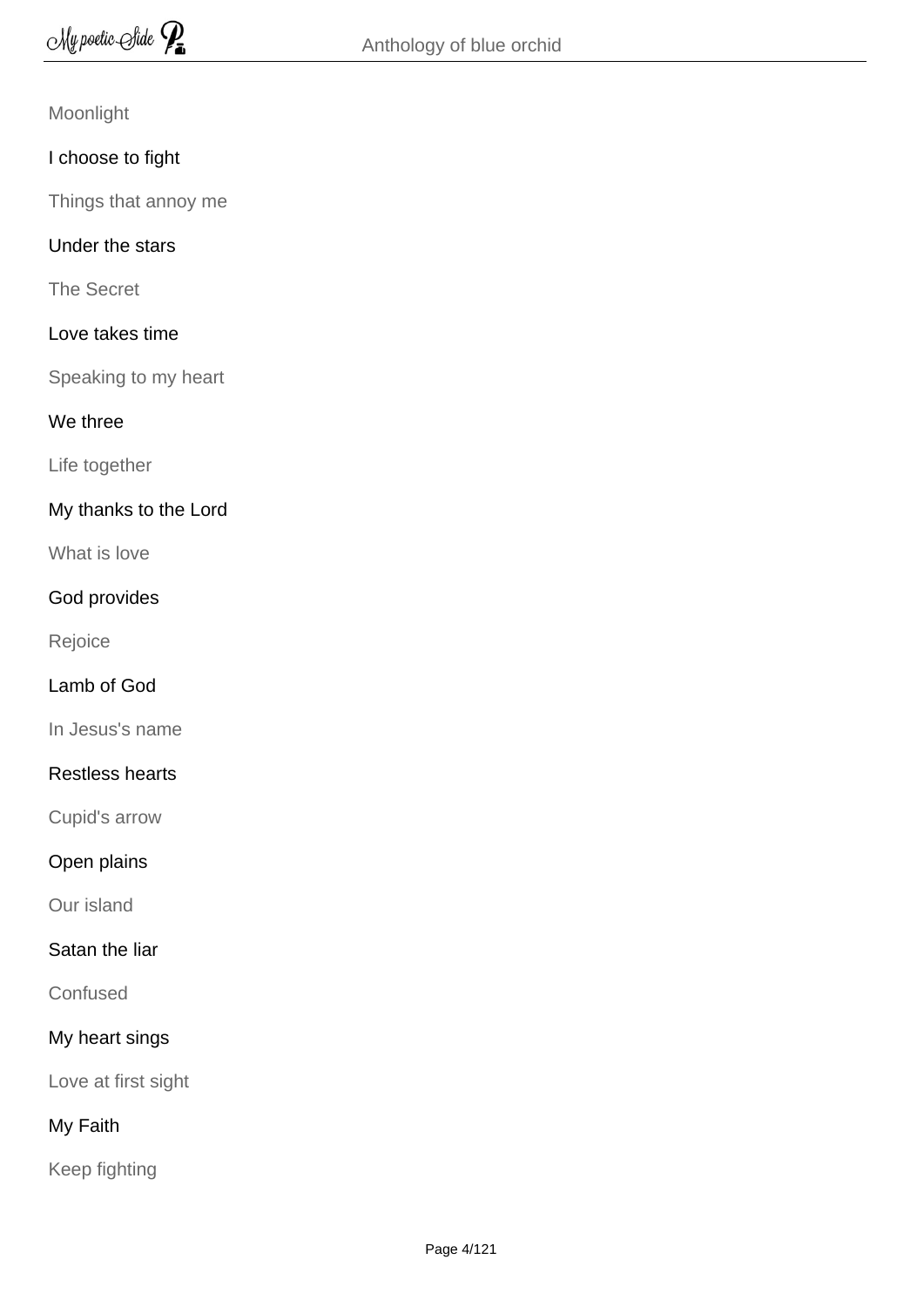#### Most important

The Day

#### A prayer for Ukraine

Tonight

#### Poetry

Stand together

#### Spring morning

A token of my love

#### You are

I cry

#### You fill my heart

In the country

#### Oh,My Soul

Ambassadors of God

#### Flesh and blood

Light n the darkness

#### God's Loving Arms

Let go of fear

#### The house that love built

God has a plan

#### A good day

Beautifully Broken

#### You'll be okay

Today is the day,

#### God leads us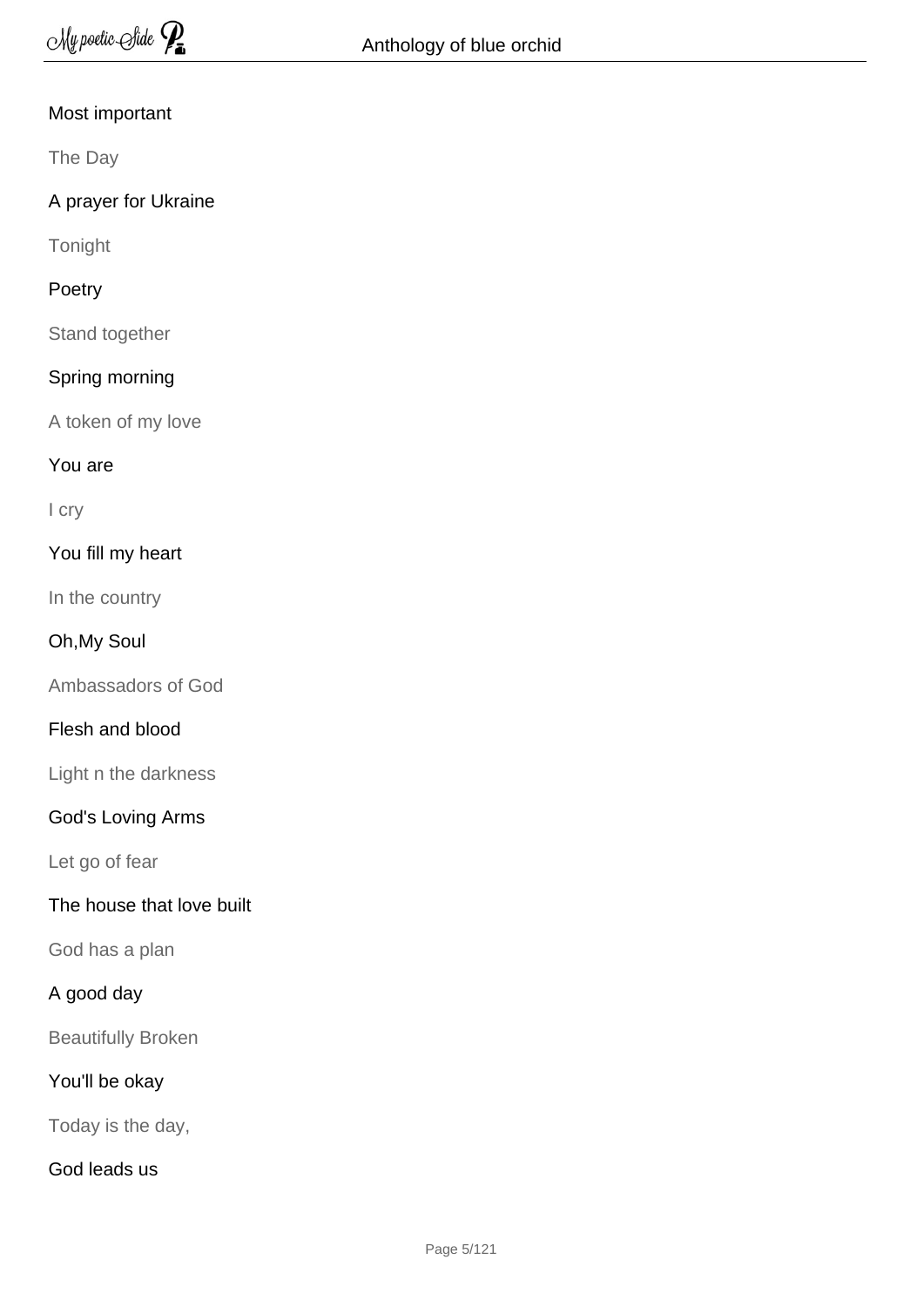#### Dion

#### Prayers

The calling

#### The calling

The Day Has Come

#### It doesn't matter

Our Lord and Savior

#### Life before God

Survival

#### The voice

Healing love

#### Our road trips

Moonlight in our garden

#### A voice from heaven

We Are One

#### Lord, I put you first

Forever

#### Who am I

**Sometimes** 

#### An act of kindness

Ruby

#### Within us

Be still

#### Spread your wings

Paths crossed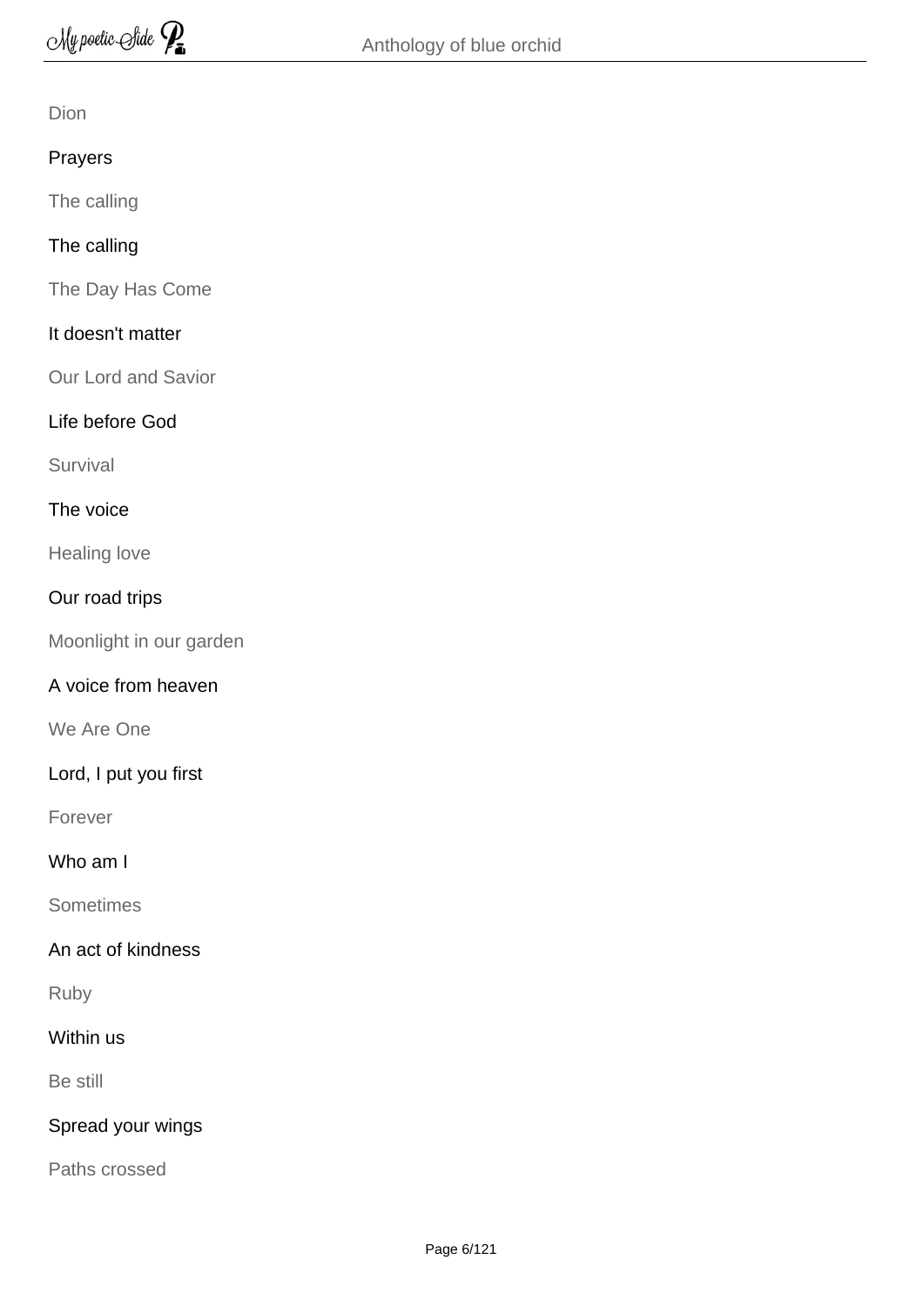#### God's canvas

Christ's resurrection

#### The sacrifice

Where are you?

#### Time

Missing

#### The Lord

Dusk arising

#### Worry not

The road less traveled

#### Sin

The warmth of your touch

#### Wrath of God

Colonoscopy prep

#### It takes strength

Clearing something up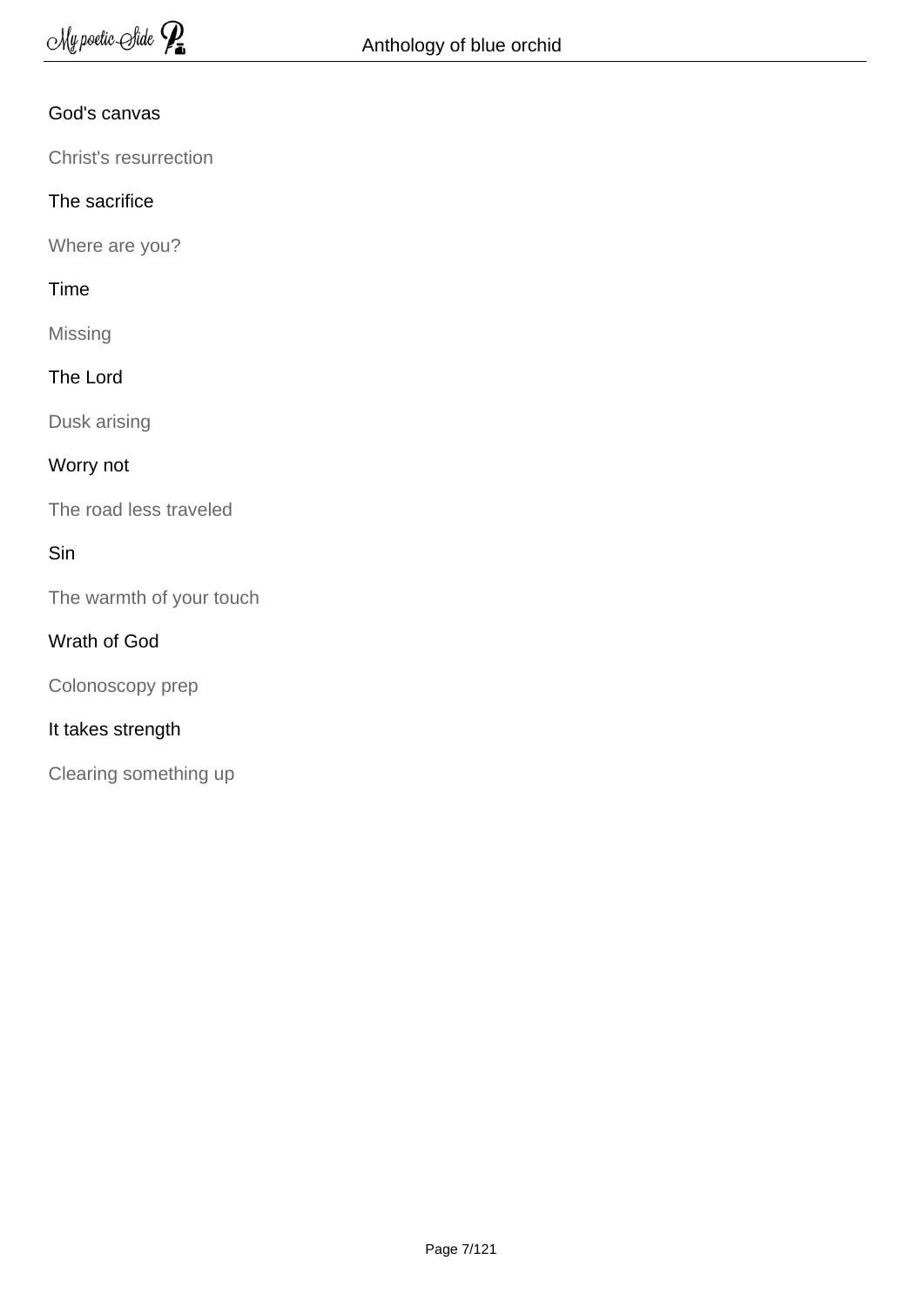# **the nightmare**

try as i might, this is a nightmare to write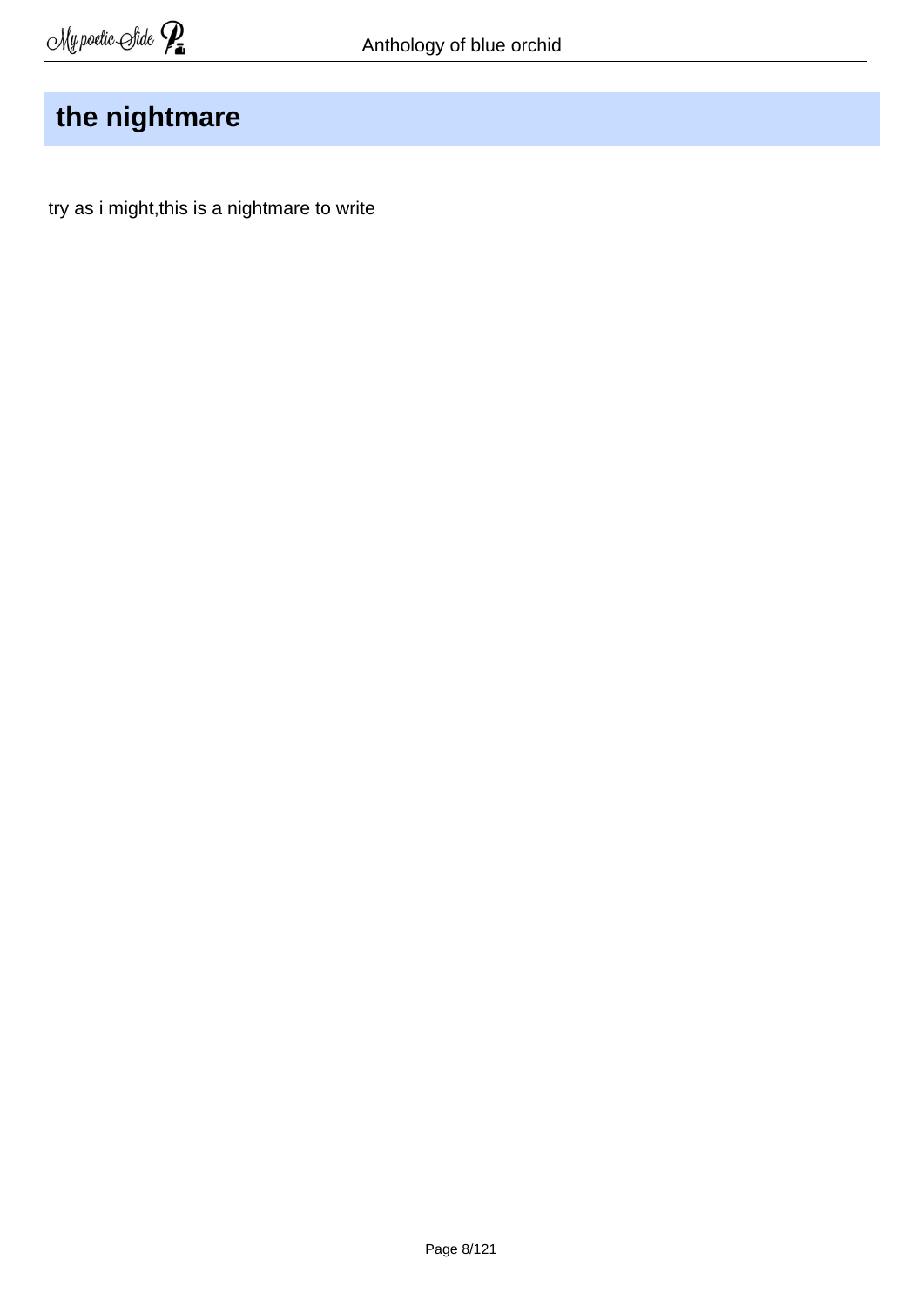# **all work,no play**

today is the day,for the time to play.for if we don't,what kind of life is that anyway?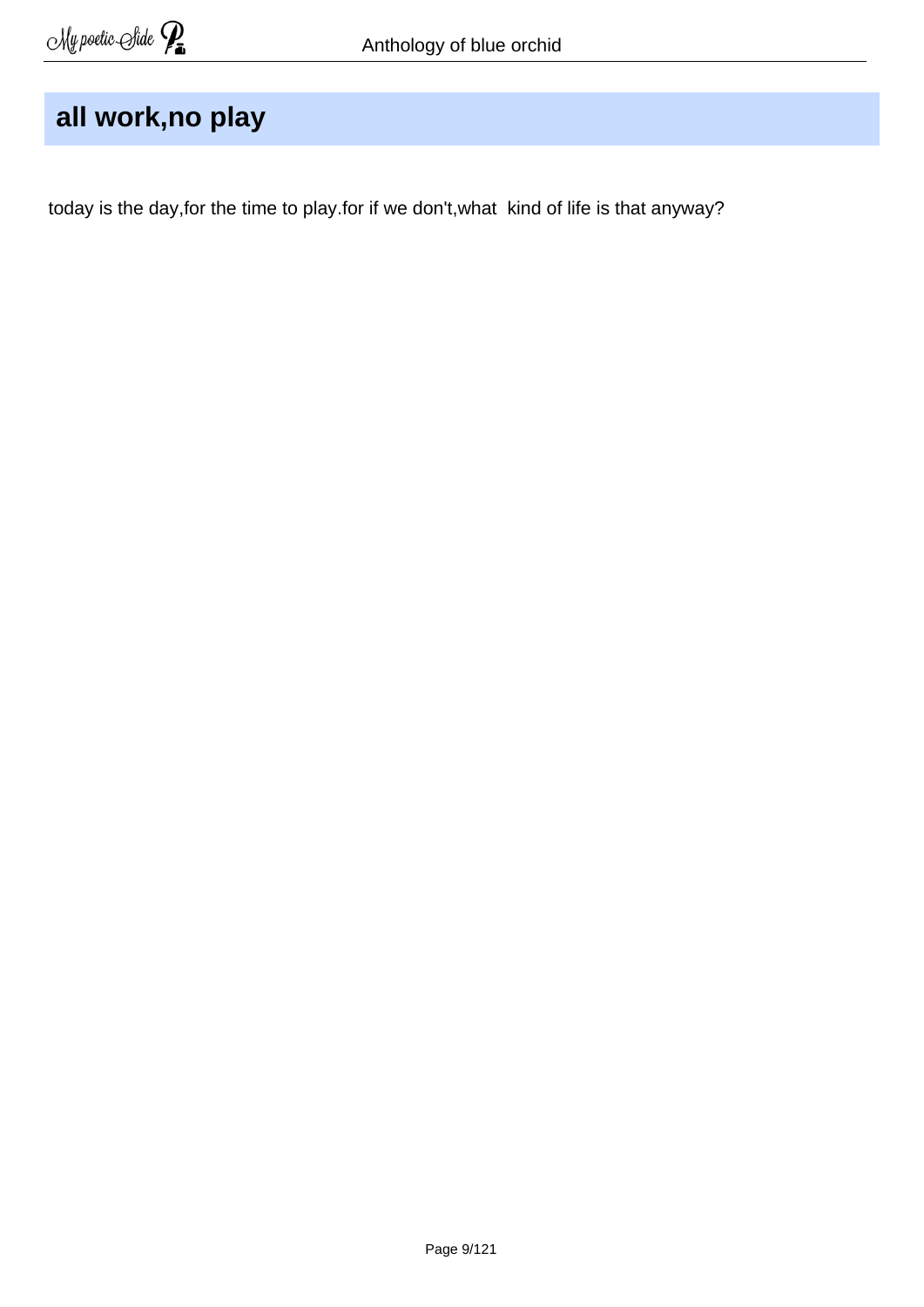# **a beautiful life**

a beautiful life begins with love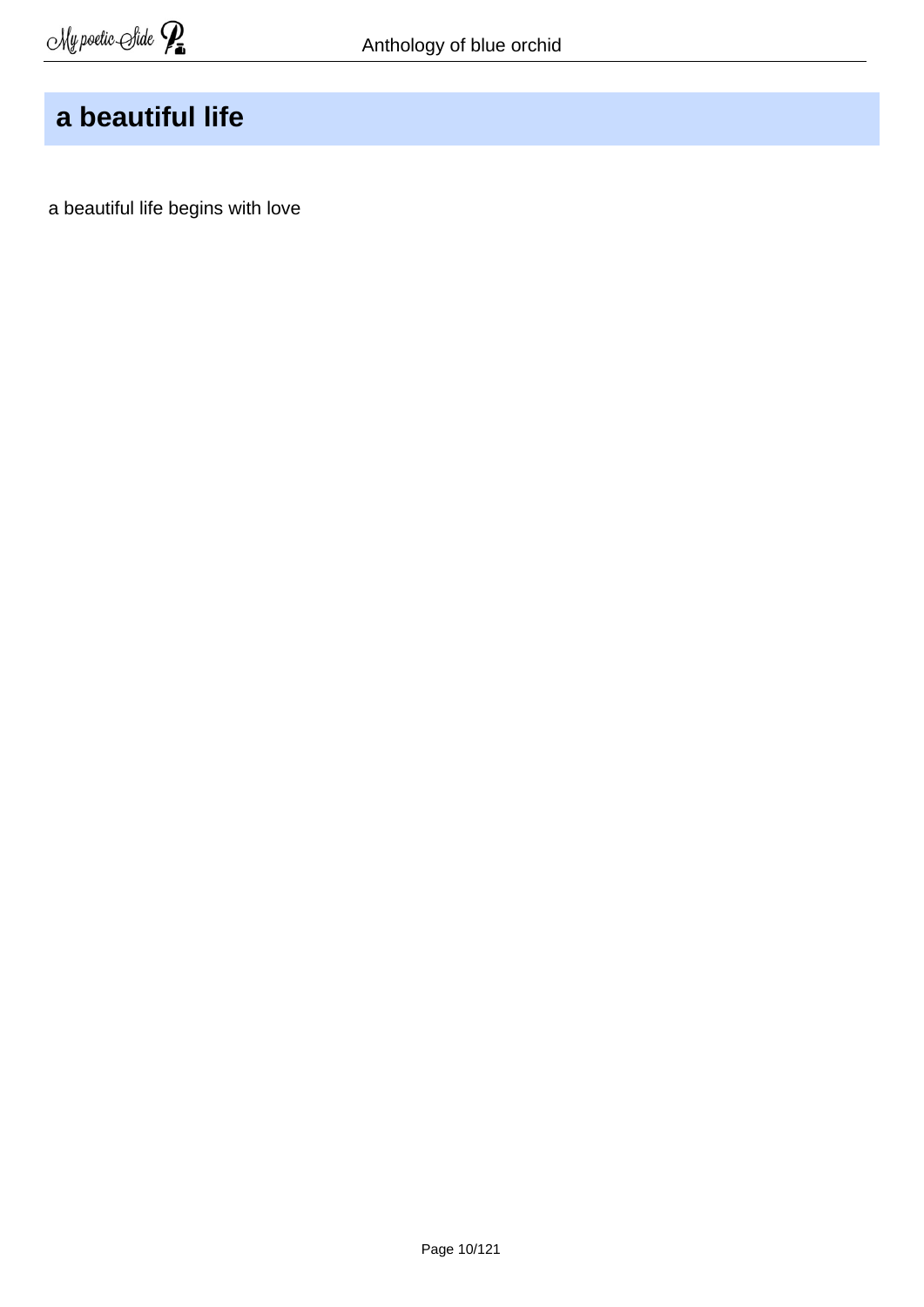# **pray for my mom**

she just got the covid 19 test,do to symtoms.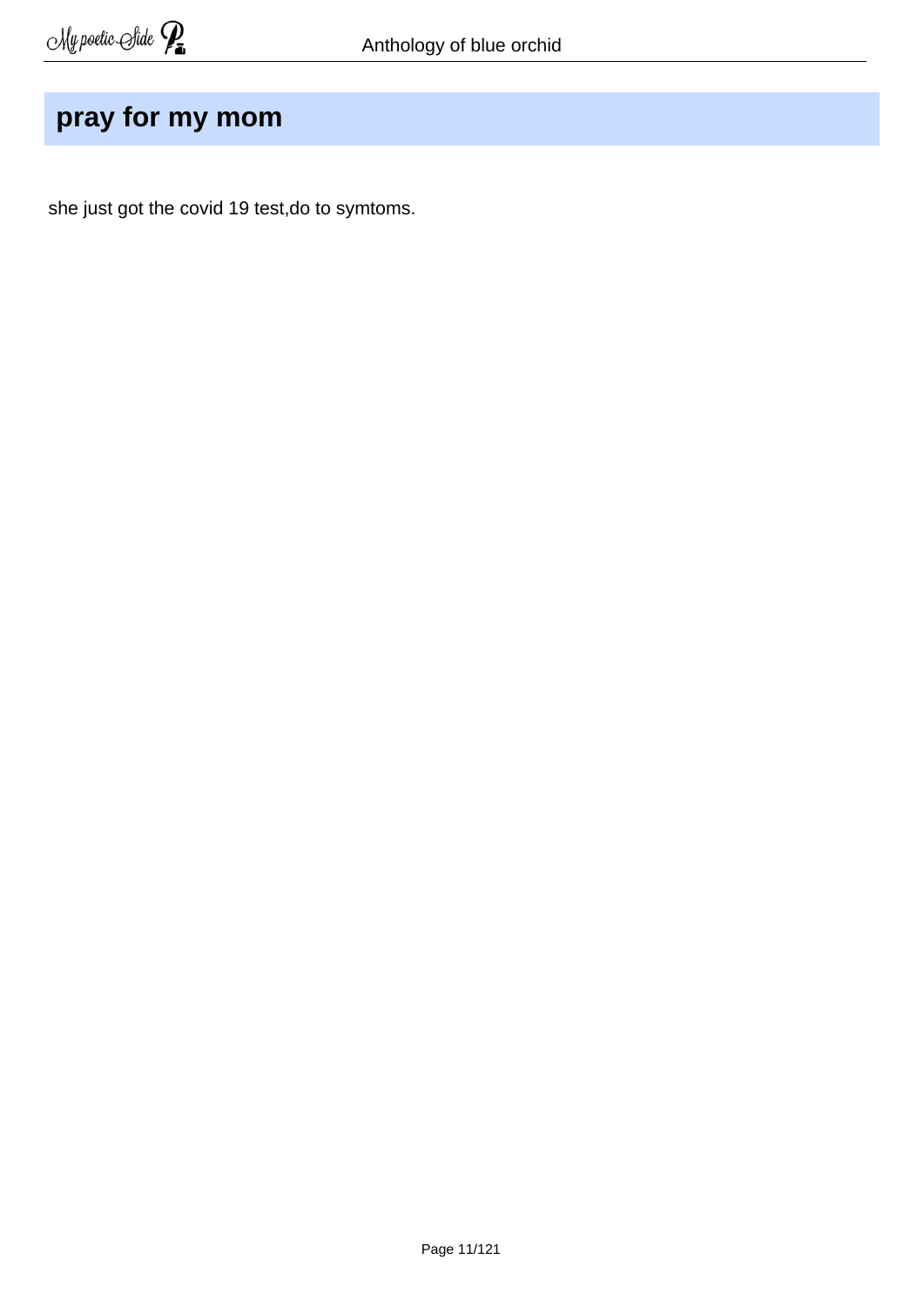# **judge not**

judge not,lest ye be judged.those are great words to live by.god almighty is the rightful judge.he can bring redemption to our souls or damnation,it's his call.he whov lives by the lord will .be set free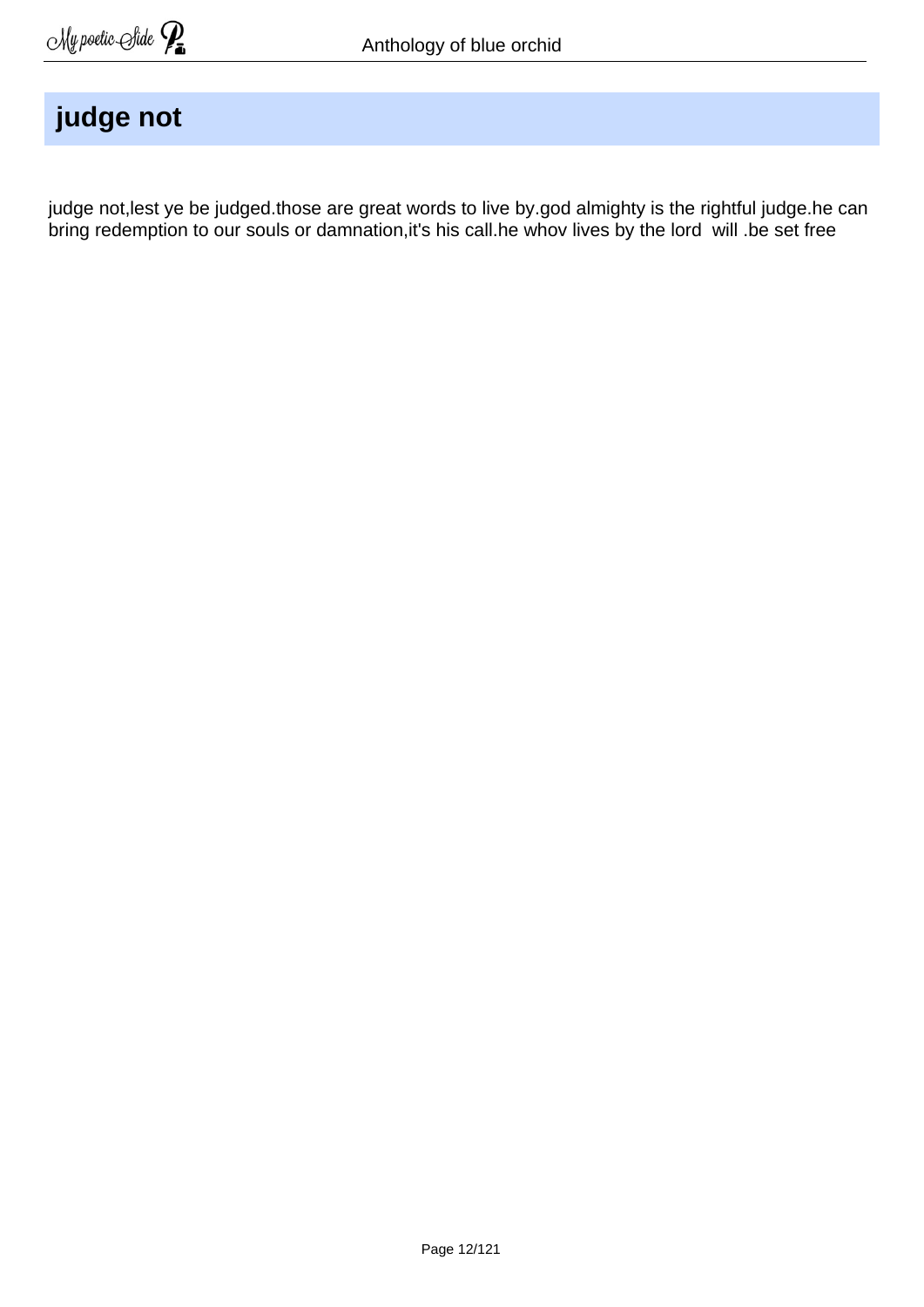# **thanking you**

thank you for your prayers,my mom tested negative for covid 19.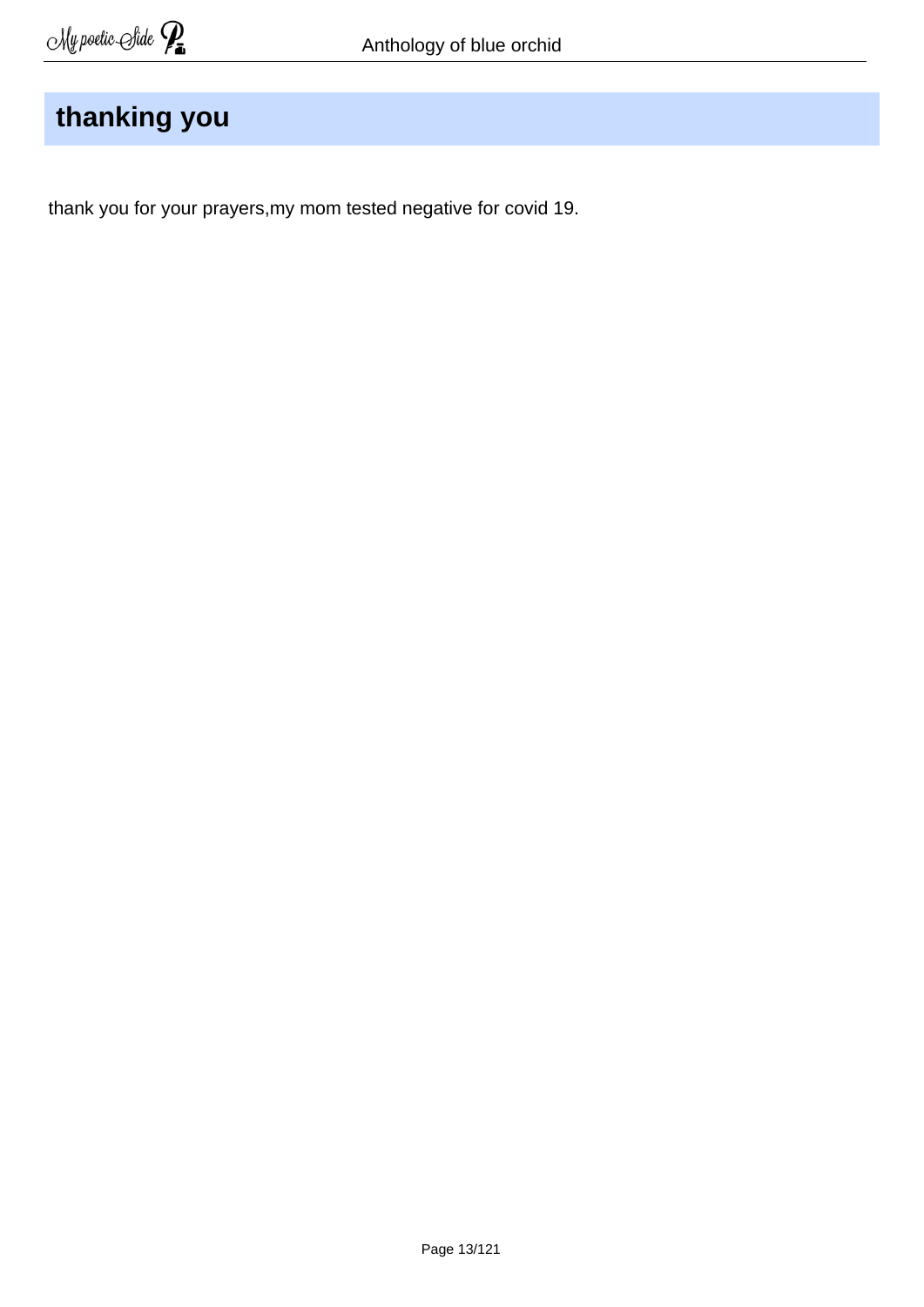### **ode to a pizza**

oh beautiful pizza pie\*it's lovely roundness meets the eye\*\*the dough will make a crusty bed\*for ripe tomatoes richly red\*\*olives,onions and extra cheese\*pepperoni pieces please\*\*mushrooms?yes.anchovies?NO!\*into the oven the pizza will go\*\*the smell of the pizza makes me sigh\*oh the aroma of fresh baked pie\*\*cut it once,cut it twice\*i could eat a giant slice\*\*to fortify and satisfy,to gratify and pacify\*i will gladly testify,there's nothing like a pizza pie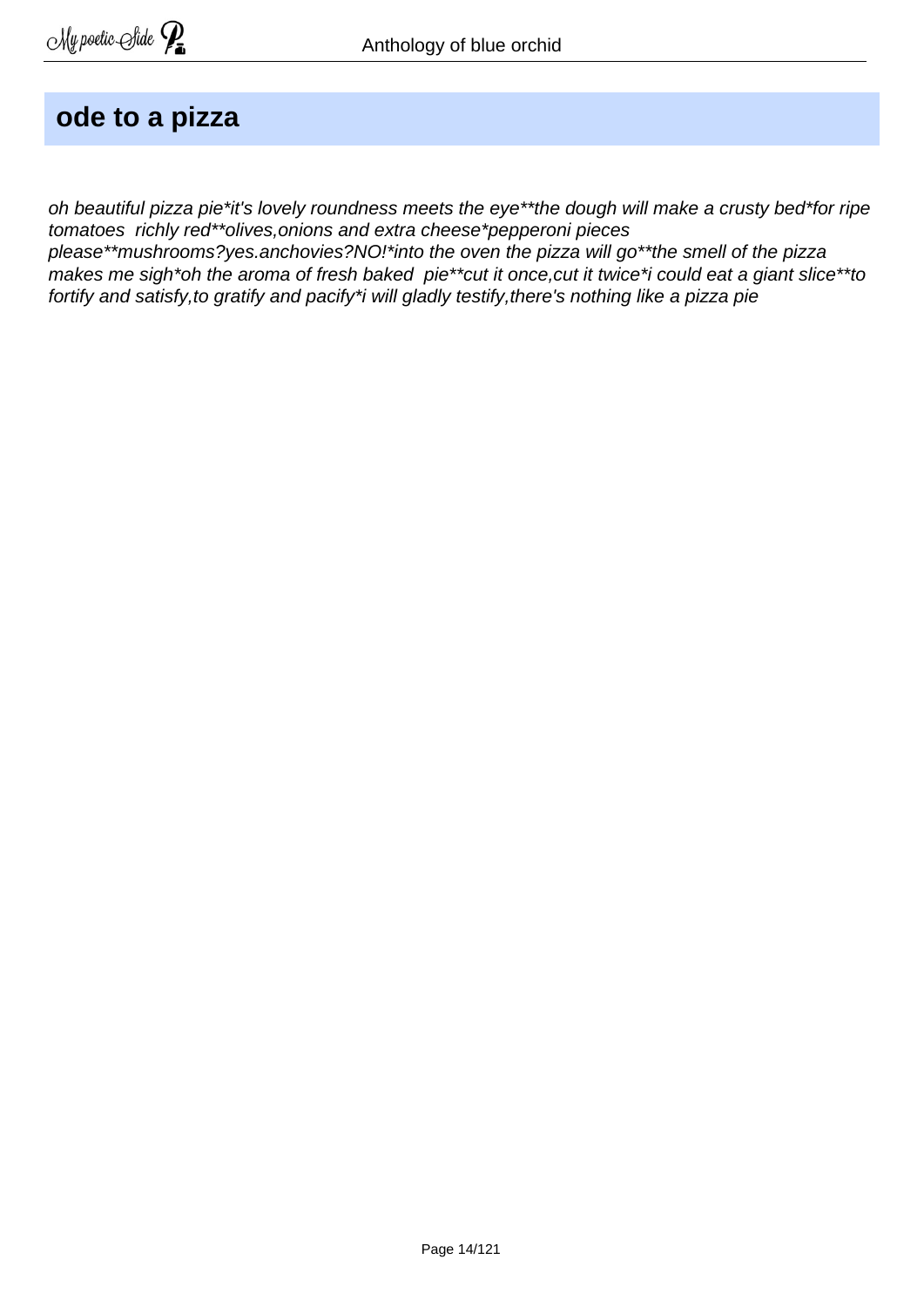### **I was made for you**

i was made for you and you for me,\*when i look into your eyes,it's as if i can finally see,\*\*you opened my eyes to the beauty of love\*and how it was sent to us from above\*\*the way that your words melt my heart\*gives me new hope as our lives together start\*\*your unconditional love gives me tingling chills you can actually see\*i was made for you and you for me\*\*the emotions i get with the sound of your voice\*confirms to my heart that we made the right choice\*\*when our souls kissed i knew you are the one\*and i will be in your arms when all is said and done\*\*I Love You Dion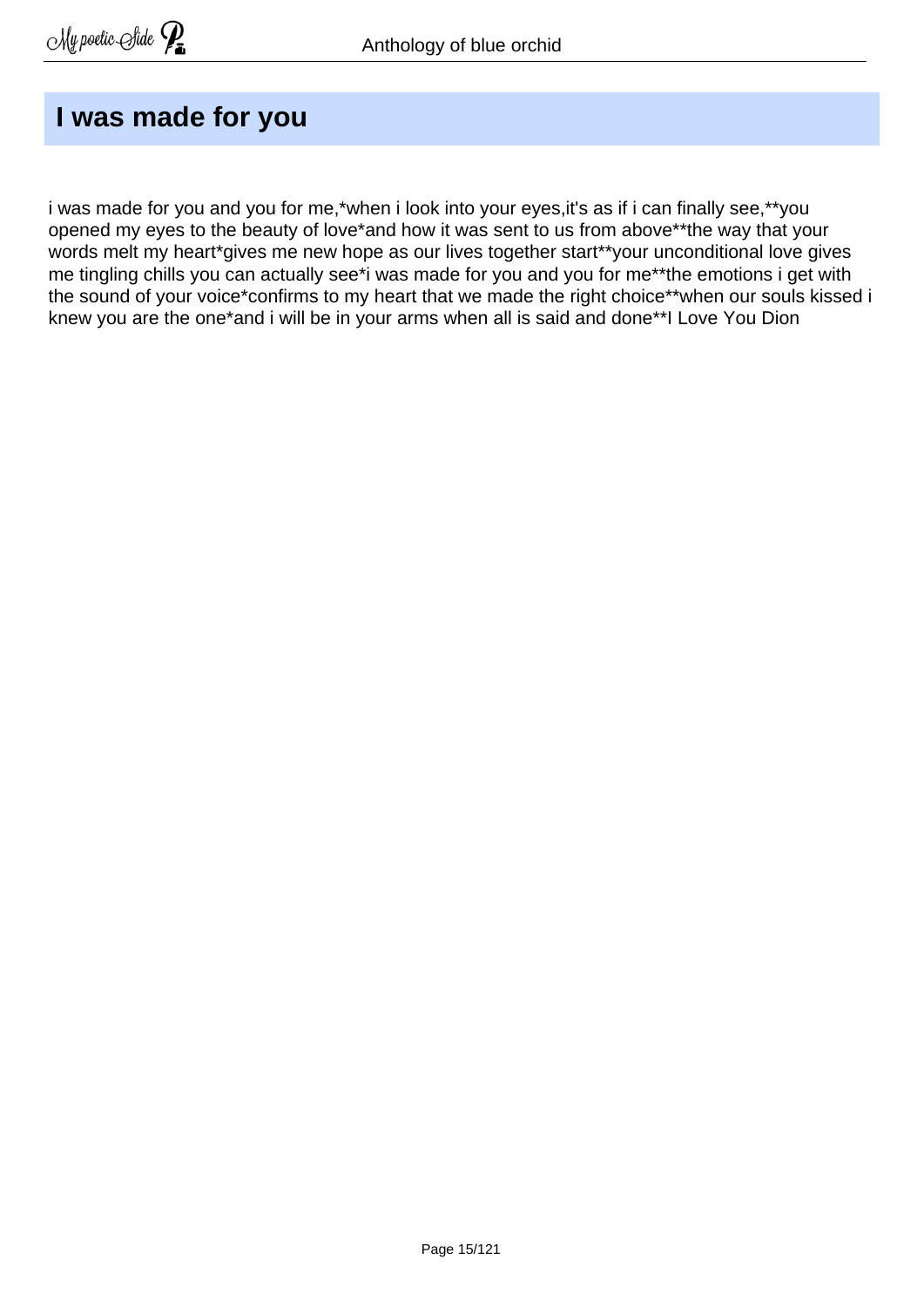# **a lass named michelle**

there once was a lass named michelle\*who bumped her head when she fell\*\*she fell into a hole\*suddenly she was tugged up with a pull\*\*from a handsome man named orchidee\*and a swoon when he seen her did he\*\*he was walking her home, they passed by a bench\*and wouldn't you know it there sat goldfinch\*\*they told their story to him\*he went home when daylight got dim\*\*sat down and chuckled about his friends story\*then suddenly started to worry\*\*his friend was alone and instead,orchidee must have bumped his head\*\*he jumped up and exclaimed,i do declare\*there was no one else there!

\*he realized as he filled glass to the rim\*there was nobody there,only him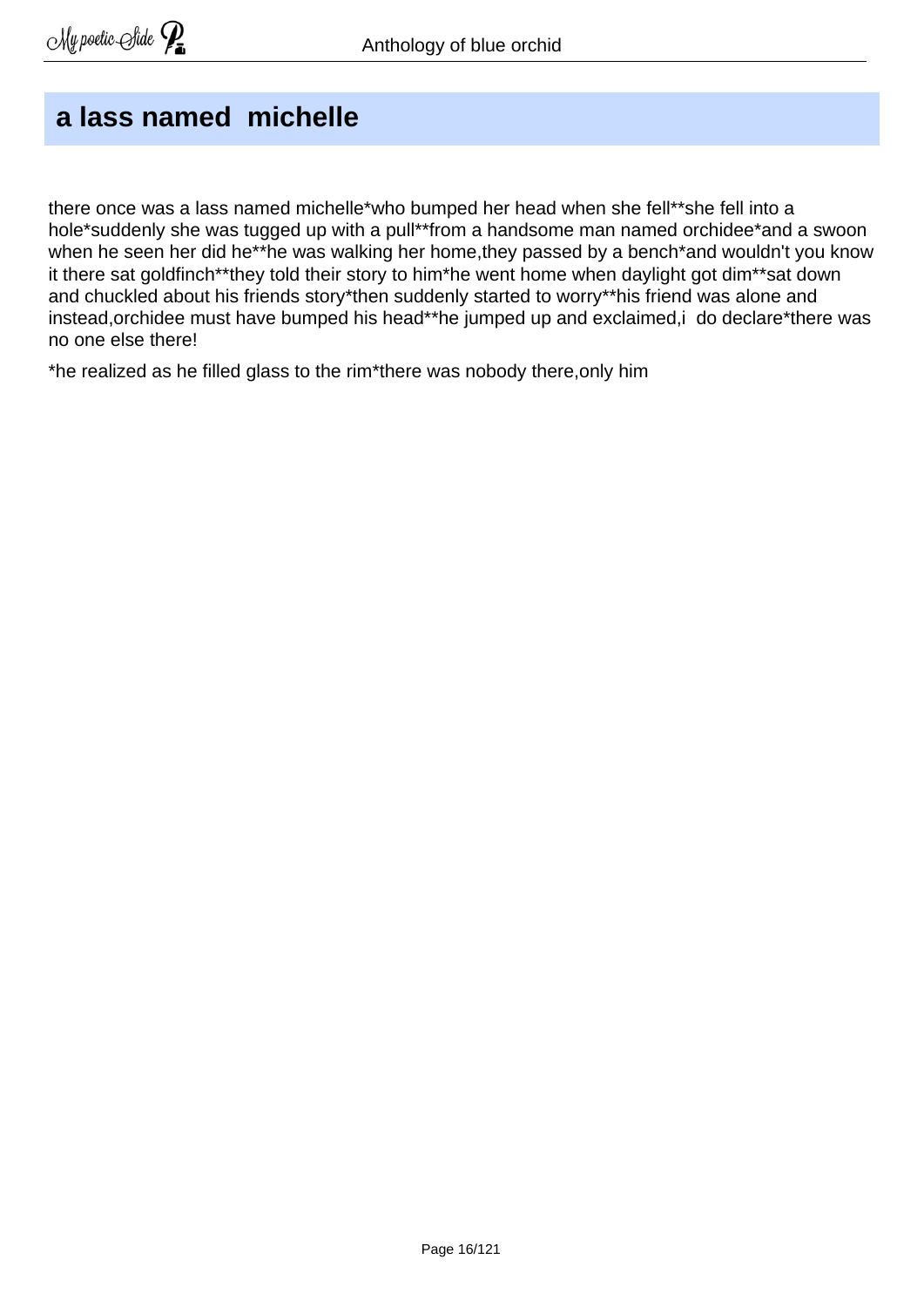## **The Kingdom**

The kingdom awaits for those who believe\*the love of the lord is what we receive\*\*He is waiting for us with his arms open wide\*to lead us to the Father,with whom in the kingdom we will reside\*\*on the streets of gold we will walk upon every day\*to honor our Lord,love and respect to him we will pay\*\*The kingdom of God is where my future will lead\*The Salvation of God is what we all truly need\*\*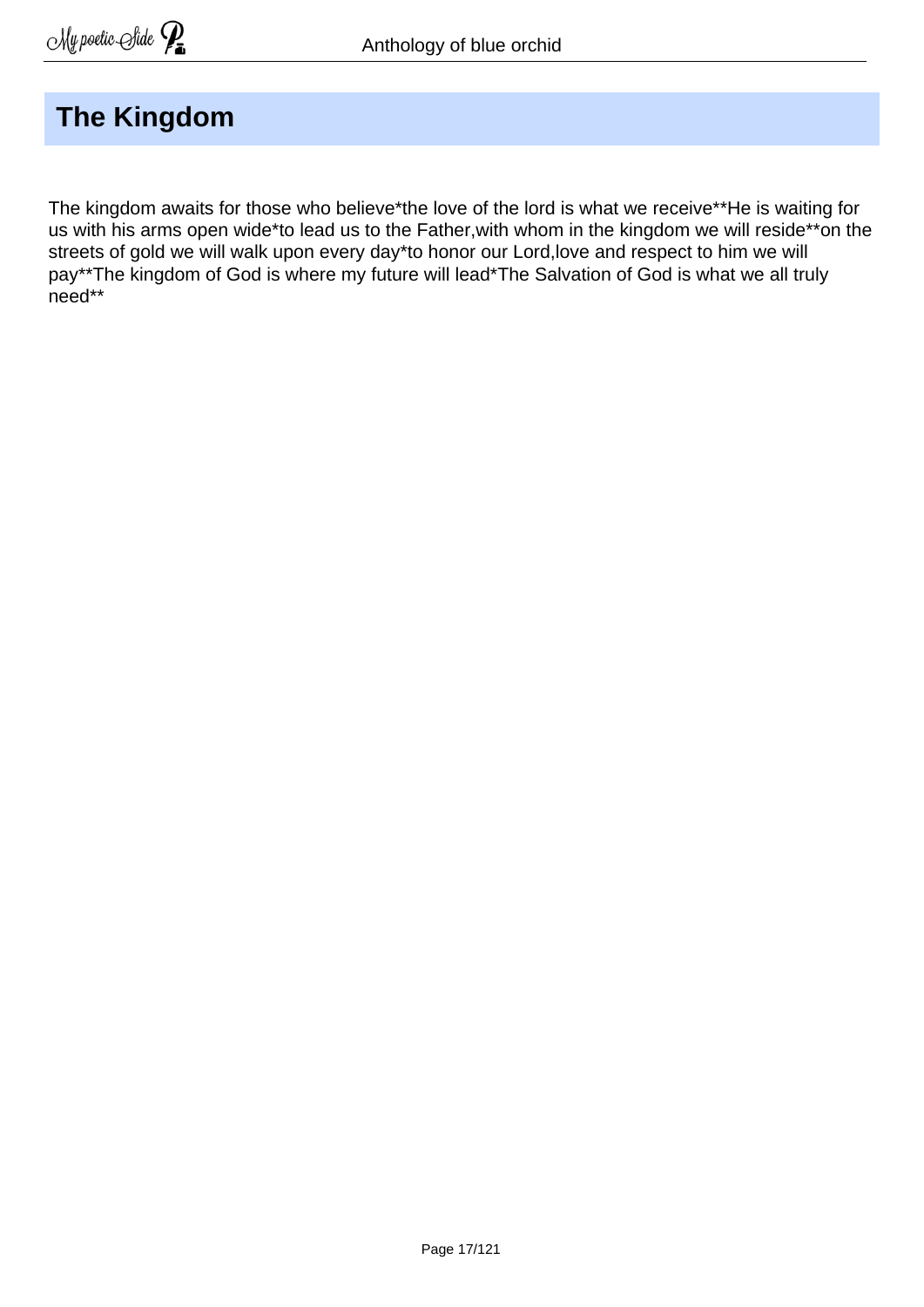# **your the one**

you are the love of my life and i want nothing more,\*when we cannot speak my heart is sore.i love your so much i can say nothing more,i know you feel the same now and forevermore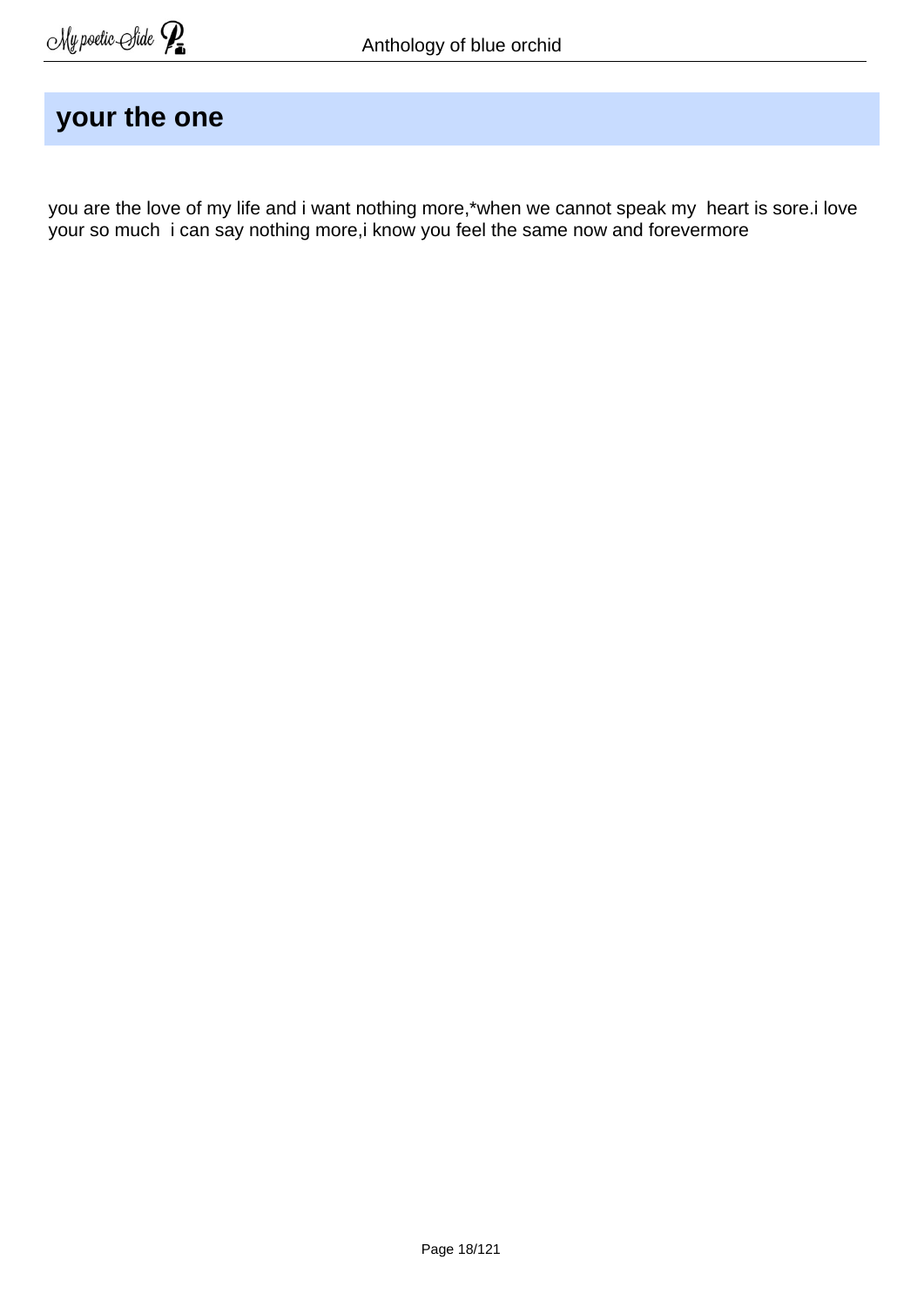# **i need you**

i need you like i need air,i yearn to feel your fingers run through my blonde hair.i need to feel the soft caress of your fingertips,and the pressure of your big soft lips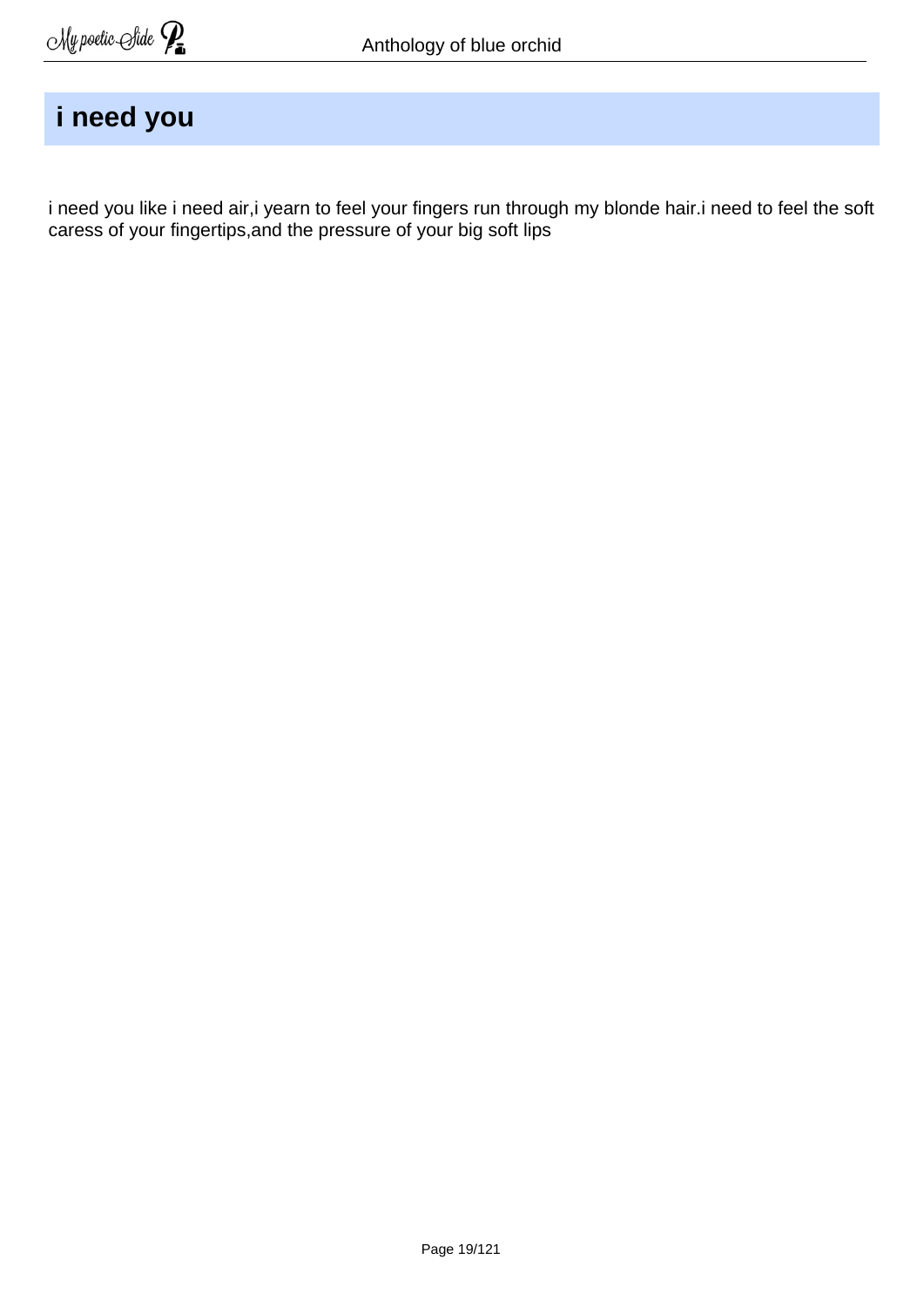### **love**

love can be many different things,it can be delicate like a butterflies wings,or indifferent like many other things.love can be meaningful ,or hurtful.the very best of all is when god brings two lonely hearts together and joins them into one,complete strangers meet and just know that god has smiled upon them and the hurting is done.so my love,this ones for you,just to say i love you!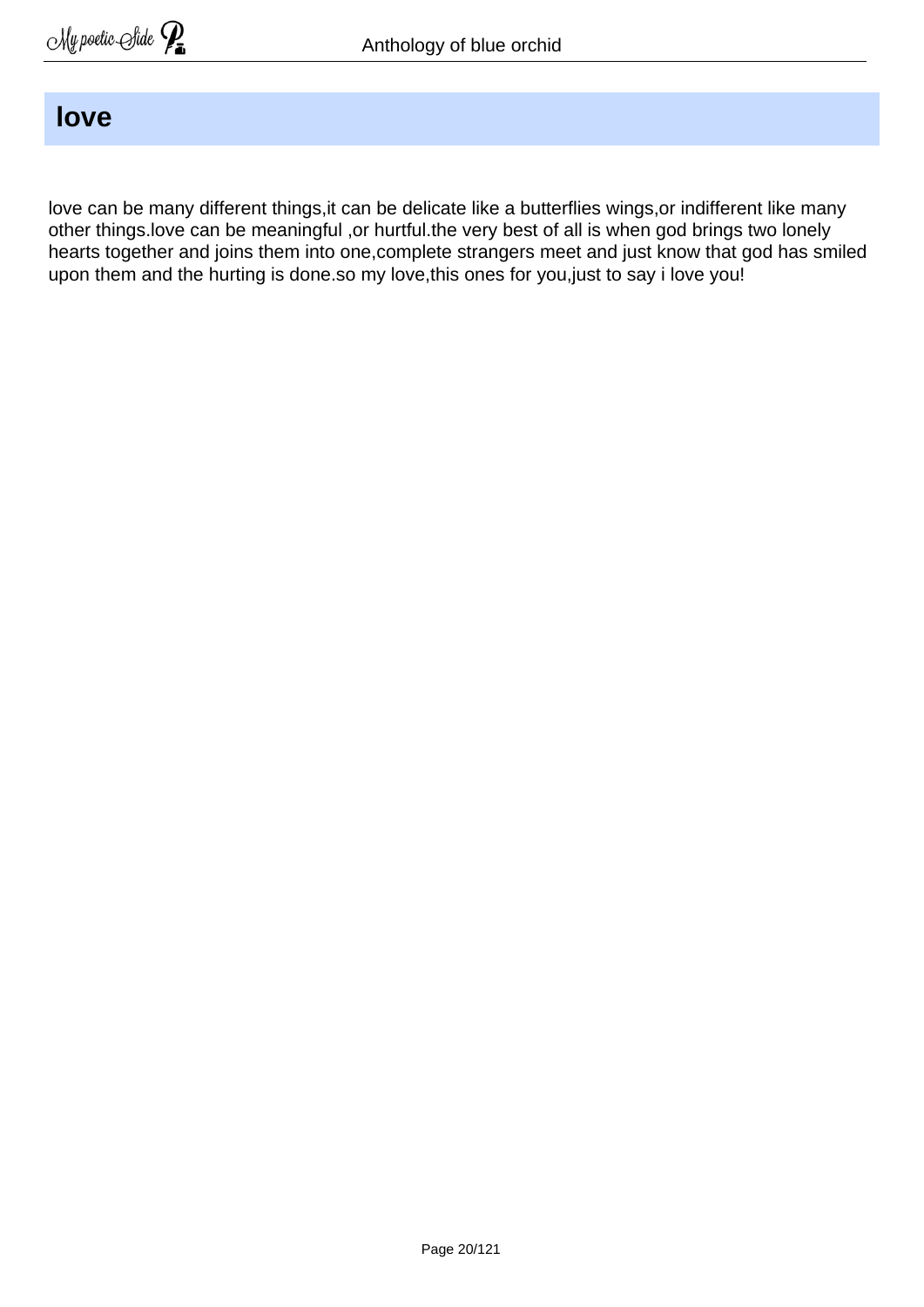# **stand by you**

i promise to stand by you in your times of trouble,~i will be by your side when your trying to stay humble.~i will stand by you when your in need~your words i will always heed~i am your wife, partner and best friend~i promise to stand by you til the very end~i love you my husband.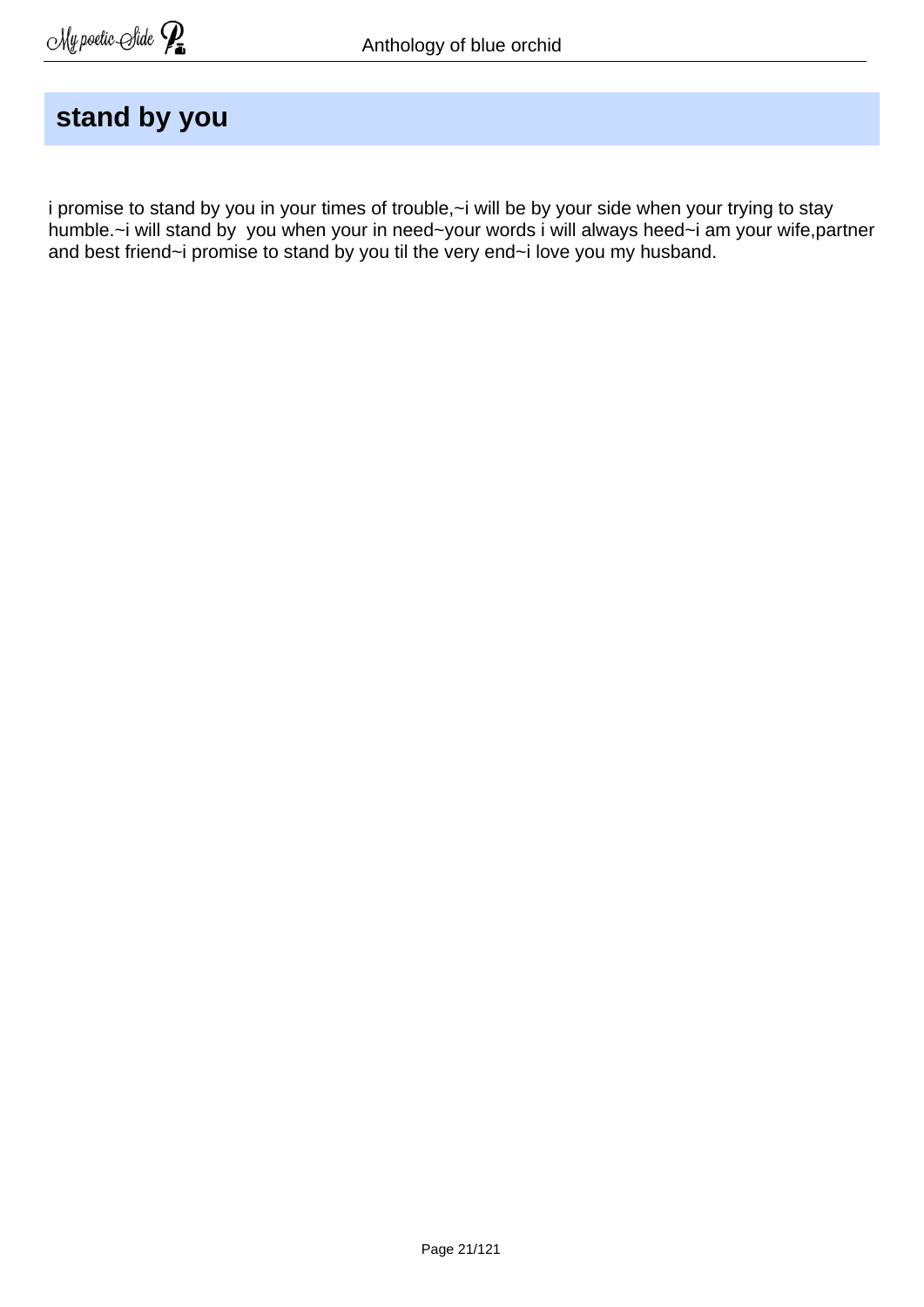### **Love**

I used to believe we could choose who we love, But the most precious comes from God above. It can be somebody you meet on mypoeticside,or someone you already know, It can come on fast or may have to grow. So follow your heart whatever you do, Listen to God,he may be calling you. Don't worry yourself,it will be okay, Who knows you might even find that someone today.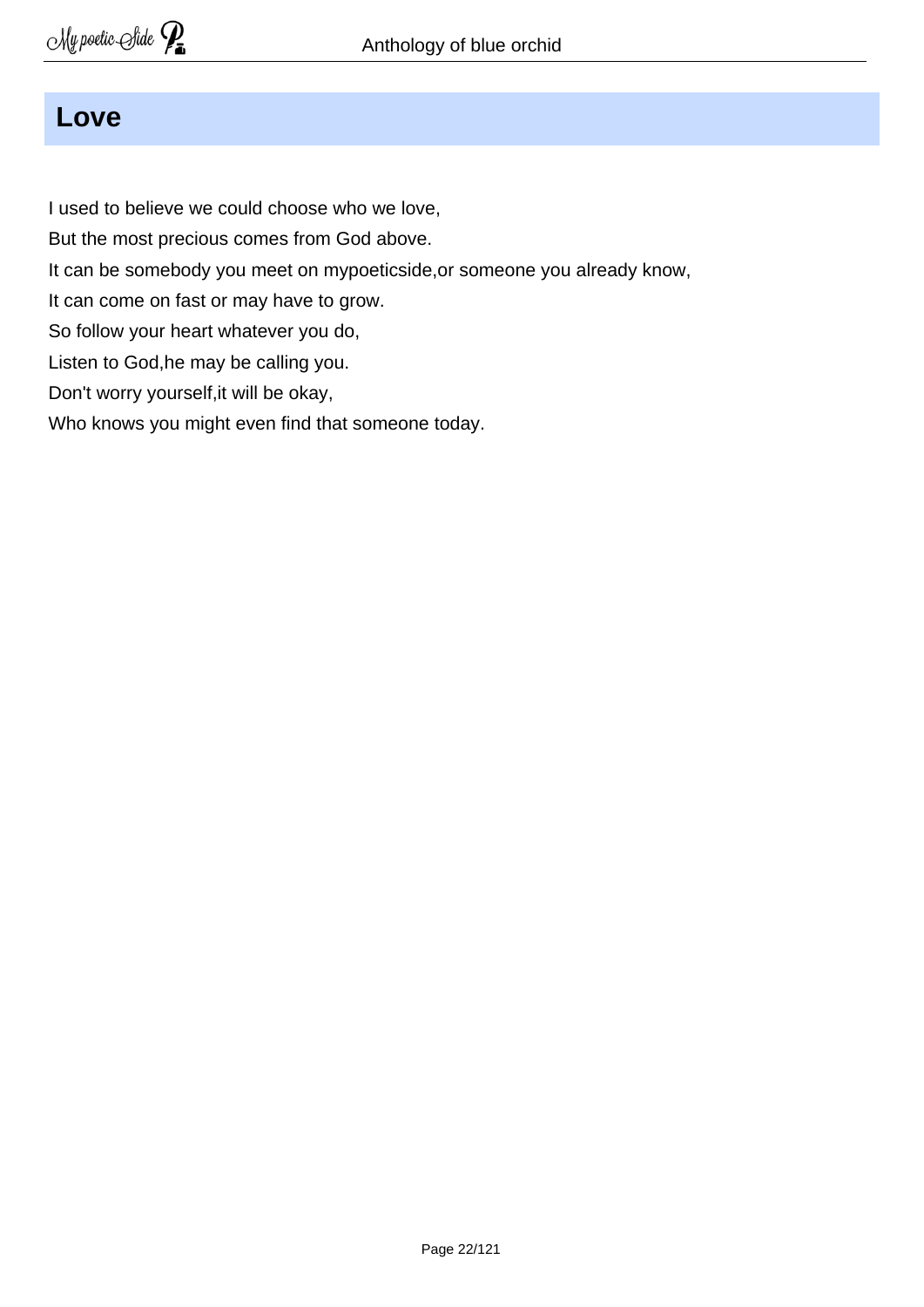# **Pumpkin pie**

Pumpkin pie reminds me of us, Perfectly blended like the filling and crust. Combine us with coffee you get an excellent snack, No matter what we got each other's back. I love you like pumpkin pie, I'm writing this message to the greatest guy. We're the perfect combination ,you and I,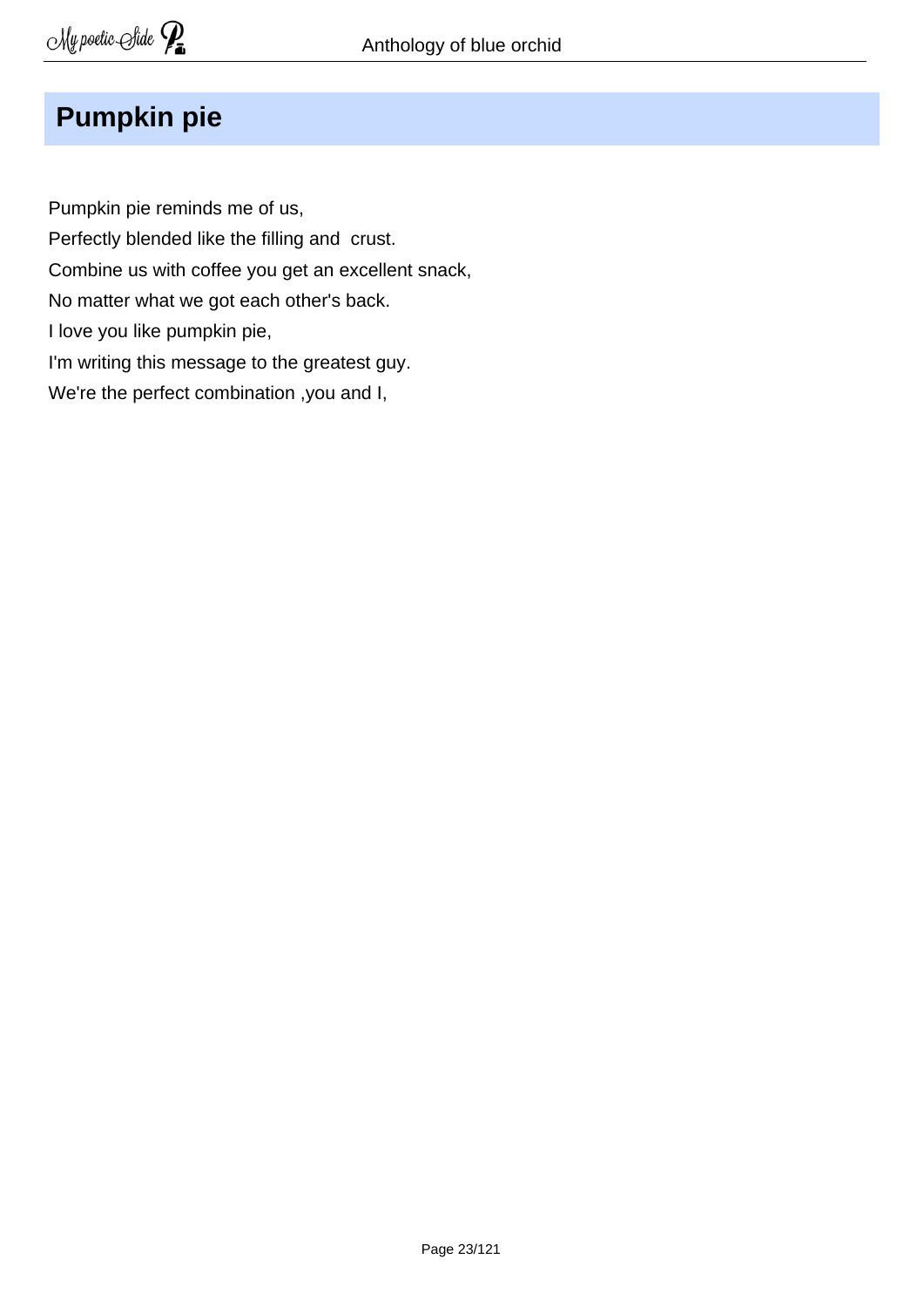# **I need you**

I love you,I love you I don't want you to go, I love you,I love you I just want you know. I want you,I want you to hold me close tonight, I need you,I need you this just feels so right. I need you,I want you to never let me go, I love you,I love you I just want you to know.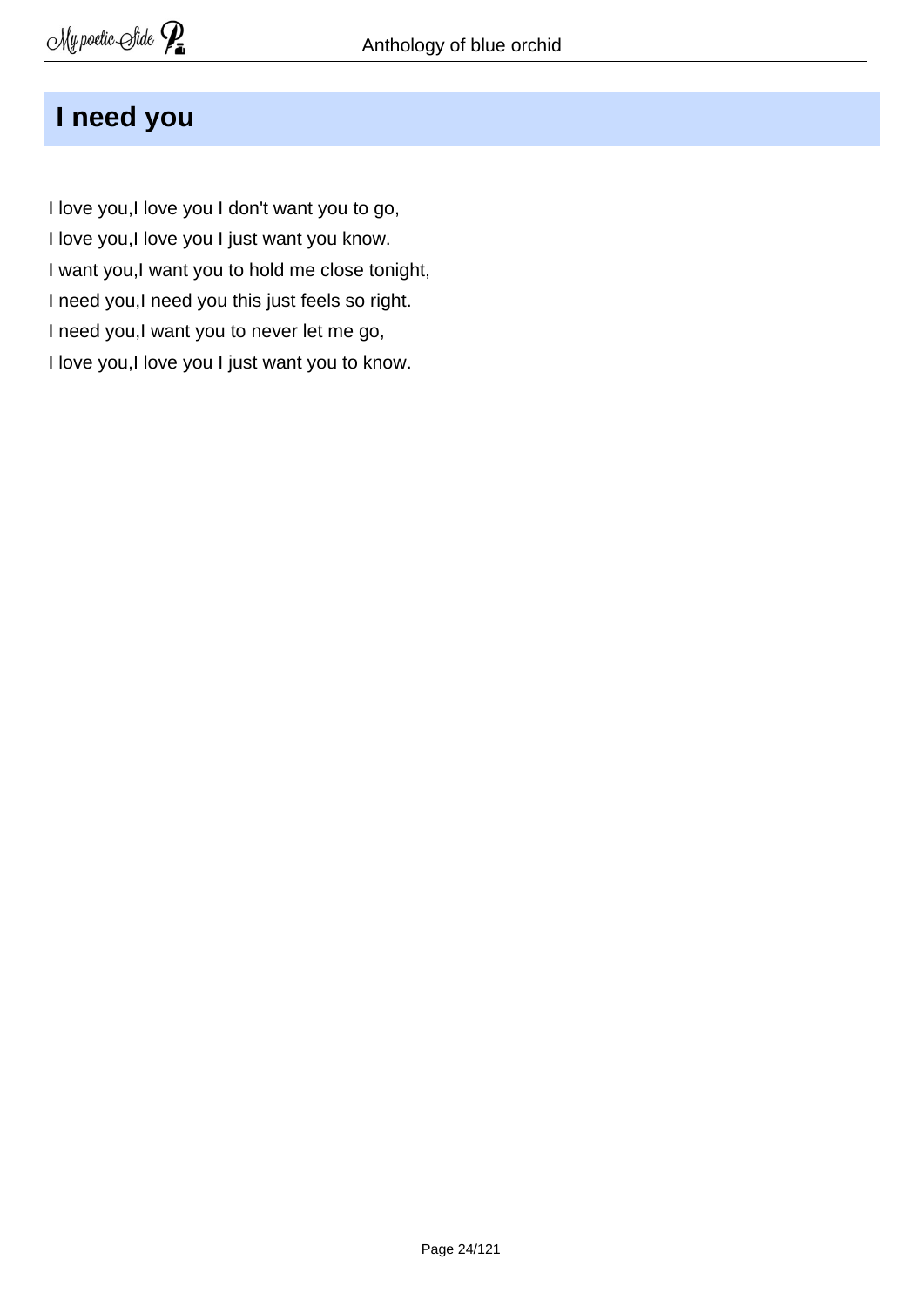# **You pick me**

You pick me up when I put myself down, You make me smile when all I can do is frown. You're there for me in my times of need, You steer me right and take the lead. How many do this, just two, Those who do this is God and you!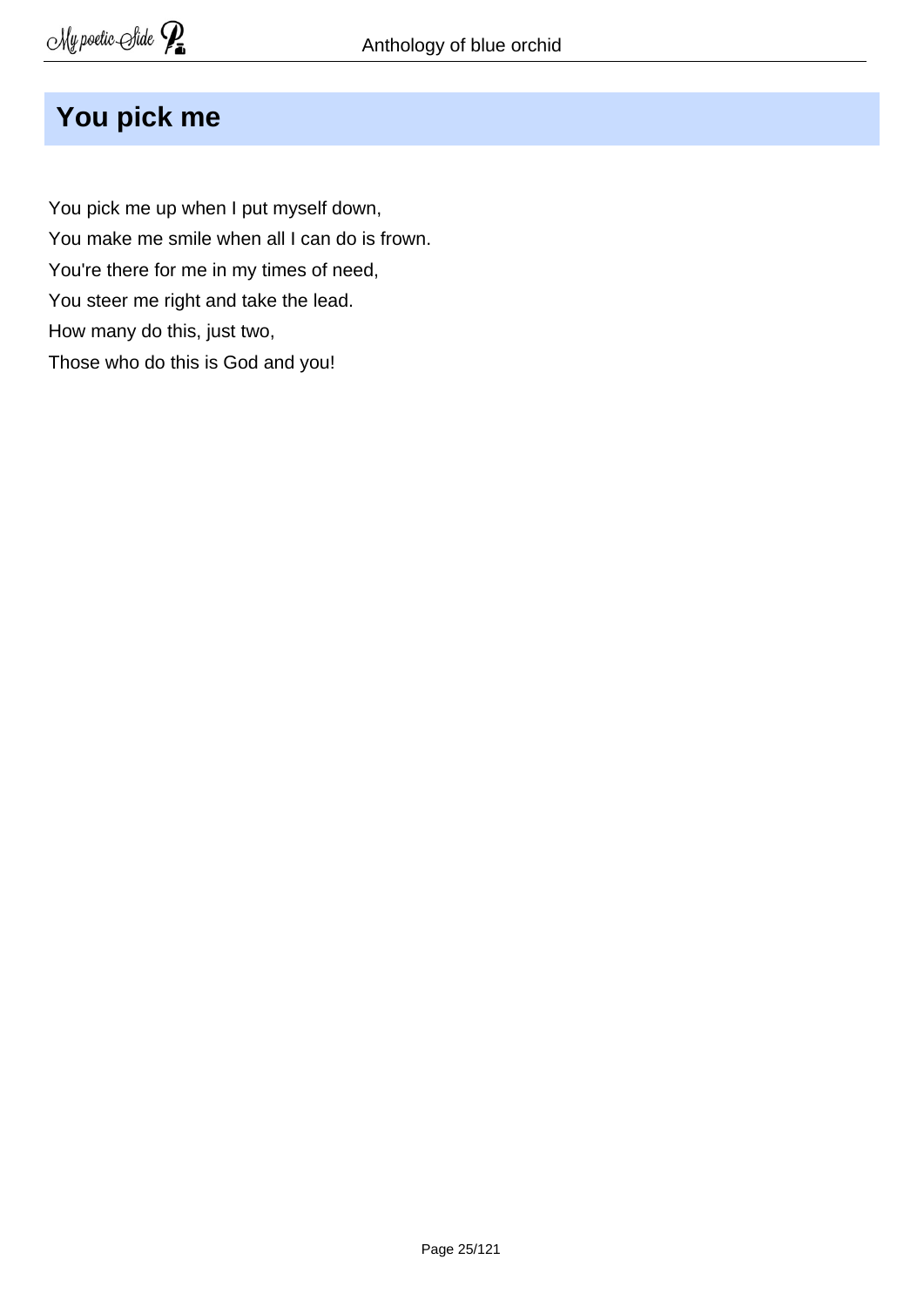# **You Say**

You say that when we met that I truly changed your life, Now it's years later and I became your wife. You are my best friend and my forevermore, I love you my husband, til our hearts beat no more. This simple poem is only a fraction of how I feel, You and I forever, let our kiss seal the deal.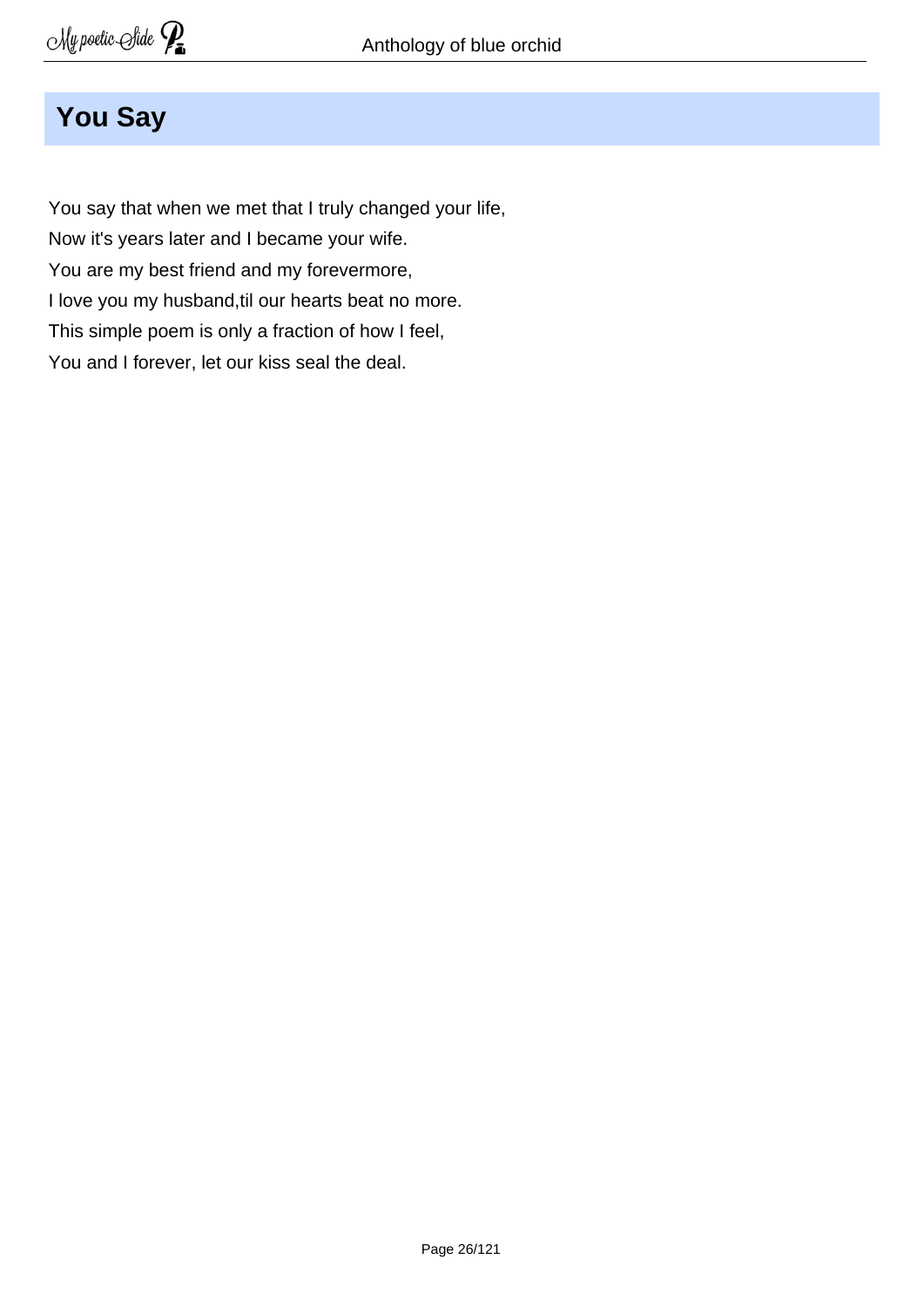# **Christmas time**

Christmas is a time of joy To see a child open a toy, A time to light a Christmas tree Or hear a chorus sing in three, A time to hear on the roof The prancing of a reindeer hoof A time of year we all do love To see the snow fall from above Christmas is a time of joy To celebrate the birth a a baby boy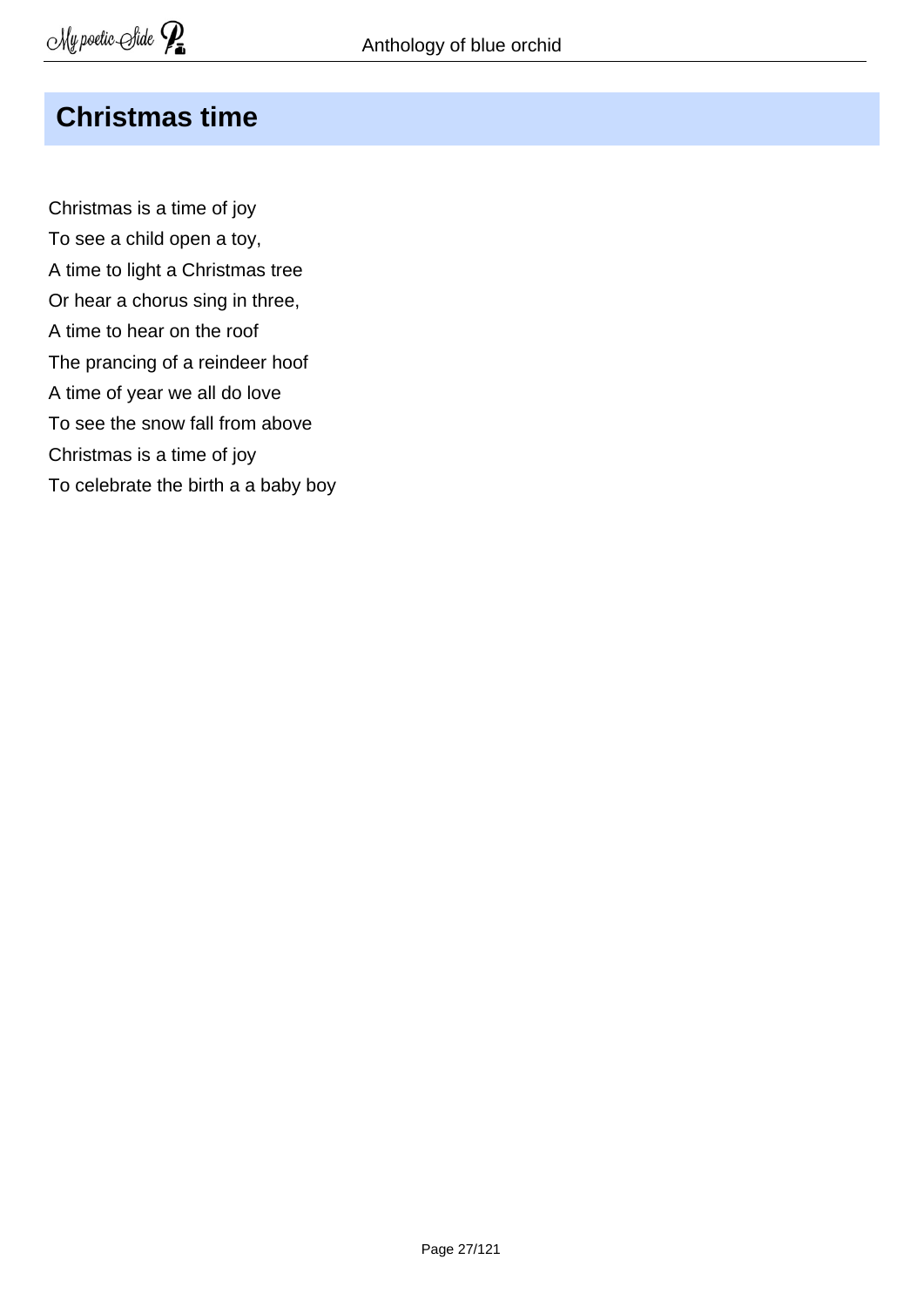# **Happy New Year**

Happy New Year to my fellow poets, My your year be blessed and your hearts be lit, With the desire to write the whole year through, So many blessings and best wishes to you.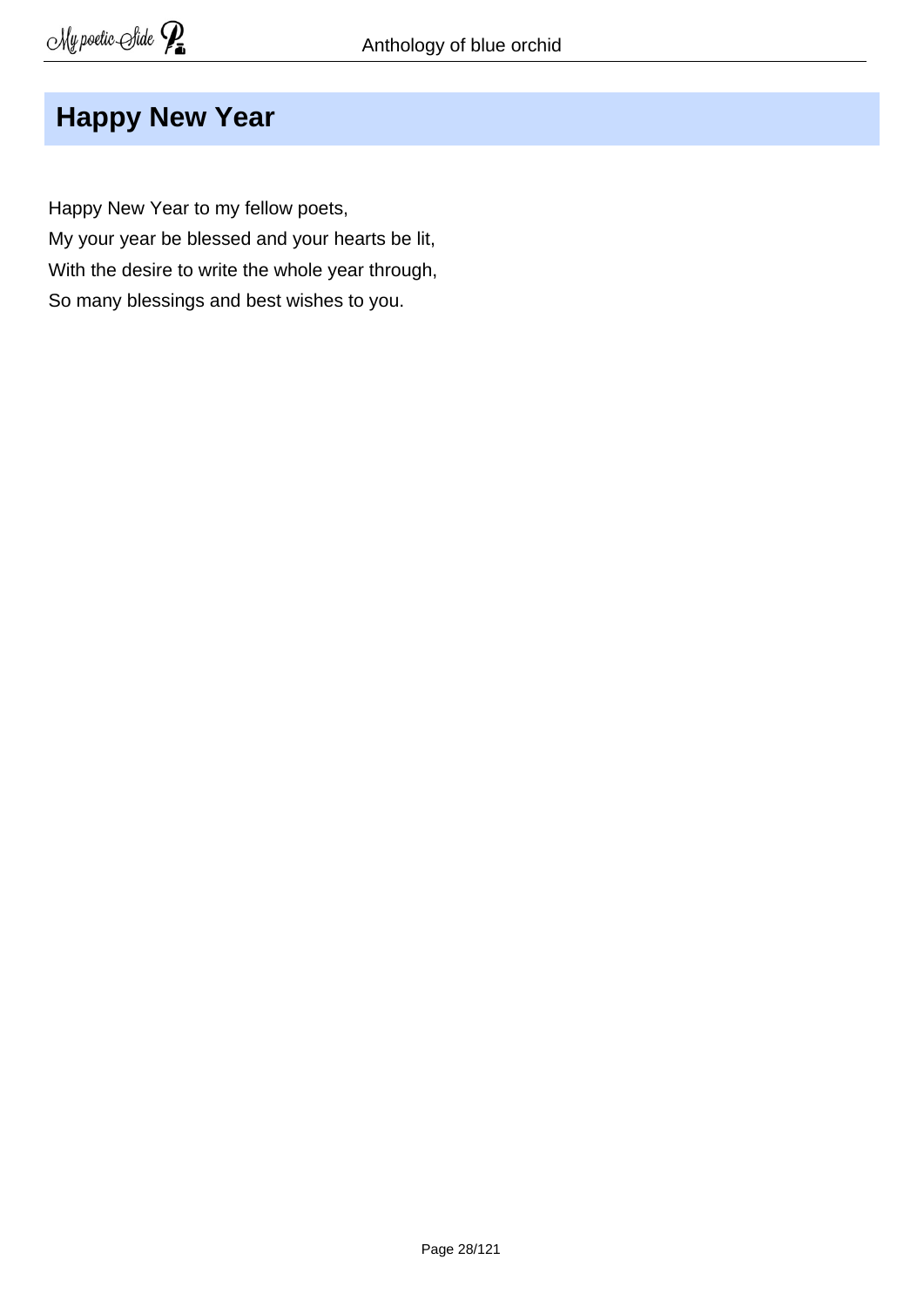### **Our front porch**

From our front porch we will watch our children grow, And meet each day with our roosters crow. From our front porch we will watch the sunset, We will even get caught in a rainstorm and get soaking wet. Our love will grow with each passing day, And enjoy the call of our front porch blue Jay, He greets us hello with the days early light, And sings from afar as we tell him goodnight. I thank the Lord for this life that you and I share, I love you so much, this is just another way of saying how much I care.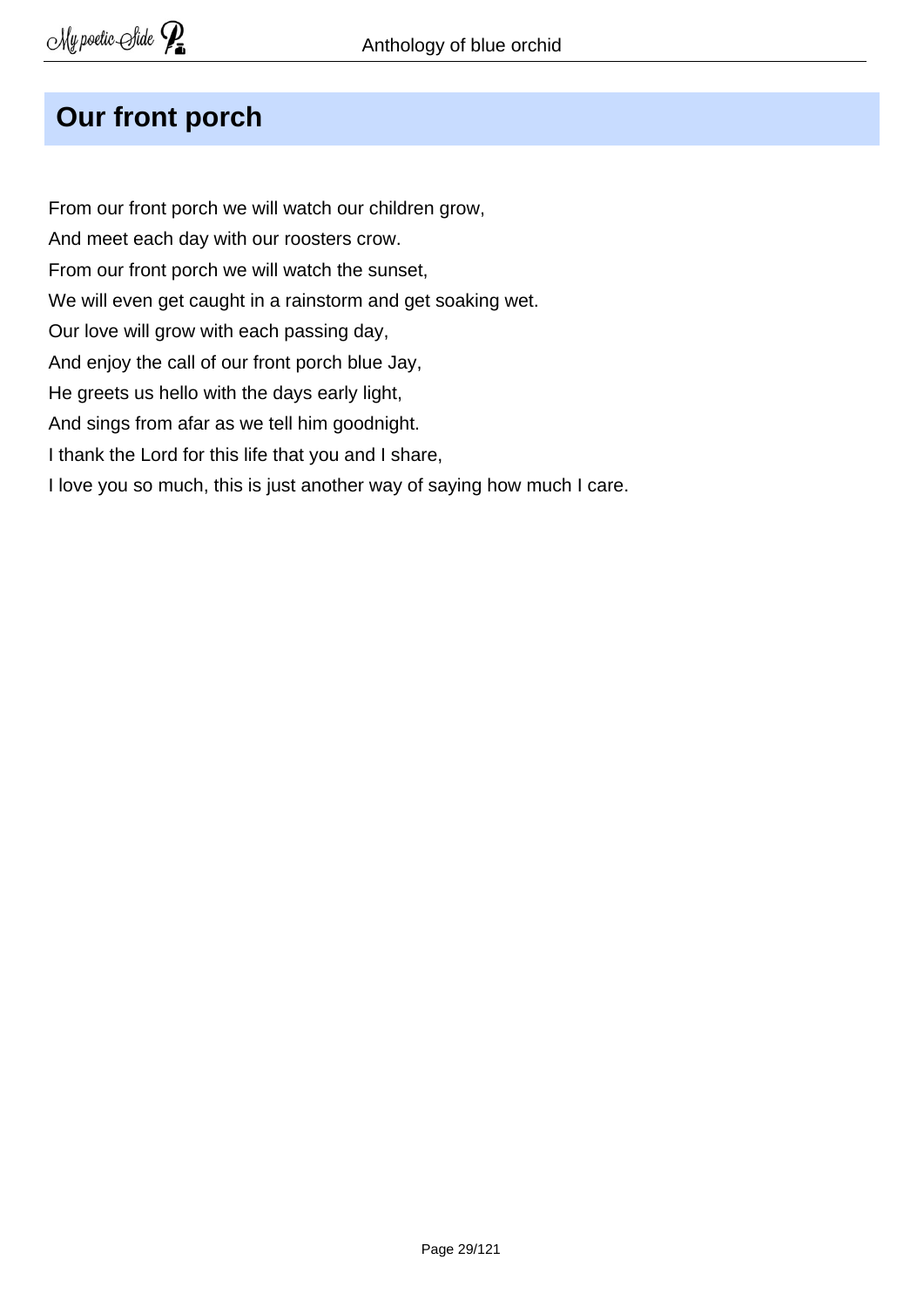# **I love**

I love that you're always honest with me The truth you never hide, I love we communicate openly And by God's law we can abide, I love that you call me your butterfly And to me I know you're true, You never have to question why I love you like I do Just that Dion I will forever love you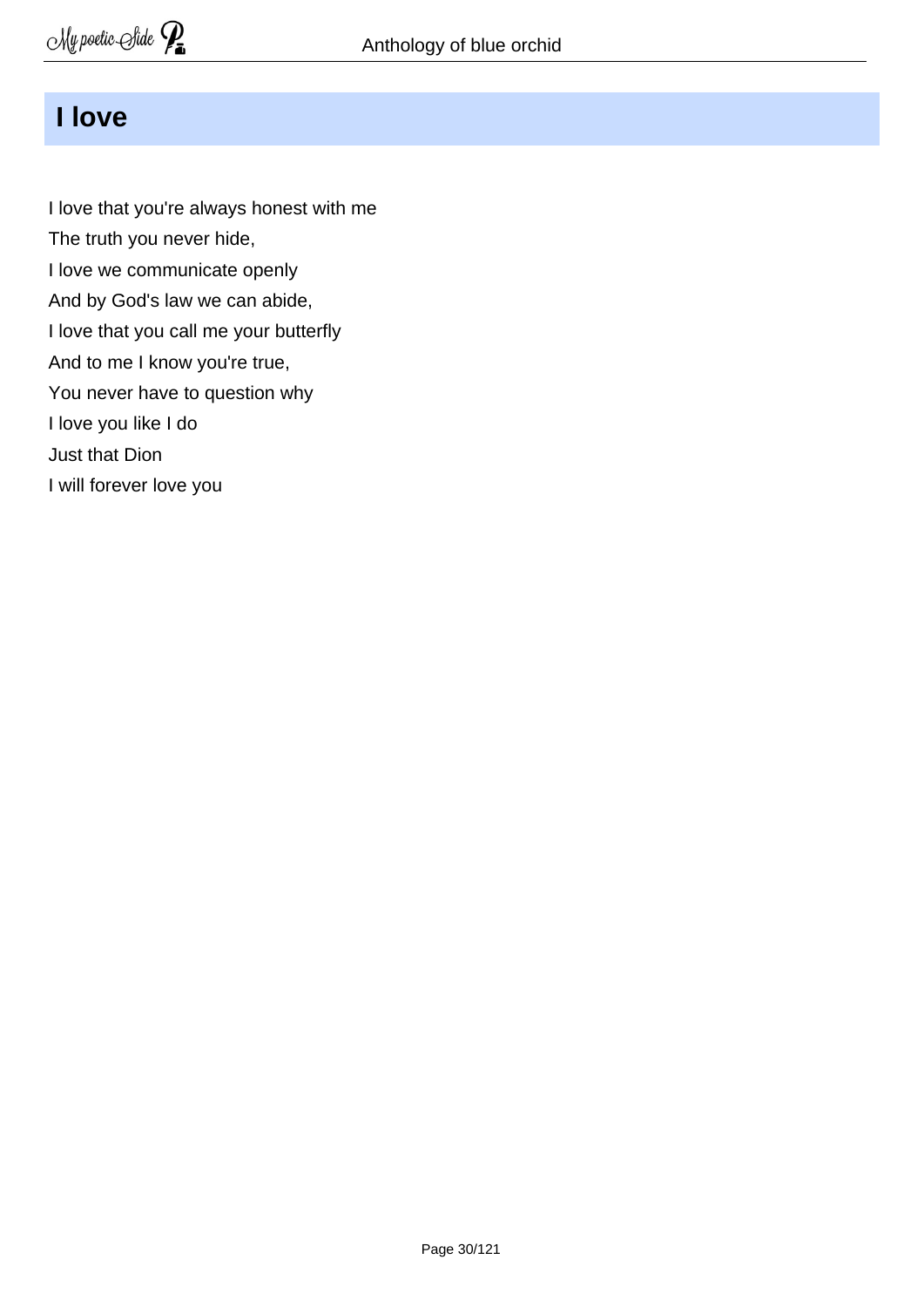# **Moonlight**

The stars smile over us as we sway in the moonlight, As your lips touch mine my heart takes flight. To that place that only you and I know, That special place that is all ours and we can be alone. The moonlight reflects in my eyes as they shimmer with tears, Our love has only gotten stronger throughout the years. We had our ups and we know there will be downs, We will savor everything,touch,feel and sound. We united as one on that unforgettable night, That we got lost in each other dancing in the moonlight.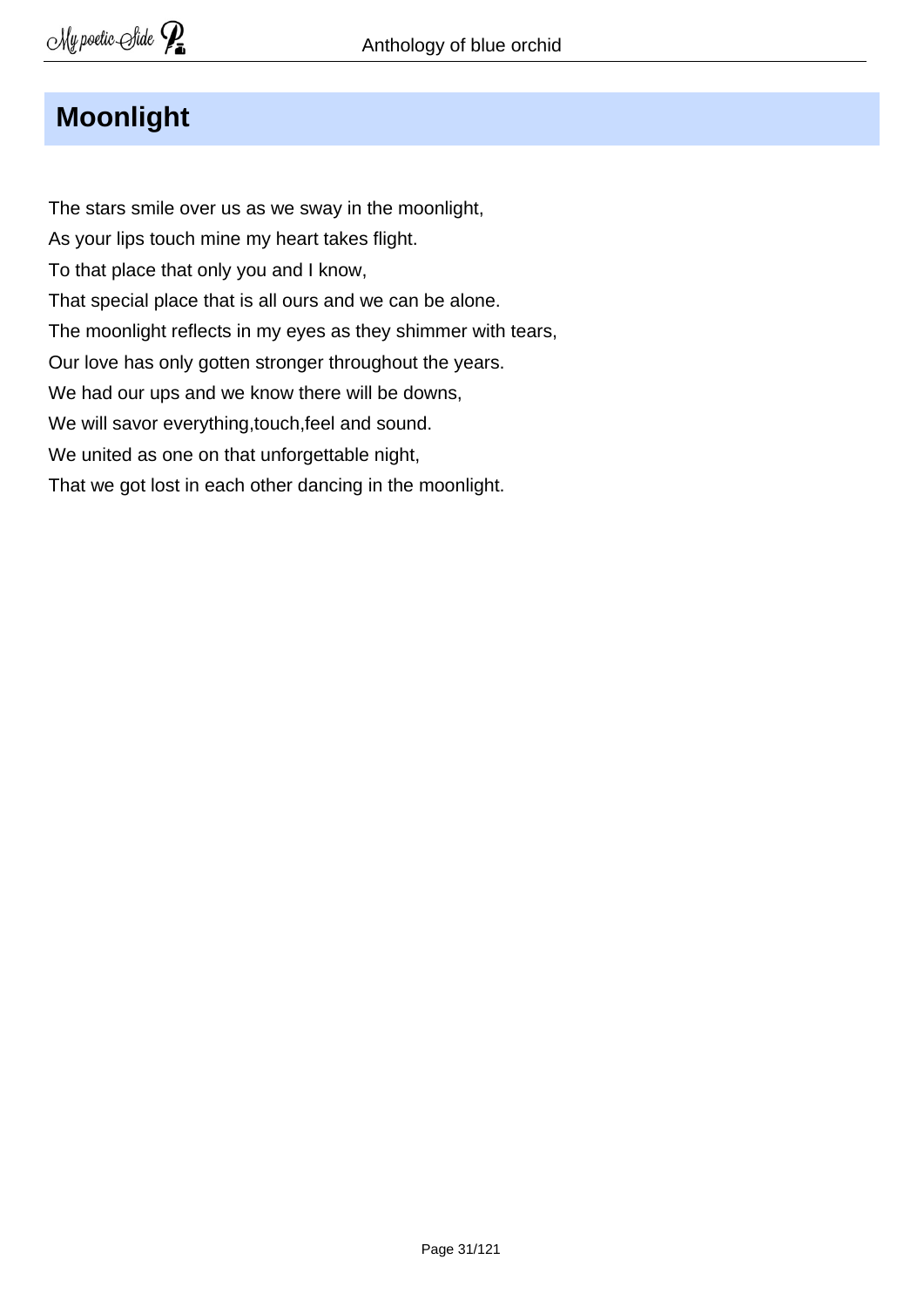# **I choose to fight**

All the hatred breaks my heart, This isn't what God intended from the start. All of the violence because the color of skin, I don't understand why it's how it has always been. The wars and race for power, Now is the time,this is the hour. To work together with God, Jesus and the Holy Spirit, I choose God and am in it to win it. If we all work together to make things rightso what do you say, will you fight the good fight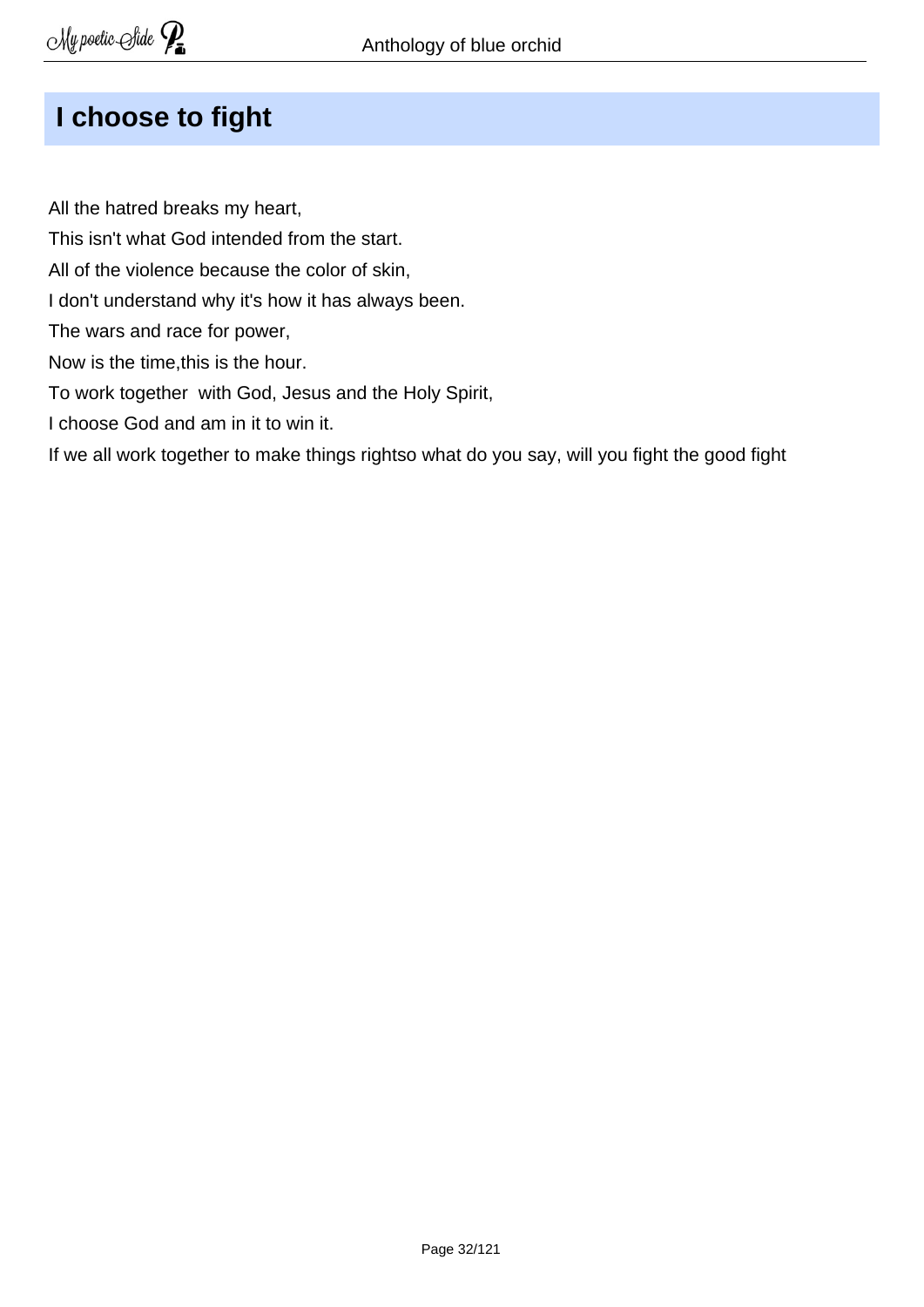# **Things that annoy me**

There are things in life that annoy me, Like the fact that Nobody is actually free. Not to be allowed to express ourself, And having to put our happiness up on a shelf. Those who condemn others for their sexuality, And others that refuse to face reality. That we are free to love who we want.regardless of their race, And the ones who discriminate, their actions are truly a disgrace. God loves us no matter who we are, Even though we don't deserve it,by far.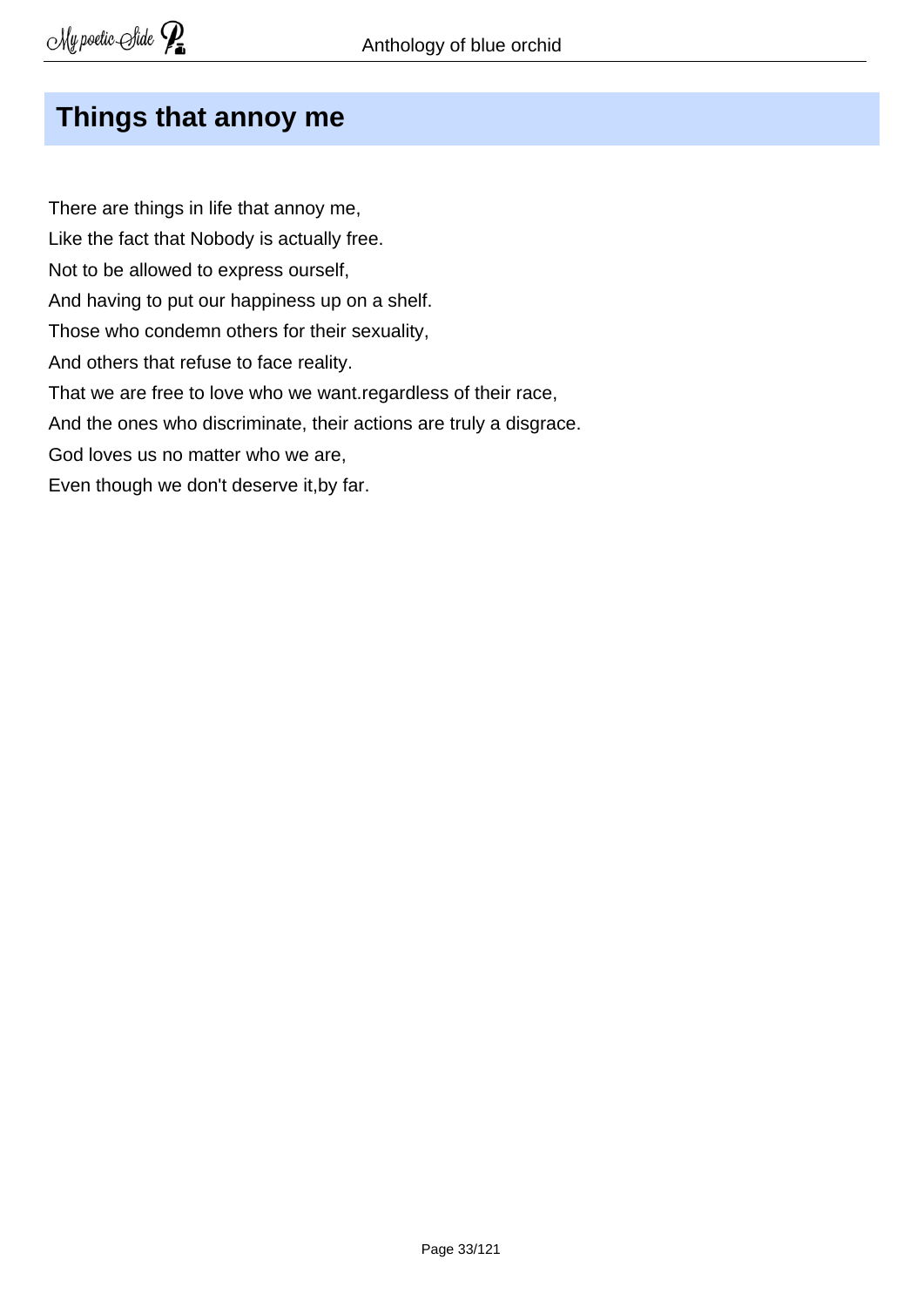# **Under the stars**

As we lay beneath the star strewn sky, Our fire warms us that we have burning inside. Husband and wife, never another, We hold each other close getting lost in one another. Every day that passes,our love grows and grows, How deep does it flow,only God knows. He made me for you and you for me, Thank you my love for setting this Butterfly free.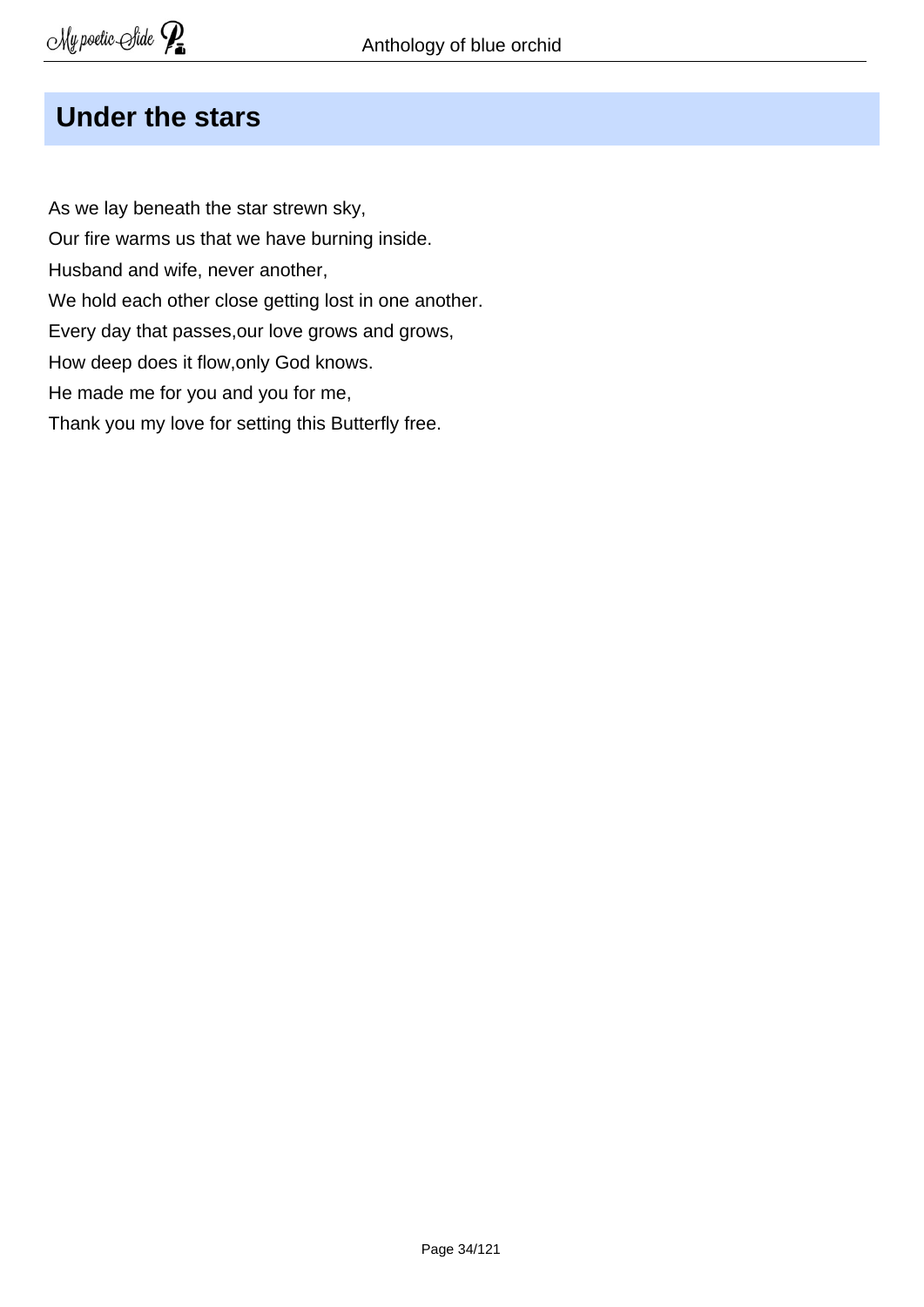### **The Secret**

The Secret to a great marriage is understanding and honestly,

But also takes a good amount of humility.

Sex and attraction,

Are a beautiful distraction.

You must be able to speak your mind,

When you have found your soulmate,be willing to leave the old you behind.

Keep moving forward, never go to bed angry,

You will make it,as my husband says, Persistence is Key.

Always have faith and put God first,

If you both drink from the cup of Jesus, neither will thirst.

You will make it through the trying times,

You will always be in love,not only sometimes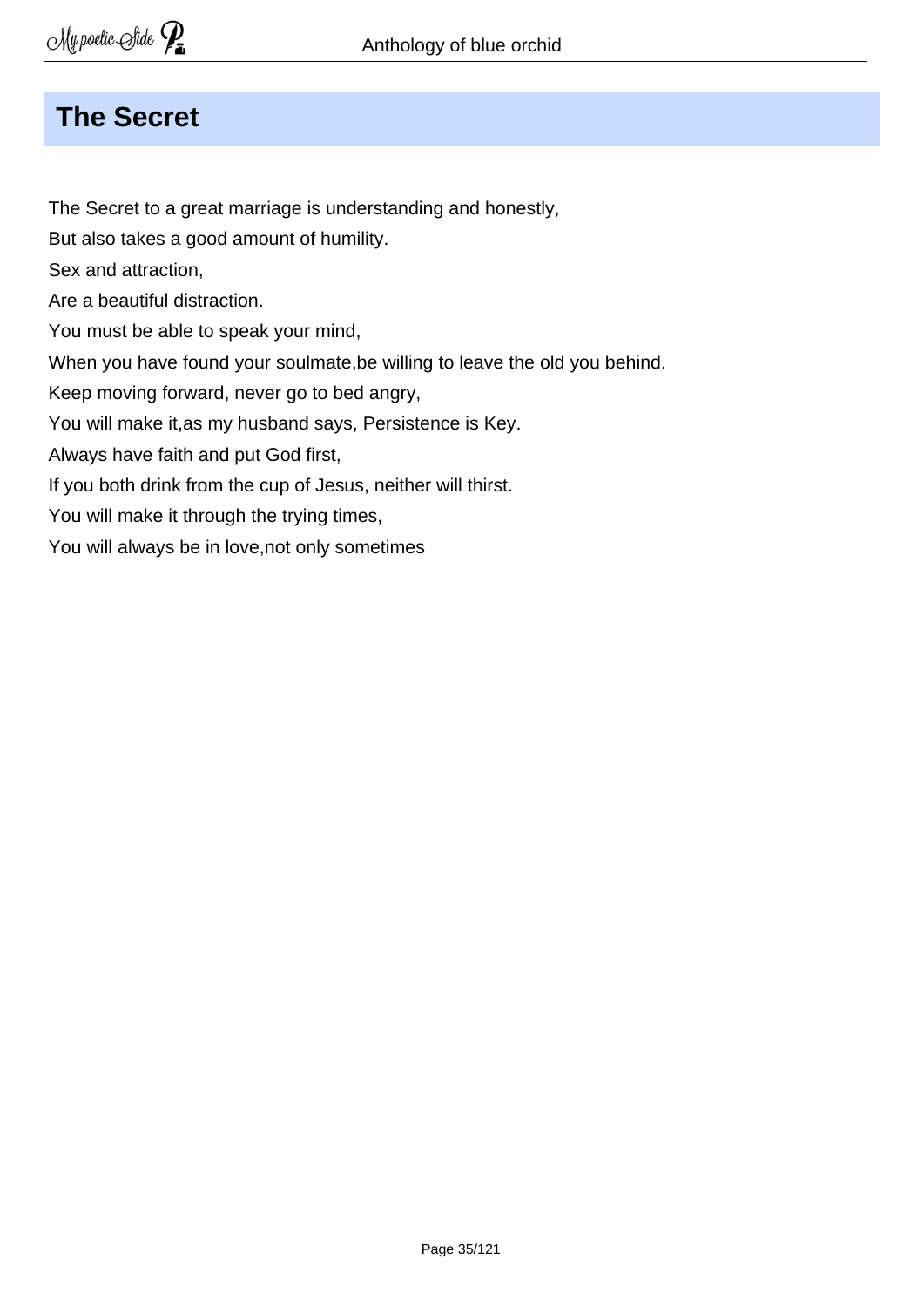## **Love takes time**

Love takes time and understanding, Love shouldn't be hurtful or demanding. Love takes time to grow, The funny thing with love is that when it's true,you just know. Love takes commitment and compromise, But it also takes God to open your eyes. Love takes time and a guiding light, To lighten your path on the darkest of nights. Love takes time and is worth the wait, To find the right one, your soulmate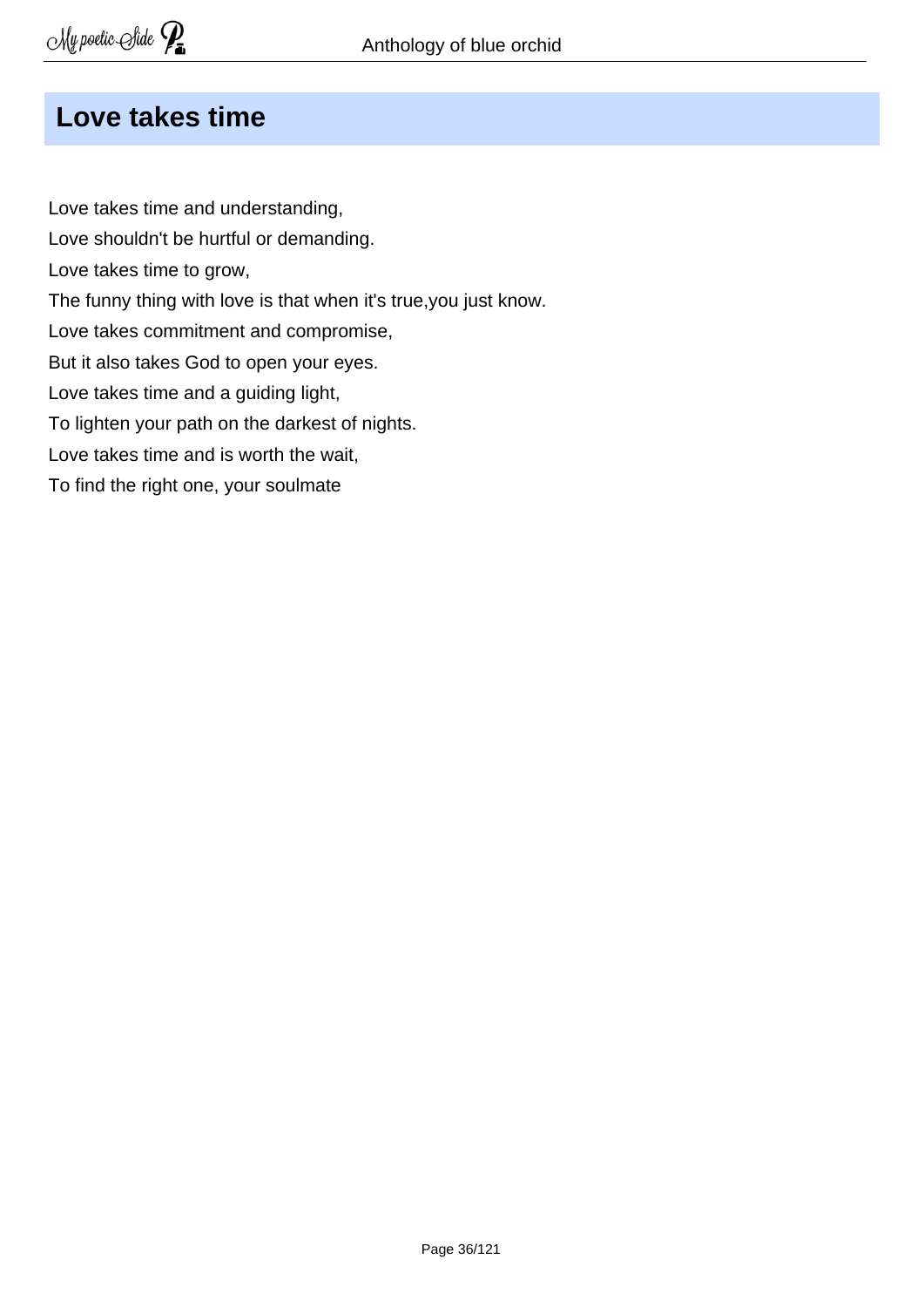## **Speaking to my heart**

As we live in bed miles apart, your heart is speaking to mine, Saying that when I get home, we'll celebrate with roses and wine. Been long time gone but I'm coming home, Down the pier and on the beach we will roam. We will hold hands strolling back home to warm in front of the fire,, There you are all a glow,hearts beating our unspoken desire. I can feel it in my heart as if I'm really there, Speaking to my heart,we make a perfect pair, Our love will last a lifetime ,I know we have the faith it will, I hope this conveys at least a fraction of how I feel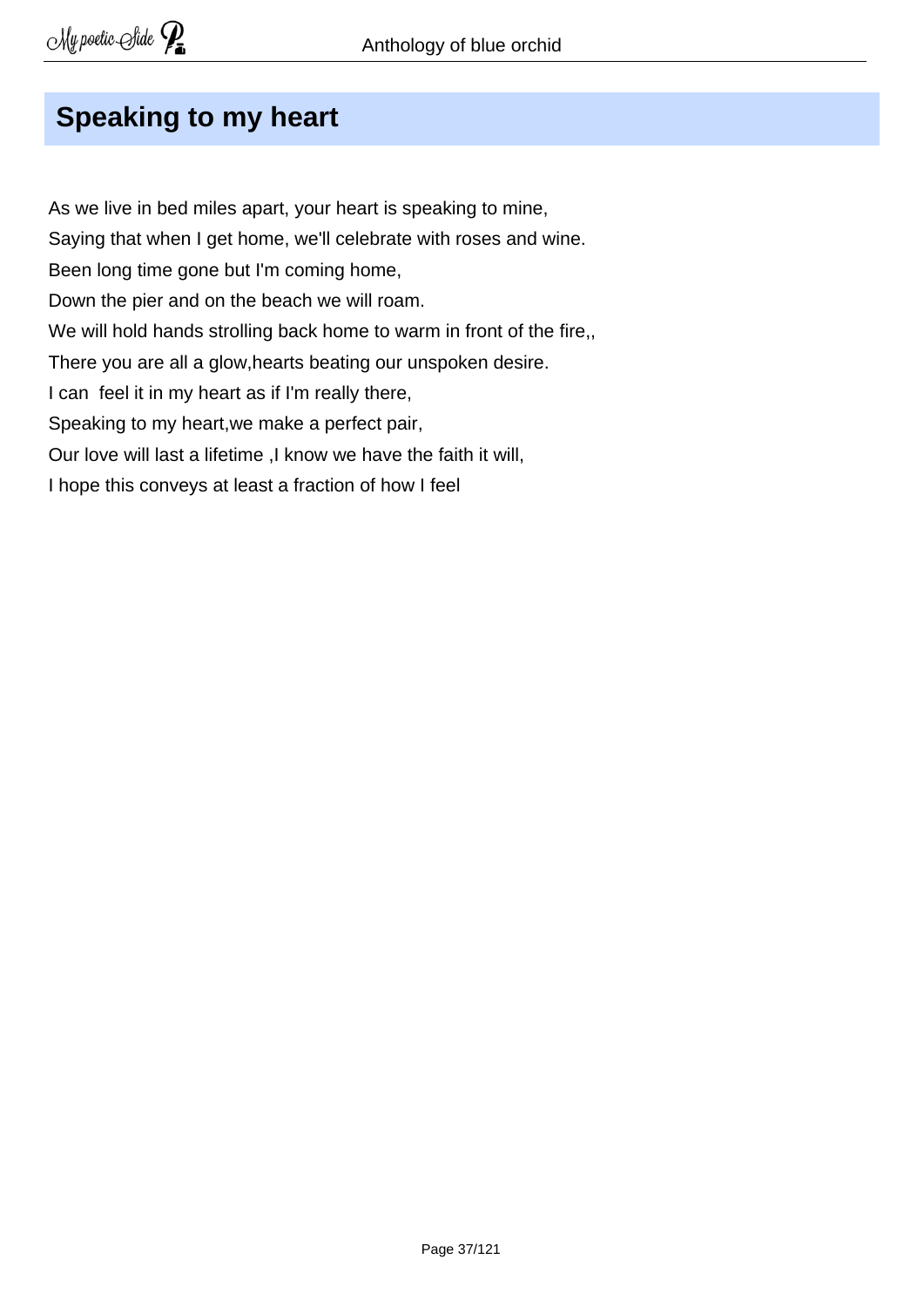#### **We three**

We are in church to say I do, In this moment,all that matters is me and you. Our love will last for eternity, Our love truly setting us free. Me , you and God,it will always be, The sacred love that we share, between we three. His plan in motion led you to me, Right here on MPS,our love will forever be. Or love started here and others will see. The intimate relationship we share between we three, Will hopefully inspire others to see what they can be. By trusting in God,it brought your sweet love to me, I'm so blessed for the connection between we three.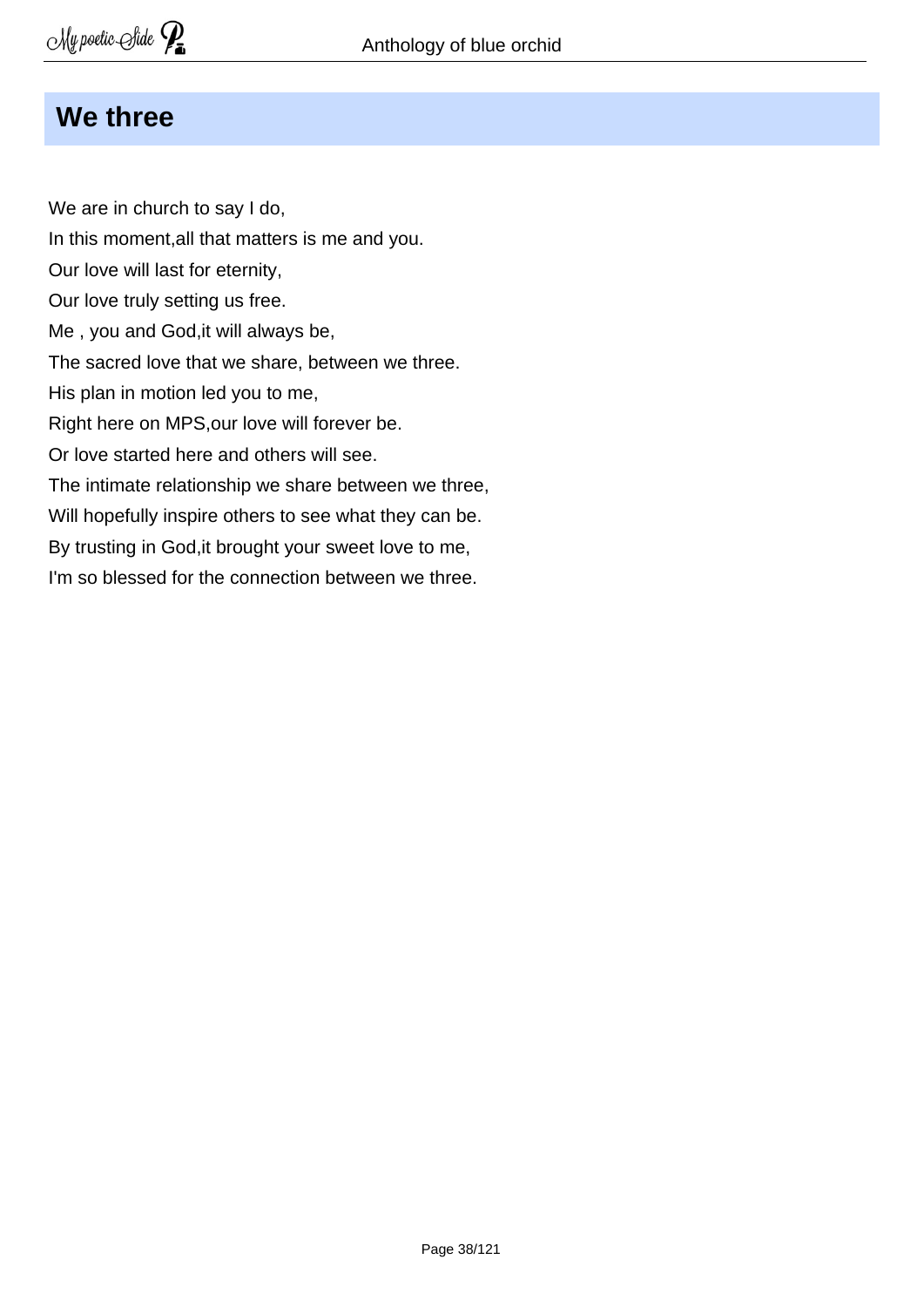## **Life together**

When I think about our life together, My heart seems to become light as a feather. Worries evaporate into thin air, When you show how very much you care. By whispering sweet nothings into my ear, Shows that when I'm with you, I have nothing to fear. The love that's deep within us just grows and grows, It gives me chills when your voice gets real low. The Lord united us and we became one, Do I have any doubts,NO,for you are the one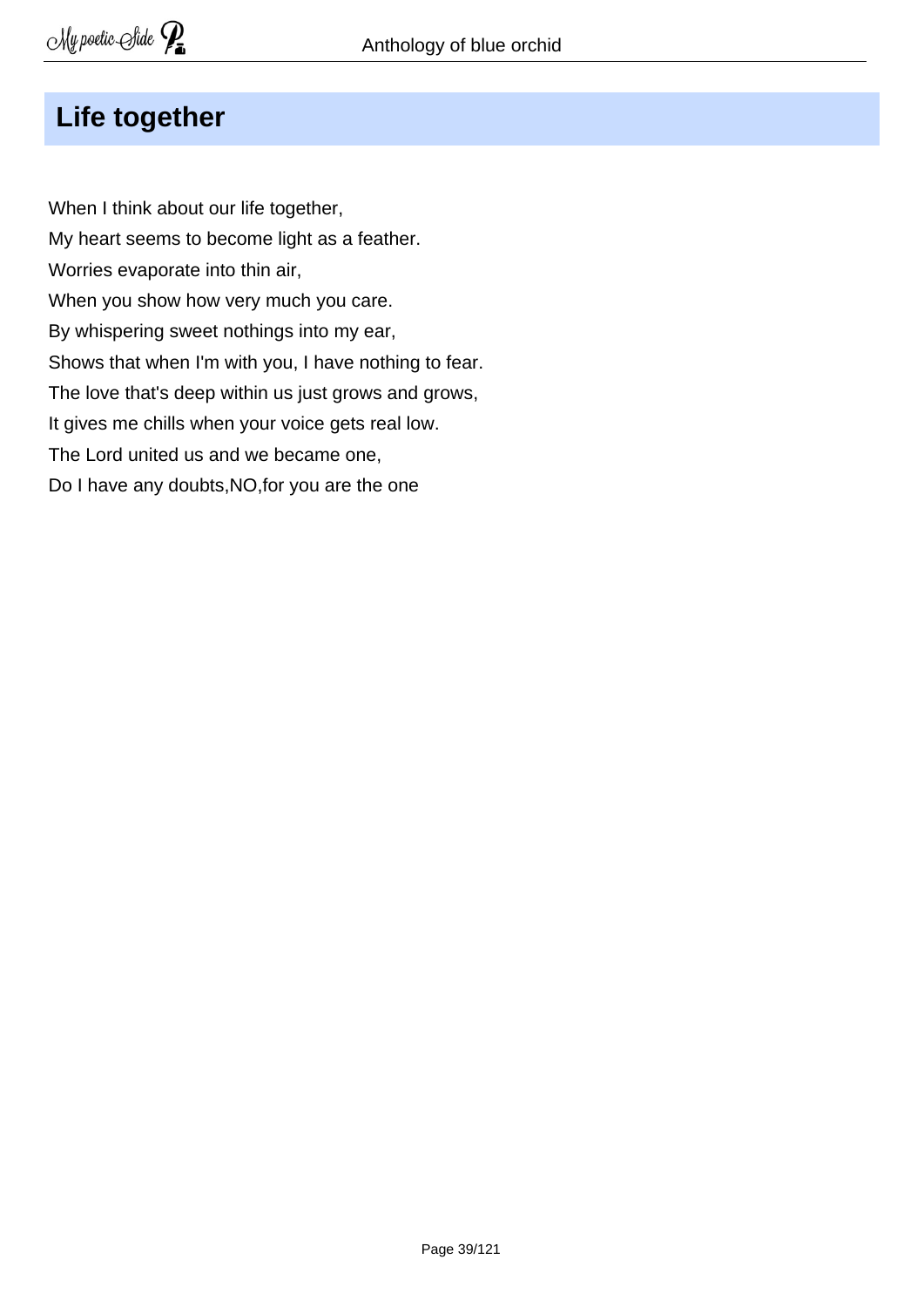#### **My thanks to the Lord**

Lord, thank you for saving me, From a life of sin and setting me free. You saved me from being bound and chained, And showed what receiving your salvation has gained. You have given me love and a life worth living, And gave me want a life full of giving, Giving to to the less fortunate then me, You gave me the chance to set my heart free. Since I received you into my heart, Lord you have given me a fresh new start. Since I received you into my heart,I decided to give my life to you, To form it and mold me into anything you wanted to. I know you have a plan ,a job for me to do, So you have given me a husband,who also loves you. Us two together will do the best that we can, To share the gospel throughout the lands. Your gift of poetry has overtaking us both,he and I, To spread that the coming of Christ is nigh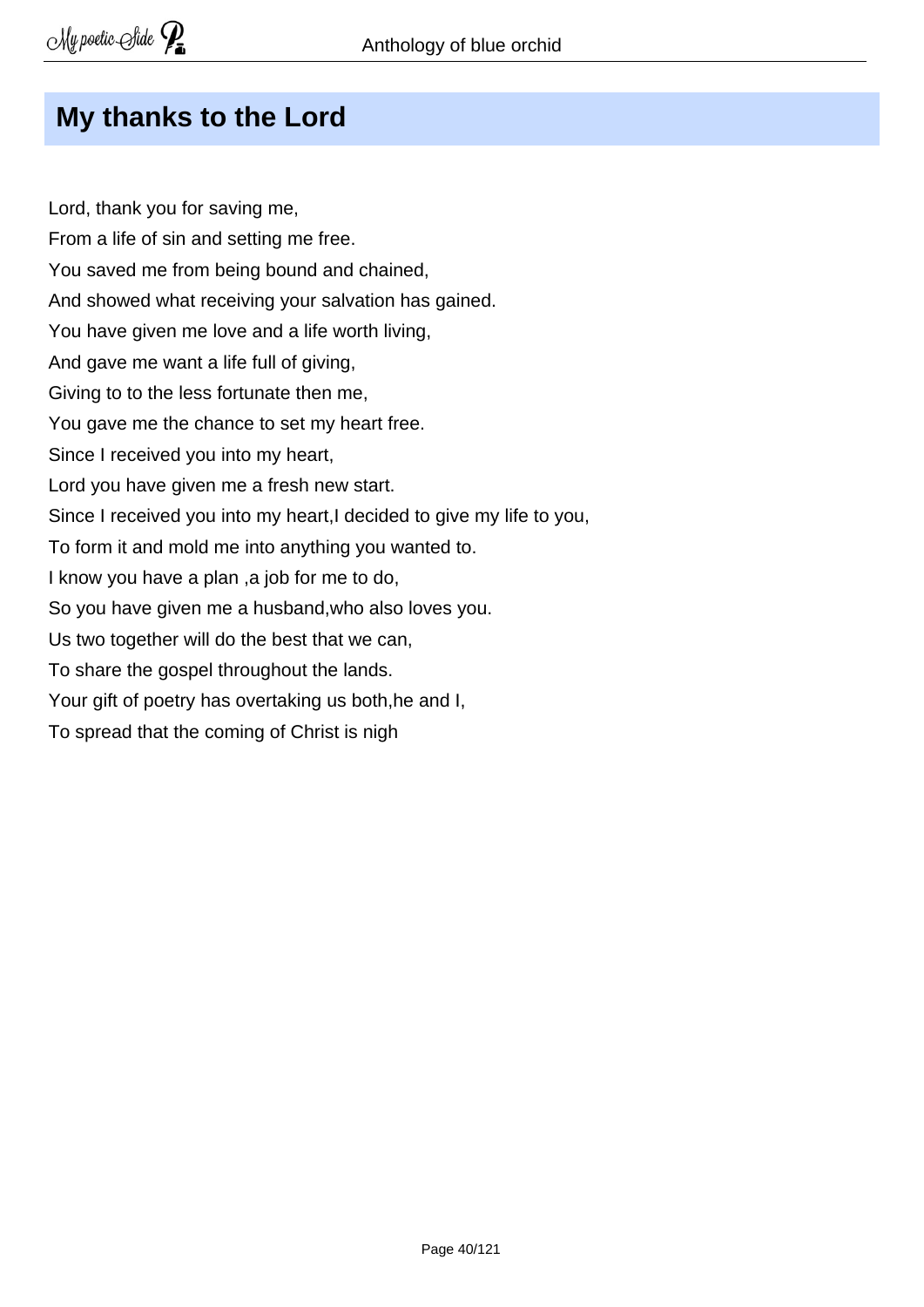#### **What is love**

As we spread the Gospel through every nation,

As believers of Christ Jesus,we are all a congregation.

One family spreading the Word,

Fighting off evil with His Holy sword.

His life was laid down for our sins,

For Him, I would walk through the lion's den.

For our Salvation , Christ paid the price,

Even though He knew that Peter would deny Him thrice.

We are selfish and sinners,we don't deserve God's love,

But He loves so much He gave His only begotten son,so that whosoever believeth in Him shall not perish,but have everlasting life.

To me that is love,the love of our maker,the love of God.

He gave us His son, Jesus Christ,to pay for our sins,so that we can be with Him in the Heavenly Kingdom

That my brothers and sisters is LOVE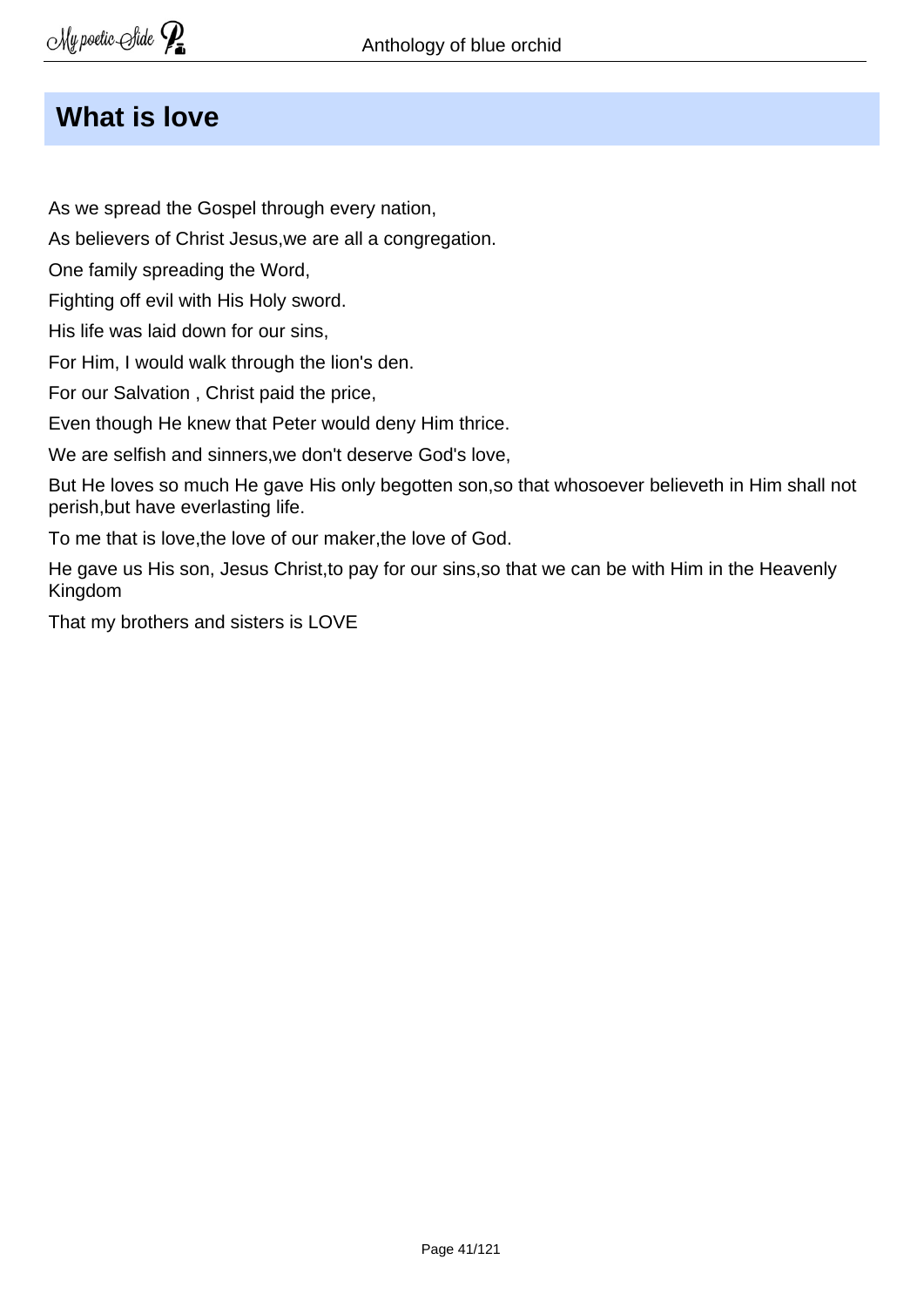### **God provides**

God provides in many different ways, It might be immediately or may take days. It might be a kind words from a friend, Or a life long love, that will never end, When the time is right God will provide, Sometimes we need someone to whom we can confide. No matter what,He will always prevail, Are our answers always clear, sometimes it's hard to tell. Unless we truly know God,and are faithful and true, And for those who doesn't believe,He has always loved you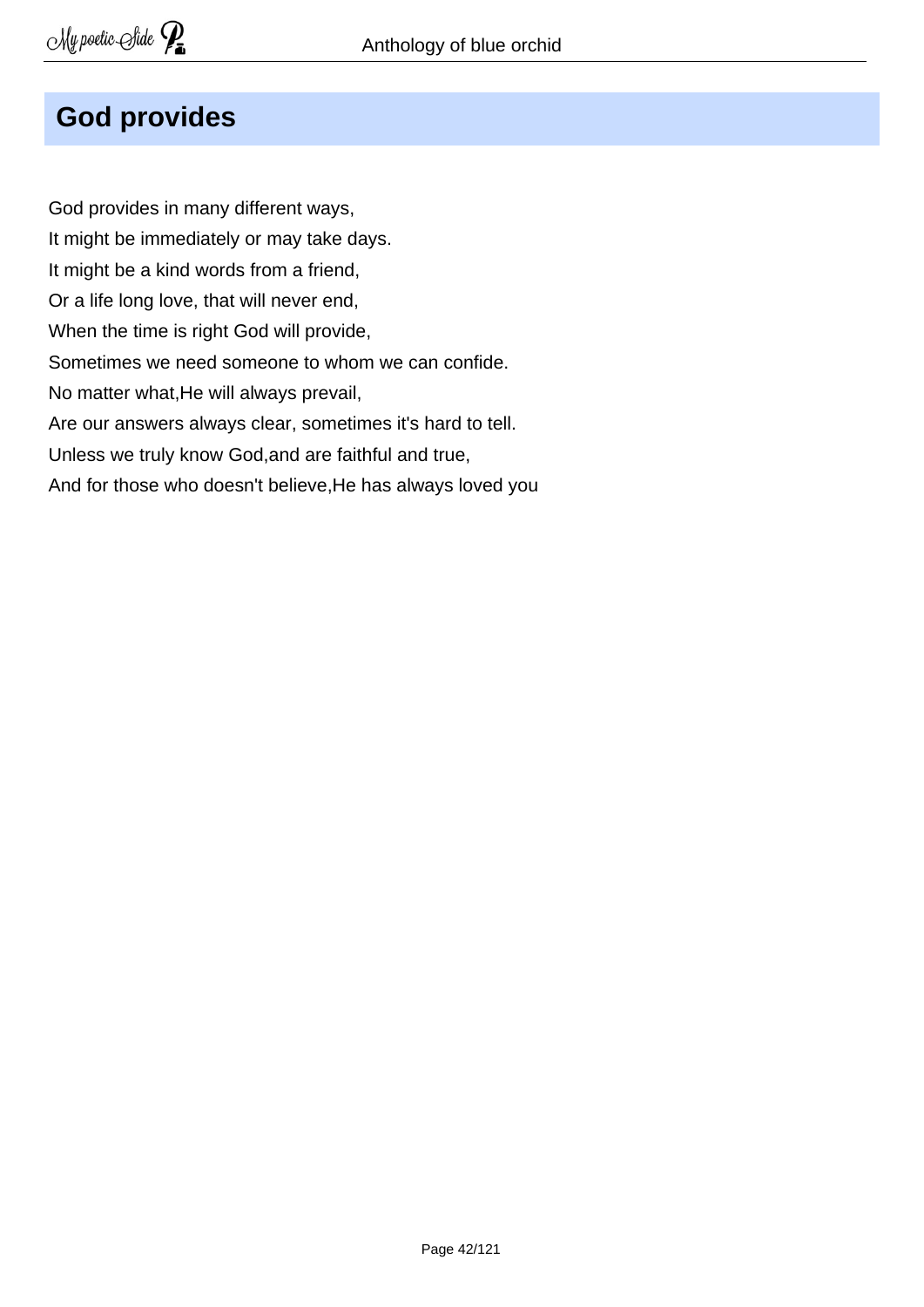### **Rejoice**

The Lord is coming soon, lower your head and rejoice, Jesus will be here soon, praise God,and lift up your voice. We are God's Army, fighting in the name of Christ, Spreading the Gospel,with all our might. Preaching the word,far and wide, Sinners come to Jesus, because you cannot hide. He knows who we are ,every single one, He will separate the goats from His sheep, when all is said and done. He will banish evil,once and for all, Shhhh, listen carefully, can you hear His call?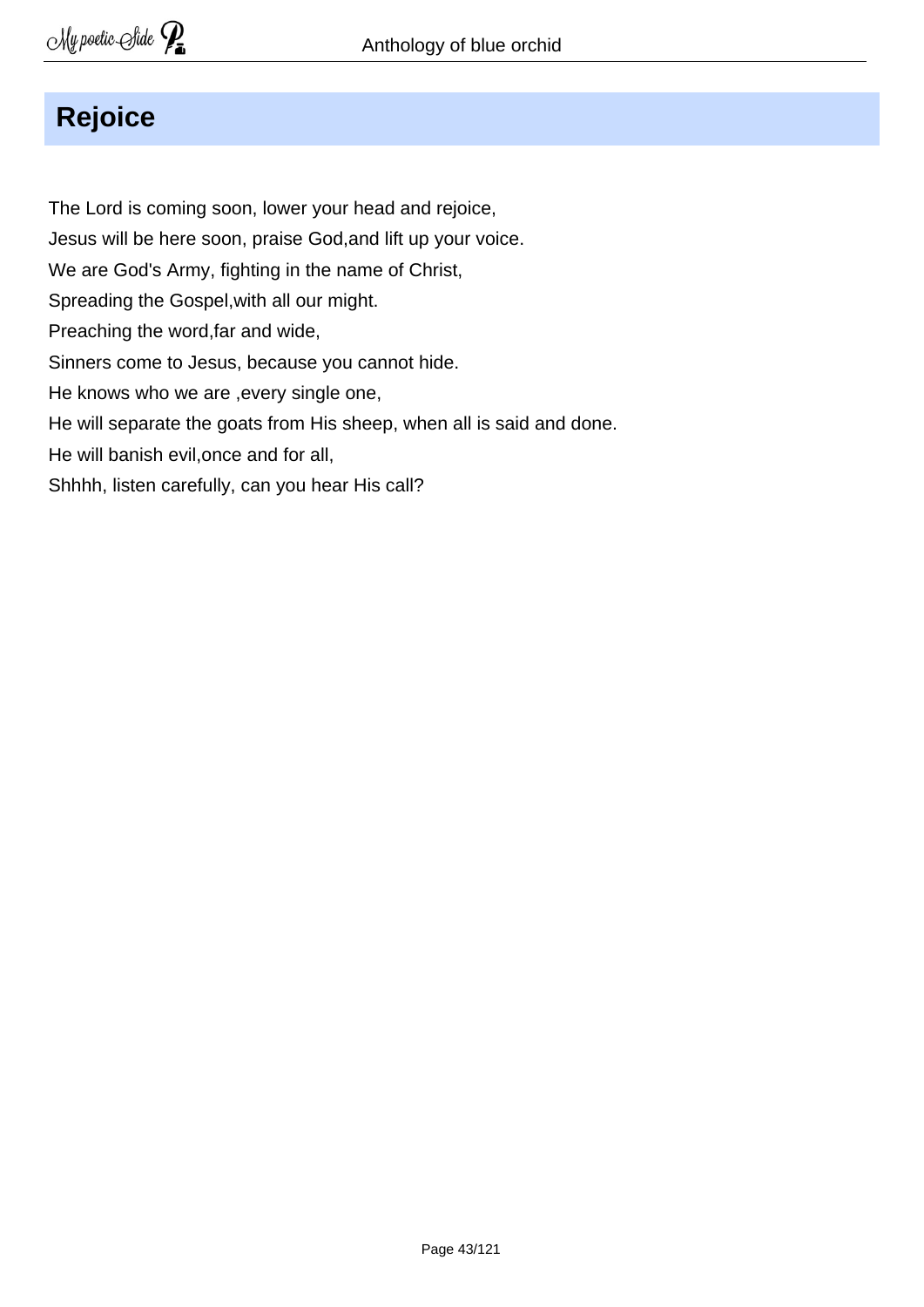## **Lamb of God**

The lamb of God died for all of our sins, To save us all from the trouble we're in. The death we would face and oh,,the strife, But by accepting God's gift,we receive everlasting life. Jesus said "nobody comes to the Father but by me" This is our gift,and it's totally free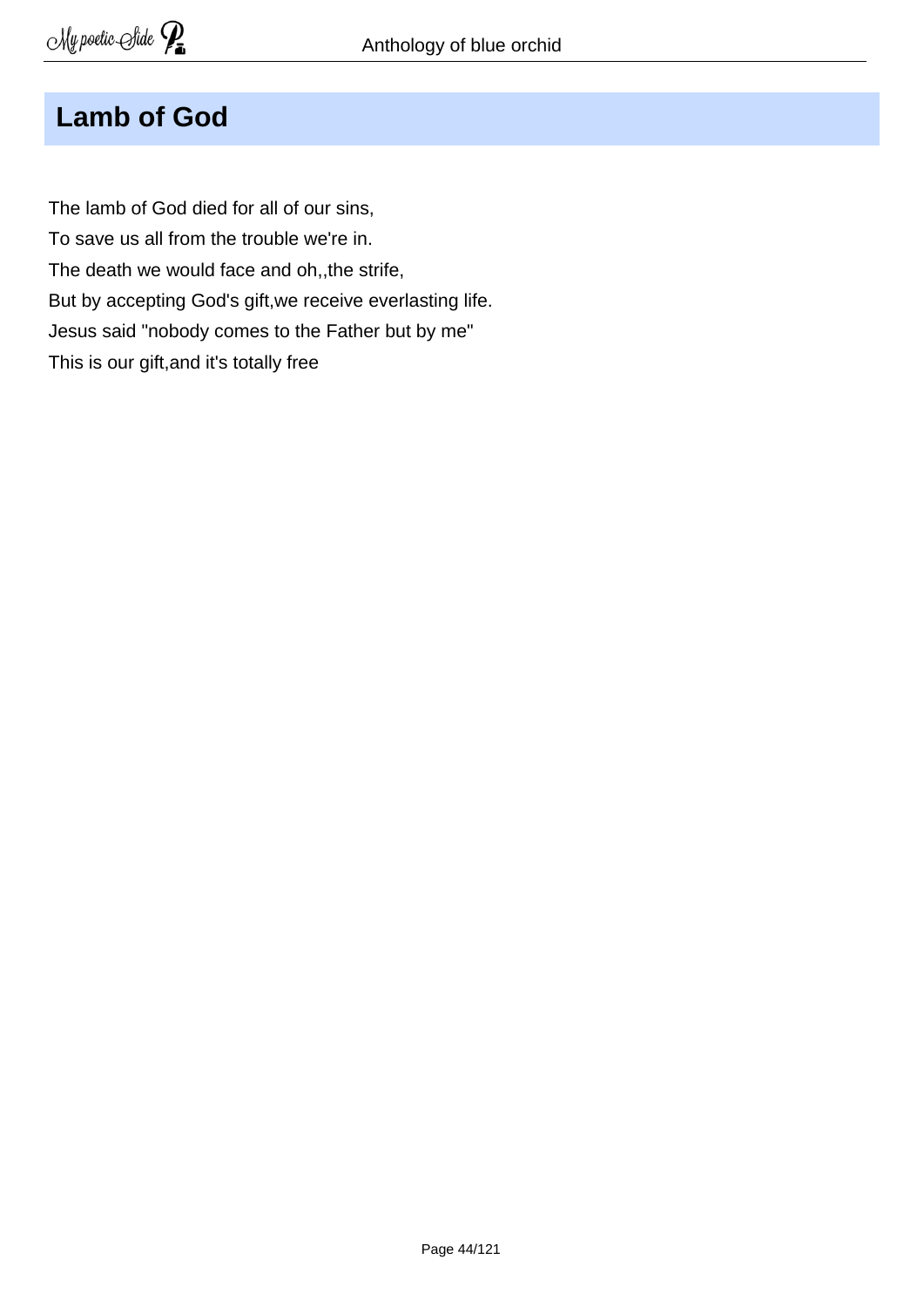### **In Jesus's name**

All that I do is in Jesus's name, And I pray that you do the same. For it is because of Jesus that we're all alive, And for His sacrifice, that we will survive, The ultimate battle of good and evil, The devil controls much,but is heading for upheaval. We're heaven's army, and will surely take part, In this moment of time that will give us a new start. Everything you do,do it in Jesus's name, For if you don't, you have only yourself to blame.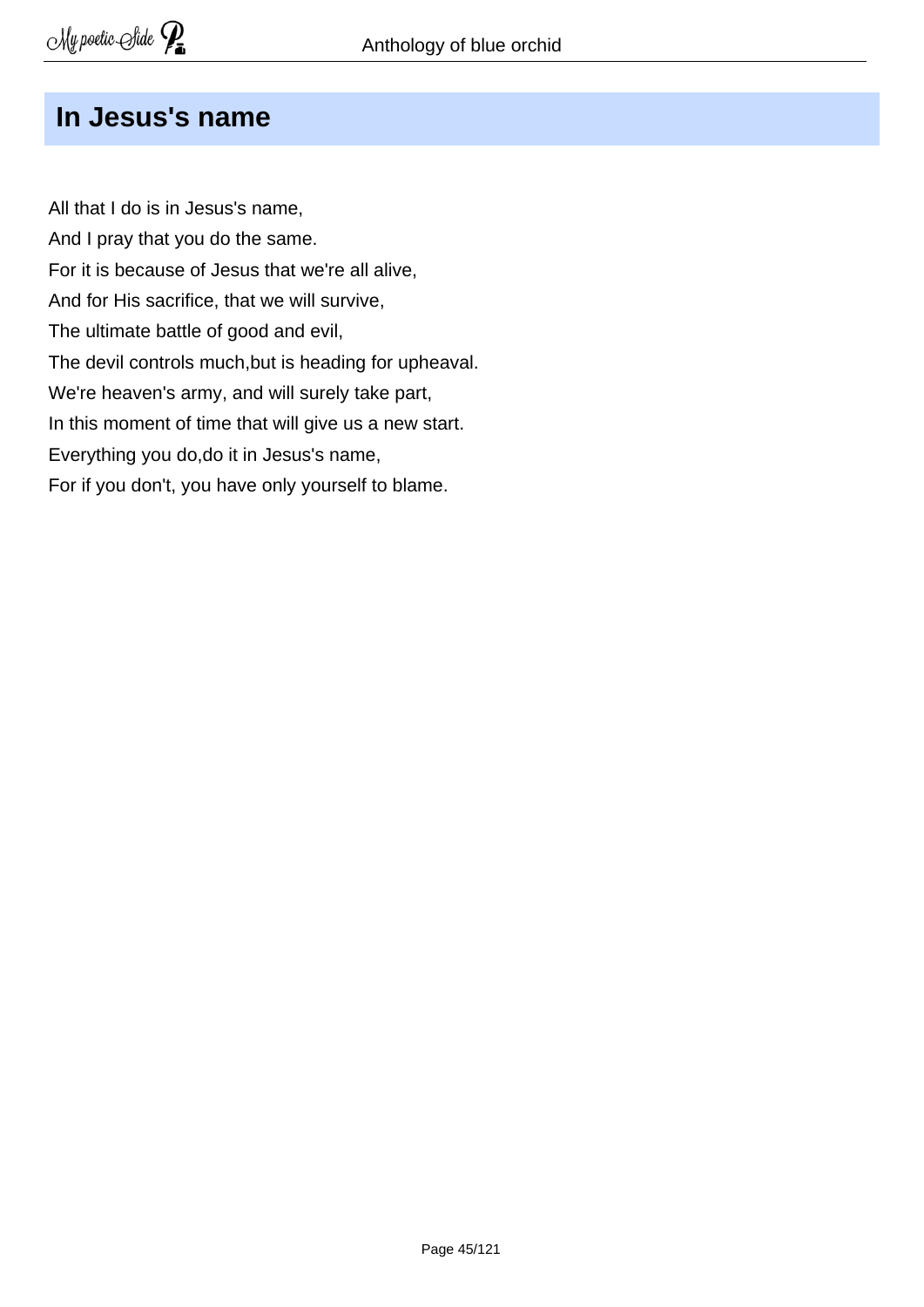## **Restless hearts**

Restless hearts beat wildly, Like the tempo of a drum,to put mildly The steady thump, thump, thump, Makes the chest go jump,jump,jump. You can feel it in your soul,you can feel it in your bones, It feels like your stomach is filled up with stones. When you find that special someone, that you can't live without, Your restless hearts will calm down, without giving you any doubts Take it from me,for I truly know, When you meet your perfect match,your face will truly glow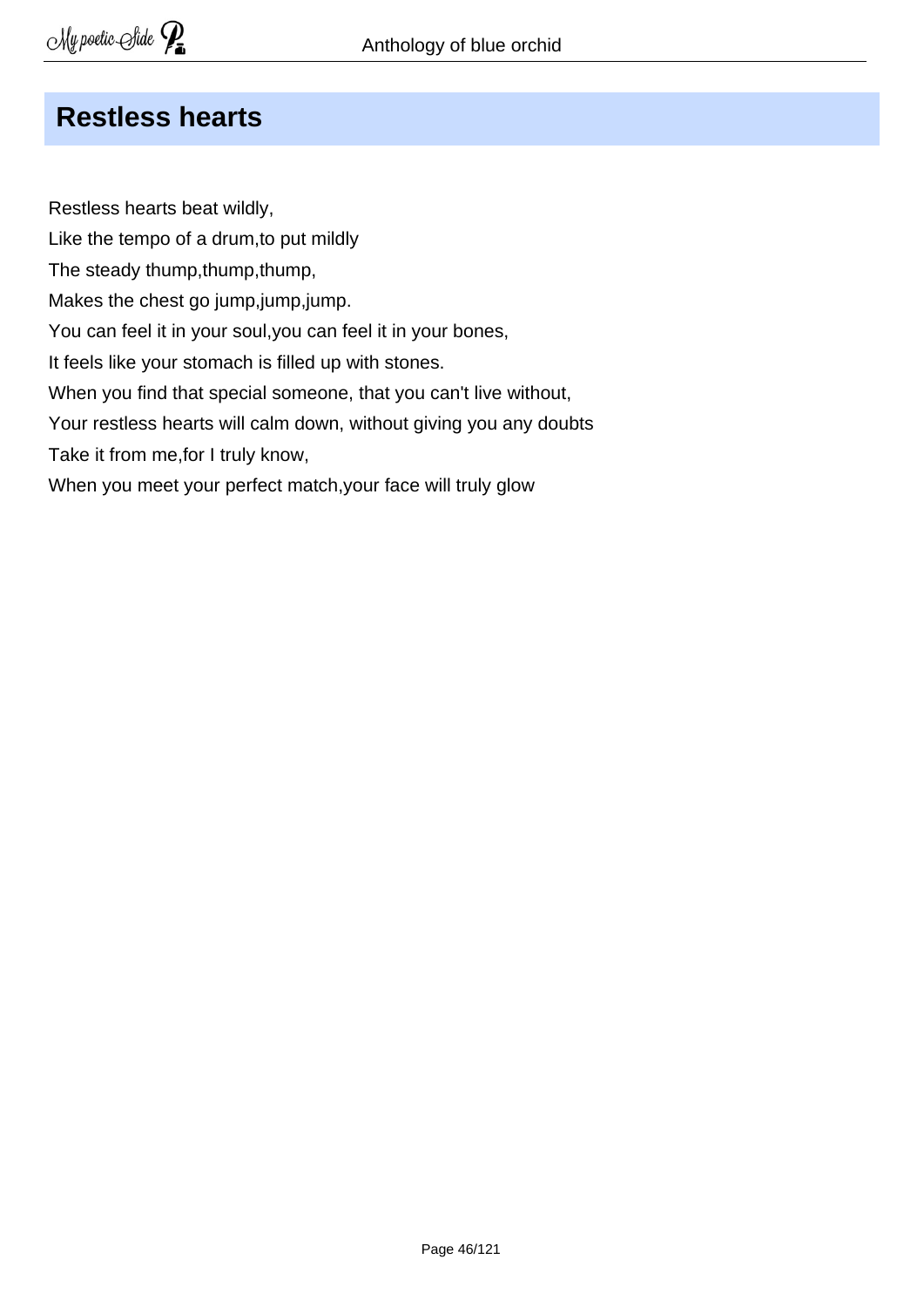### **Cupid's arrow**

Cupid's arrow was aimed tried and true, When love struck my heart and led me to you, Into your heart and into your arms, Your embrace, my love, keeping me safe from harm. When your lips brush mine, I get an electric shock, Your love,my husband,comes through each time we talk. I will love you Dion,for the rest of all time, So I wanted to tell you through this little rhyme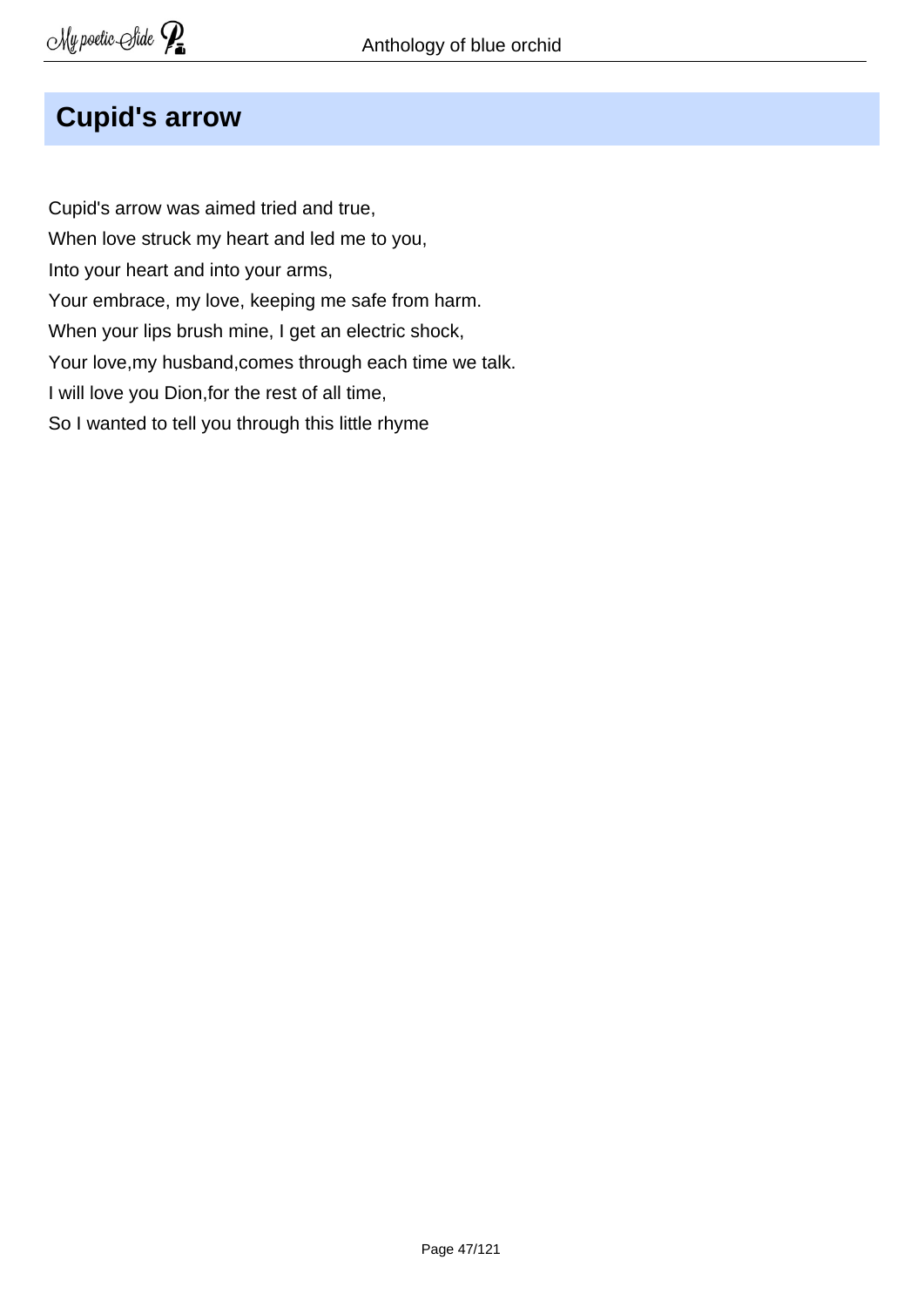### **Open plains**

A Clydesdale gallops across the open plains, The wind whipping through his tail and mane, He runs ahead to get ahead of his herd, Occasionally glancing up to see a majestic bird, The mighty eagle soars in the air keeping pace, Two unlikely souls enjoying each other in the wide open space. Two of God's creatures enjoying the open plains, Stay ever together even in the torrential rains. My love this is us being wild and free, Not a care in the world, except you and me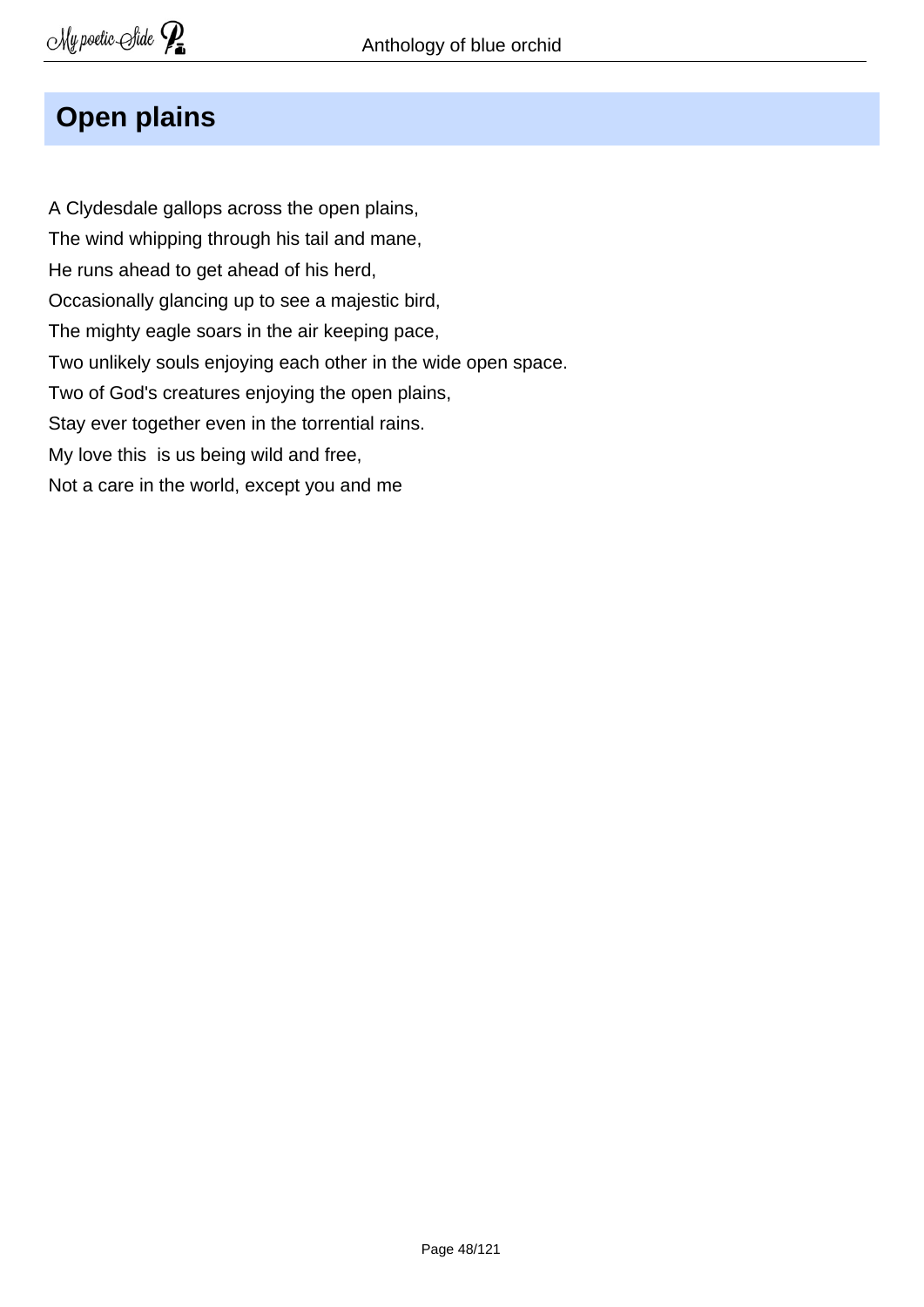### **Our island**

Our island is in the midst the vast blue sea, It is a place you built for you and me, It is ours, and ours alone, Doesn't have internet nor a phone, It's a place we can go with no interruptions, And we can take a break from this worlds corruptions. We can make love under the stars, No people in sight,all else is afar, So my love,take us to this place that you built for me, At least for a few days,we will be worryfree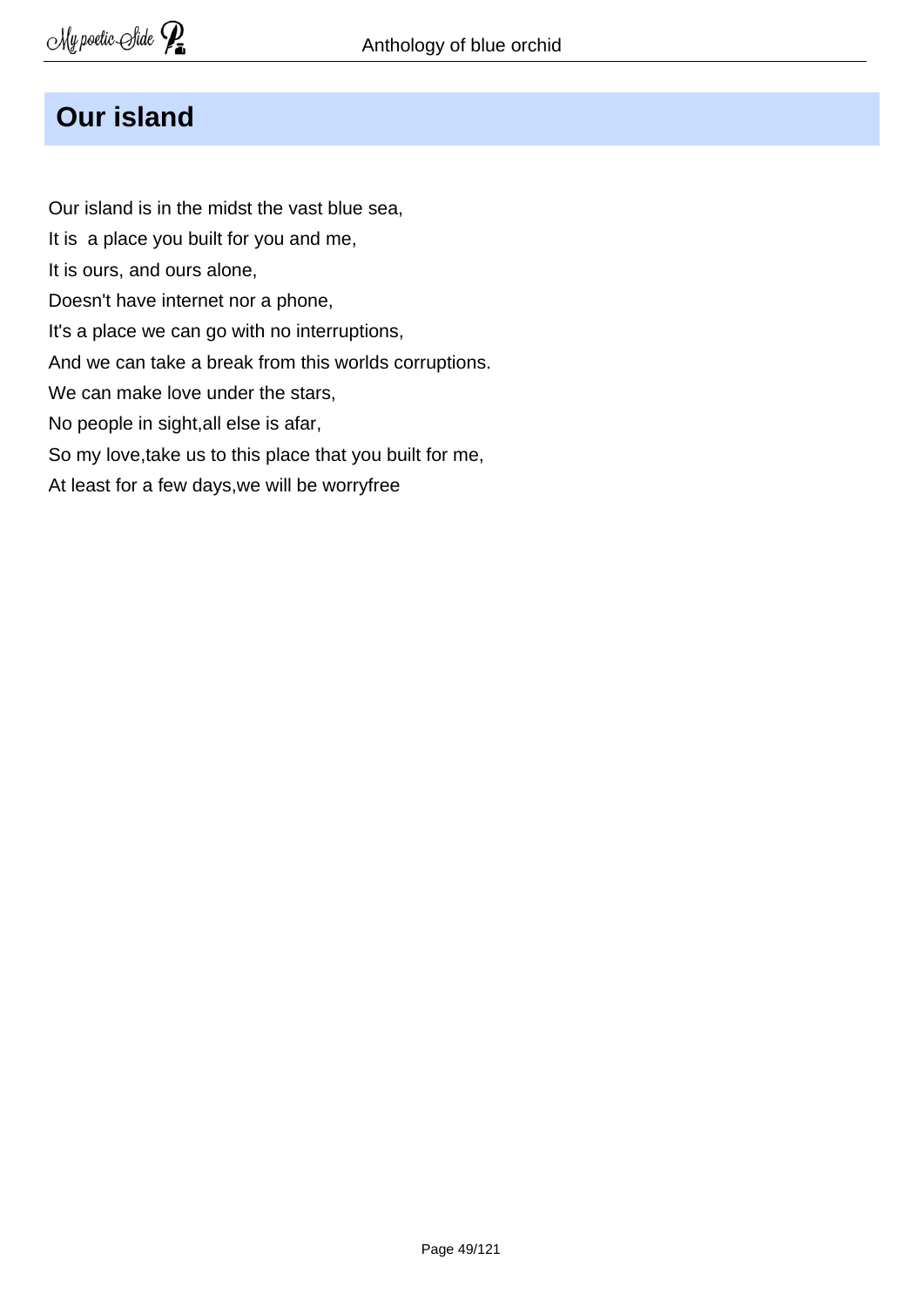## **Satan the liar**

Satan is surely the liar, His only dream is to rise higher, Higher than God,our Almighty King, To who we praise and worship and sing, We sing of His greatness we sing songs f His love, And the gift of salvation,freely given from up above, Satan will NEVER rise higher, Go back to hell,Satan the liar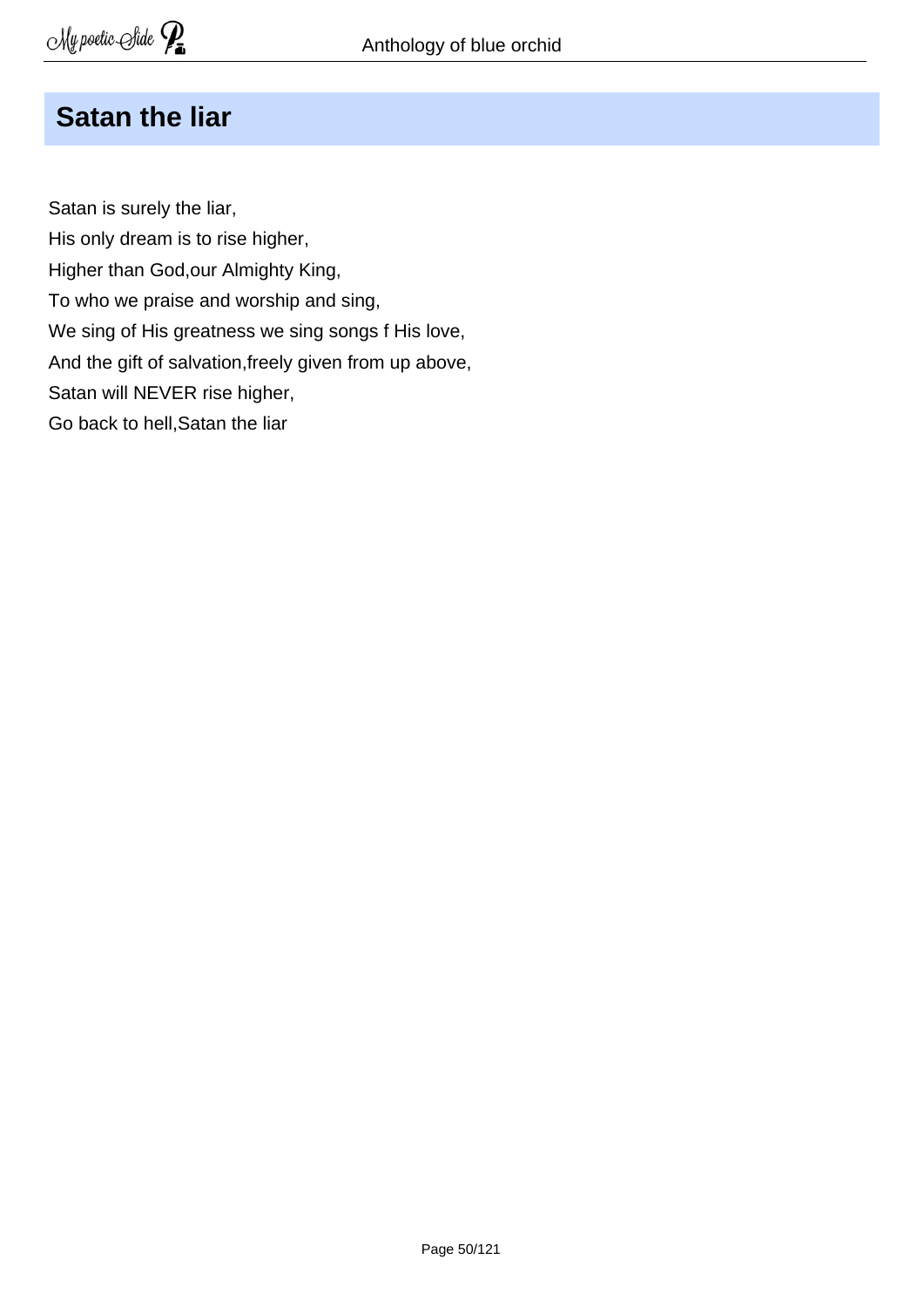# **Confused**

Many Christians become confused,

That being a believer is easy,well the truth is, it's hard,harder than not believing in God

But the reward for being ever faithful,is everlasting life,we won't truly die,our bodies will sure,but our souls,we go on forever

In heaven.

No pain,only tears of joy.can you imagine that.

Everlasting life,.

So the hard work is well worth it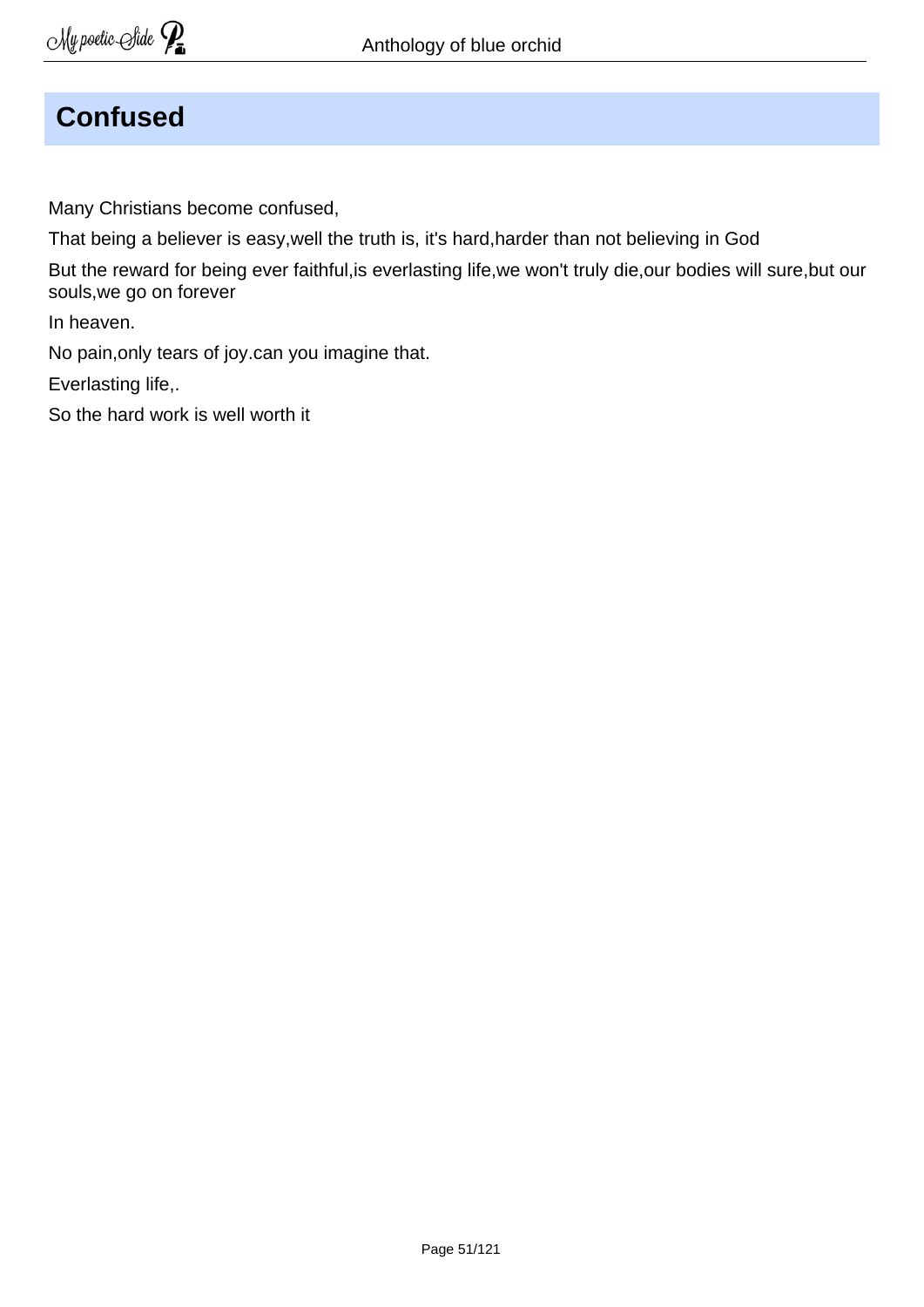## **My heart sings**

To you Lord,my heart sings, For you give me shelter under your mighty wings, I take refuge behind your mighty shield, My will,oh Lord,to you I yield, Christ Jesus ,you died to wash my sins clean, In times of trouble,it is on you I lean. My sins kept rising like a flood, But then I found you,and was washed by your blood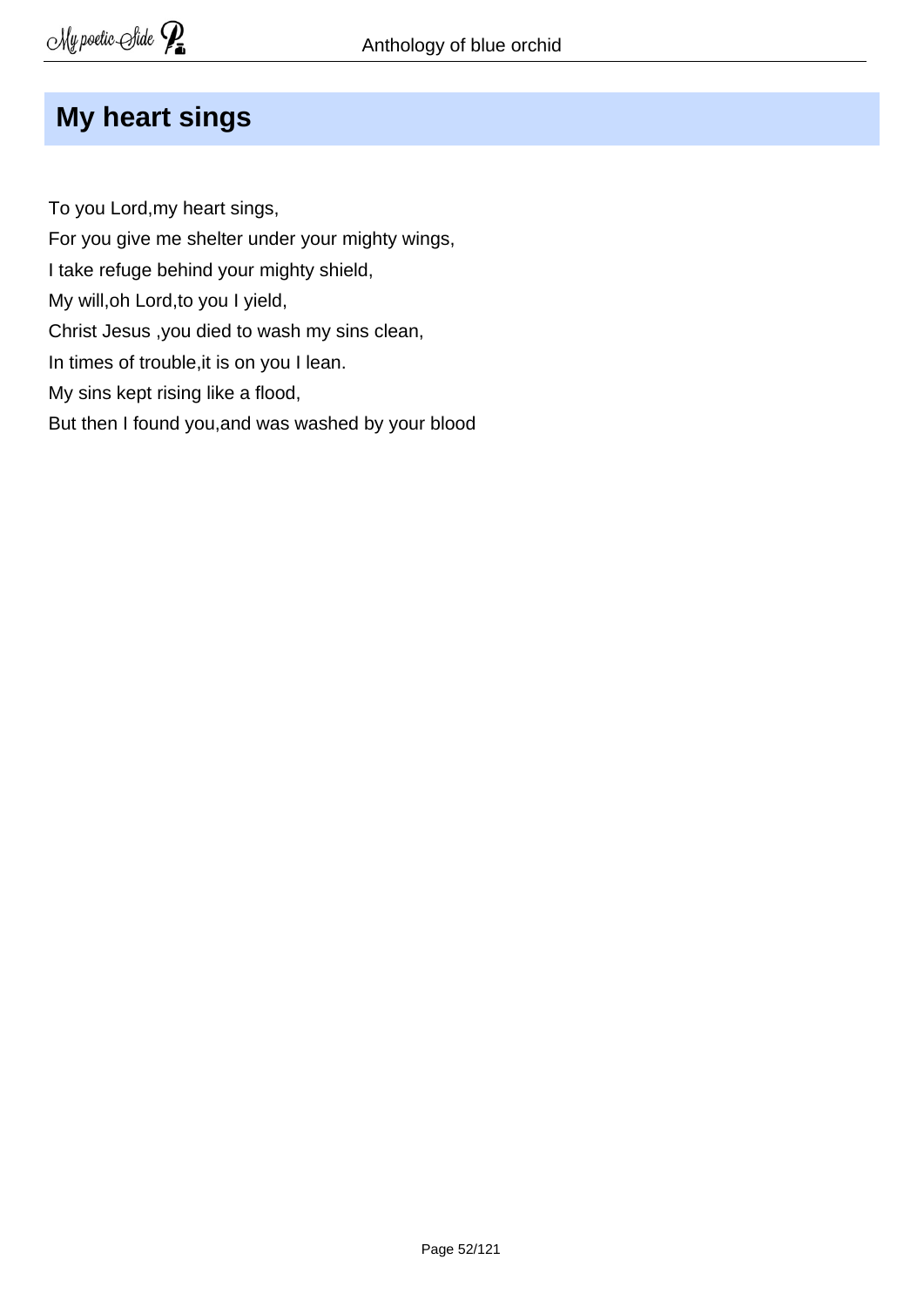## **Love at first sight**

I never really believed in love at first sight, But God proved me wrong on that fateful night, The night we met was like no other, It was when I knew that there wasn't another, I know that we met was because of our Lord, You give me strength and purpose, someone to walk toward, Love at first sight brought us together, Yours and my love,my husband,will last forever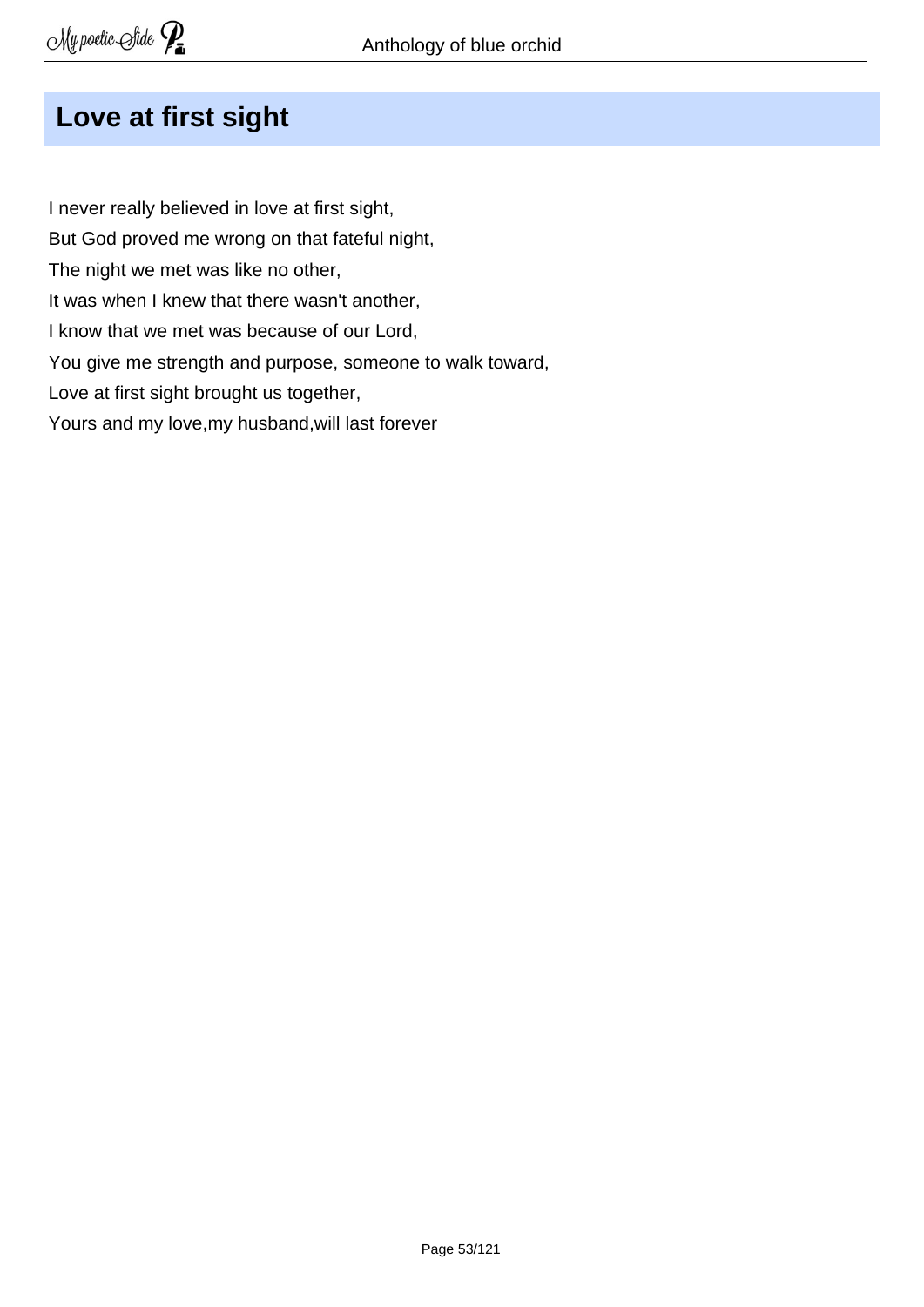### **My Faith**

Lord,there was a time when I didn't know you, I was lost and broken, I didn't know what to do. You shined your light down and lit up my path, At that moment, I knew that I was safe from Satan's wrath. I prayed to you and received Salvation's grace, I know that someday I will see your glorious face, Lord, thank you for my husband ,new friends and for your love, I know my riches are not here but in Heaven above. My Faith will rest in you forevermore, Lord, your precious love is my ultimate reward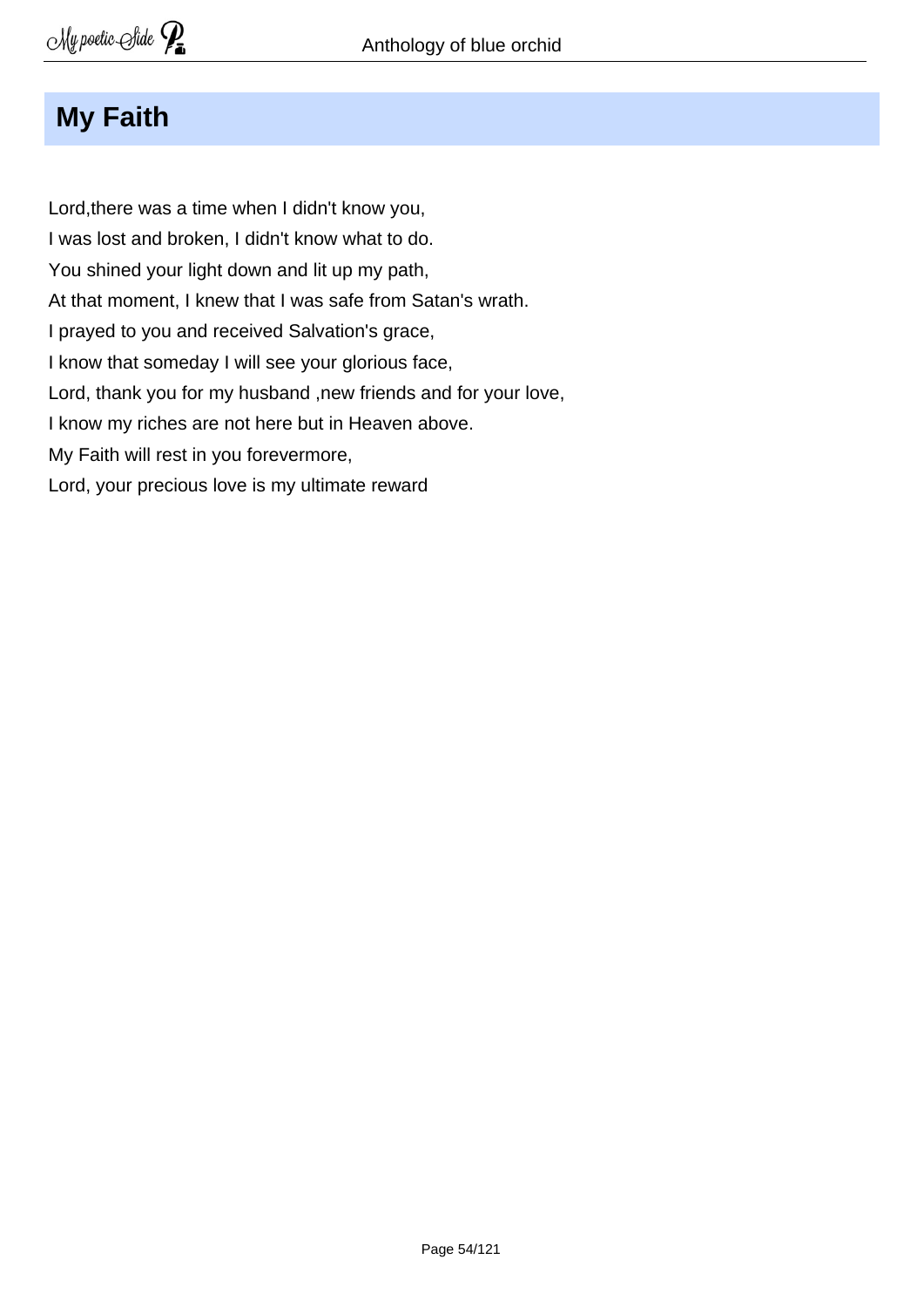# **Keep fighting**

Keep fighting for what you know is right, Keep fighting my friends,even into the night. Fighting for the Lord,we can never lose, Though every person has the right to choose. The choice between wrong and right, Will determine the side we're on during the Lords holy fight Keep fighting , keep pushing towards Jesus's holy light, Never give up, don't give in,keep fighting the good fight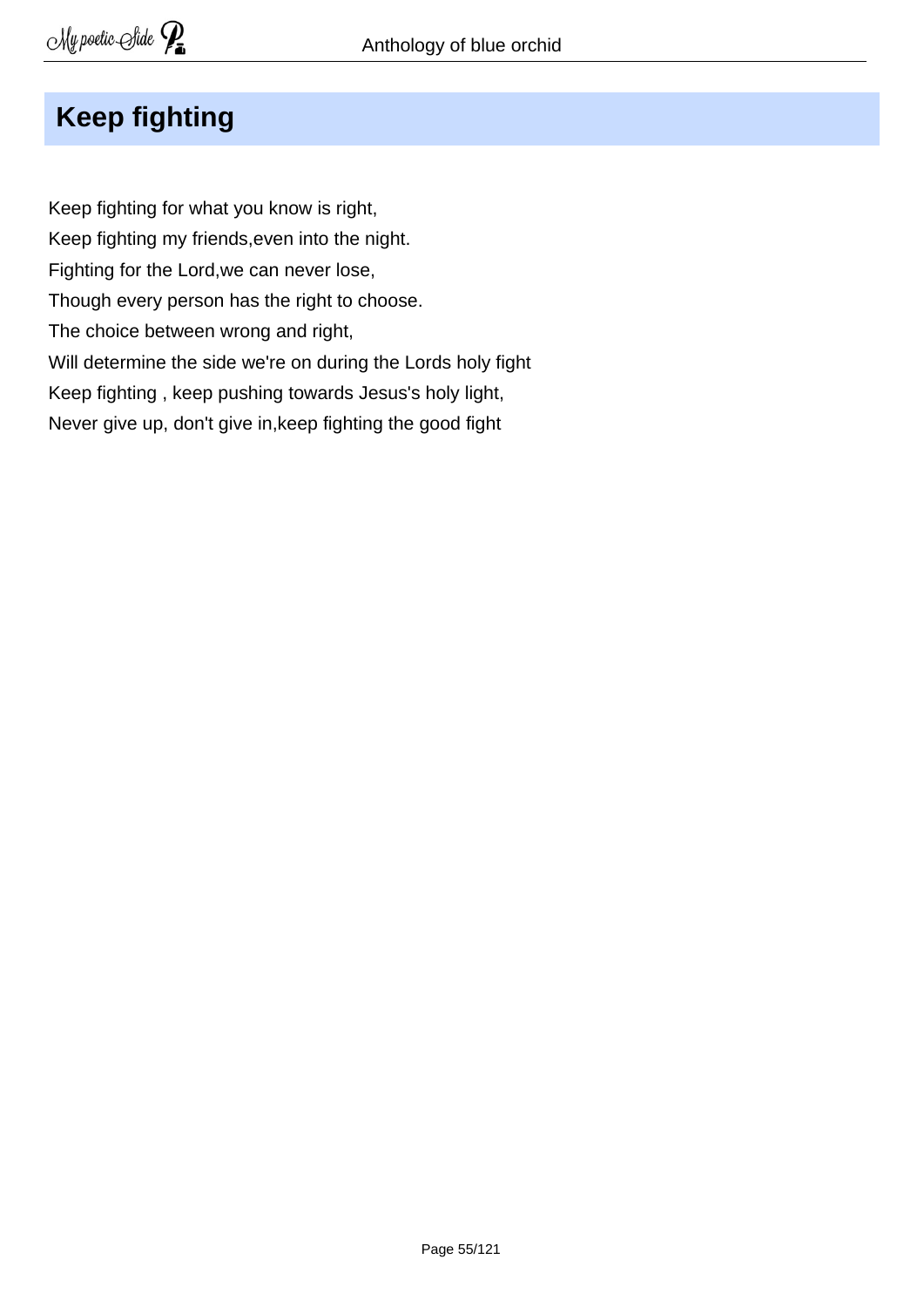#### **Most important**

Faith in the Lord God Almighty,is the most important thing, If you don't have it, sorrow is what the devil will bring, He is the greatest deceiver of all, Having no faith in God, you're heading for a devastating fall, A fall from glory and a fall from grace, Are you ready to spend eternity in hell,are you willing to bring this disgrace, I pray for all of you with souls that are lost, Think long and hard,are you ready to count that cost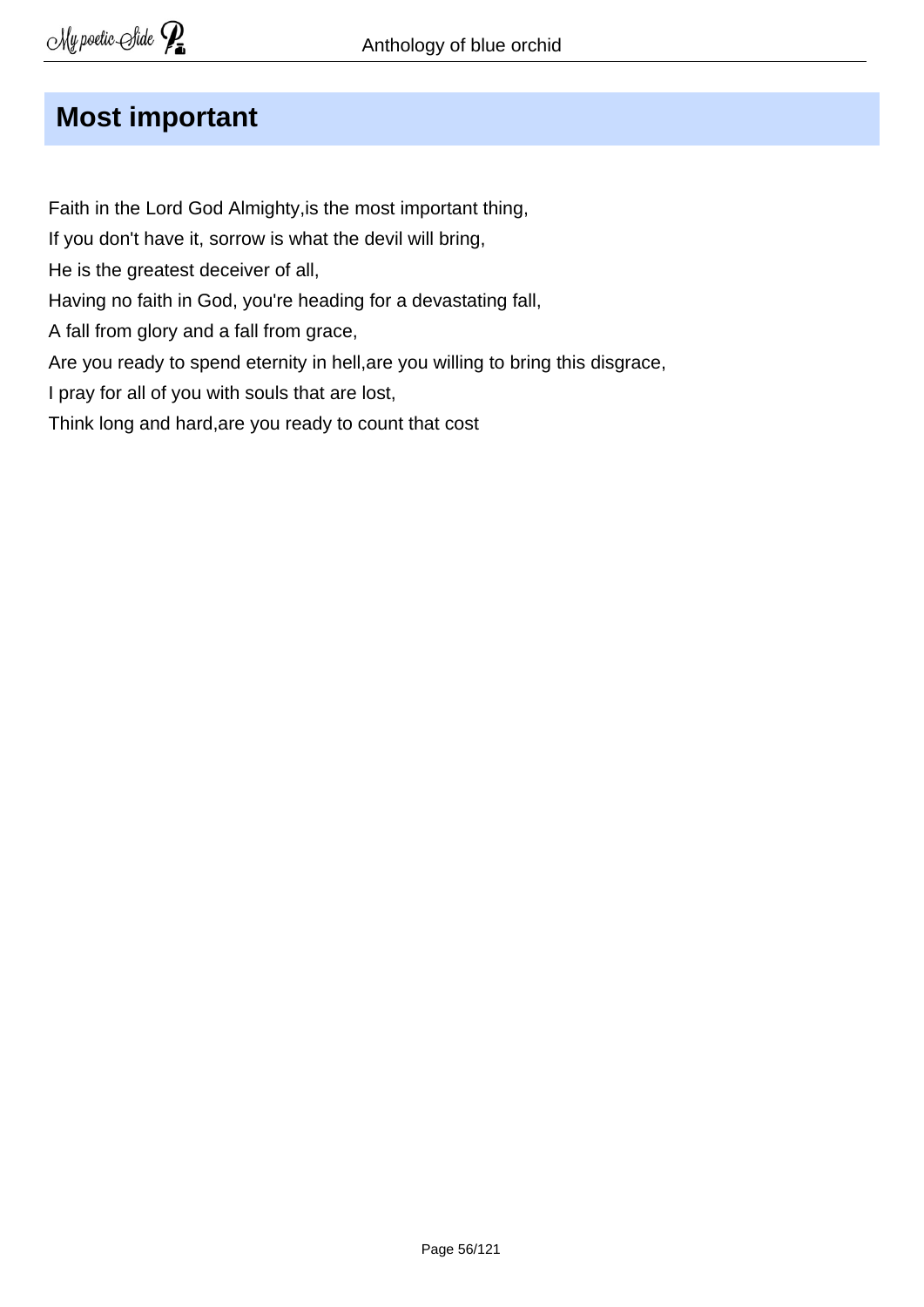#### **The Day**

The Day our returns will be a great day indeed, Every knee will bow and every eye will see, The return of Jesus Christ on a pure white horse, To bring peace and glory to us believers of course. He will will banish Satan to hell bound in chains, Hope faith and love is what remains. We will worship our God who saved us out of the devil's grasping claws, And now we will live in peace not scarred or flawed. I don't know about you but I excited for this day, And I will reside with Him for forever and a day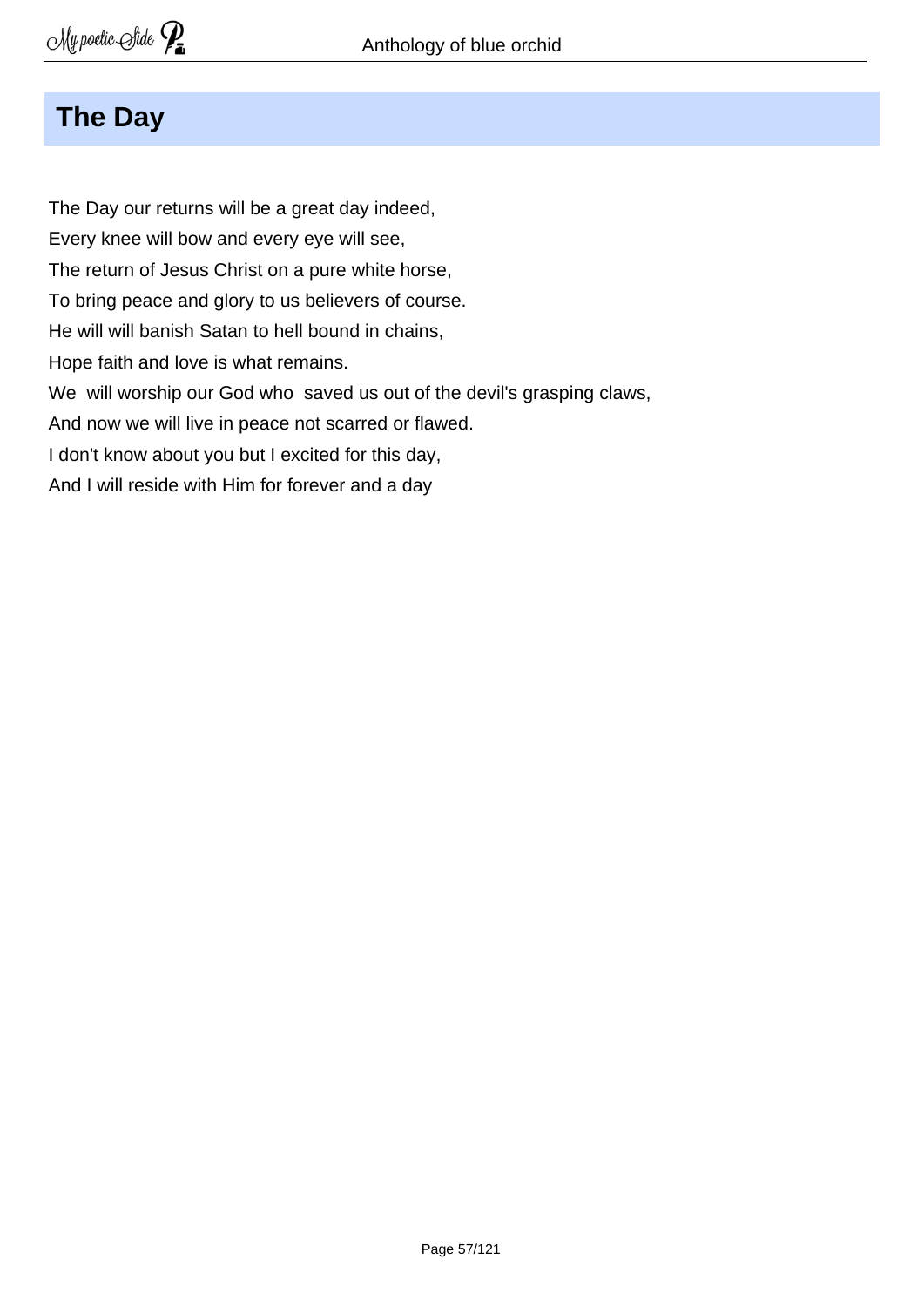## **A prayer for Ukraine**

Oh, Heavenly Father, I pray for peace inn Ukraine,

I pray that you over take the evil that is raining down on your children

Please Lord, I pray that you prevent the vileness of Vladimir Putin fall into the pit of hell, he is a man of Satan and don't deserve the power that he wants.

We believe you will deliver us from ourselves and the devil's advocate

Heavenly Father, I pray that you deliver Ukraine from the devil's hand,an peace to them once again In Jesus's name I pray, AMEN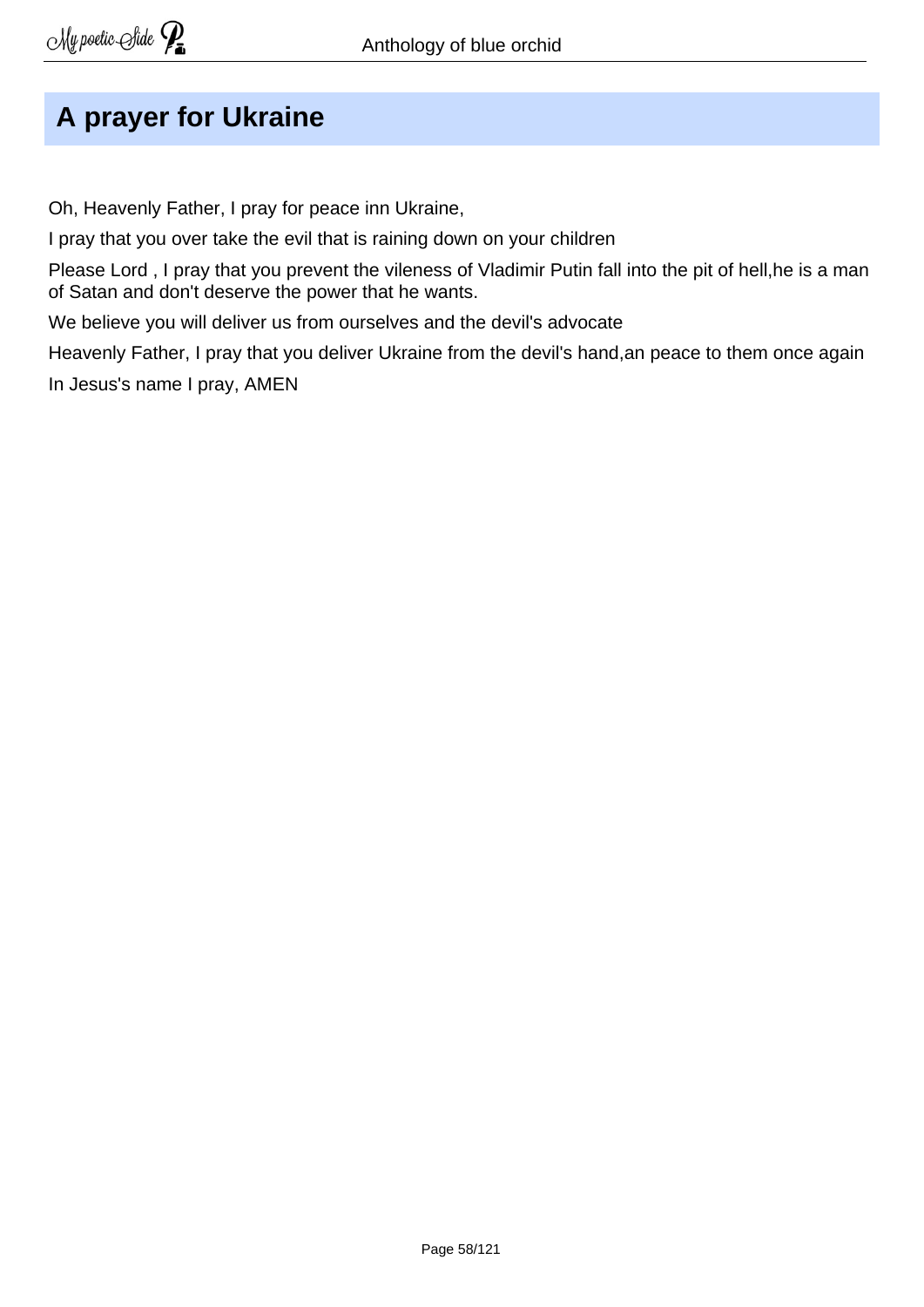## **Tonight**

If I had a way, I would come to you tonight, My love,it is the only thing that feels right, The longer we're apart,our love is still grows, When will we be together, only the good Lord knows, As the time passes, I ask myself why, We're so far apart,but you remind me I'll always be your butterfly. It doesn't matter when,only that we will, Be together soon, this we can both feel, My love, I so want to pack up and go, I long to be in your arms and let our love flow, So Dion,I'm writing this poem to you, I know that you love me ,and feel this way too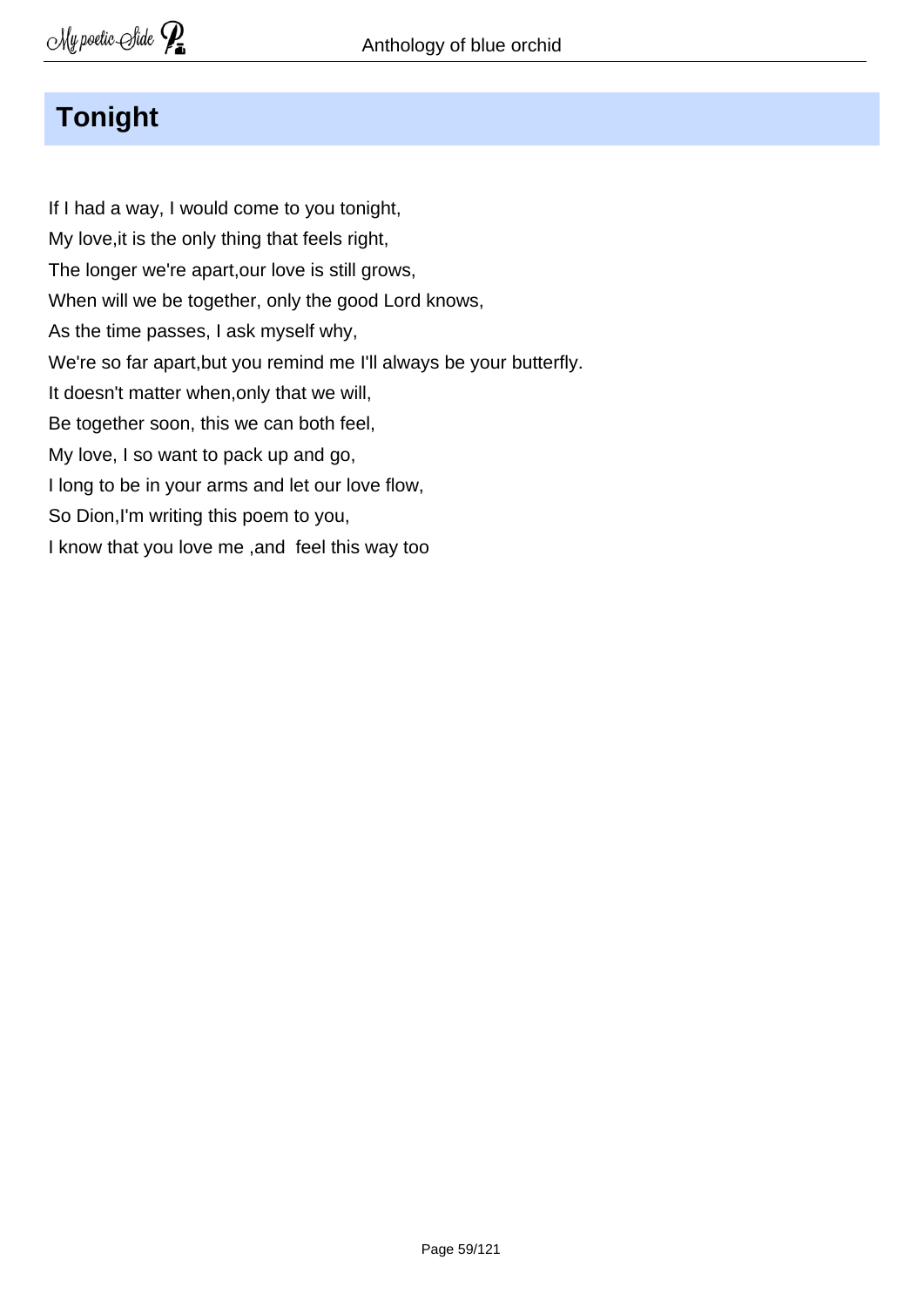#### **Poetry**

Thank you Lord for the gift to write, I love writing poetry about your glorious might, The grace of your perfect love, Your gentleness of a snow white dove, The wrath of your anger strikes fear in men, But yet if we love you,the enemy can never win, Your unfailing love is your gift of grace, Lord, I pray that to you, I'm not a disgrace, Thank you Lord for the poetry, And the precious gift of setting my heart free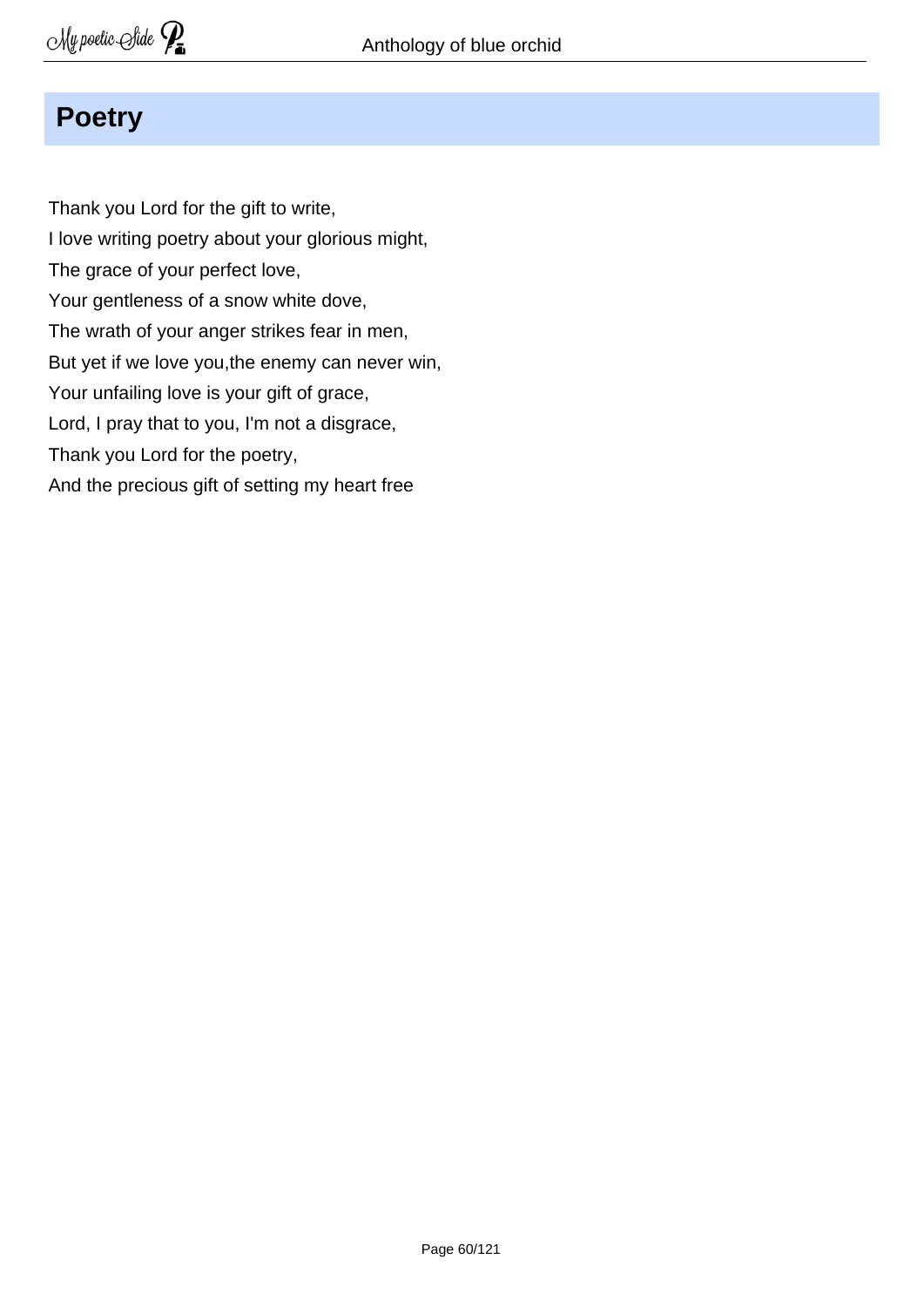#### **Stand together**

We must stand together,we must stay strong, For God will one-day right everything that is wrong, He will banish our enemies into the deepest pits of hell, Down to the devil's domain,to where he and his fallen angels fell, The Lord will bring the righteous to the foot of His heavenly throne, And give us rewards for the faith we have shown, We do not deserve the rewards he will bestow upon us, He didn't have to save us,we could have returned to dust, But He loves us so much,He gave His only begotten son, So that whosoever believeth in Him,shall not perish but have everlasting life,for God is Almighty and the only true one, So we must stand together because it's theres one way,

The path to Heaven is clear, Christ Jesus is coming back one day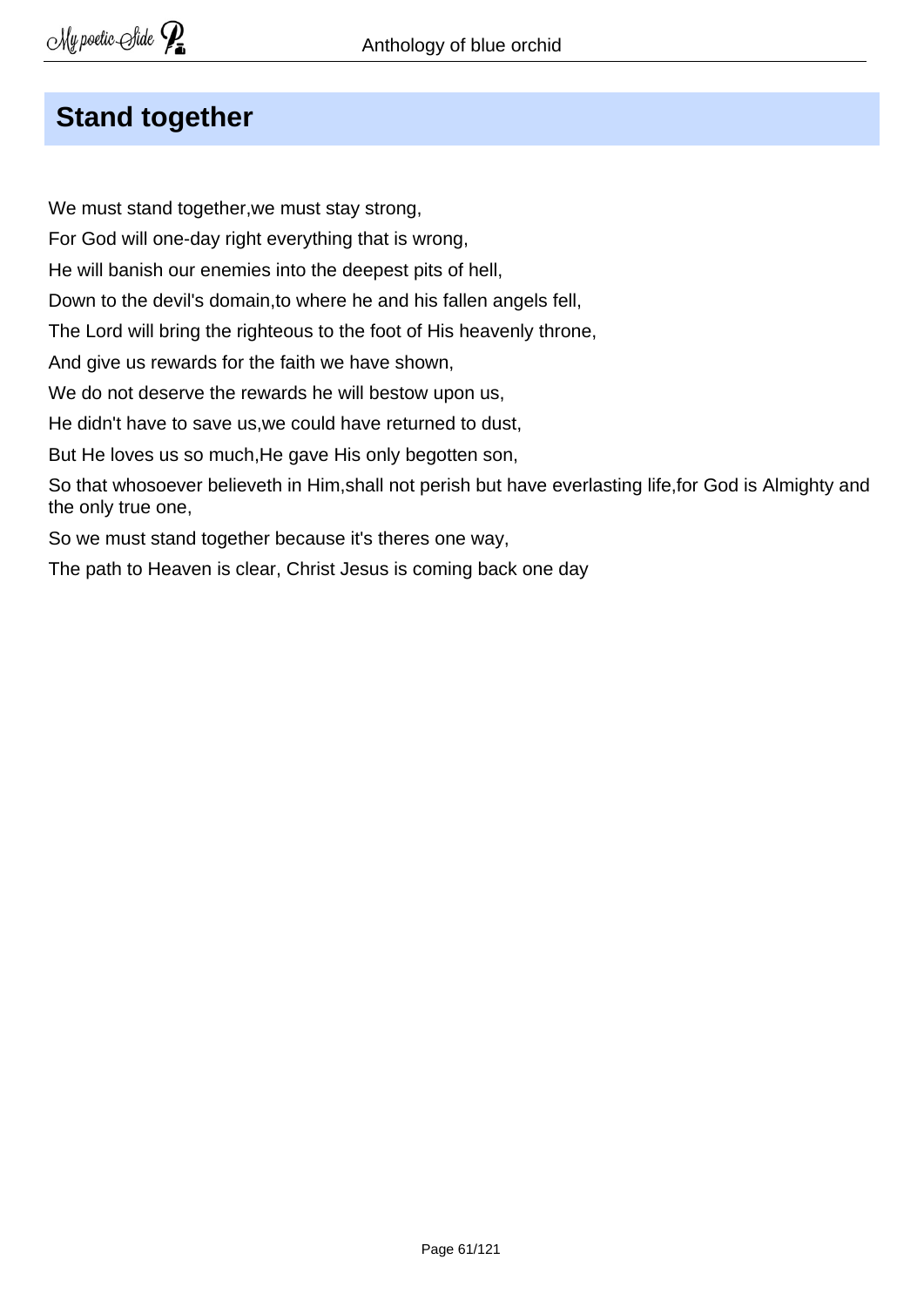# **Spring morning**

From our front porch swing, We are sipping on coffee, welcoming spring, The cool crisp air,gives us bit of a chill, So we go inside to sit by our window sill. Our dogs are on the porch laying in the sun, As our horses are in the field having a little run, The beautiful spring morning,is waking up the daisies, As the smoke from our chimney is making it a little hazy, The air warms up and bringing out the fragrance of a fresh spring day, Let's relax and soak up the warm suns ray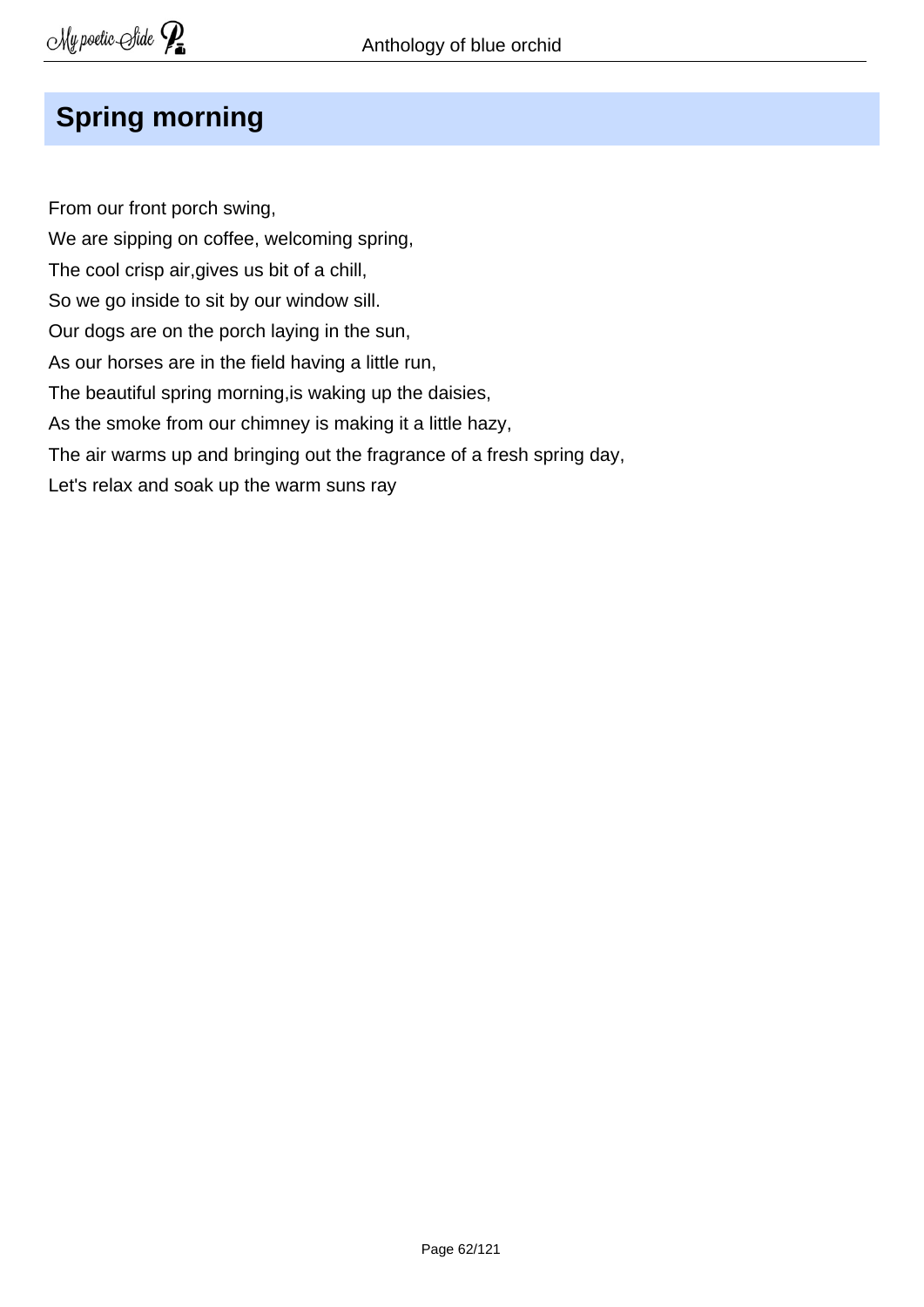### **A token of my love**

I sent you a picture as a token of my love, You and I fit together like a hand in a comfy glove, You make me feel all warm and fuzzy inside, Dion,in my heart you will always reside, I write you poetry,as another token of my love, Which will be on MPS,as allowed from above, I will be forever thankful to my poetic side, for our meeting and sharing our beautiful life, God led me here and we made a love connection, I'm thankful to God for bringing us gentle loving affection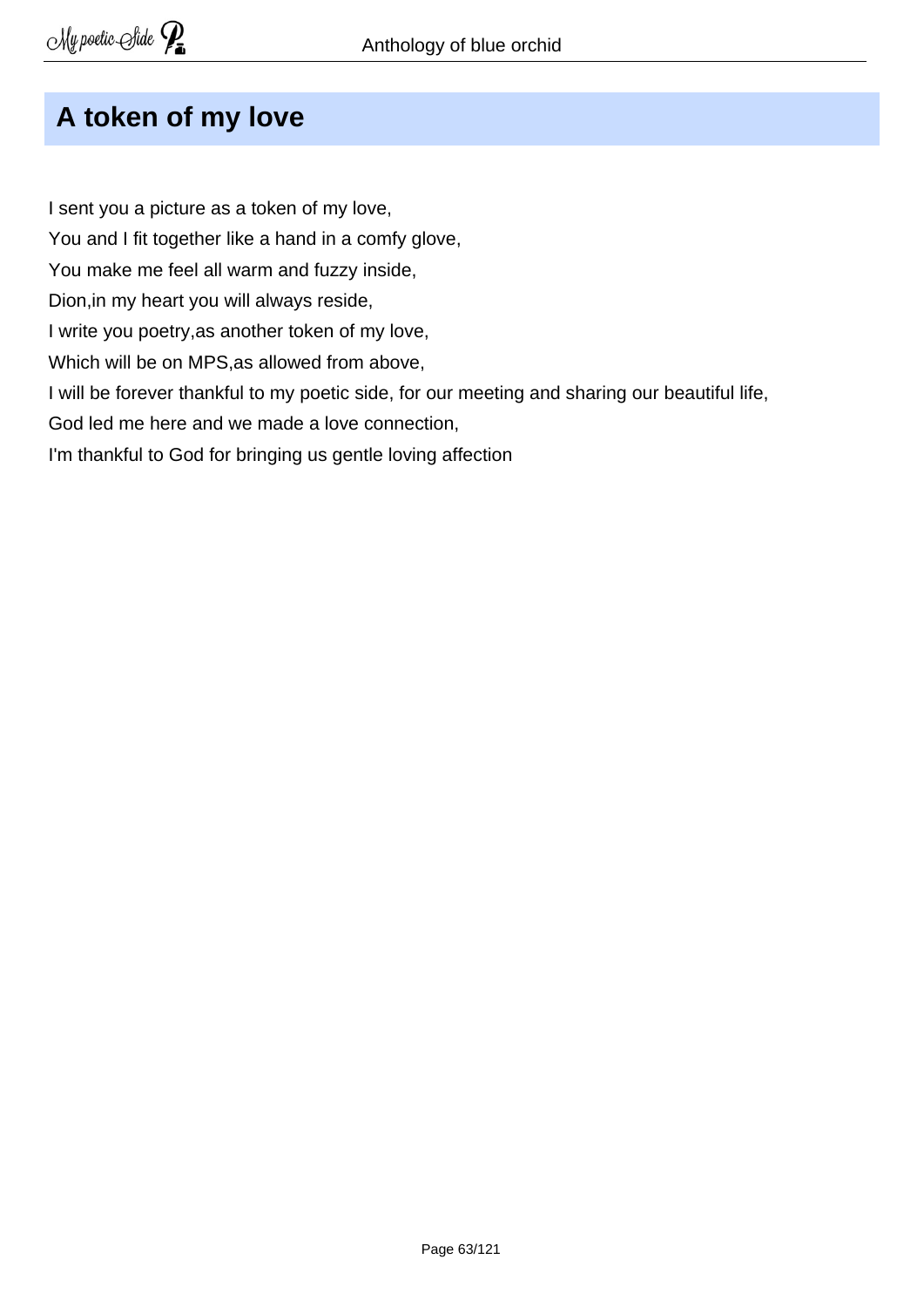#### **You are**

You are my guiding light, when darkness takes over the land, You are the steading touch to my shaking hand, You are the watchful eye that keeps me safe at night, You wipe my tears away, when I can't help but weep, You are my crutch when I fall down, Our are the happiness that overtakes me every time I frown, Thank you for loving me for who I truly am,

Thank you for being patient with me,and helping me keep my eyes on the Lamb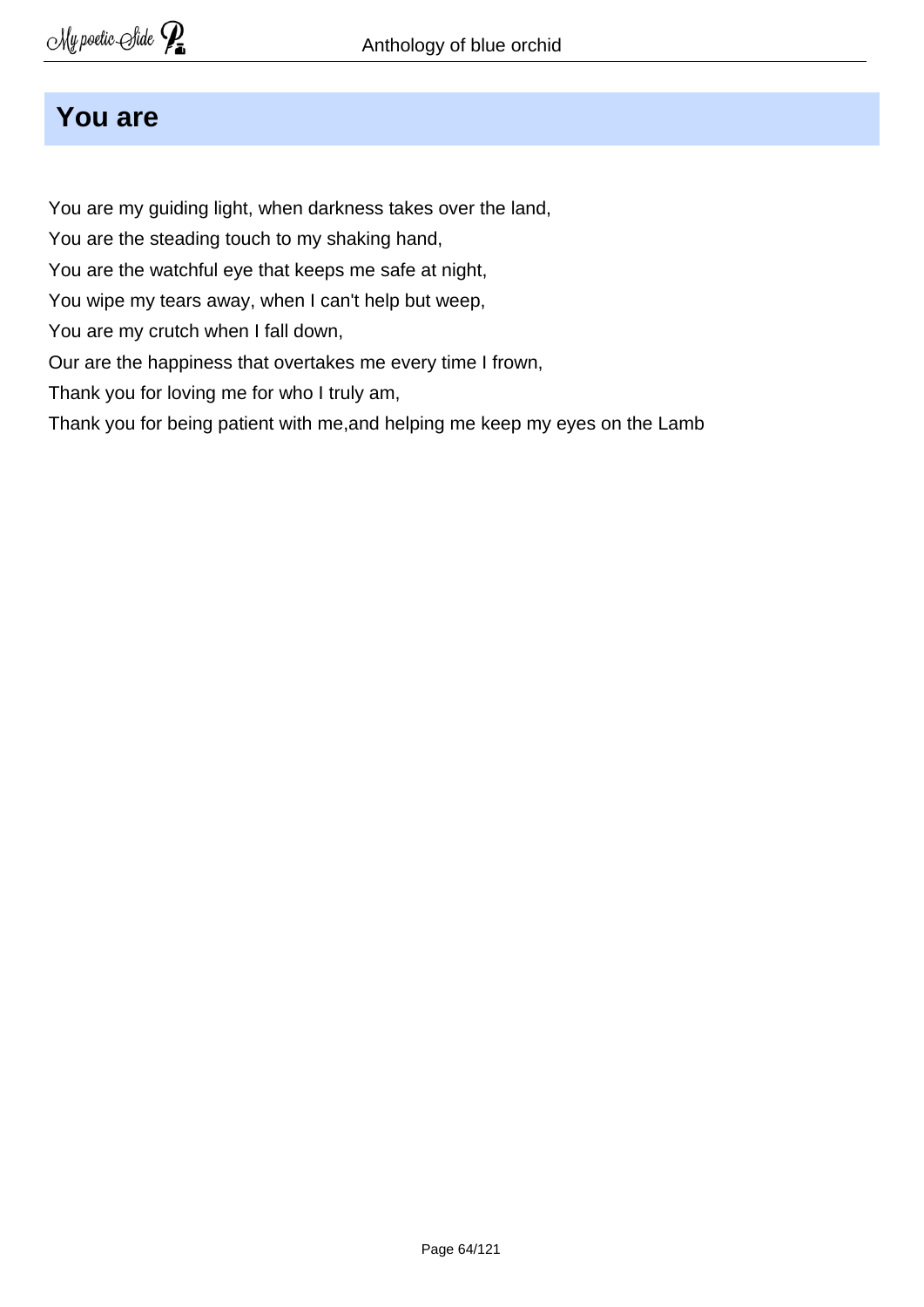### **I cry**

As I sit and think about the world today, I cry, Despite its beauty, it has become ugly, you cannot deny, It was made to be beautiful and free,but its not,so I cry, Nobody else but only God's grace,we must rely, To bring the beauty and peace back once more, If its a lost cause,then for what are we fighting for, I think back to the day that the Lord forgave me, I cry, But this time tears of joy, for that day God had set m heart free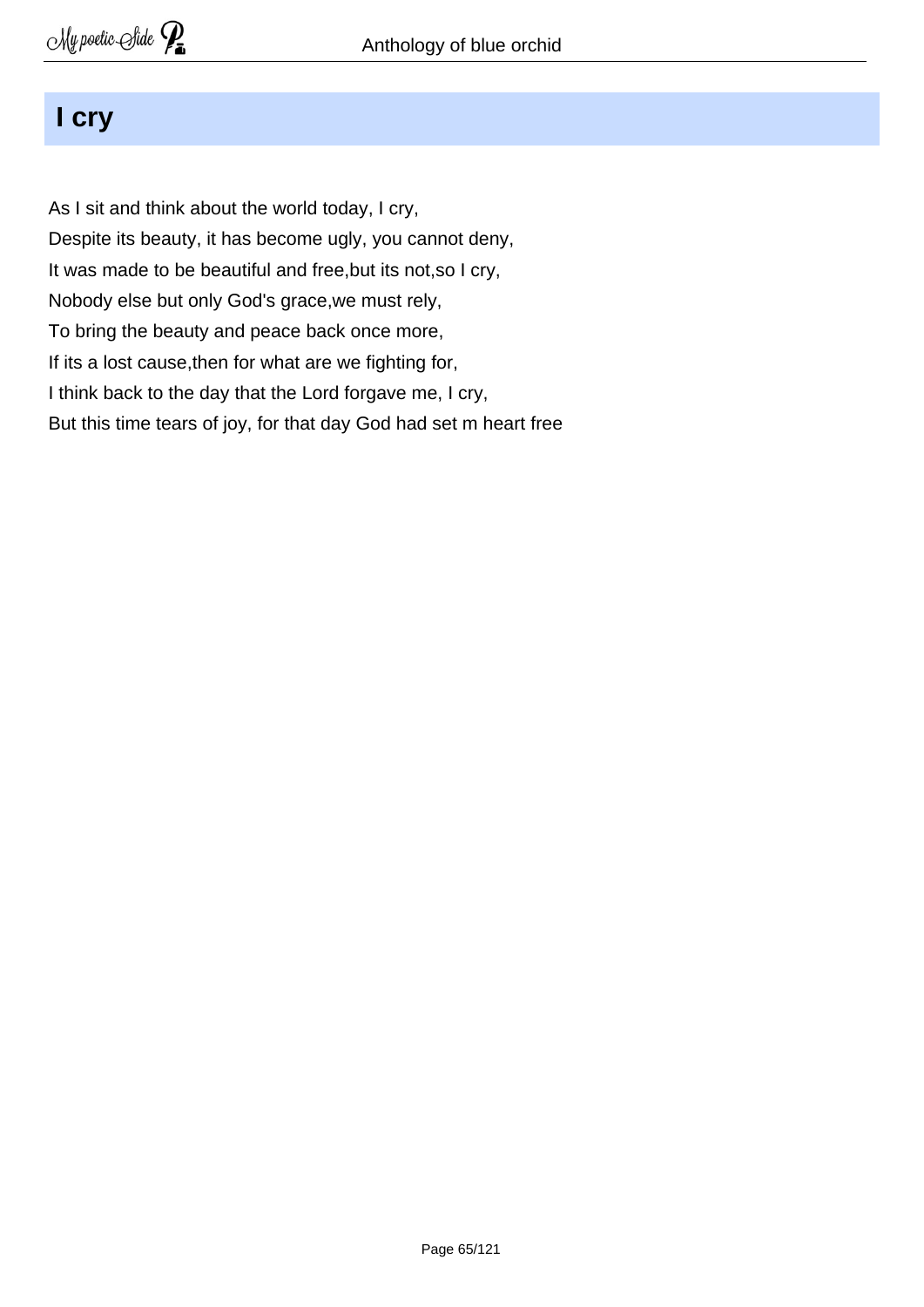### **You fill my heart**

You fill my heart with joy,you fill my heart heart with laughter, You my love,are my happily ever after, You fill my heart with love,you fill m heart with glee, It brings me comfort,to know that you and I will always be, We've never had an argument, we've never had a fight, Honey,you never bring me darkness , only loving light, I love you so much,words cannot convey, They way I feel about you,my love, I can't think of the words to say, The Lord has married us in His Holy light, Let us do everything in His name and delight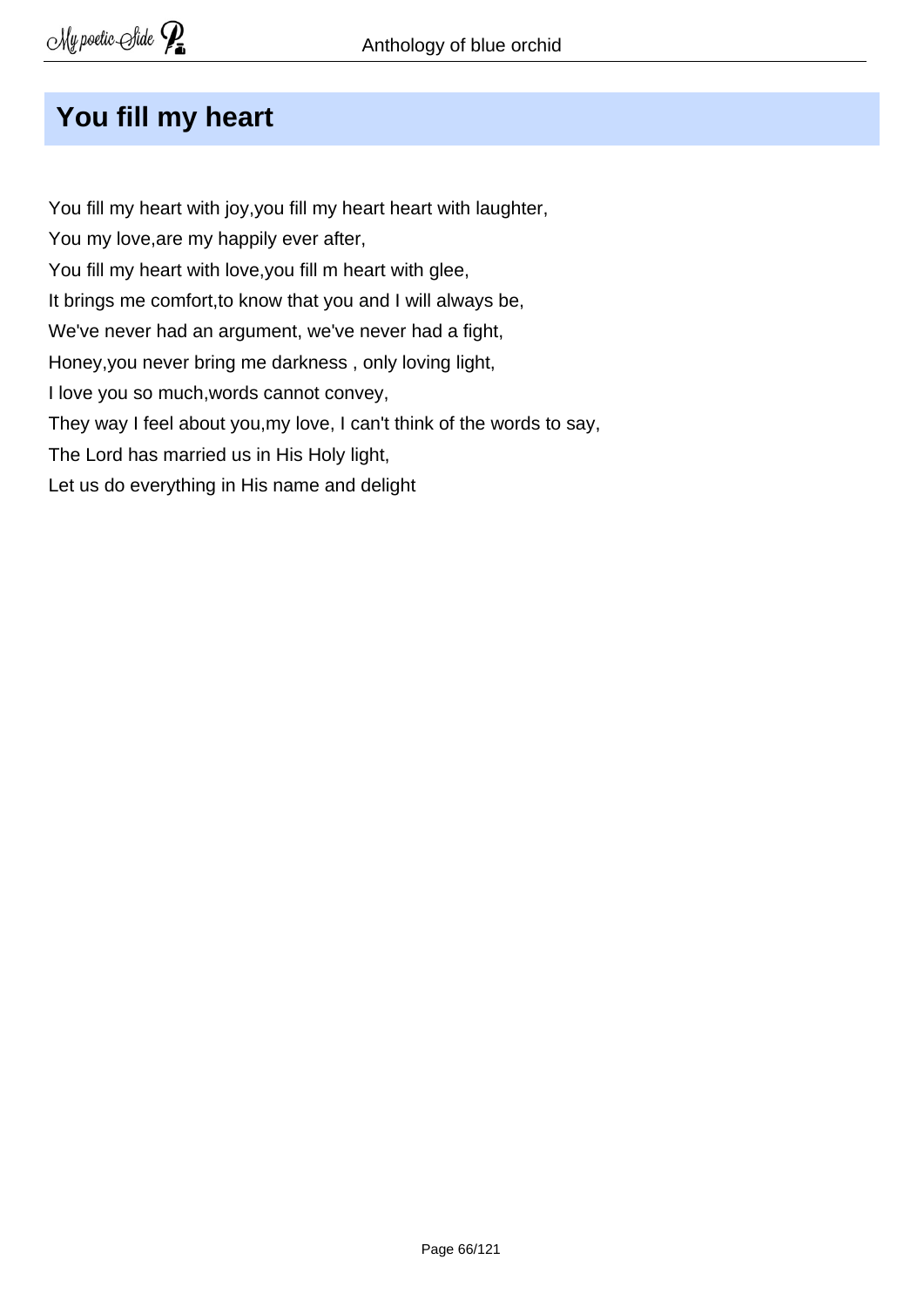#### **In the country**

In the country is where to go to find peace, You can let go of your troubles and find release, Free from the troubles that invade your heart, Giving yourself a fresh start, Walking along with your dog at your side, Watching the birds and seeing the flowers, feeling your troubles ebb, like an outgoing tide, Rejoice in the beauty that the Lord has made, In all the chaos, the beauty will never fade, When your nerves and emotions are all uptight and no peace to be found, Just remember my friend, that God has you and that you're Heaven bound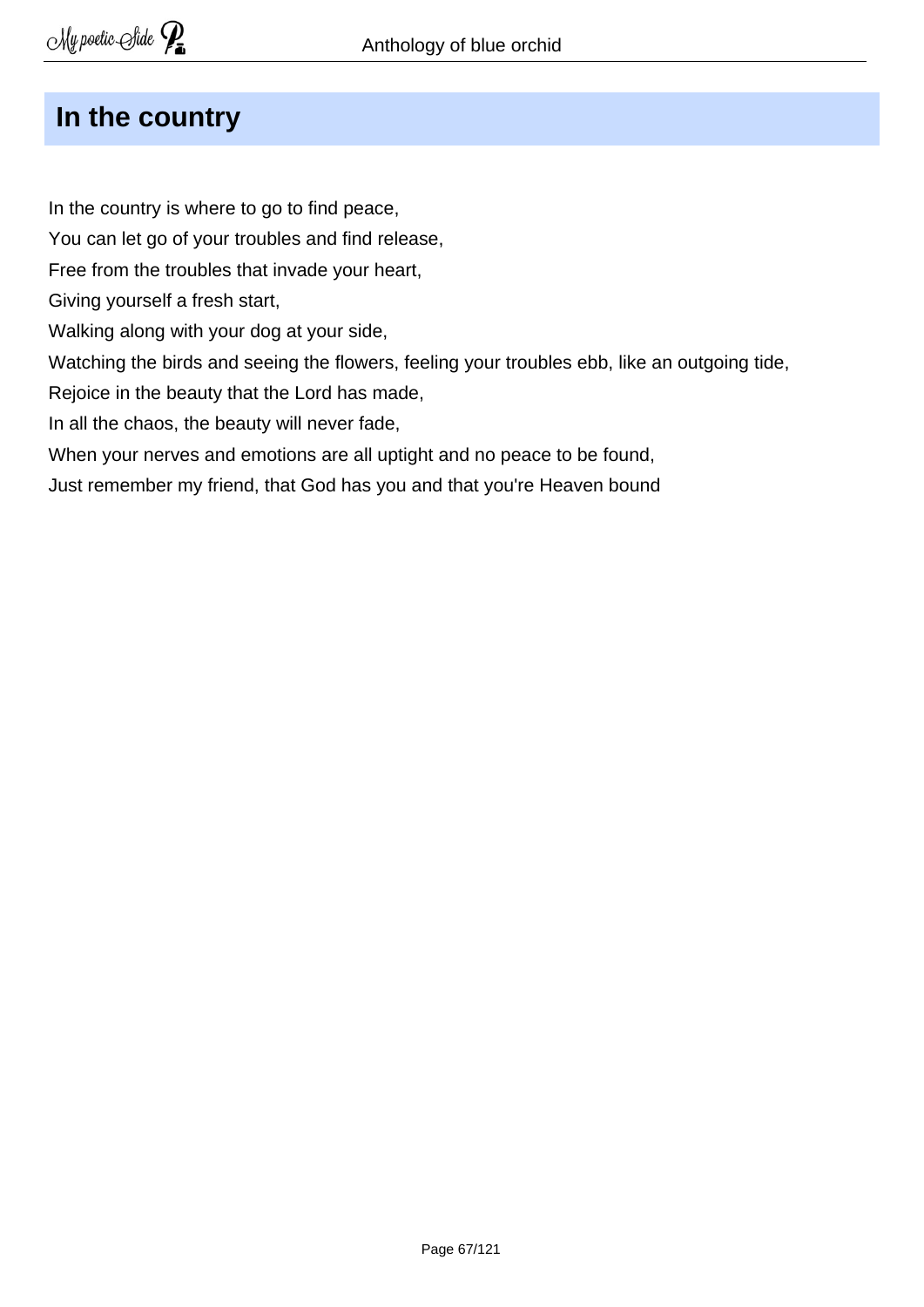## **Oh,My Soul**

Oh my soul,cry out to the Lord, To hide my eyes from the ugliness of what His utopia has became, Because when I hear of all of shootings and racial discrimination of men, And the hatred that burns behind the eyes of Vladimir Putin, My soul cry's out to to you oh Lord, To protect the innocents with your shining sword, Extinguish the fire that burns out of place, Oh Lord we fall down to worship your might and grace, Thank you God for letting my soul free once more, Lord, I I'm not longer chained and bound crying on the floor, Oh Lord, I'm ever so humbled by your loving commands, Just know my Lord, I am not deserving of your love that is spread across the lands, But ever so grateful that you took my hand, You once said to me,,,do not worry my child, You are loving and faithful,your dreams will be granted, just give it a little while, Oh my soul, you've been saved by the Lord Most High, God said, don't fret my child, just spread my word far and wide, In the name of Jesus Christ I pray, AMEN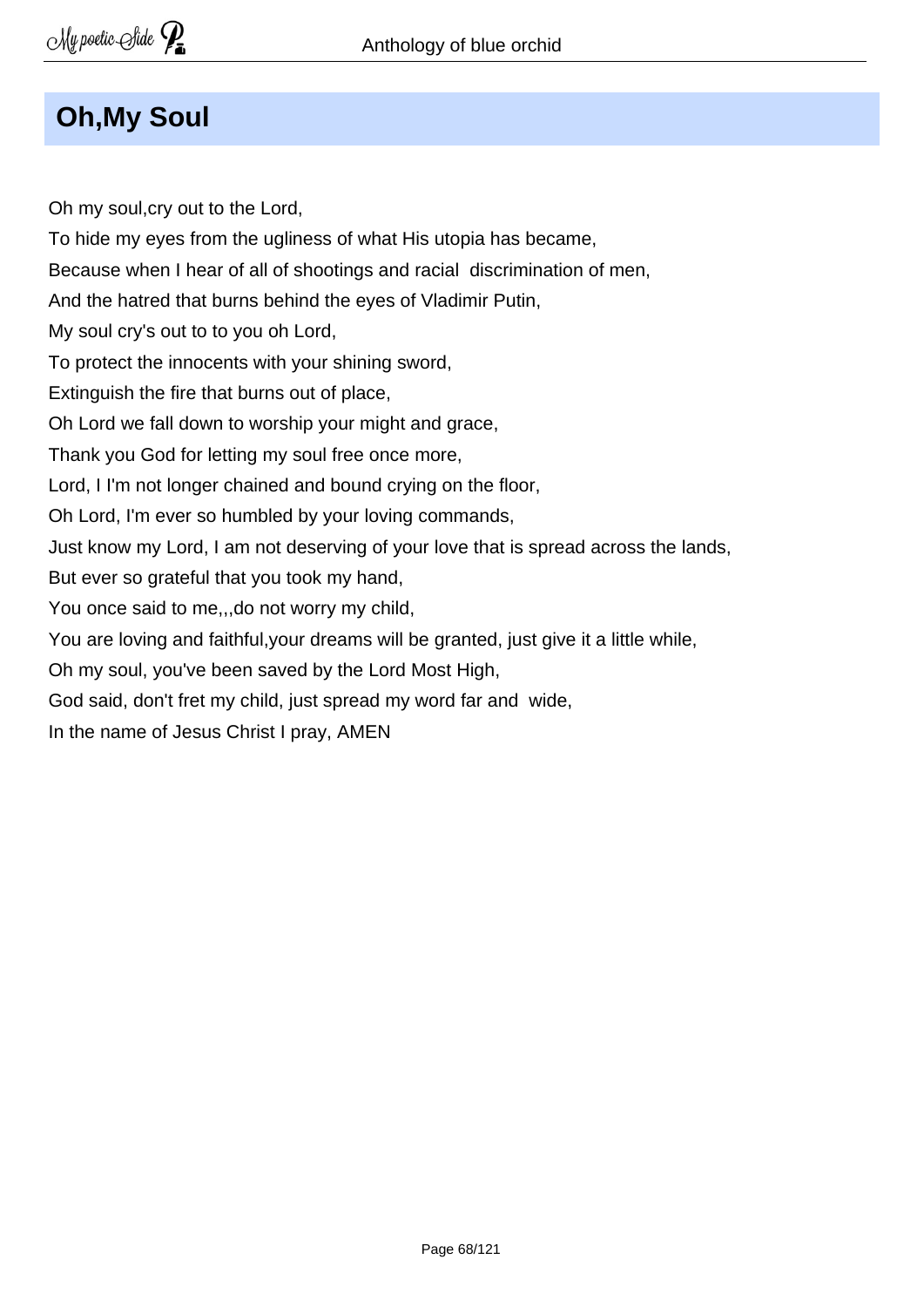## **Ambassadors of God**

We God's children are ambassadors of God, Sometimes we greet each other with just a little nod, It's our job not to give up on the lost, Before their hearts get colder and gets covered in frost, Those that turned from God is actually worse off than the non believers, Because they once was faithful,but got taken by the great deceivers, They fell to the wayside off the golden path, If they don't turn back to God,they will have to face the Lords wrath, So we must band together and never give up, Until the day the Lord returns and their time will be up, Right now there's still time to repent and believe, That the Savior Jesus Christ is coming,and Salvation receive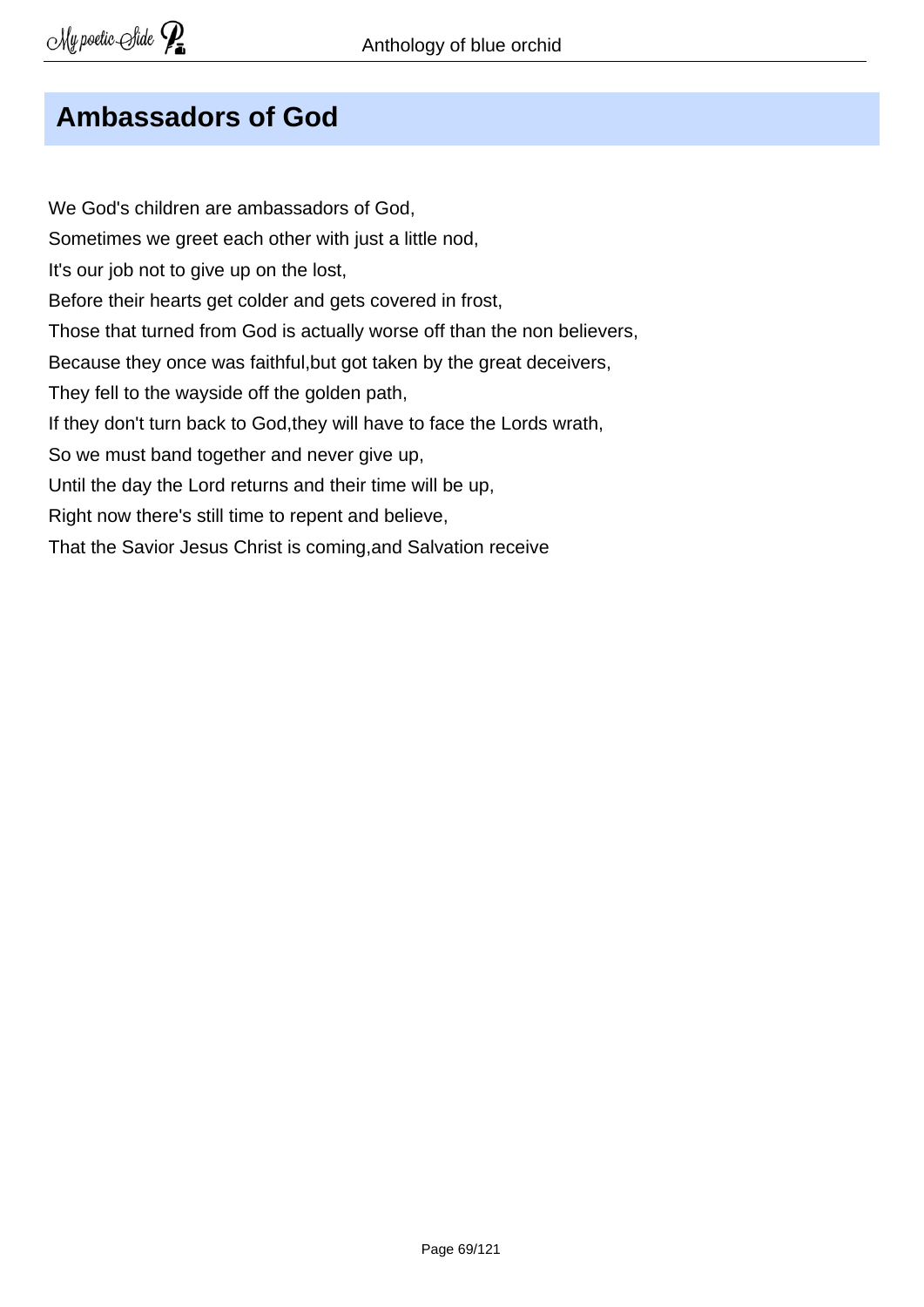#### **Flesh and blood**

Jesus once said eat of my flesh and drink of my blood and you will never hunger or thirst again,

Meaning that we believe in the word of God,and believe in Jesus Christ we will not die,

Sure our bodies will but our souls will not,we will asked to Heaven,

And have a new body and mind that can take in the wonders of God,our earthly selves cannot conceive or understand heavenly thing,which is partly why we new new minds,

We will receive new bodies,free from sin pure and worthy of Gods glorious kingdom,

He is preparing our new home as we speak, our mansions are getting near completion,for Jesus Christ will be returning in the clouds literally at any moment

No man knows the day or hour of the return of the Son of Man,not the son or angels,only the Father,

So are you prepared to accept the sacrifice of the flesh and blood of Christ Jesus,

Are you ready for His glorious arrival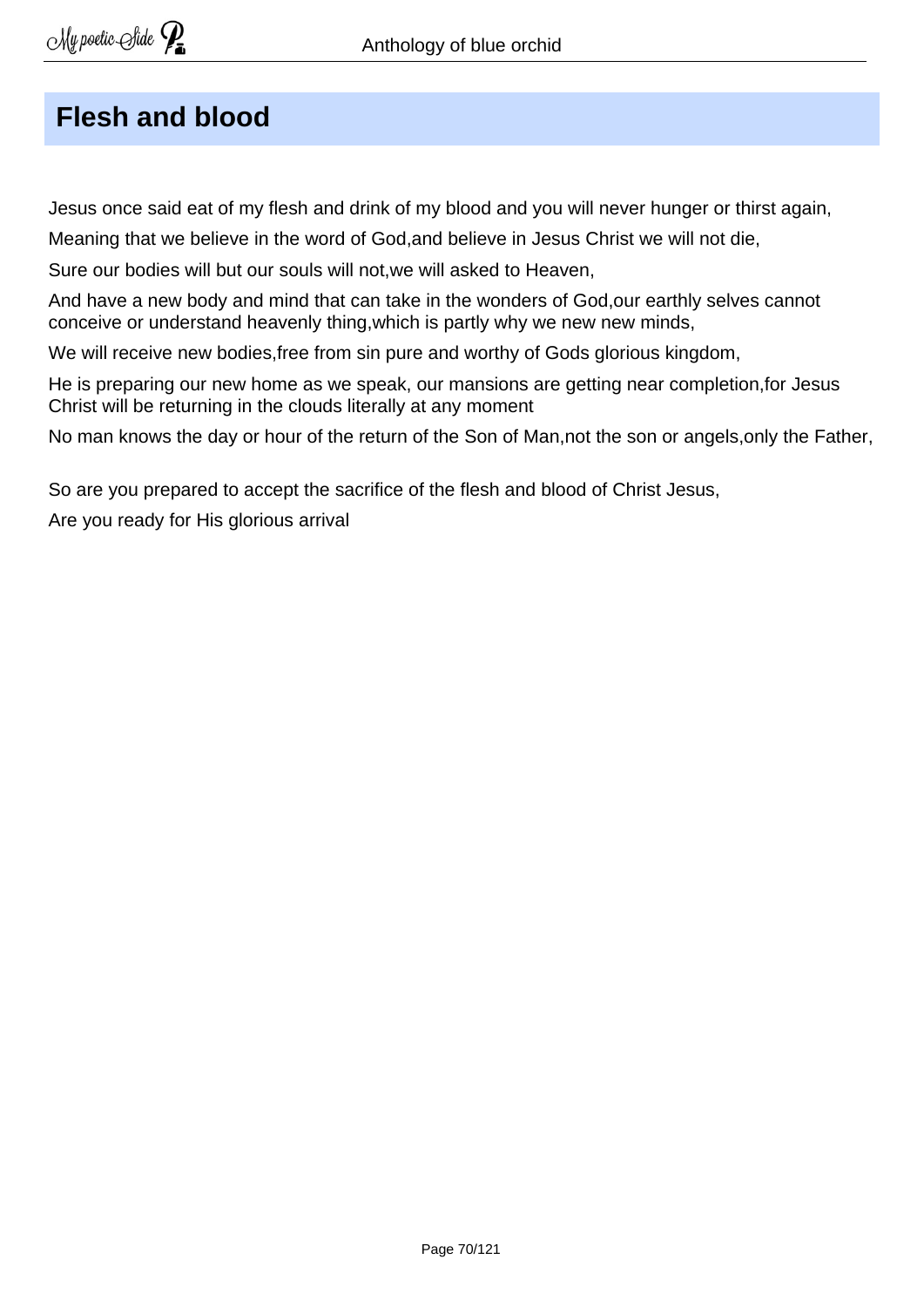### **Light n the darkness**

Lord,you are the light on the darkest I'd nights, You are the candle that lights our way,in our times o fright, Lord,you are the rock, upon which I build my foundation, You are known and loved in every nation, Lord,your name is glory and power, That chases the demons and makes them cower, Lord,you are the light in our weakest hour, You are the wisdom and love,you have the awesome power, To rid the world of the wicked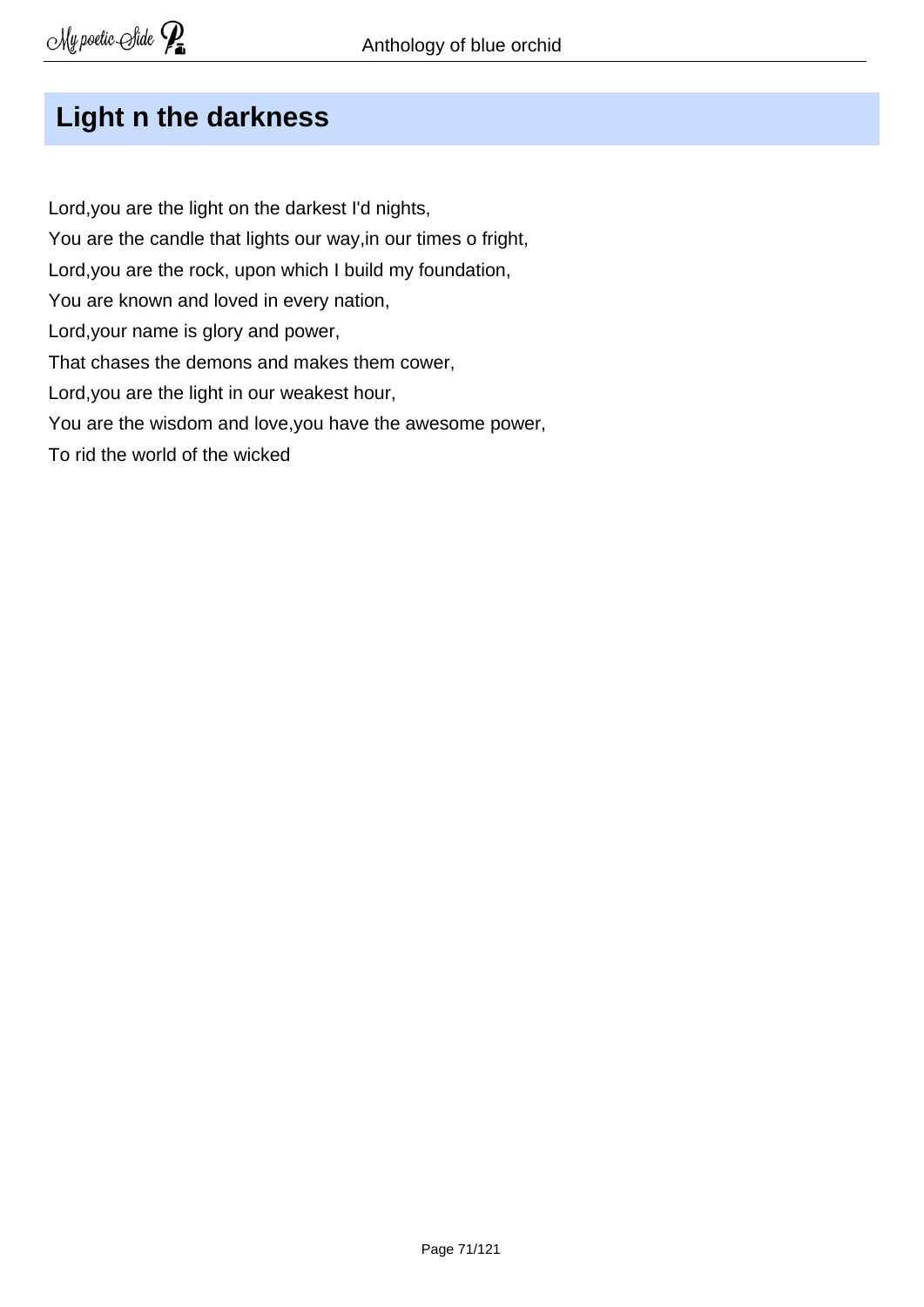## **God's Loving Arms**

There is only one true King,and He rules from above, Nurturing and raising us,in His ever abiding love, Regardless of how much wickedness tries to rule, when all is said and done, Nobody can compare to God,no, not one, God's loving arms,catch us when we fall, Our Father always corrects us each time we drop the ball, He brings us back into His loving arms, Loving and shielding us from Satan's charms, For He will deceive many,and many will fall, Fall away from the love of the Lord,and be deaf to His call, He drives every tear that we may cry, It's because He loves us unconditionally,is the reason why, So I will answer God's call, if it's the last thing I do, I will open the door when my redeemer knocks,how about you?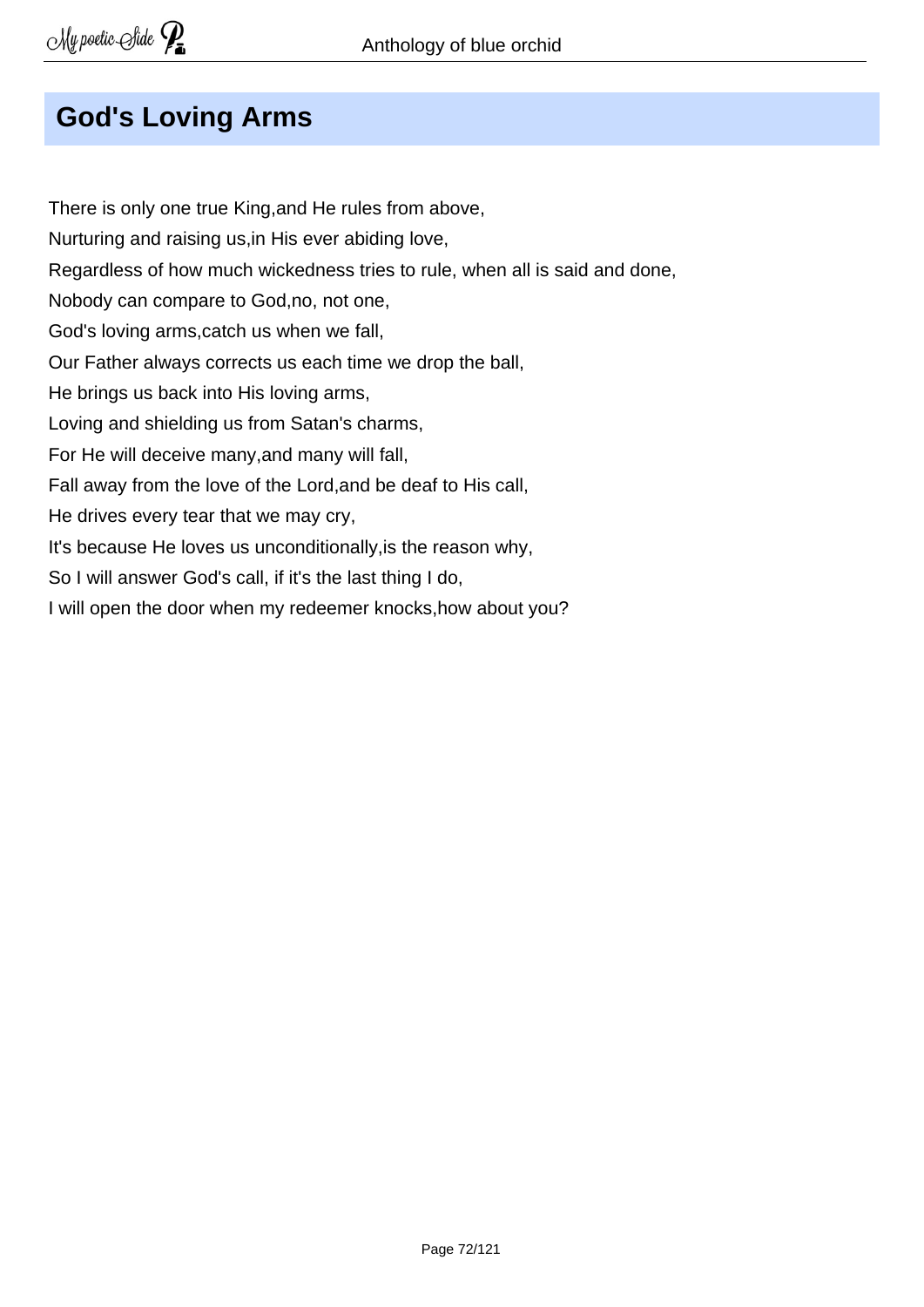### **Let go of fear**

In this world we are consumed by fear, Any person that has ears,let them hear, We need to learn how to let go of fear, And let our Almighty Father dry our every tear, Fear is a product of Satan the Liar, Who wants to bring us lower so he could be higher, Wants us to cower down and cry, He wants to get into our heads and urge us to lie, But God lifts us up to raise to new heights, And show the deceiver the power of His awesome might, So let go of fear to banish the evilest one, And show him once and for all that our Lord and Savior Jesus Christ is truly the Messiah,and has truly won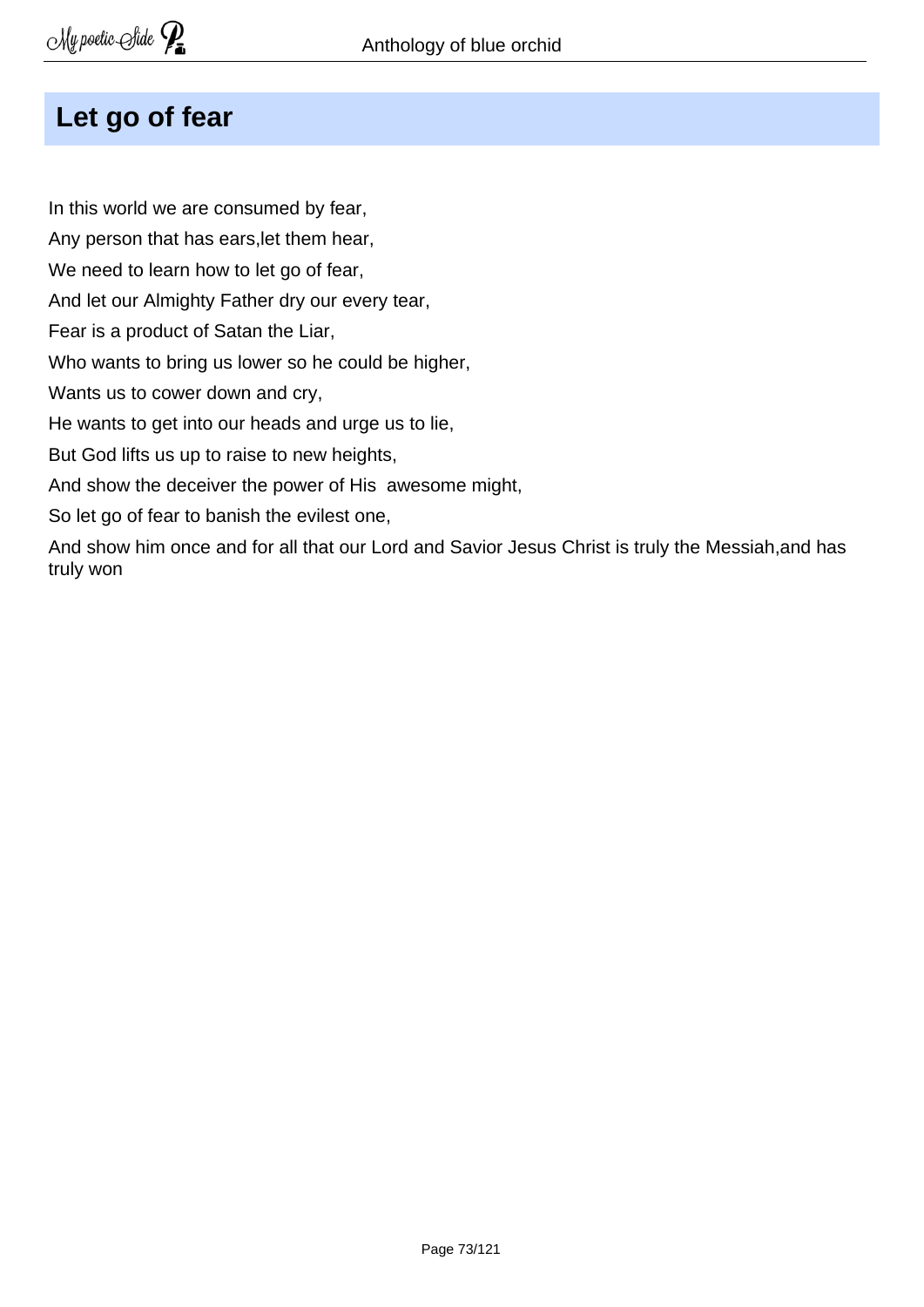## **The house that love built**

The house that love built,is like no other one, It is filled with love, laughter and fun, We need never fight and we hardly ever argue, We never go to bed angry and always say I love you, We share responsibilities, split down the middle, When you want to surprise me, you give me a hint by telling me a riddle, We built our by by our unconditional love, And remember this my love,our marriage is truly blessed from God above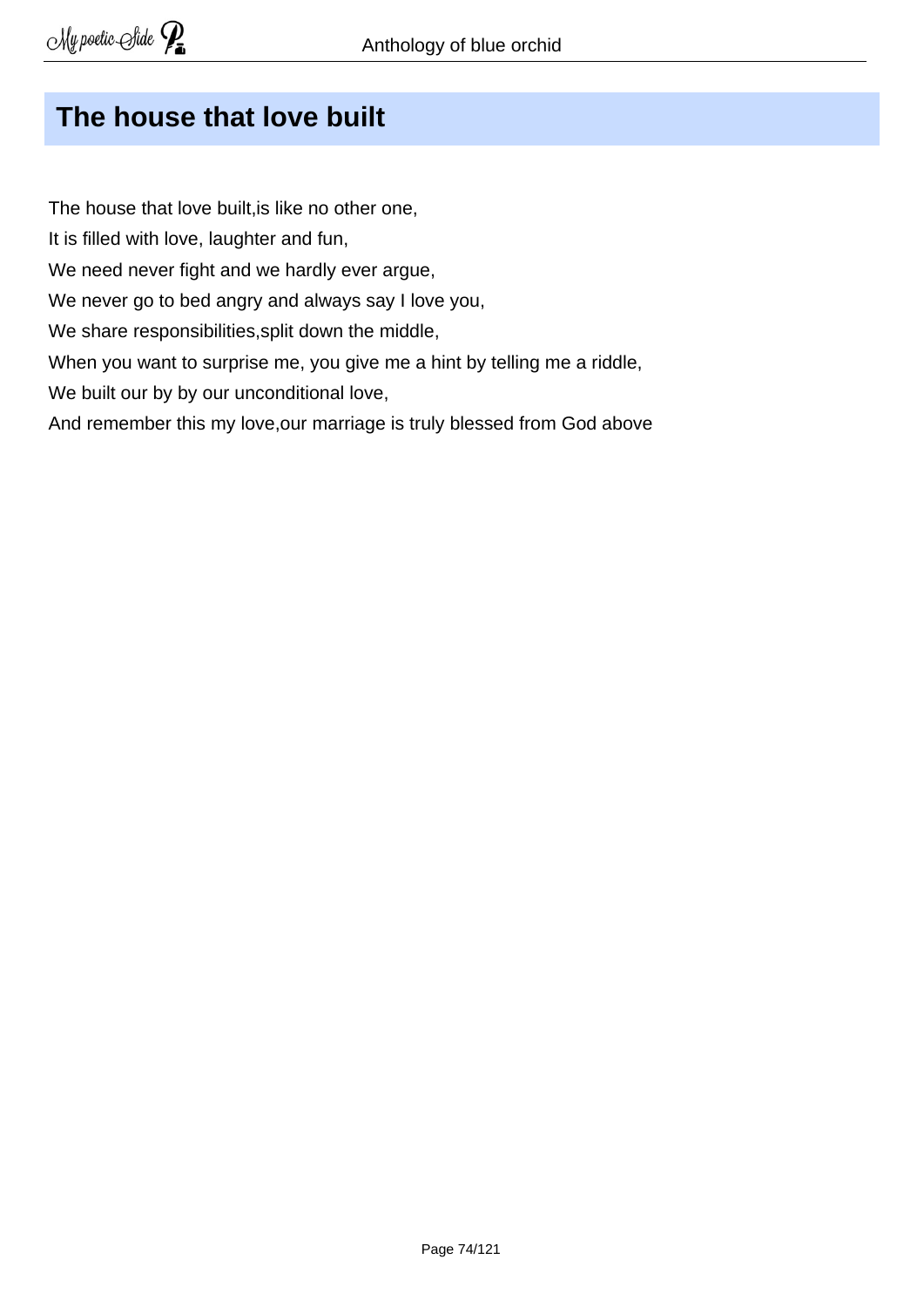### **God has a plan**

God has a plan for us, each and every one,

It may not be what we planned,but it's beneficial to us, when all is said and done,

He knew us before we were even conceived,

And His plan will begin before God's grace is received,

I will follow Gods plan for me to a tee,

I don't know where I will end up but I can be sure everything will work out perfectly for me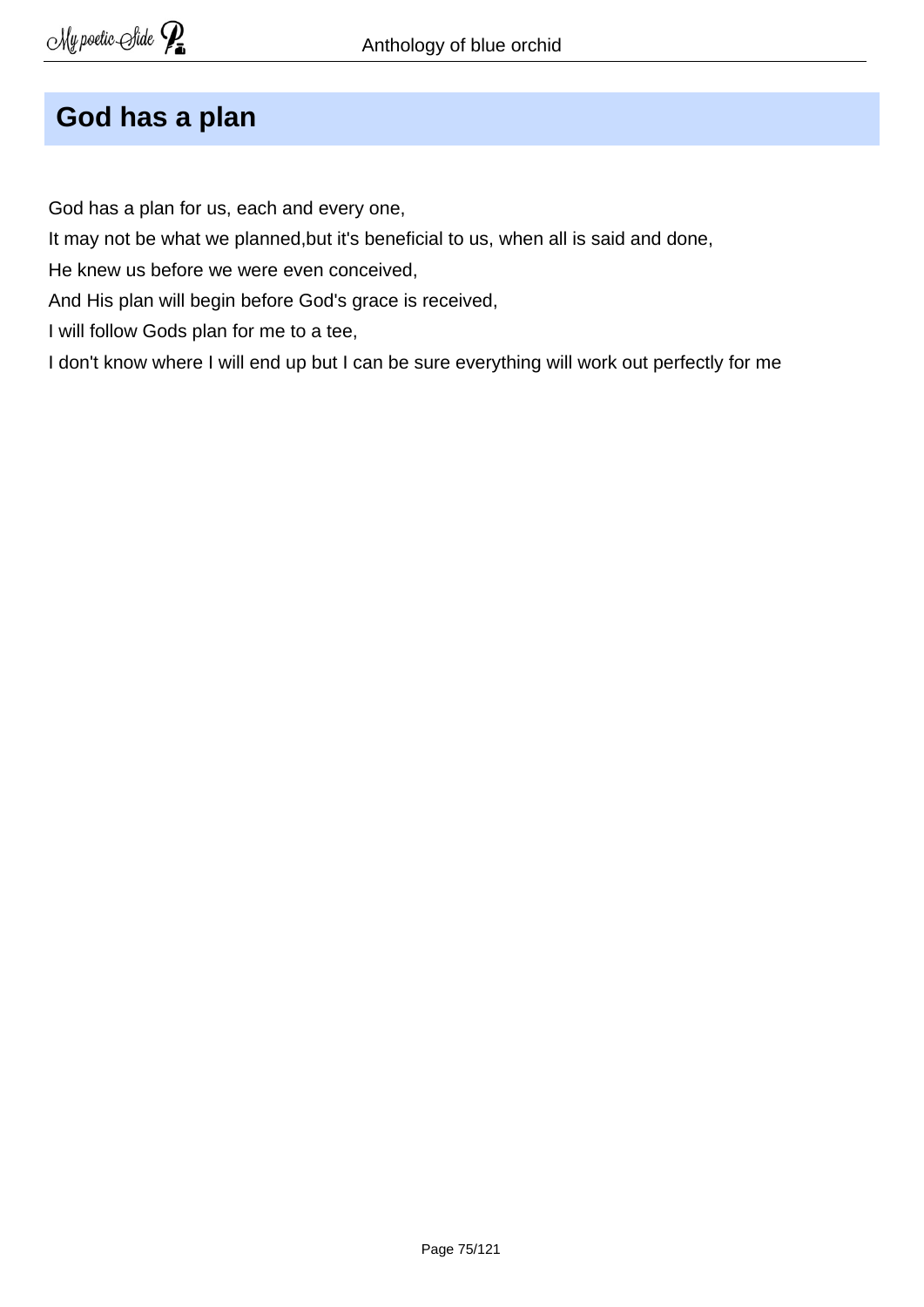## **A good day**

You know you will have a good day when you live in the Lord, He is the righteous light to work towards, You my go backwards,you may fall down, But when you stick with Him,you will receive at least one crown, Keep moving forward and don't look back, Back to your past, look towards the heavens and relax, So make the decision to give your life a turn, And throw the devil into to the flames to forever burn, Today is a good day to to turn to the Lord, And immerse yourself into God's teaching and something great to turn toward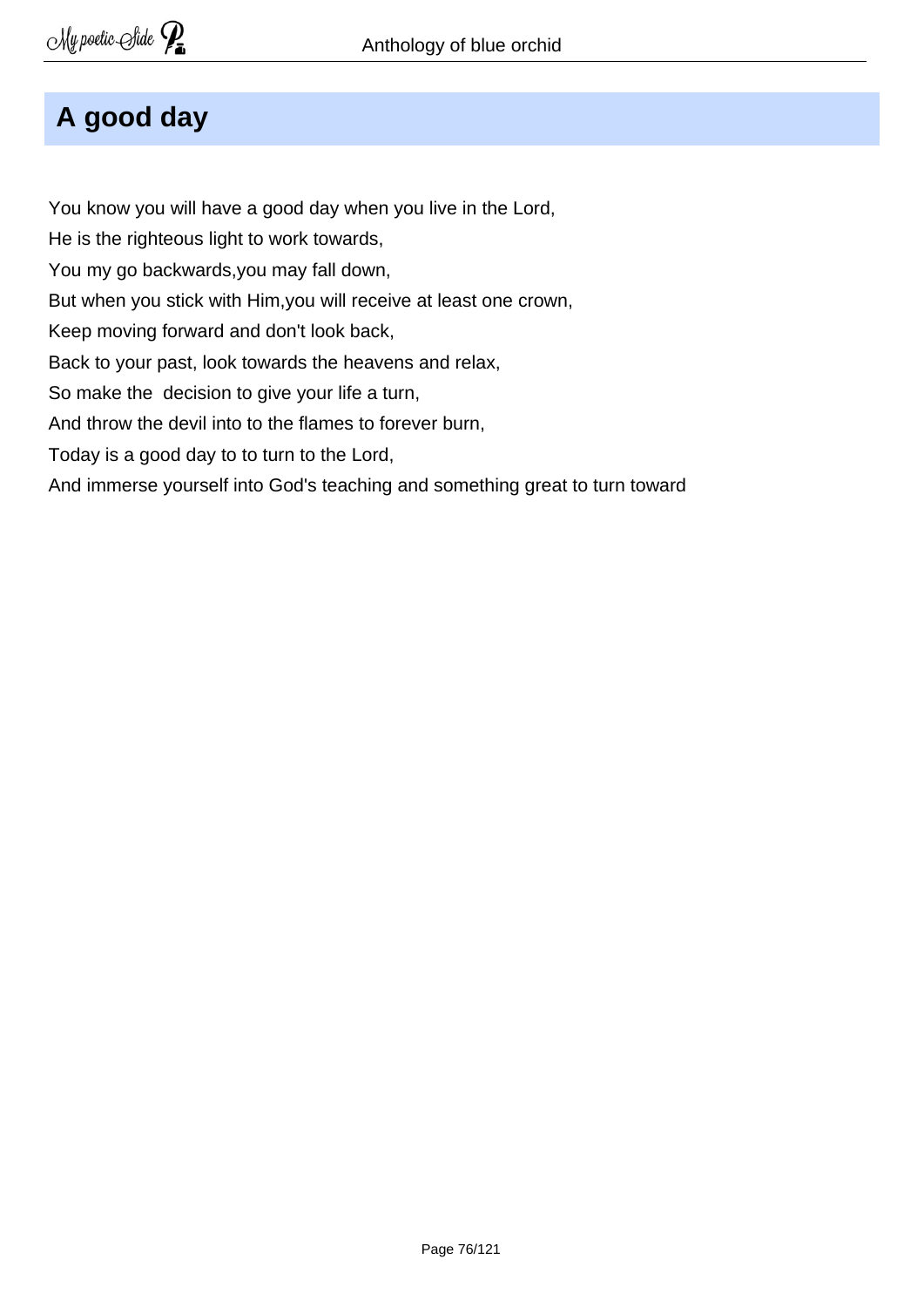## **Beautifully Broken**

This is for the beautifully broken, Who desperately need just a kind words spoken, This is for the homeless on the street, Who are wearing worn out shoes on their feet, This is for the ones who feel alone, And cannot feel the love that God has shown, There's hope for the hopeless,and rest for the weary, A shoulder to cry on when you're feeling all teary, There's a way to escape the hell you're going through, Cry to Jesus Christ and he will help you, You beautifully broken are unconditionally loved, By our Lord and Savior Jesus Christ above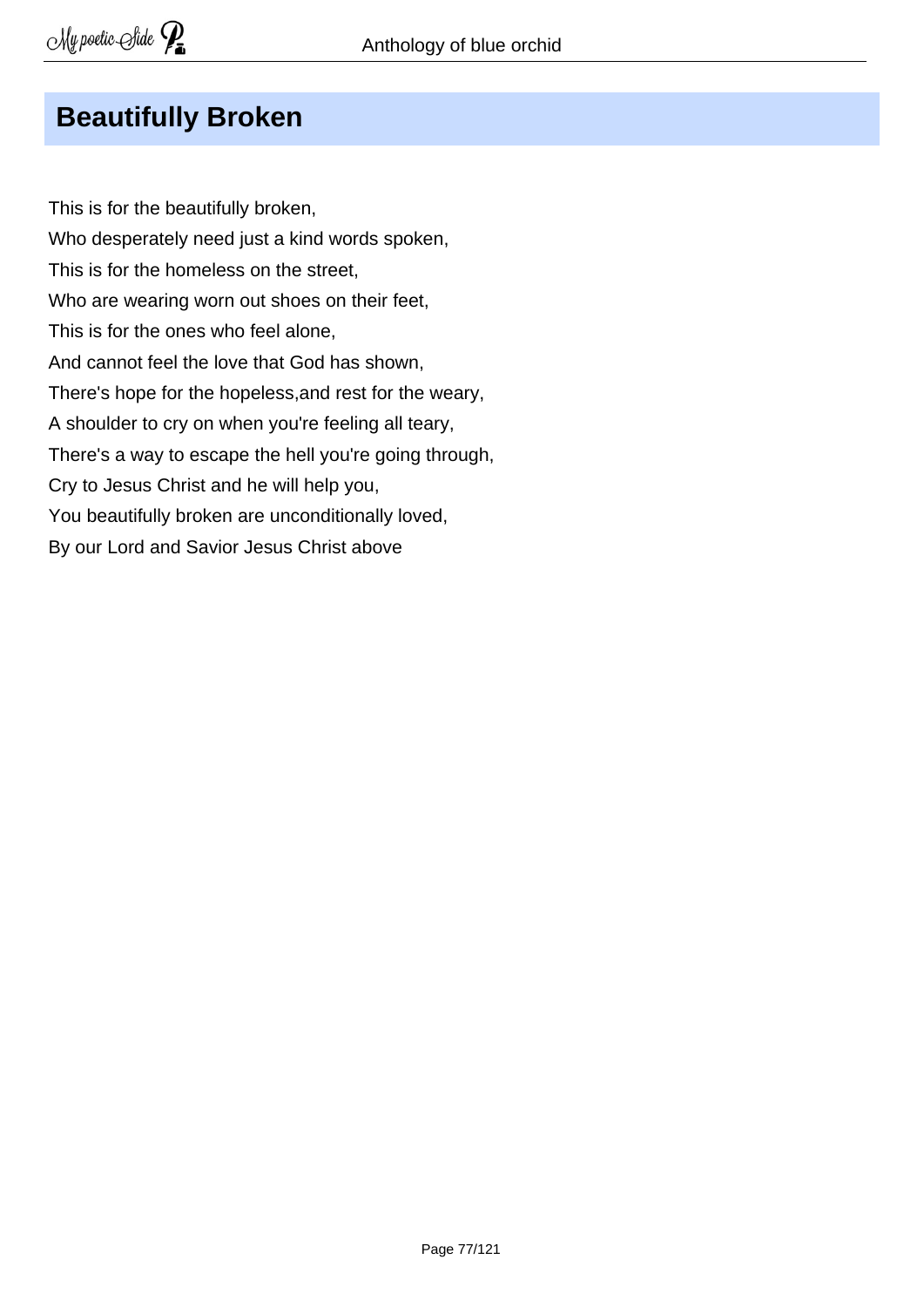# **You'll be okay**

Give yourself to the Lord, you'll be okay, If you do this, God will save you today, Keep moving forward, don't turn away, Don't worry, you'll be okay, He will ward off the devil,and keep the dark clouds at Bay, Trust in the Lords love,and you'll be okay Turn from the ways of your past, And you will receive the greatest love of all,a true love that will last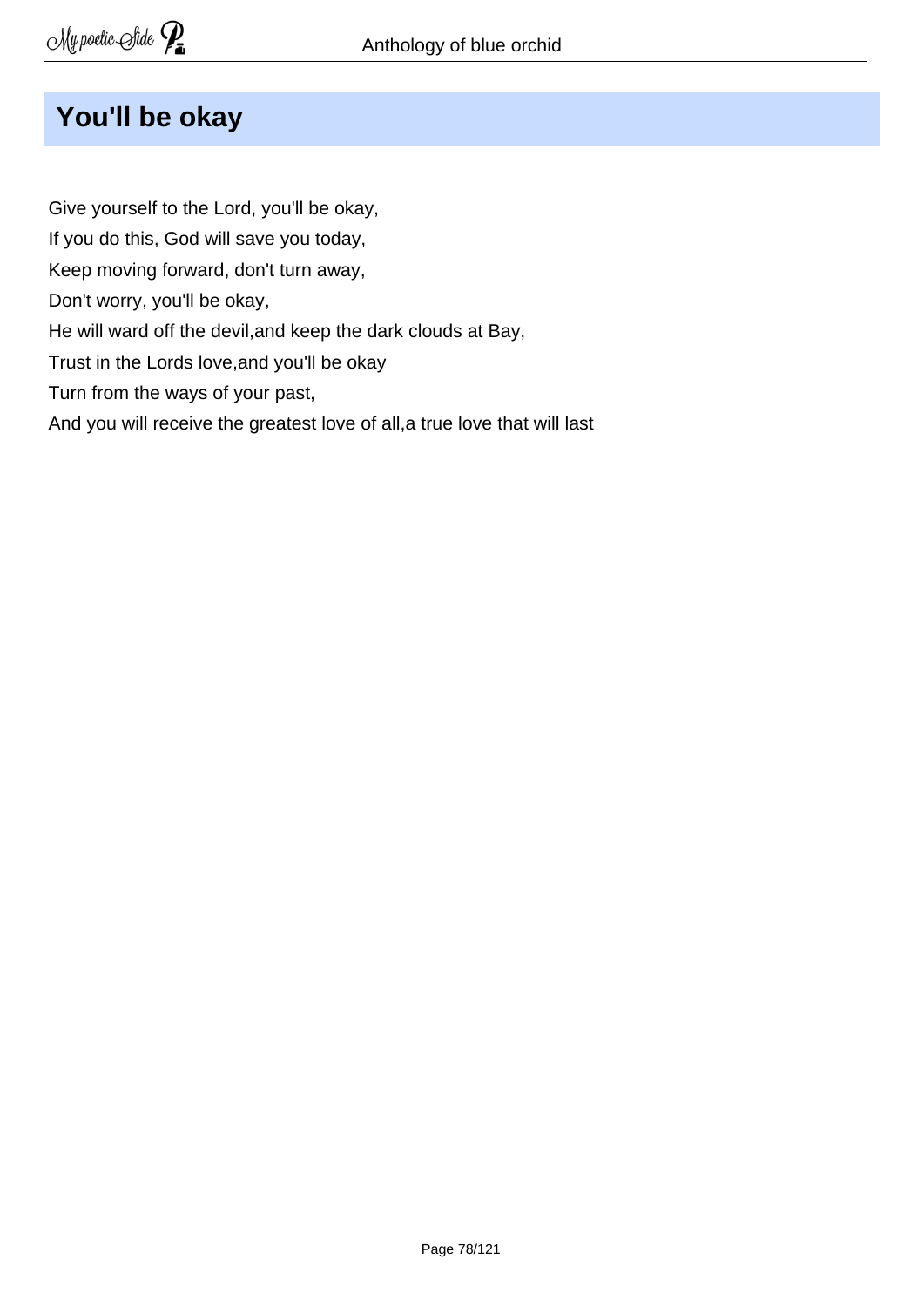## **Today is the day,**

Today is the day that the Lord could return, If you haven't already,crack open your Bible and learn, Learn the words of God,and get to truly know Him, Receive the path to Heaven, instead of being condemned, He will raise you up to stand on your own, Instead of being afraid to move and your chances are blown, So lay your life down before the Holy One, Because He wants you with Him,and loves you a ton, So will you join me in praising God's Holy presence, Tell me,is there any other choice that truly makes sense?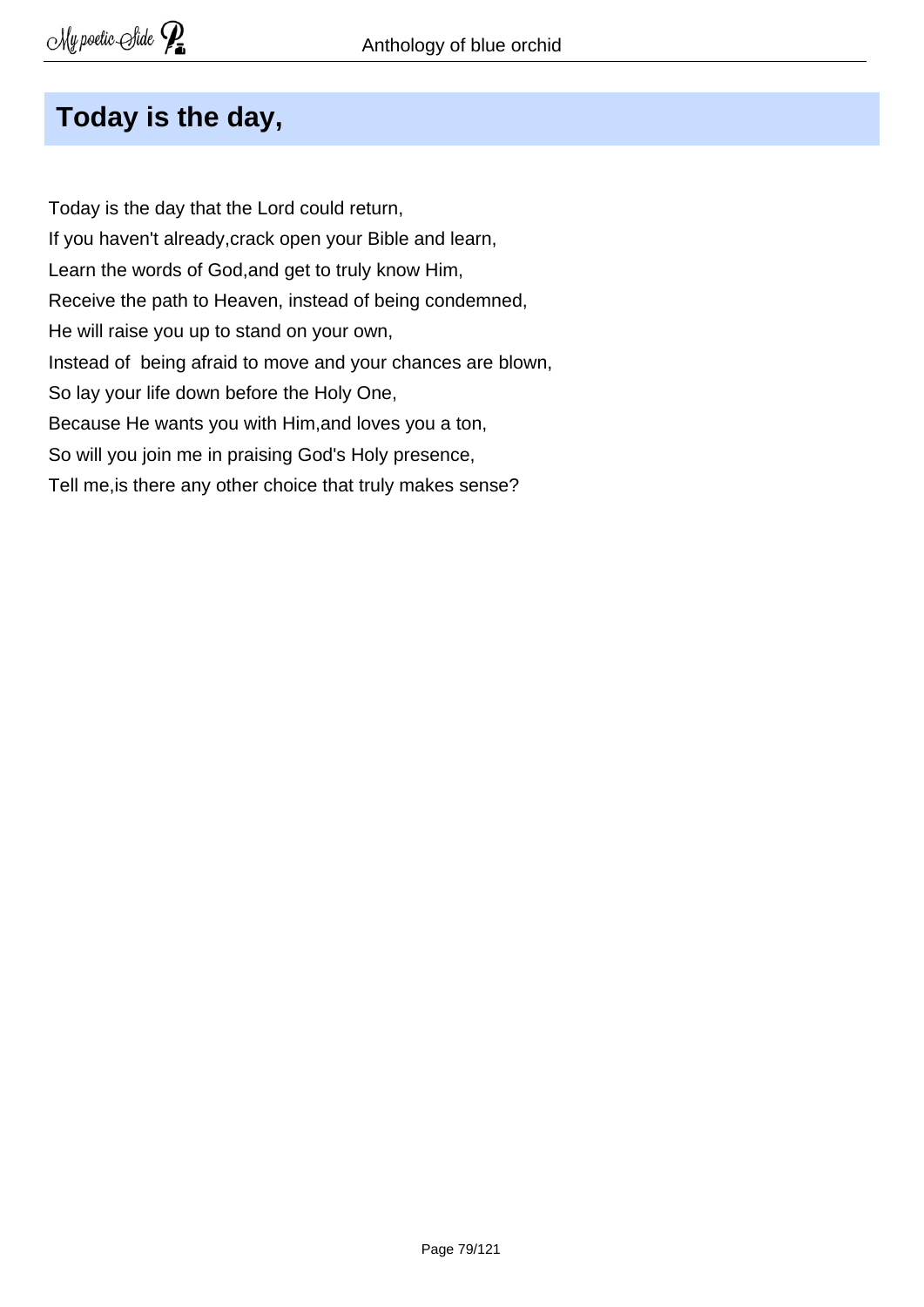### **God leads us**

God leads us to where we are supposed to be, Here or there, I will follow wherever He may lead me, We are all different,each and every one of us, Our paths will cross someway,as long as in God we trust, Different lives, different countries and places, We never know what may come of the people we meet, when we meet new faces, Not all will agree with my point of view, But still, even with our differences, I still would help you, In any way that I am able, I will surely try, To aide those in need and assist them to fly, Be who you are , never mind the fuss, Because God puts where he needs us most,so God leads us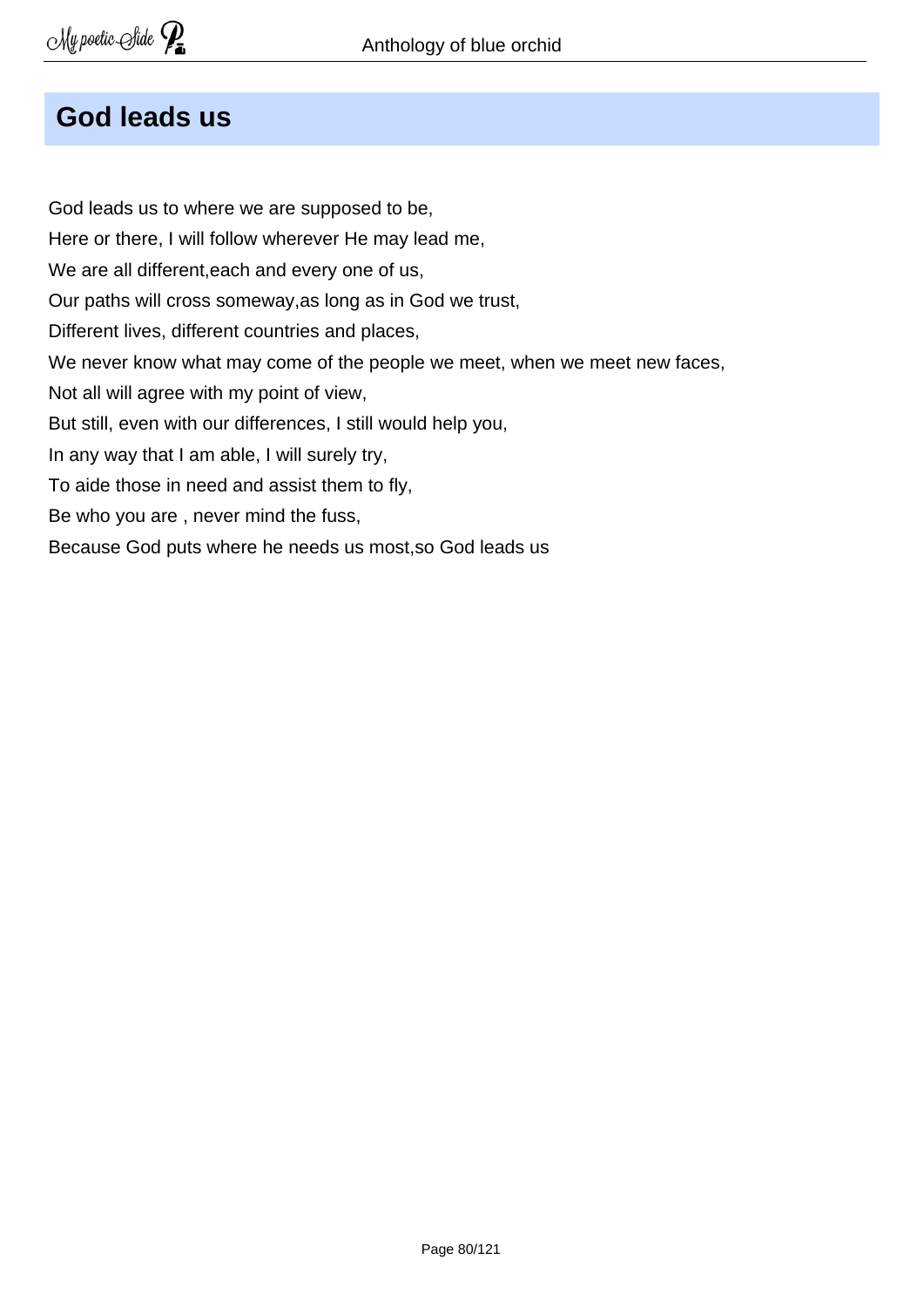#### **Dion**

Dion my husband, I love you so much, You have no idea how I long for your touch, Just the sensation of your hand in mine, My love, I will be walking on cloud nine, I yearn to see the sunset reflect in your eyes, So full of love for me, it's I like a beautiful sunrise, I want you to wrap me in your arms, and never let me go, I want to wear your scent forever, how I love you so., My love, I'm yours forever and my love will always glow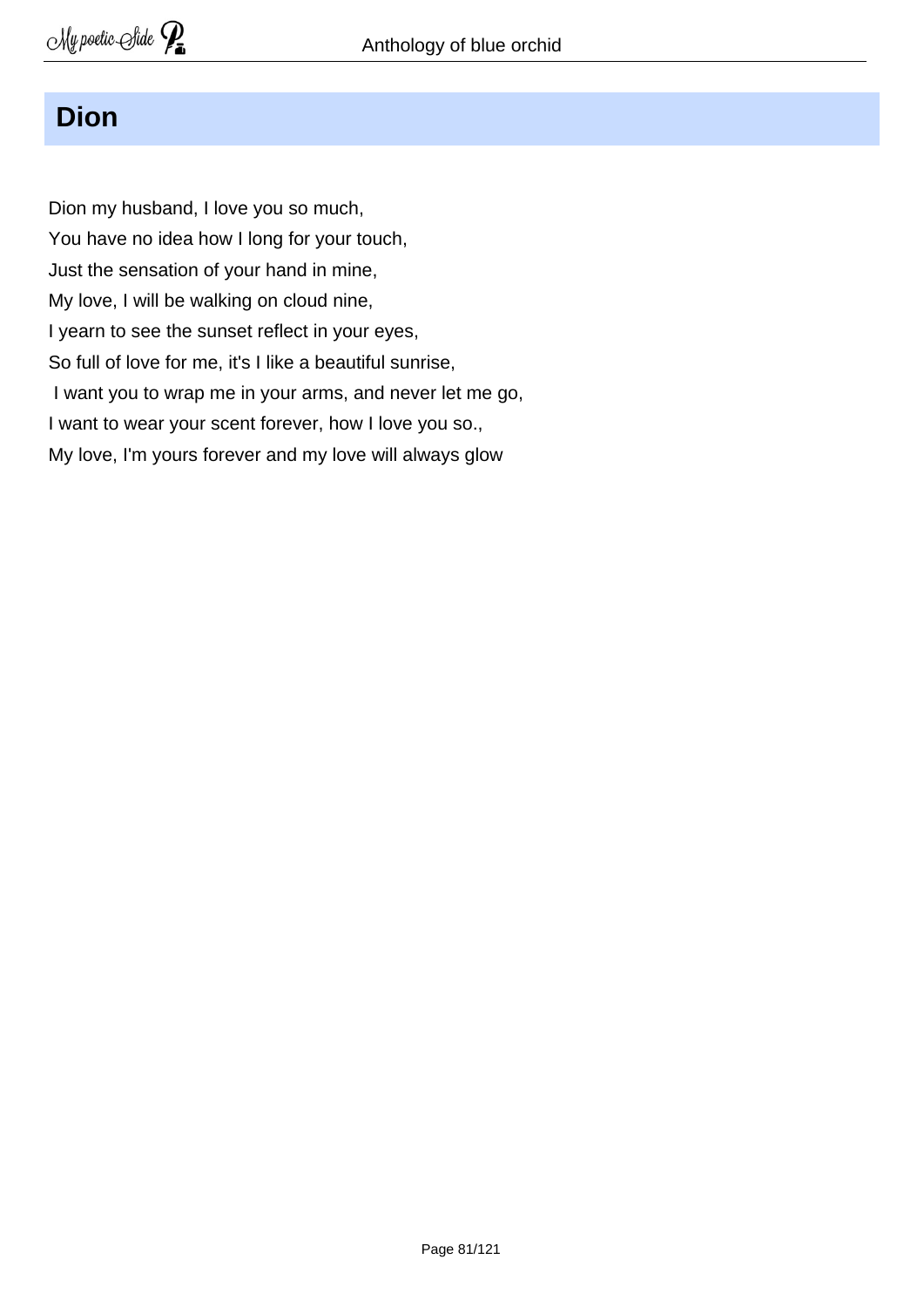#### **Prayers**

One of our MPS family needs your prayers, Prayers for healing and recovery, The faith that she has is a recent discovery, Prayers that our Lord,holds her in His mighty arms, And keeps her safe from the devil's harm, She needs your prayers,now more than ever, And may her bond to God, never be severed, Thank you all for your prayers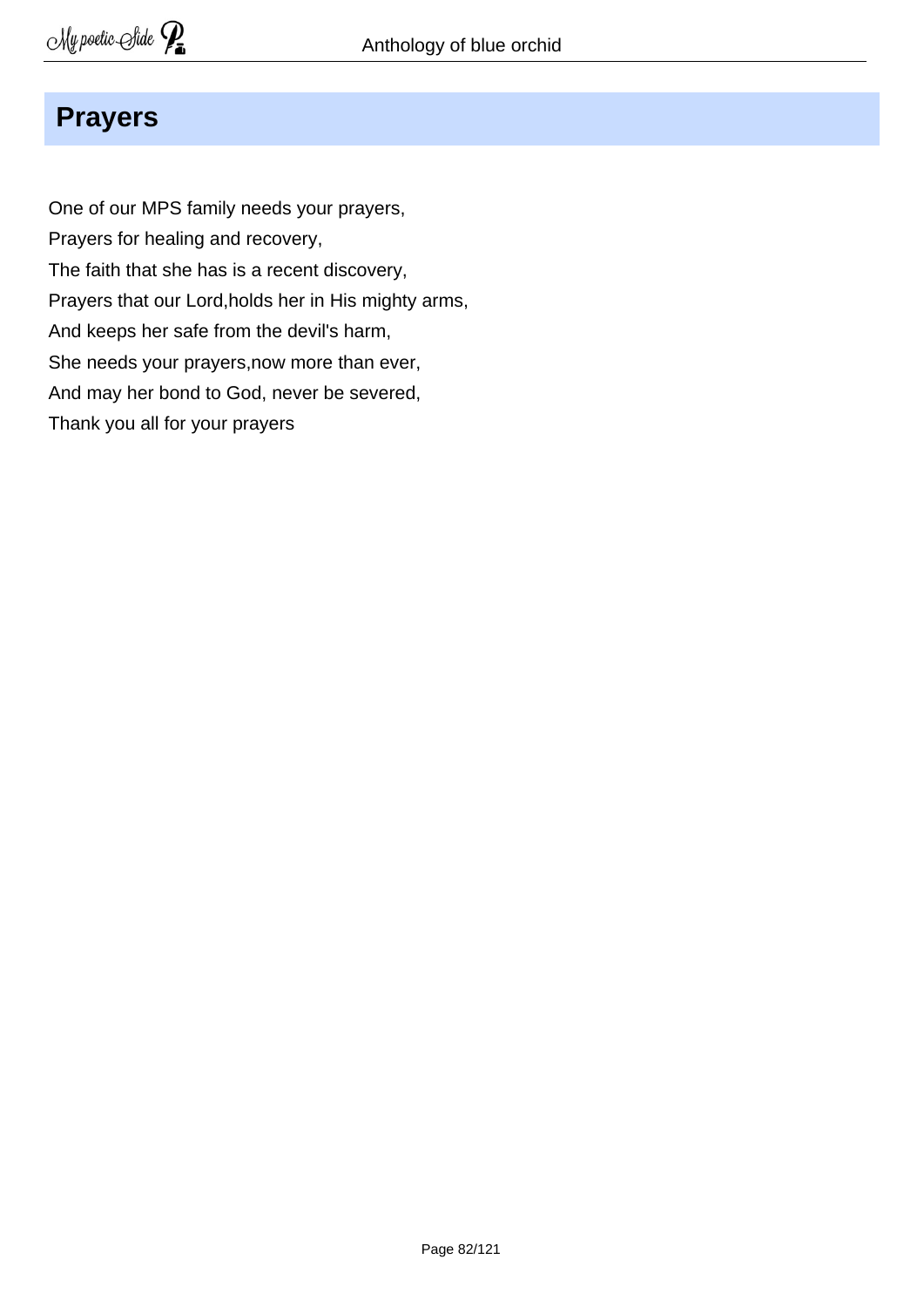### **The calling**

We each have a gift to claim,

Can you hear Jesus calling out your name, Have you ever felt so hopeless that you felt as if you were falling, That's the Lord saying you need Him,can you feel Jesus calling, Have you ever been so low, that you don't feel like you can climb out, You need to trust God, He will help you out, So ready yourself and quit stalling, Because my friends, believe it or not, Jesus Christ is calling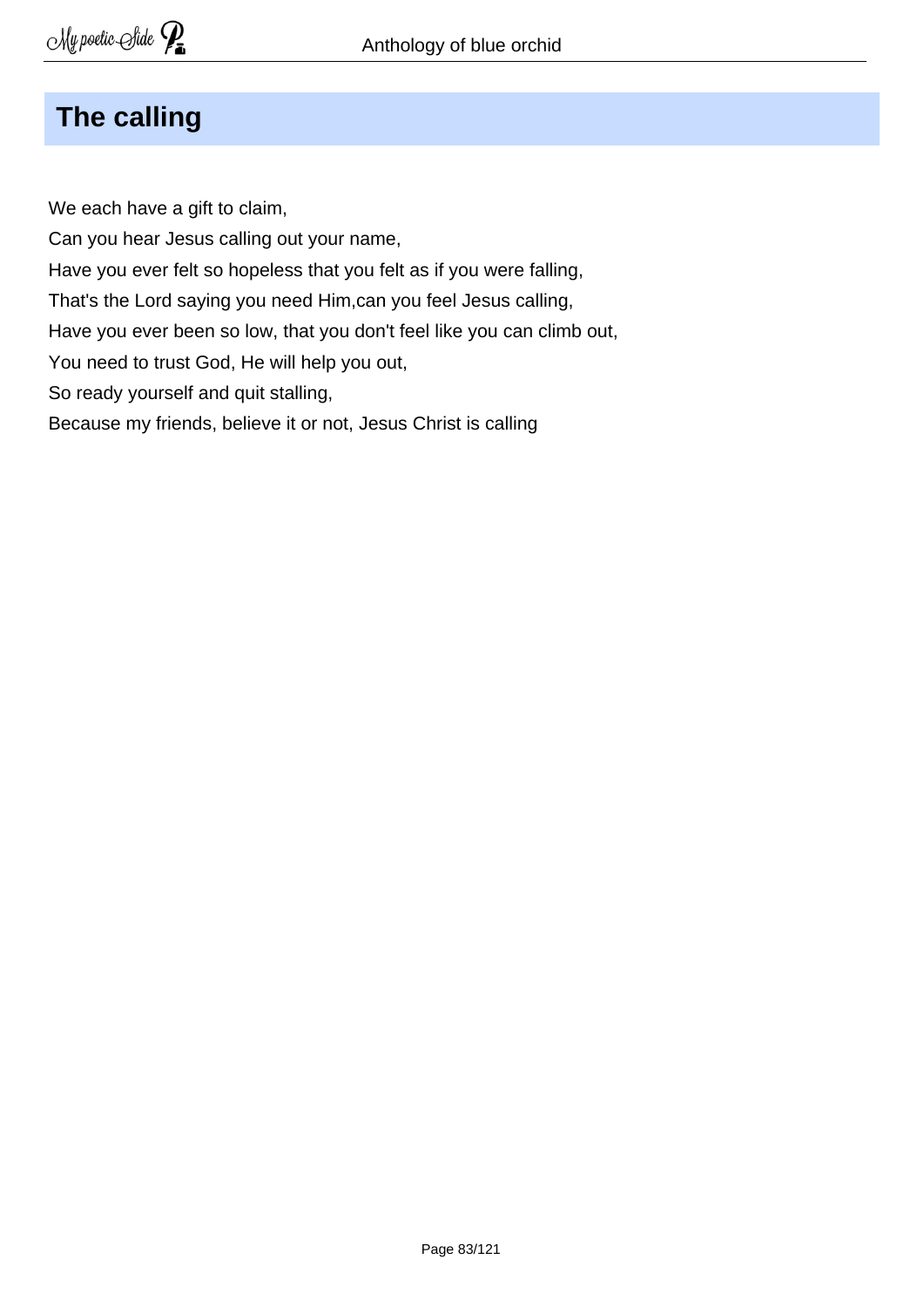### **The calling**

We each have a gift to claim,

Can you hear Jesus calling out your name, Have you ever felt so hopeless that you felt as if you were falling, That's the Lord saying you need Him,can you feel Jesus calling, Have you ever been so low, that you don't feel like you can climb out, You need to trust God, He will help you out, So ready yourself and quit stalling, Because my friends, believe it or not, Jesus Christ is calling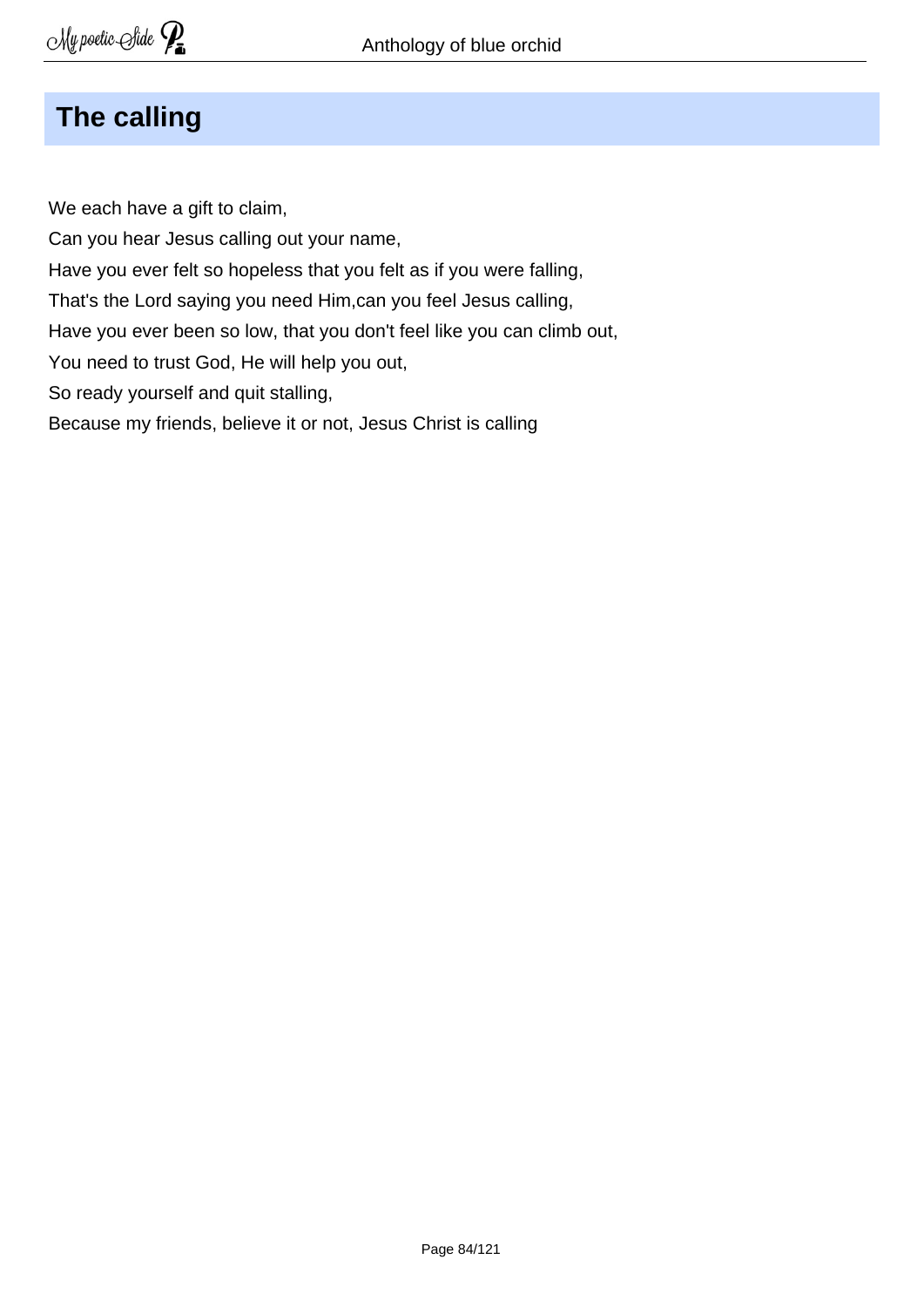### **The Day Has Come**

The Day Has come to choose your side, Will you trust in God,or continue on the devil's ride, The details ride is full of pain and fury, The door to heaven is slowly closing, so you better hurry, Once it is closed it will not open again, Put your trust into God and you will make it in, Through His open door, You will have life and be joyous forevermore, The Day Has come to choose your everlasting fate, Will you enter through Heaven's door,or will you be there to late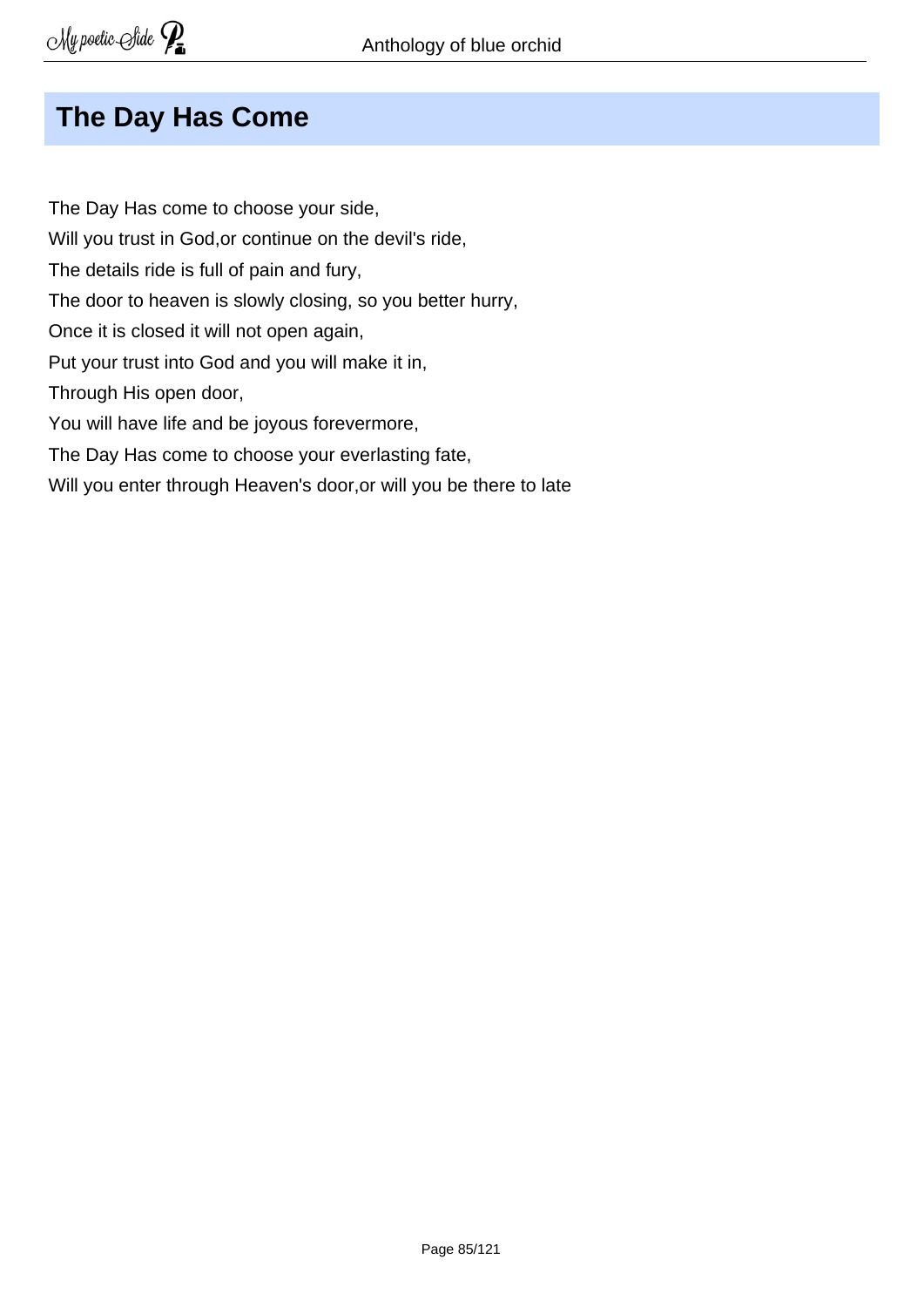# **It doesn't matter**

It doesn't matter what the haters say, All that matters is that I belong to God in every way, You say that I'm delusional, But I forgive you Dusk, you're just being yourself,as usual, You say that I'm hearing voices, you're right, I'm hearing my Lord teaching me wrong from right, At least, I write with my heart, Instead of spew hatred towards others, like a poisonous dart, It doesn't matter at all, what you think about me , At least I'm not chained to Satan, God set me free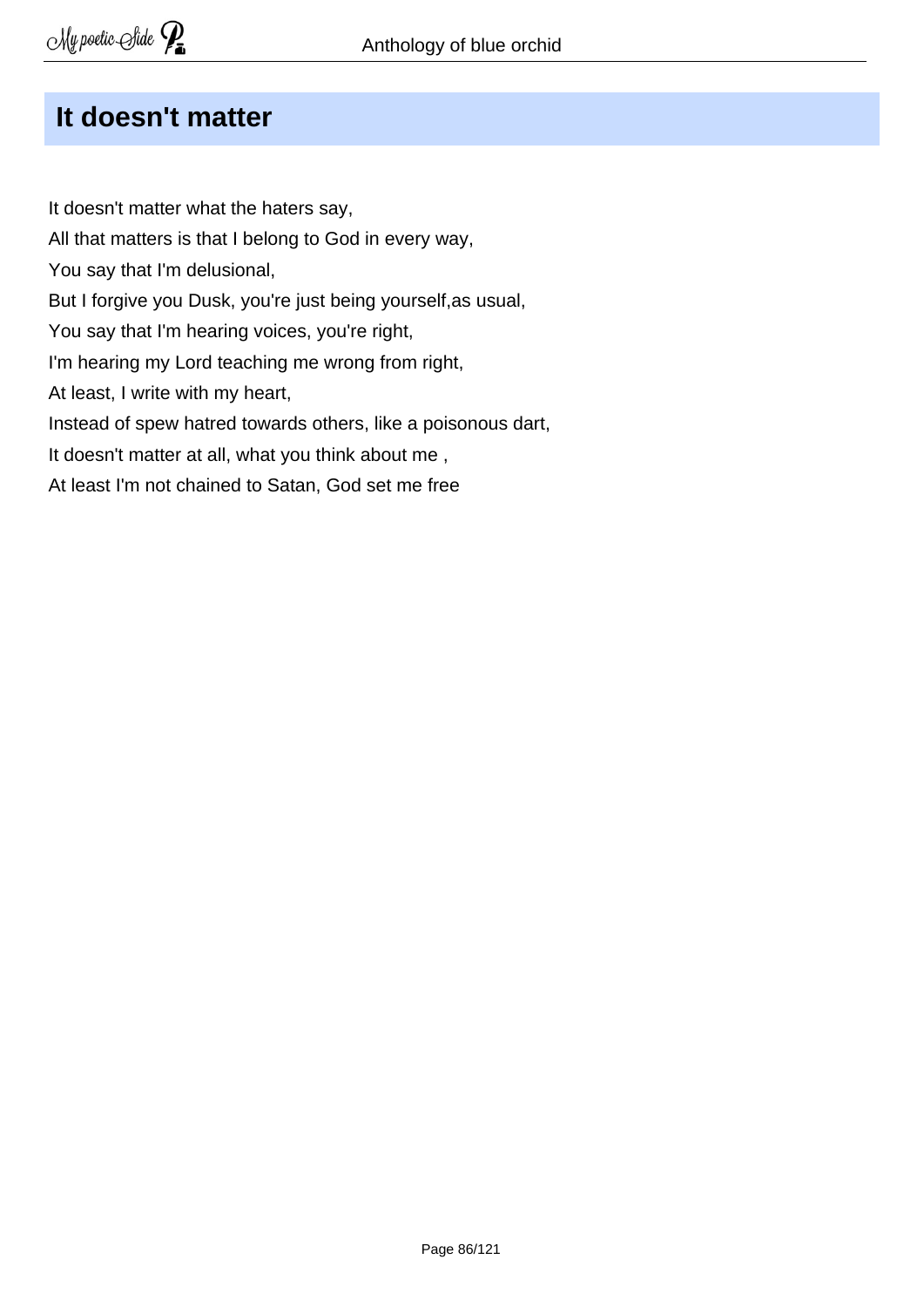# **Our Lord and Savior**

Our Lord and Savior is Christ Jesus, He loves us so much that He gave His life for us, All true believers are children of the One True God, We are aided by His staff and rod, Our Shepard will separate His sheep from the goats, And we will receive pristine white coats, No hate,no wickedness or pain, No darkness, no bullying and nobody living in vain, All will be together living in peace, All of our worries will surely cease, All my trust is in our Lord and Savior Jesus Christ, And will live forever in harmony in His Holy light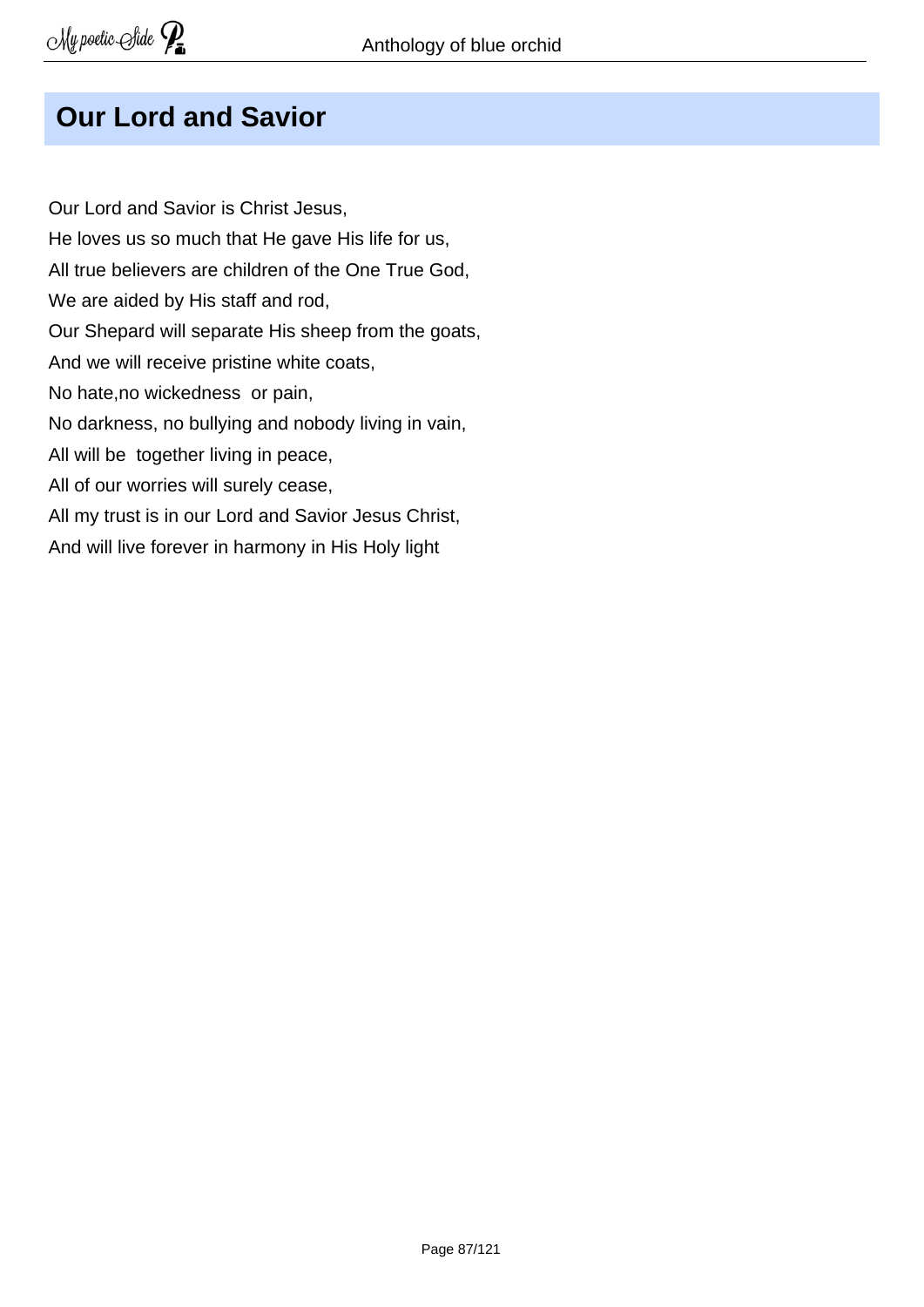## **Life before God**

My life before you Lord,was a living hell, All I wanted to do was hit and yell, I went through things, that I blamed you for, Why my insides and mind were tore, I considered suicide more than my share, I didn't feel like you or anybody cared, The day I found you ,I found love, It really exists, directly from above, Since then I have gotten a new start, You have given me so much, I owe you my heart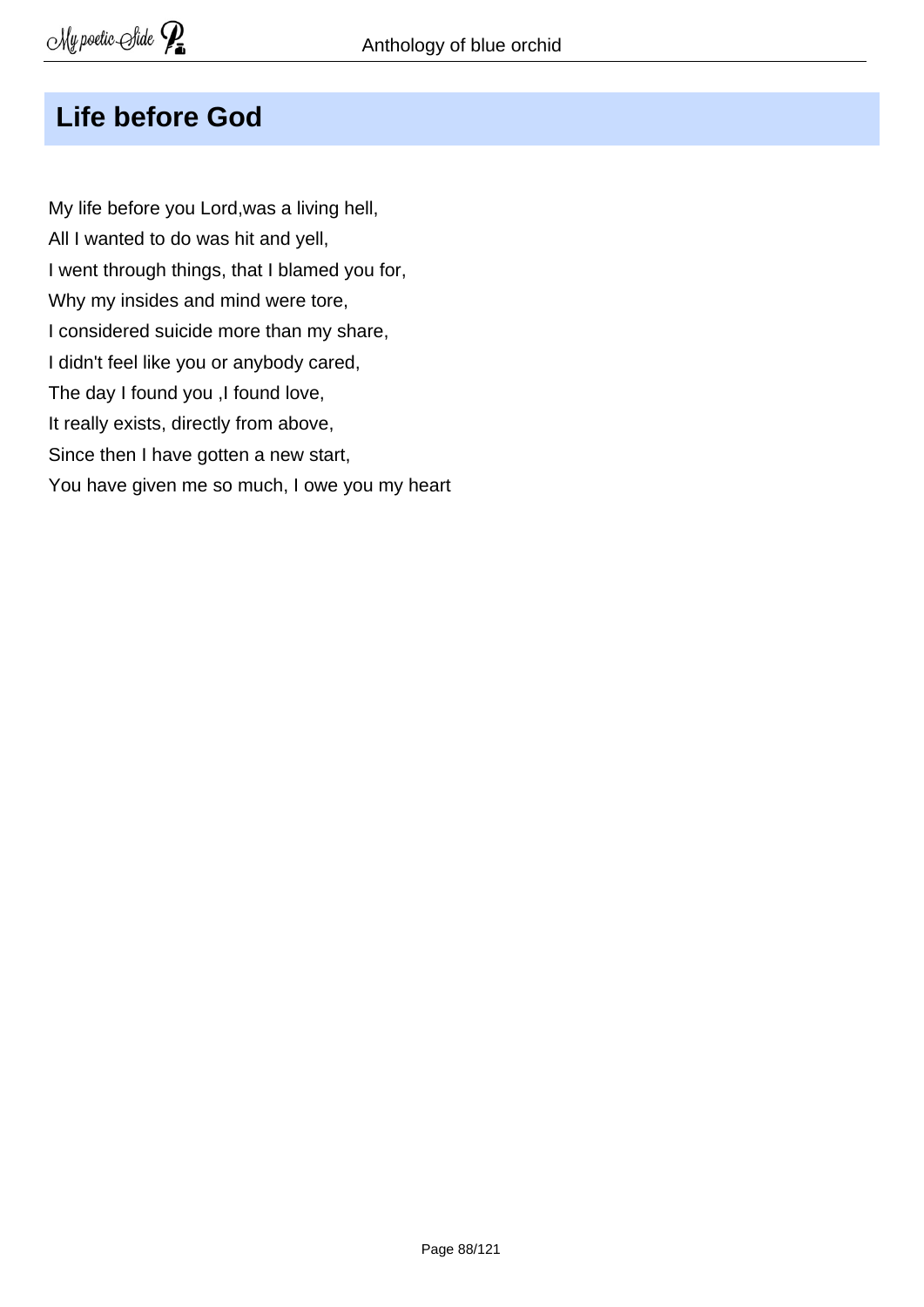# **Survival**

The Drs give her a 40% survival rate Taking her off life support tomorrow,and see what is her fate, I pray that she makes it, I know that she will fight, For she is surrounded in Jesus Christs light, In the ICU,no family or many that care, I urge you to pray for Rubyrae,and help her fight off the devil's snare,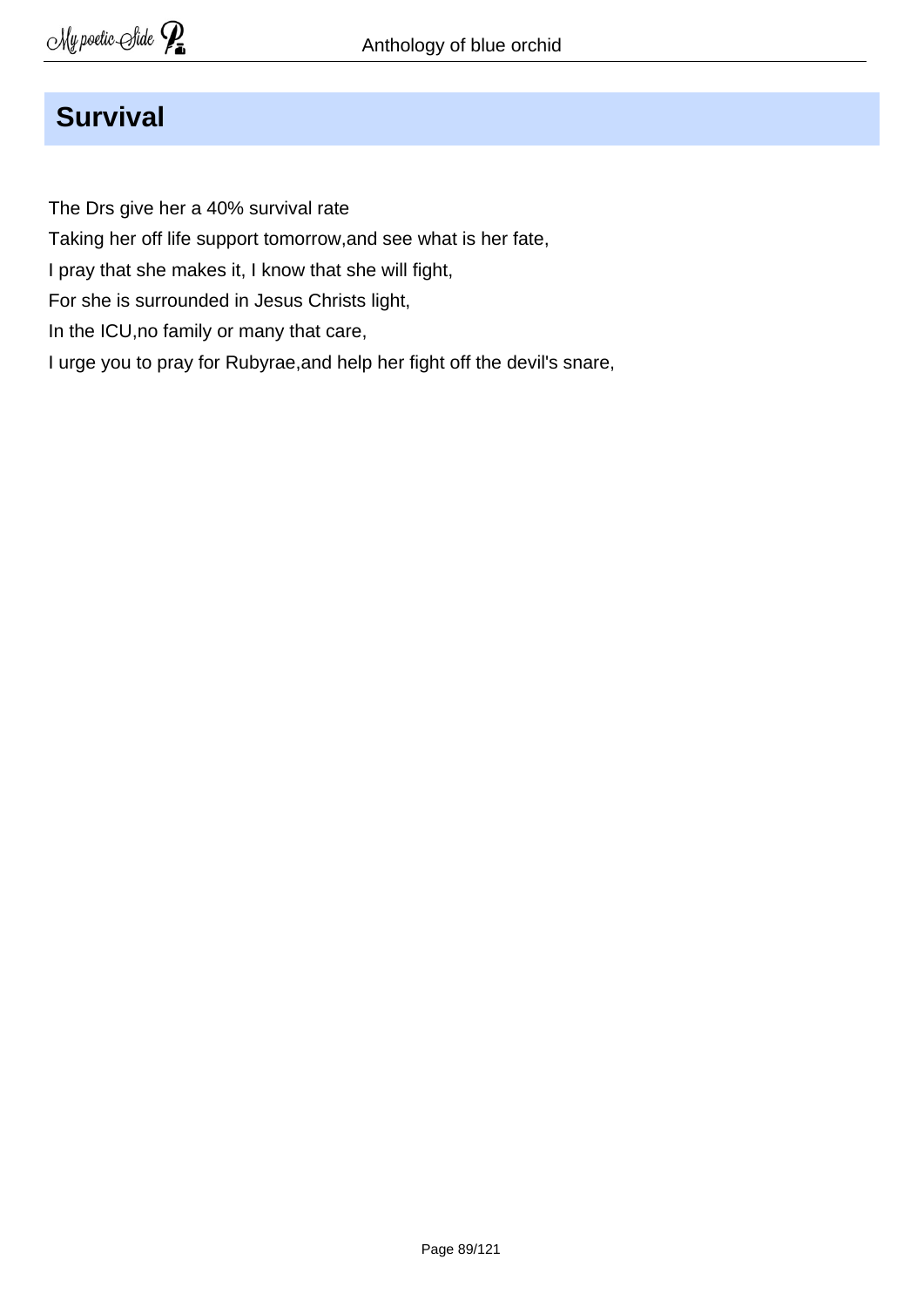### **The voice**

The voice you hear in the dark of night, Is the voice of God saying you will be alright, Saying that if you cry out to Him,he will be right there, To help you and hold , when you need tender loving care. You can hear Him speak,if you really listen hard, The things He will say, against Satan,will keep you on guard, Aware of the devil's tricks and all of his lies, So that you will be ready ,his advances denies. Next time you hear an unspoken voice, Look up my friends,and faithfully rejoice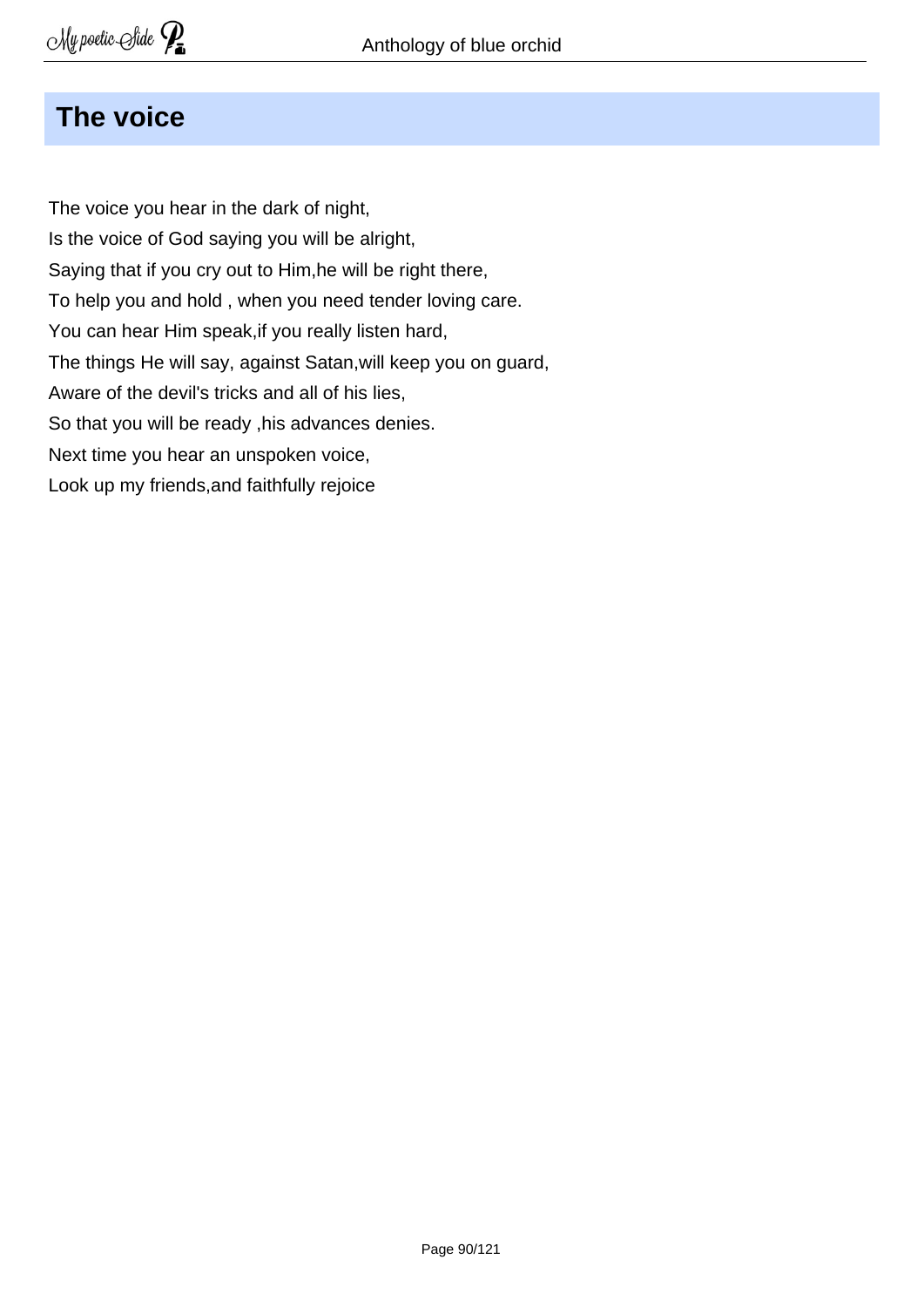## **Healing love**

When ever we feel alone and it is help we seek, Just open your heart to God, and take a peek, A look into His Holy Kingdom is all that some need, In order to open the door for God,and let His love feed, Feed your heart and heal your soul, Let His healing love make you whole, Read God's word and open your mind, To understand His might and leave wickedness behind, Let God's healing love lift you up high, And let yourself be free and trust in the great by and by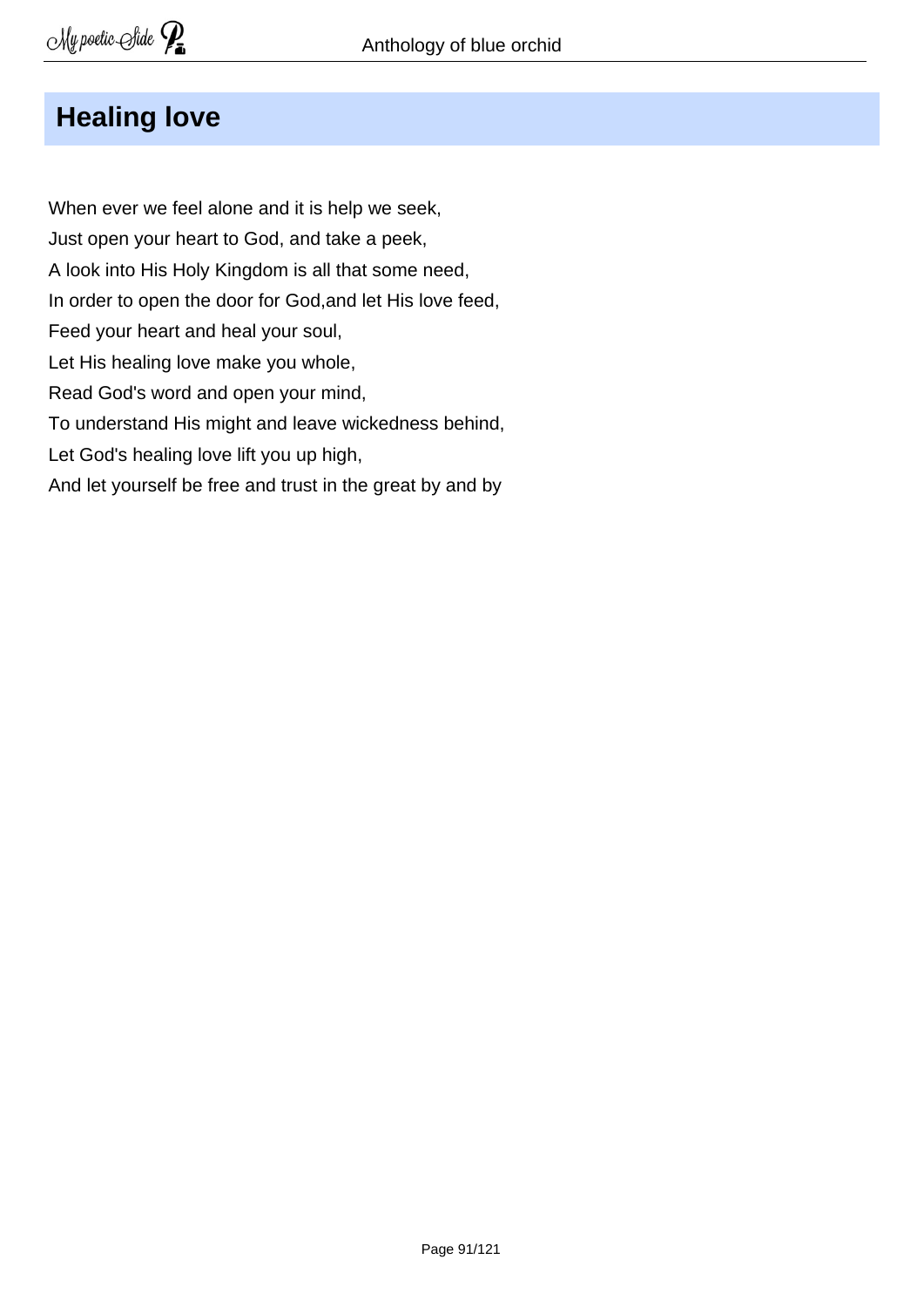## **Our road trips**

We will go on many road trips, just you and I, Across different states, county's and towns, Where are we going,who cares, it's just us Crowns, We will go wherever the wind might take us to, And we do anything that we want to do, We will visit the Grand Canyon and the great Rio Grande, We travel through the desert and watch the sun set in the sand, We can both get wet looking at Niagara Falls, Then return home to Montana and hear our eagle's call, Now that we're home, let's go upstairs to bed, I'm so thankful to be your wife, and that we're finally wed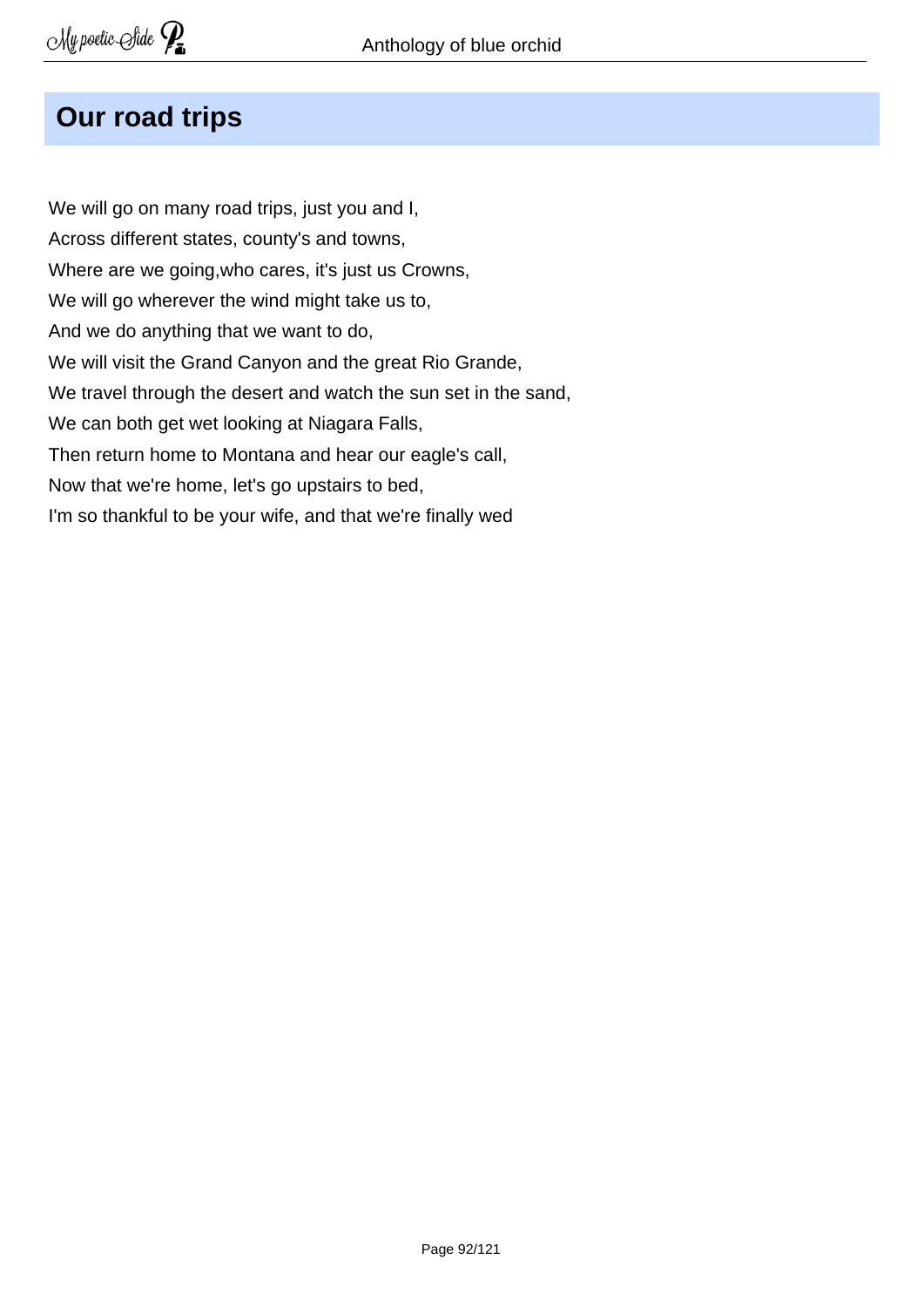### **Moonlight in our garden**

The moonlight in our garden illuminates our silhouettes,

As we dance slowly, listening to romantic duets,

We dance among our flowers,

Brushing against them, releasing the aroma that surrounds us for hours,

As we sway from side to side,my hair brushes your cheek,

Your eyes so full of love,my knees are getting weak,

I love you Dion, more than with each passing day,

I want you to know that you complete me in every single way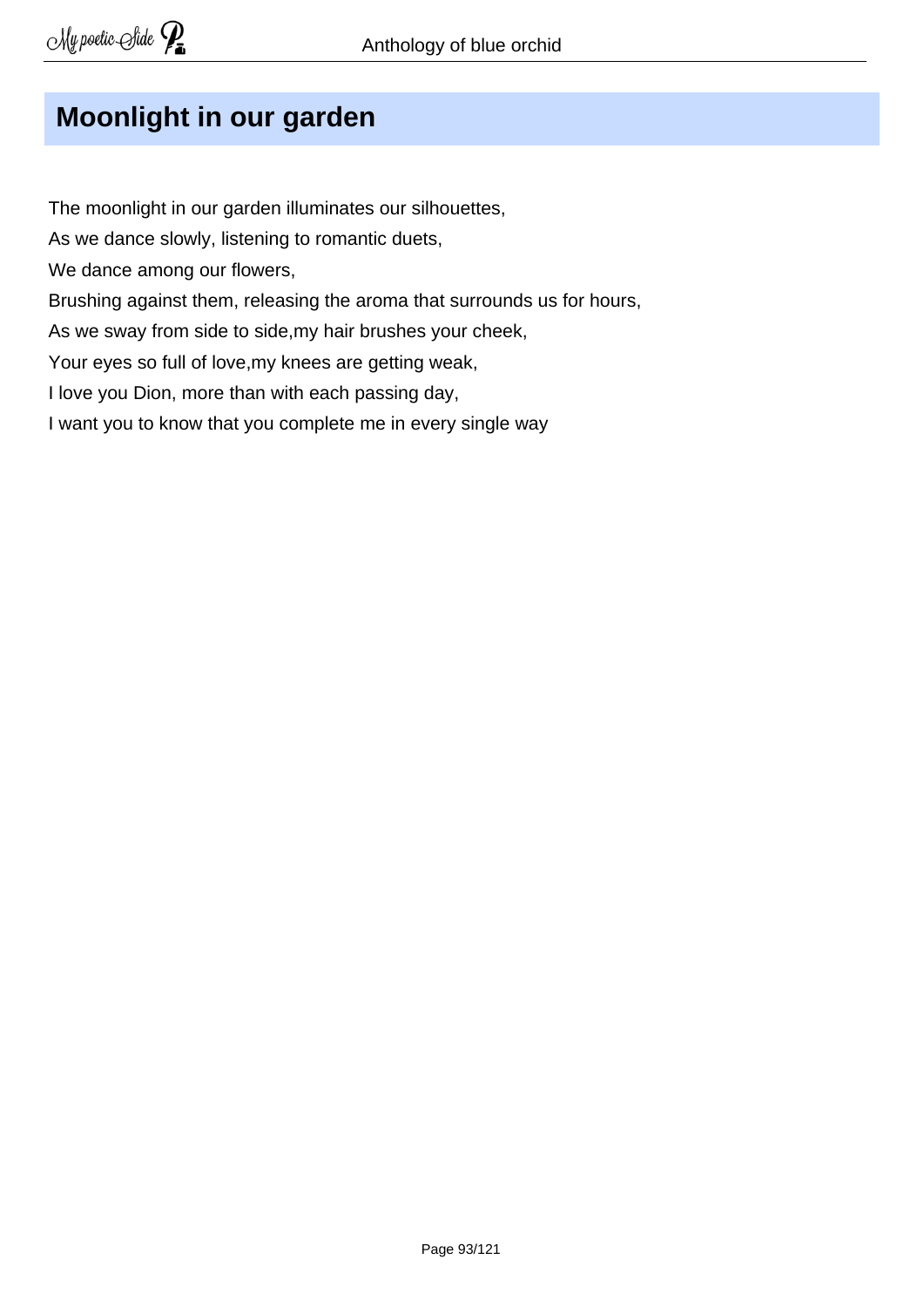## **A voice from heaven**

A voice from heaven speaks to our heart\_ Offering life and salvation, which gives us a fresh start, Our sins are erased,our debt is paid, By the blood of Christ,and his life that he laid, So we would be forgiven and have life eternal, And be delivered from Satan's charms and his burning inferno, We must remember that Satan was an angel, before he thought he deserved God's throne, And he was cast out of heaven,,into the Earth ,his actions is evil prone, His ultimate goal is to steal God's true believers, And goes about this by sending his smooth talking deceivers, Listen to the voice from heaven,and accept God's grace, And rebuke the devil,and join God's glorifying race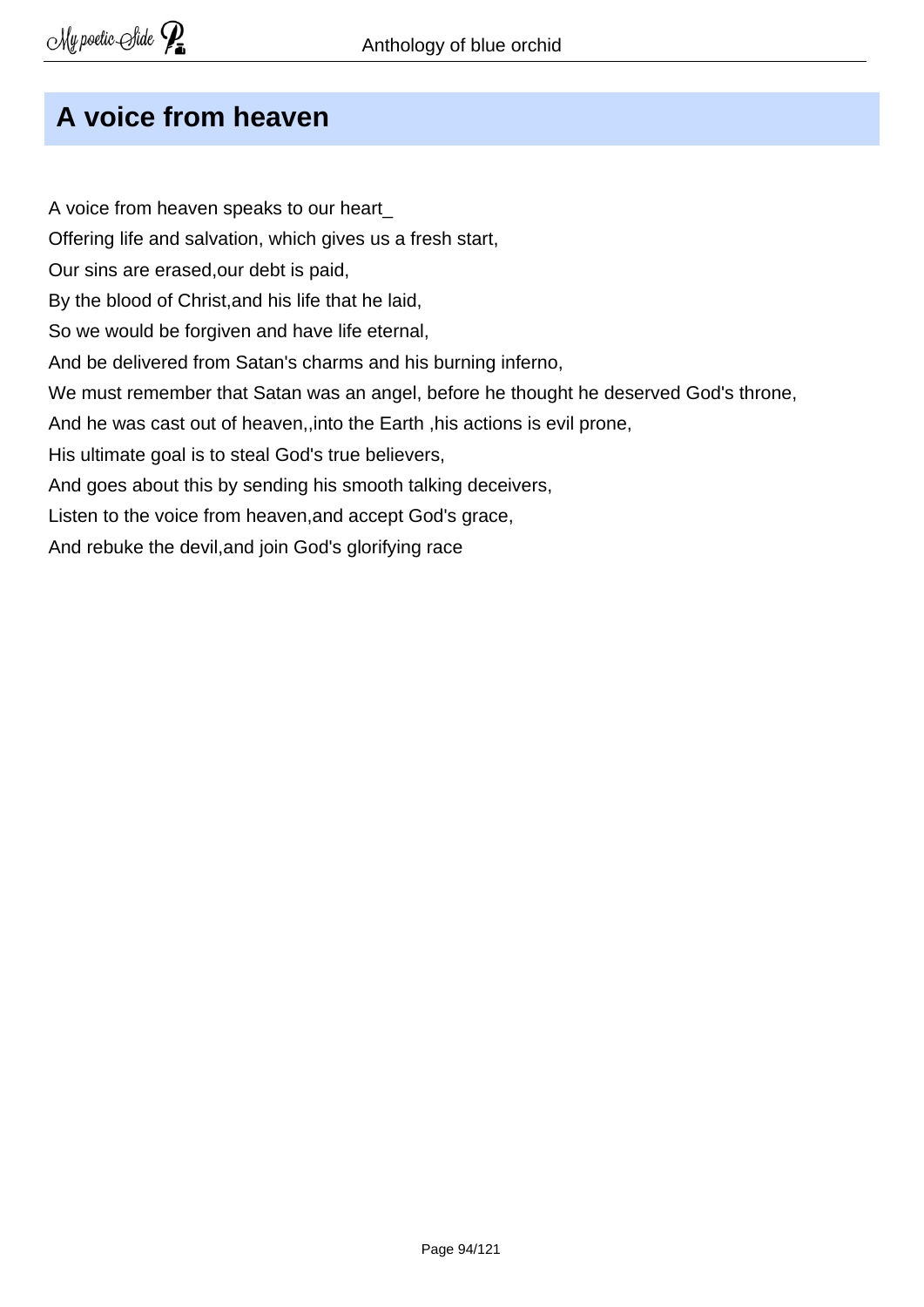#### **We Are One**

My love,you and I have become one, Brought together by God and His only son, I came to MPS to make my poetry known, But to your profile is where I was shown, Foreverjesus6,I will never forget, The way that it was when you and I met, You commented on my first poem that I posted here, You were so kind and sweet I actually shed a tear, Then we became friends and our love grew from there, Many secrets were shared between us in our sleepless nights, Pursuing Her was the first poem you wrote for me, when I first read it my heart took flight, Now it's years later and now I'm your wife, Sweetheart,thank you for making us a fantastic life, Now with God's blessings we have become one, Watched over and loved by God and His Only Son.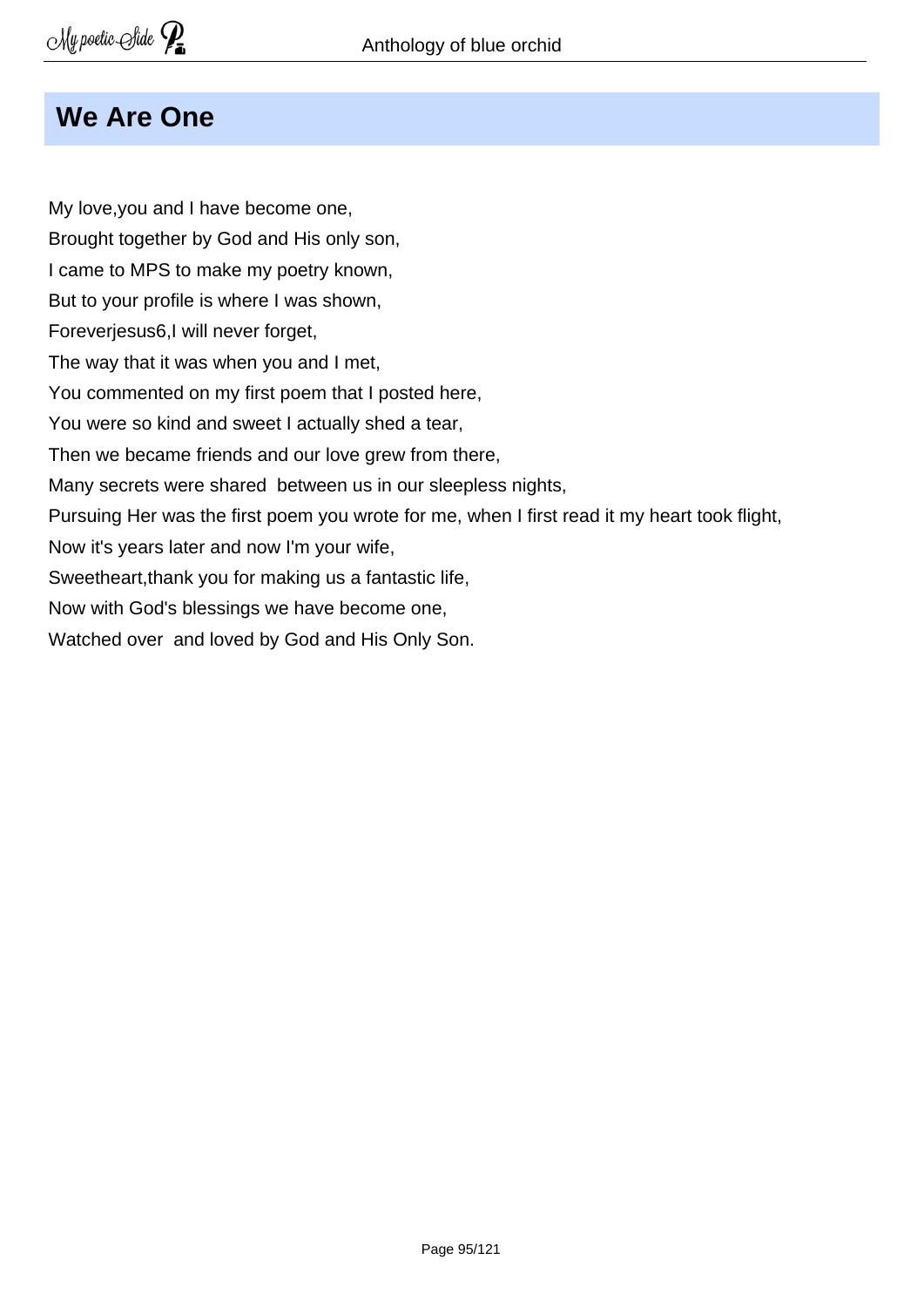# **Lord, I put you first**

Lord, I put you first in my life above all, Above my marriage,and my husband, because I've heard your call, Lord, I trust in you, through thick and thin, And I know that you will protect me,for you are the forgiver of sin, We know if we both keep you first,our marriage will survive, And when Satan tries to tear us apart,our love you will revive, Lord,we put you first in all that we do, Thank you for loving us Lord,we will forever belong to you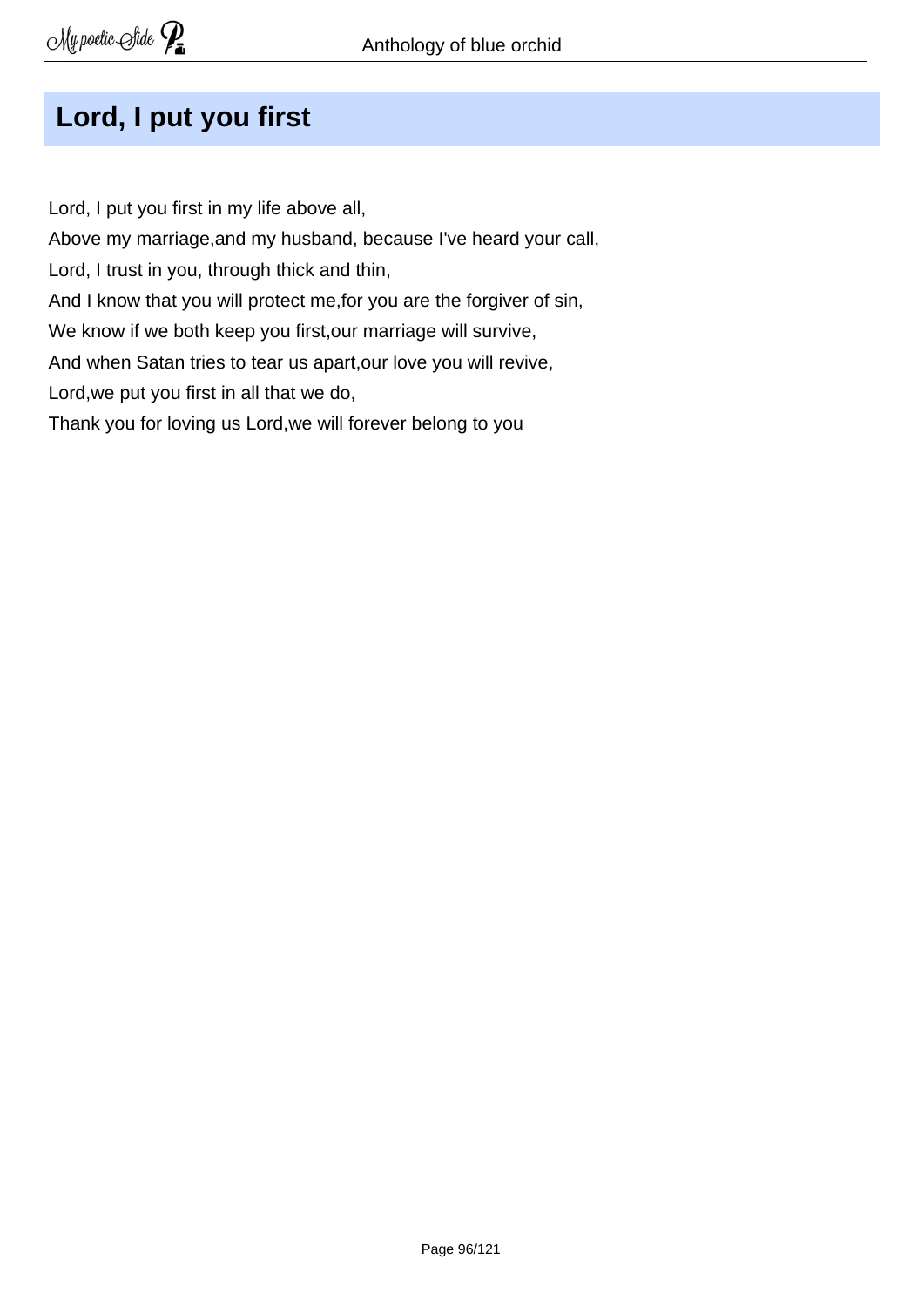#### **Forever**

Honey, you are my Forever, Have I ever been untruthful with you, Never, I've told you all of my secrets, and you told me yours too, Thank you for understanding my love,our love is so new, We were both hurting from our past,oh yes we was, Now we love each other more anyone else does. We promised to be completely open with one another, right from the start, Four years later, and we captured each other's heart, We can navigate our ship through all the stormy weather, Dion I love you, and I will forever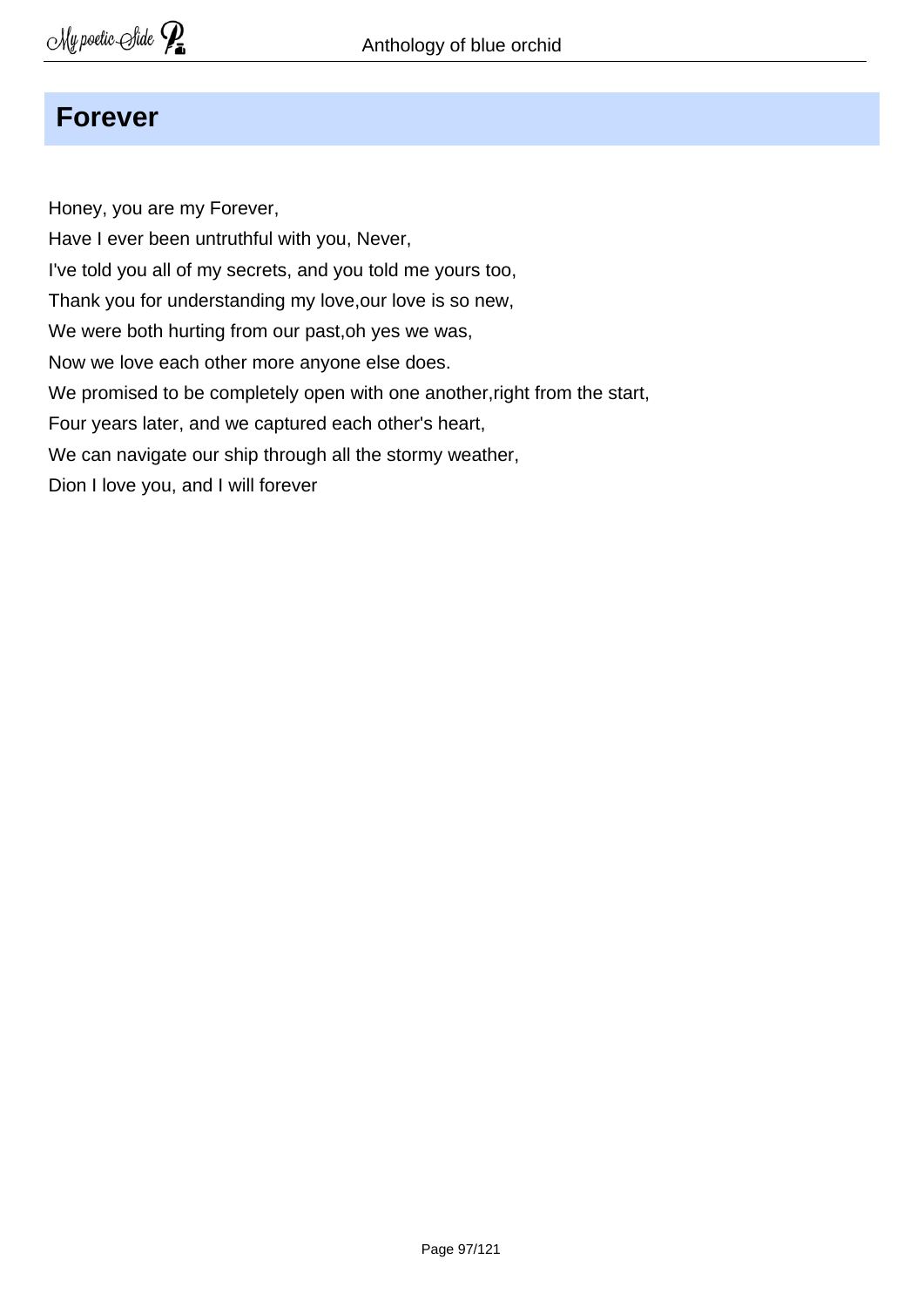#### **Who am I**

Who am I,but a child lost and afraid, I am a child of God, and I'm perfectly made, Who am I,but an imprisoned person that was falsely accused, I am a child of God, whose innocence was refused, Who am I,but somebody that doesn't have a home, I'm a Christian woman, and among the angels, I will roam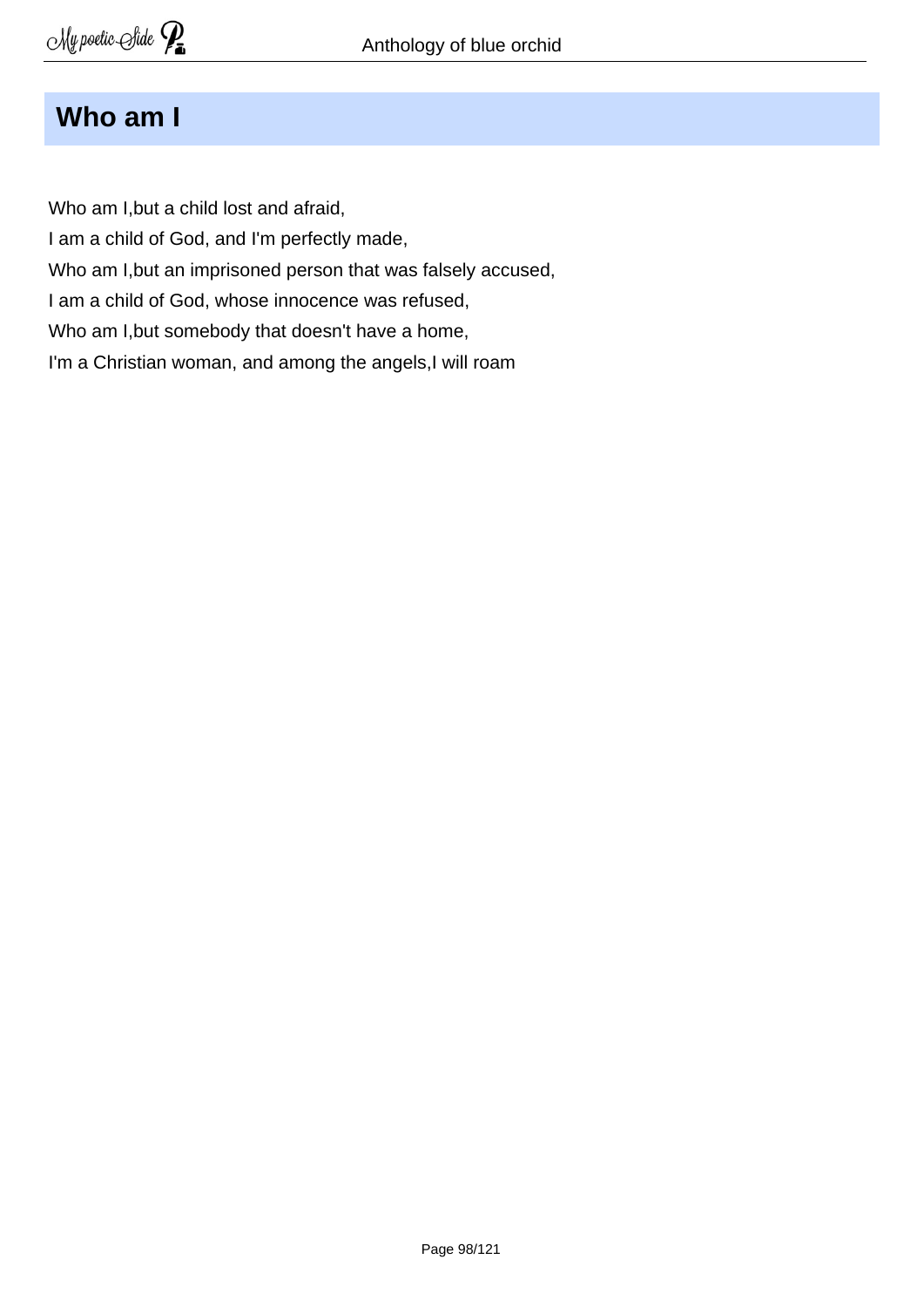## **Sometimes**

Sometimes we feel chained and bound, And when we feel lost we always get found, Sometimes we feel depressed and alone, But recognize love when it is shown, It may be from a stranger reaching out, To ease your mind and erase your doubt, Sometimes love from unexpected places, It might be emitted by passing smiling faces, So when love comes by to rescue your troubled day, Reach out to accept it, instead of turning away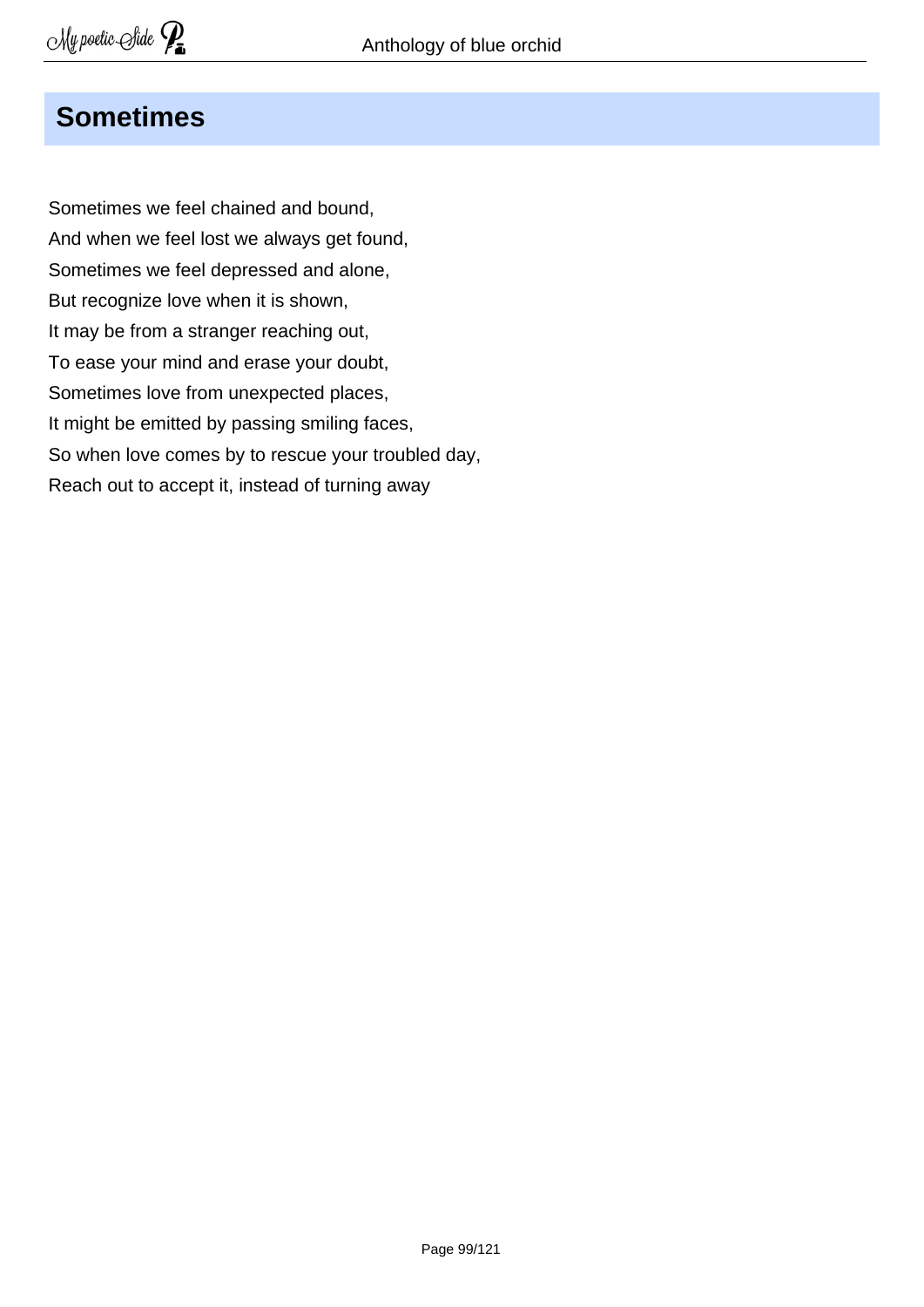# **An act of kindness**

A simple smile can change the life of anyone, Any kindness can be a saving grace when all is said and done, Just a please or think you can go along way, Especially to somebody who is having a hard day, A simple act of kindness can change the world today, No matter what we believe, we need to be nice, Just a little smile will do to break the ice, Next time you come across another that seems down and out, Stop and say hi and let them know that there's always hope, they're not down for the count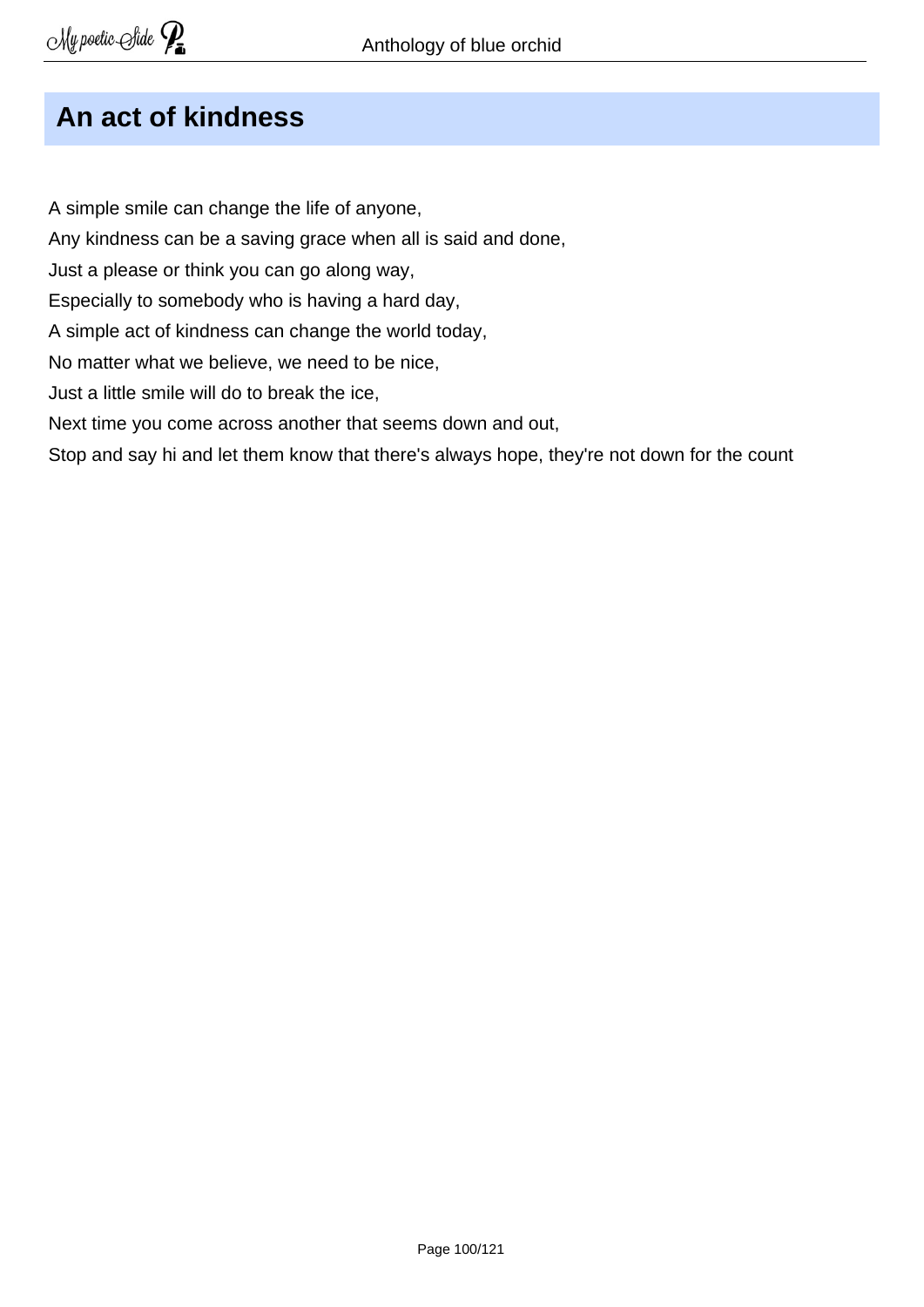#### **Ruby**

Ruby is a poet here who's had a tough life, She has had her share of heartache and strife, Her dad has passed and her mom has too, Leaving her alone and not knowing what to do, She resorted to attempting suicide and she not to eat, It seemed to get the best of her, and the devil wouldn't be beat, But she met some people here, that would help lift her up her belief, She started listening to Dion's podcast, which brought her much relief, She deprived her body so much,it just collapsed, Now she's in the hospital, about a month has lapsed, She was having some trouble and was put on life support to, All that we could do was pray for Ruby, what else could we do, But our prayers have been answered,she is starting to recover, Thank you to all who prayed and helping her guardian angel hover,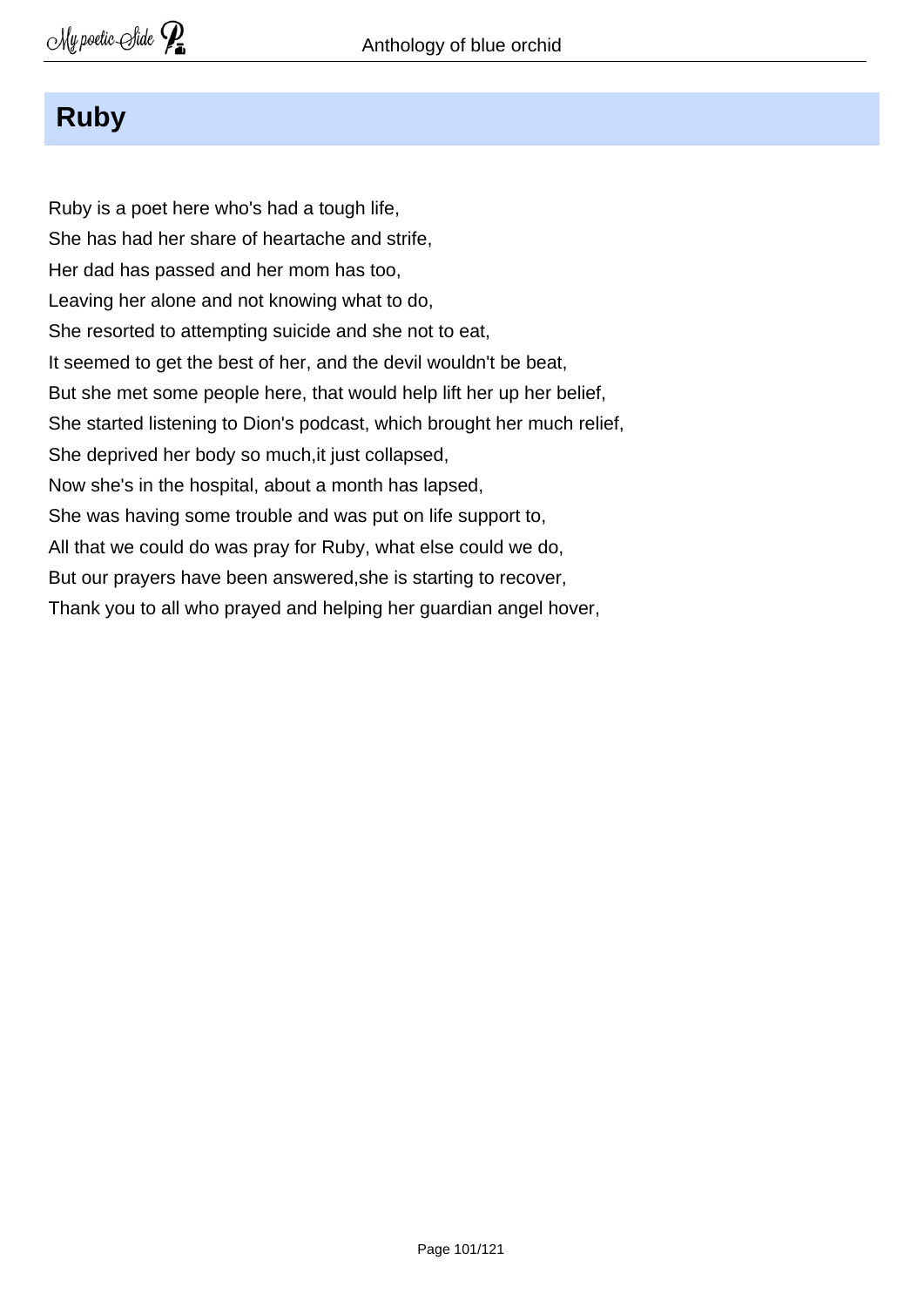## **Within us**

Within us all there is a light With what we believe, determines how bright, Is our light dim, so we disturb other, Or does it shine bright, announcing we are sisters and brothers, Does it light up a room on the darkest of night, Or stay hidden and dim out of judgemental fright, We must not be afraid of being judged and laughed at, Let your light shine brightly and Let it emits, The love of God is within us all, We just have to feed the flame letting it grow to encompass us all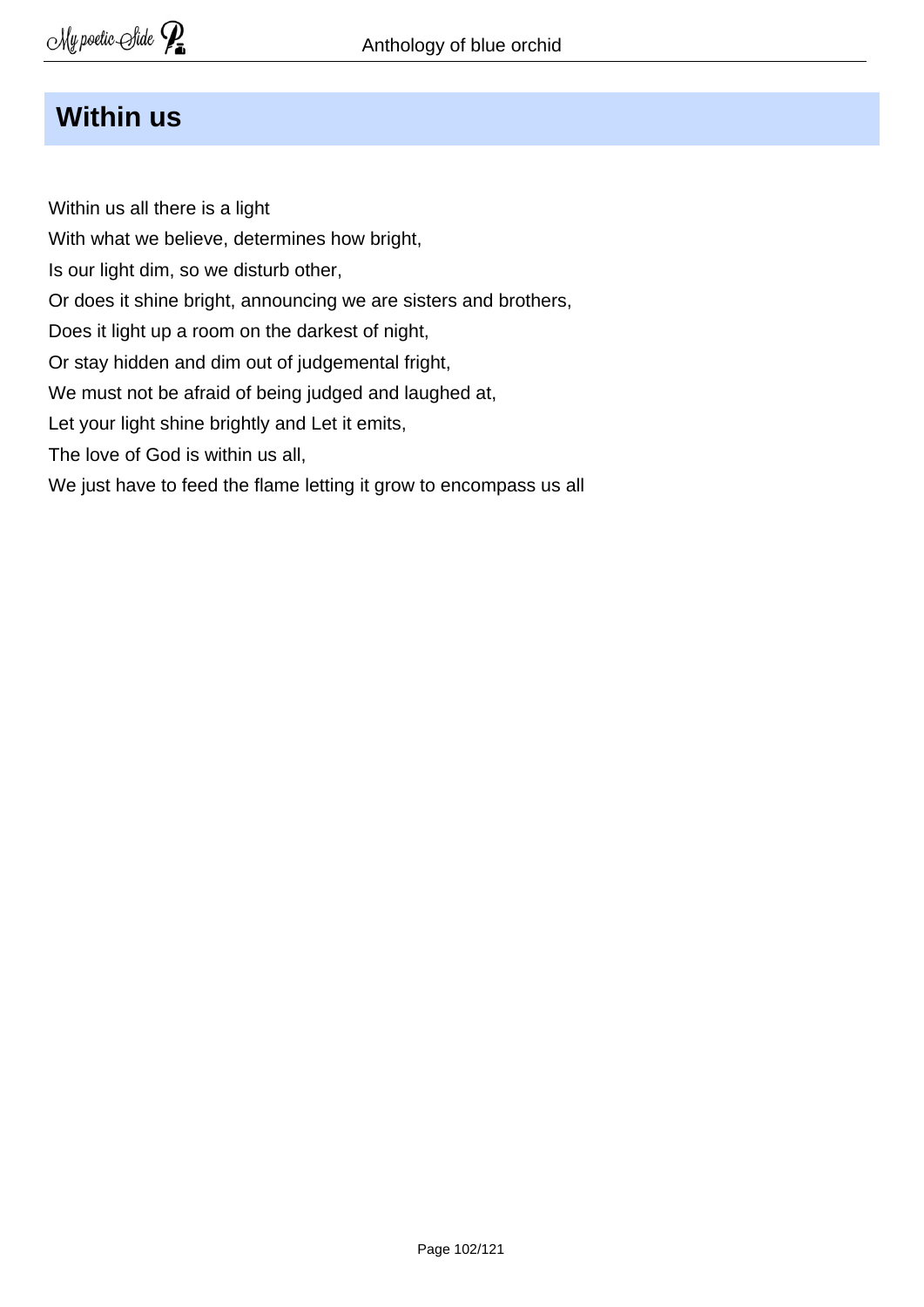#### **Be still**

Stand strong in your faith, and let your heart be still, Place your troubles at Gods feet, and rid of them He will, Be still, and let go of your transgressions, Stop all of the hatred, it's a deadly obsession, Be still, and love all of God children, Even though it is human nature that shelters sin Be still and rebuke the devil and his demonic minions, Including the wicked and selfish of opinions, Love is of God,our bright and shining sun, Worship and praise Him, for He is the only one, There's was none before God, and will be none after, He will always be here for us, giving us love and laughter, If one thinks God doesn't exist,think again, Because not believing in our Lord is surely a sin, Rethink the choice that was made about the Lord,, before it's to late, If one don't, then they are hellbound, and that is their fate, God,our Father, is very patient with us, His judgement is final,rightly and just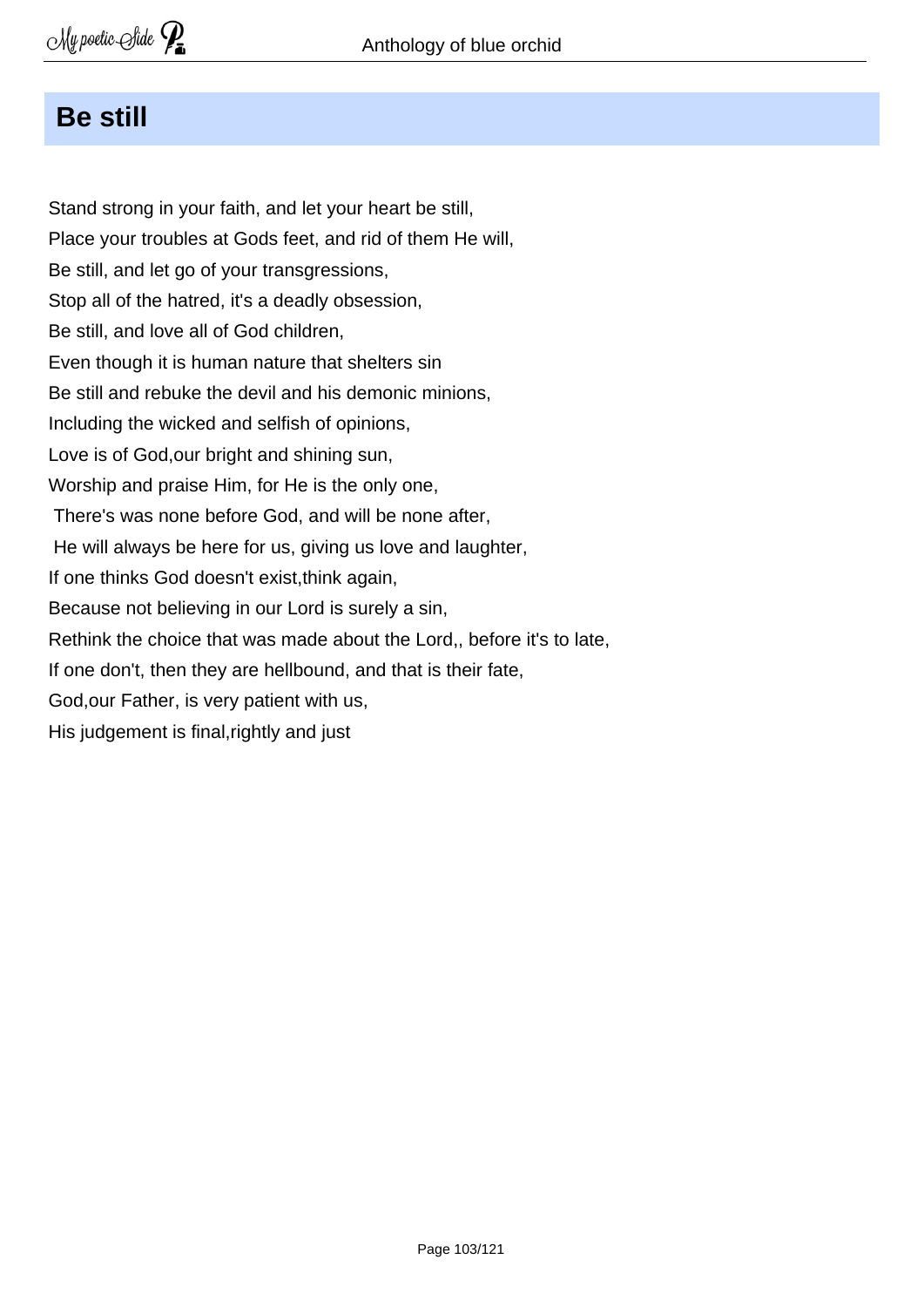## **Spread your wings**

Spread your wings and be who you are, Don't lose yourself in opinions, and you'll find yourself afar, Far from the truth and being someone you're not, Spread your wings and fly, what have you to lose, give it a shot, You might be surprised by the acceptance you will receive, Just by being your own true self, and not attempting to deceive, Spread your wings and be who you want to be, Free yourself from peer pressure and allow yourself to be free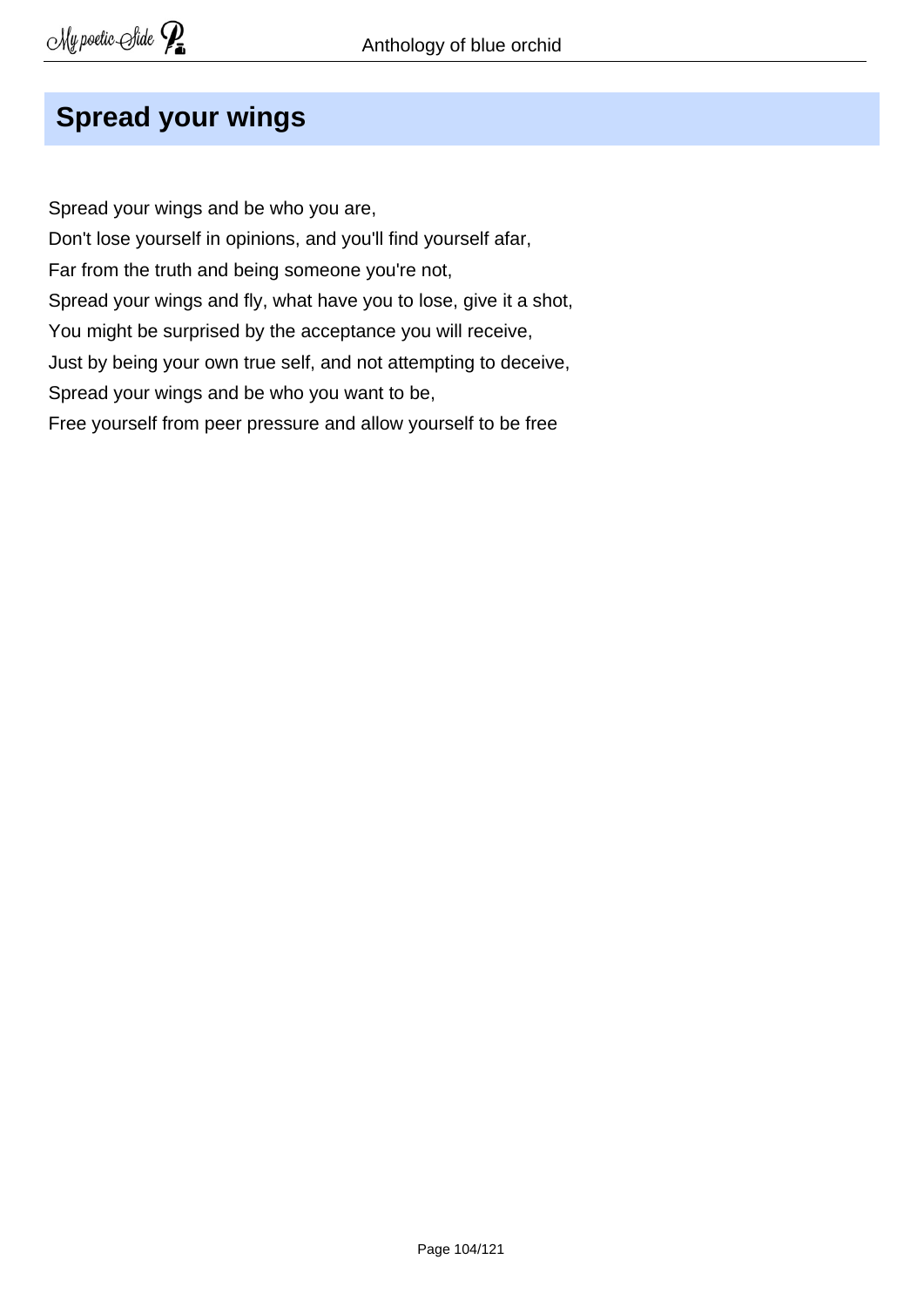#### **Paths crossed**

Whenever we meet someone new,our paths crossed for a reason,

Maybe we will impact their lives in a inspirational way, maybe it's just the right season,

Nobody we connect with is by chance alone,

We might meet this person by a wrong number call from the phone,

We might meet the love of our lives, on a poetry website,

You never know what may happen, just know that God's timing is always right,

Paths crossed happens every day,

Will you impact someone's life today, only the Lord can say,

Next time you meet someone new,

Think about the Lord, and that He led them to you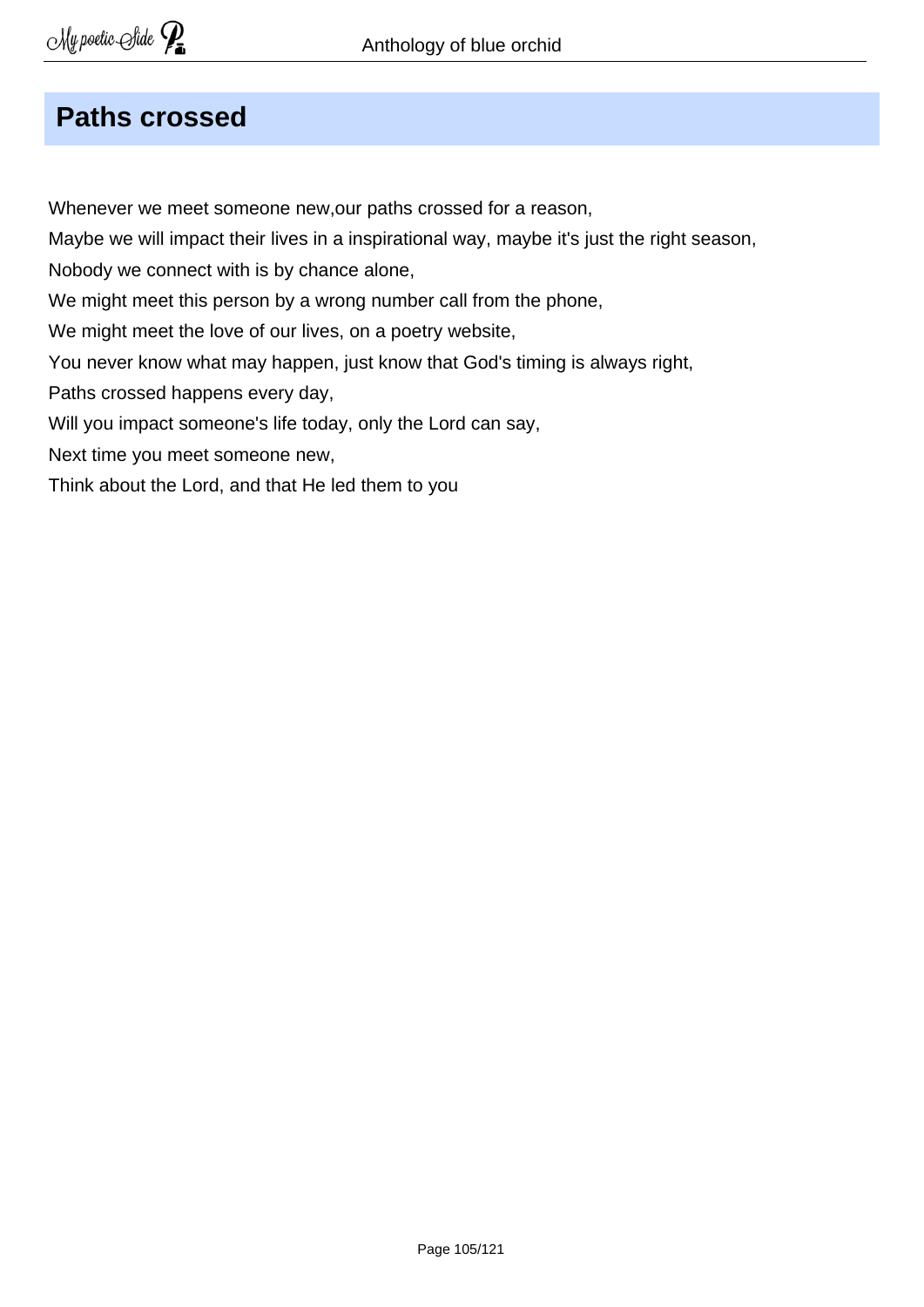#### **God's canvas**

Colors of the world are as beautiful as can be, God has made them for you to enjoy and for me, The world is God's canvas and the colors are His paint, The vileness that develops, the colors,it cannot taint, He paints the Earth, with browns, greens and blues, Putting the utmost care into His work, making the perfect hues, The world is God's canvas, and we are His masterpiece, He painted us in His image and our beauty will never cease, Because God loves us so much,we have all been perfectly made, And His love for His creations, will never, ever fade, Next time you're out and about, take the time to look around, At God's canvas of the world, and His true masterpiece will be found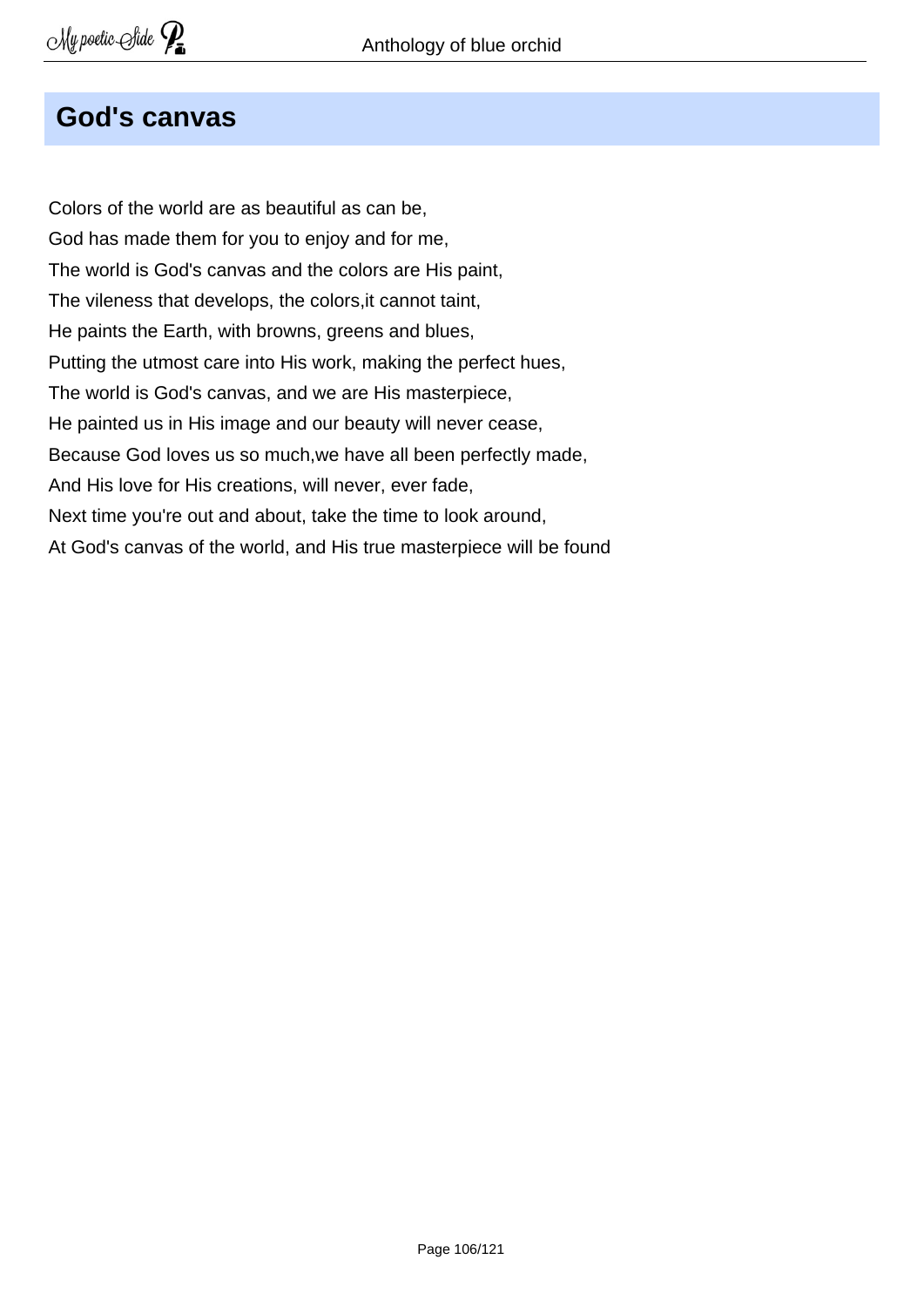## **Christ's resurrection**

This Easter, remember the resurrection of Jesus Christ, our savior and Lord,

To be separated from Him, nobody can really afford,

He died on the cross, so that we wouldn't be separated from Him,

It was a plan from the beginning of time,not made on a whim,

His was beaten and bruised, ridiculed and spat at,

But Jesus endured this knowing the point that His life was at,

He died on the cross, knowing that He would rise,

To lay in the tomb and be resurrected on the third day,many would soon realize,

He revealed himself to His disciples and gave them His power to carry on in His place,

Sharing the Gospel, healing and giving everyone a chance to see His face,

So this Easter remember our Lord and Savior Jesus Christ and forever give yourself over to Him and receive God's Amazing Grace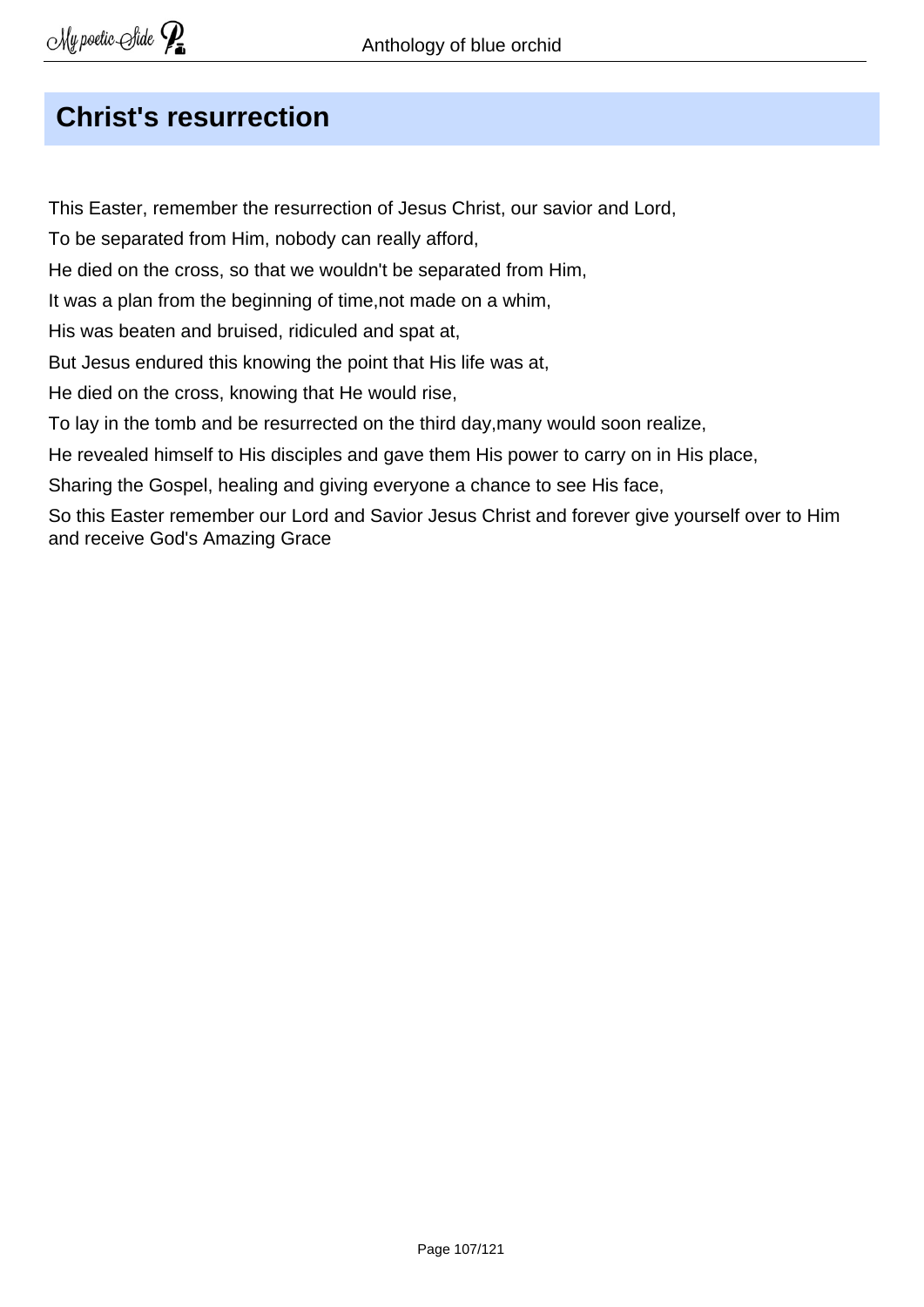#### **The sacrifice**

Jesus Christ gave His life as a sacrifice, So that we can be freed from the devil's vice, Our sins were forgiven when His blood was spilled, And God's plan could be fulfilled, If we believe in the son then we believe in the Father, And if we trust in Him,we will not falter, We must read the Bible, and His words in any way,we must never alter, His sacrifice was freely given for us, And to be with Him,we must give Him our full trust, When we take that step, our entire lives will change, Our new life ahead and our place in Heaven, Jesus will arrange, This Easter day, please remember His sacrifice, And give God your, heart, instead of taking a chance and rolling the dice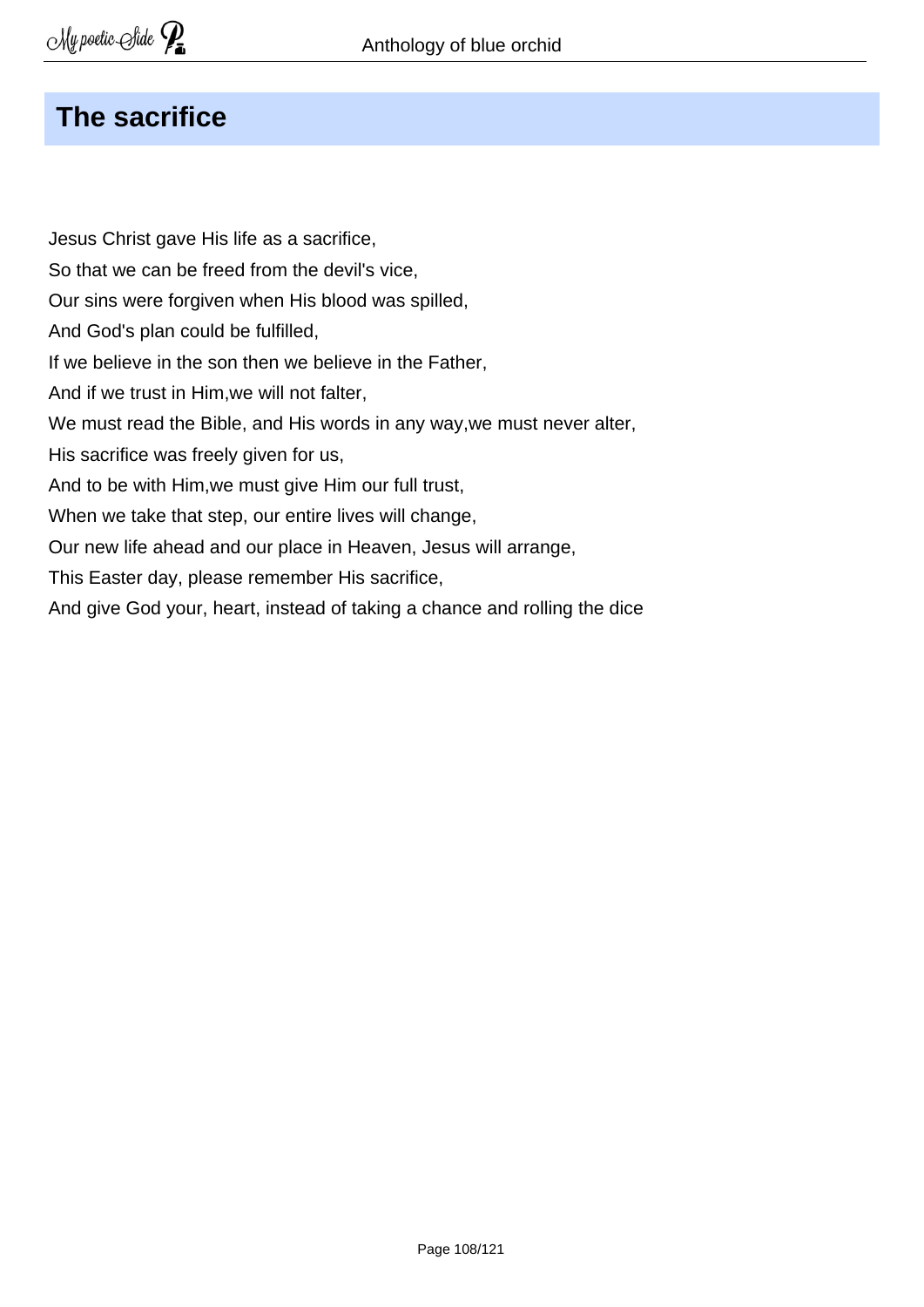#### **Where are you?**

Where are you at Ruby,we are all worried sick, Please let Emma, Dion or I know,our emotions are thick, When you came up missing yesterday, Emma searched everywhere we could think, Please, what are we missing, what is the missing link, Where are you at Ruby, where oh where did you run off to, Please tell one of us Ruby,we love you, If you are reading this, and are alright, please let me know, You're part of our family now, I swear to you,we are most definitely not a foe, Where are you at Ruby, Lord, let her be ok, I guess all that we can do guys, is come together and pray, Lord give Ruby protection wherever she's at, Love her and hold her, will you please do that, Lord lead us to Ruby, with your Holy hand, We searched everything we could think of, across the land

,We trust in you Lord,you can bring Ruby home,lead her someplace safe, In Jesus name we pray AMEN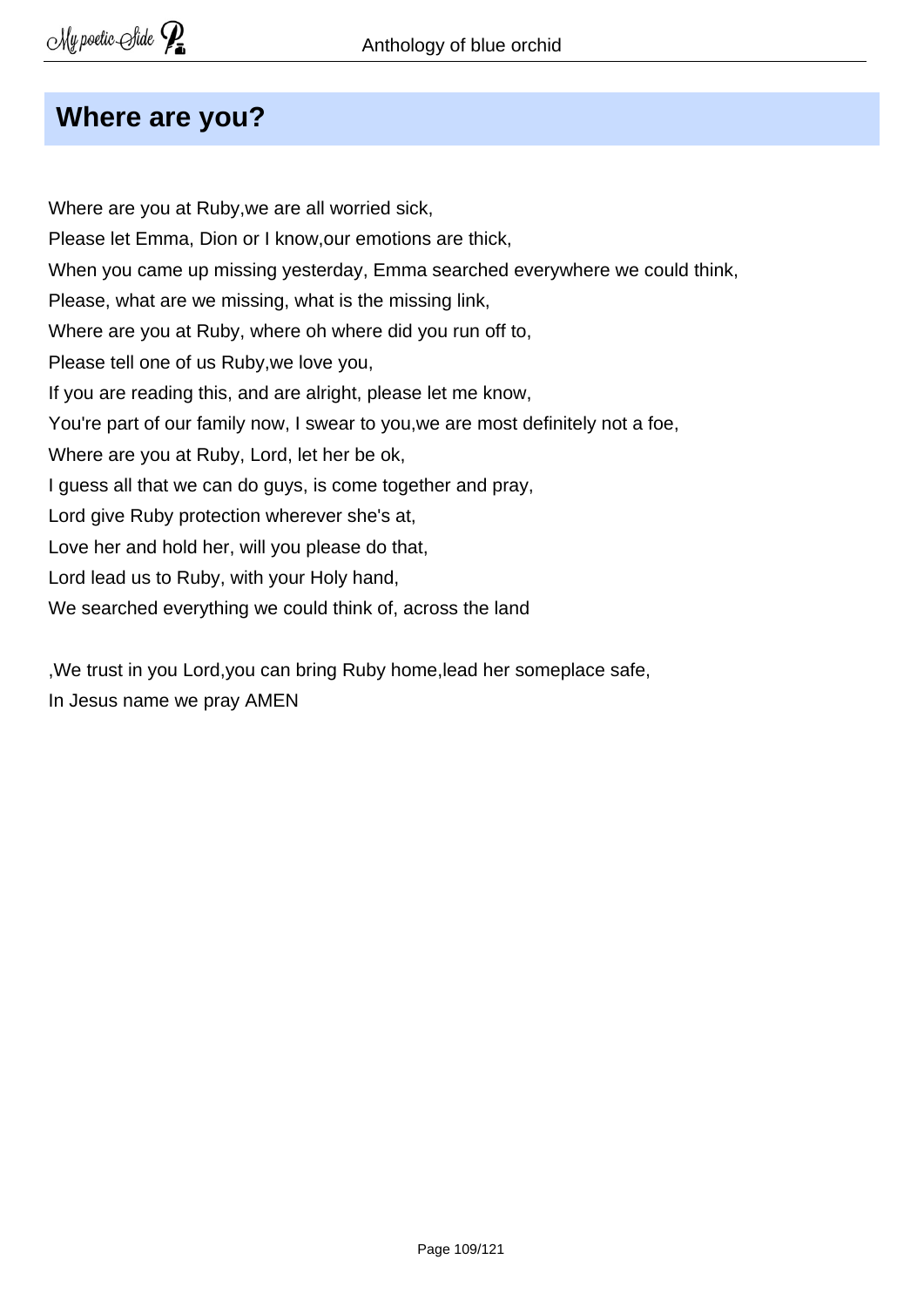#### **Time**

There is a time for everything,a time for love,

A time to pray earnestly to the good Lord up above,

- A time for peace,
- A time to let go of the deceased,
- A time for tears,
- A time to let go of our fears,
- A time to rejoice,
- A time to make a choice,
- There is never enough time to live like we should,

Because we are all to busy, just surviving however we could,

- If only we had the time to live our lives right,
- Every person on earth would sparkle in the Lord's loving light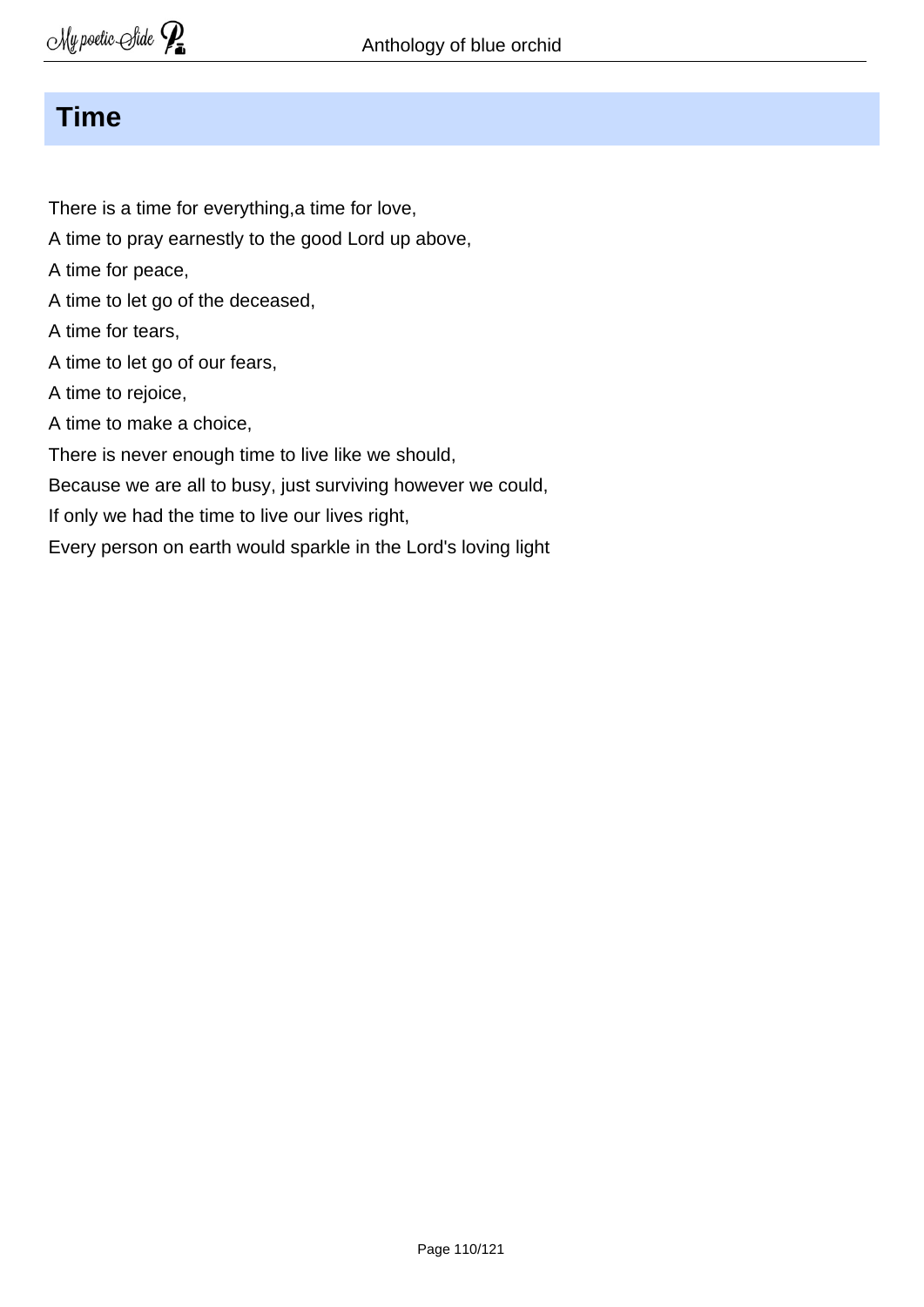## **Missing**

Something is missing in this world that everyone needs,

Love your neighbor, is something we should heed,

People go missing everyday,

If only we loved one another,we would know what to say,

To bring them comfort and ease their tired minds,

So that they will not run away, and leave loved ones behind,

Missing are the right words to say,

That will bring them home today,

Ruby, if you're reading this, then you are ok,

Please let someone know where you are, and we can start to heal together, today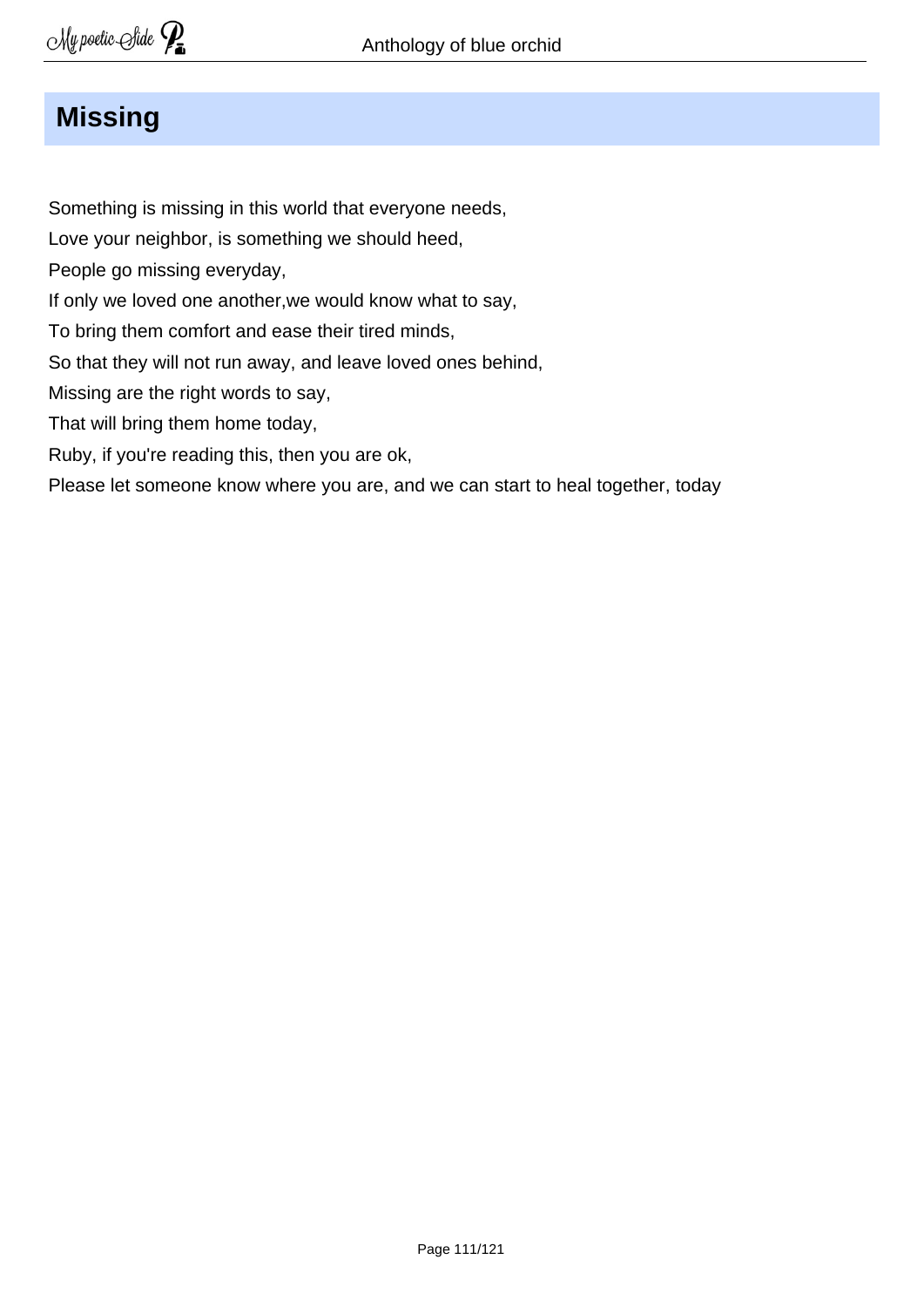## **The Lord**

The Lord is our Heavenly Father and can save all, When we start to lose ourselves, He will find us, and not let us fall, If we completely invest ourselves to our one and only Lord, He will not leave us under any accord, He will hold and protect us, He will not let us go, Because we are His children and He will always show, His love for us in many different ways, He will lead us into the sun, or give us shelter on the stormy days, Time is almost gone,the time is now to make the fateful choice, Will we stay quiet and hide,NO, I will lift up my voice, I will claim aloud that I belong to the Lord, Because the only other choice is hell, and I refuse to be a part of Satan's hourde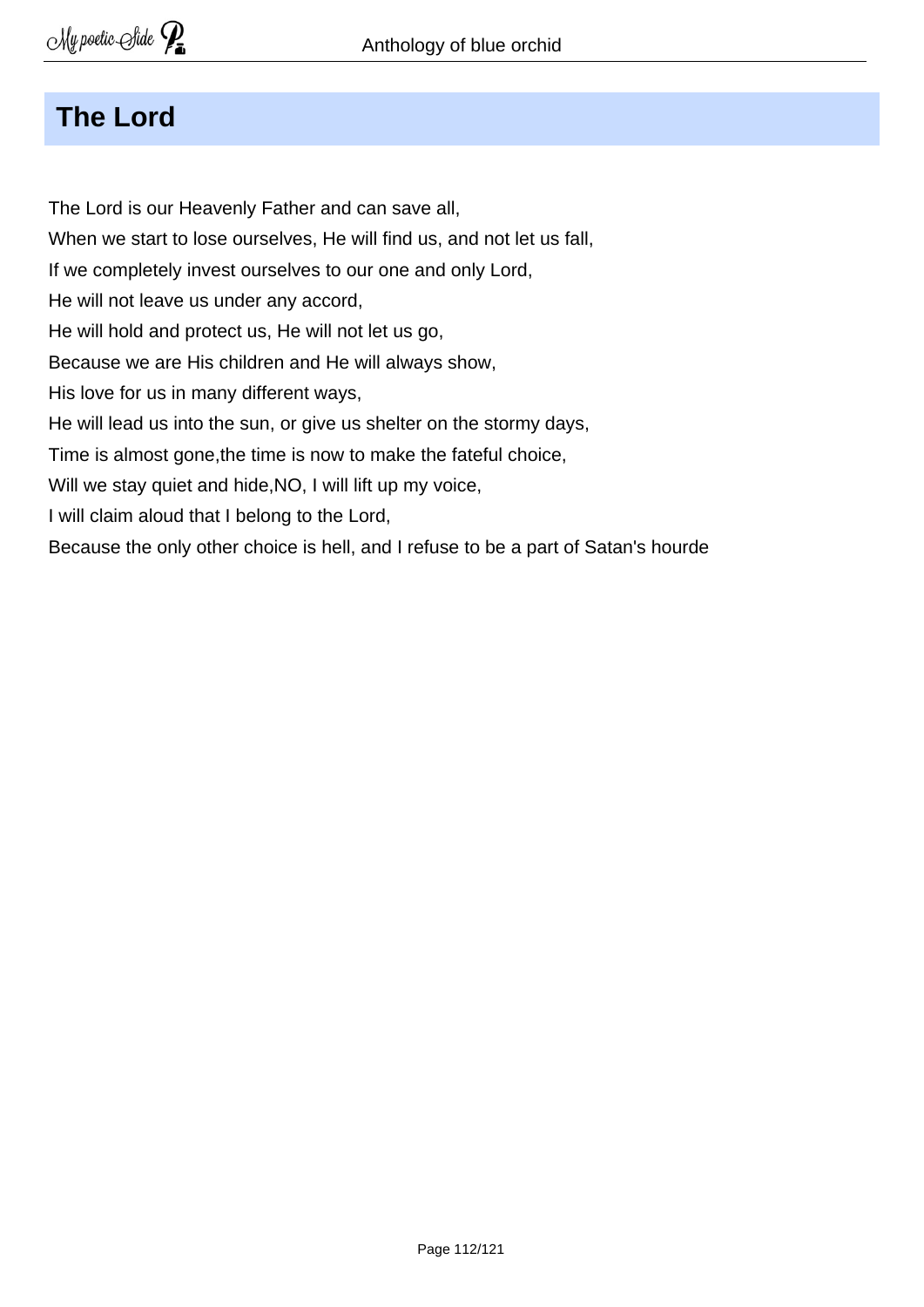# **Dusk arising**

I am blocked so this is the only way to get through,

I love your work, and want to apologize to you,

I'm sorry that we can't agree,

On somethings, and judging you was wrong of me,

You believe what you do, because of a heartbreaking reason,

There was a time when you had faith in God,in another season,

Your heart was shattered into a million pieces and you fell to your knee, I understand dusk how you felt, I'm asking if you will forgive me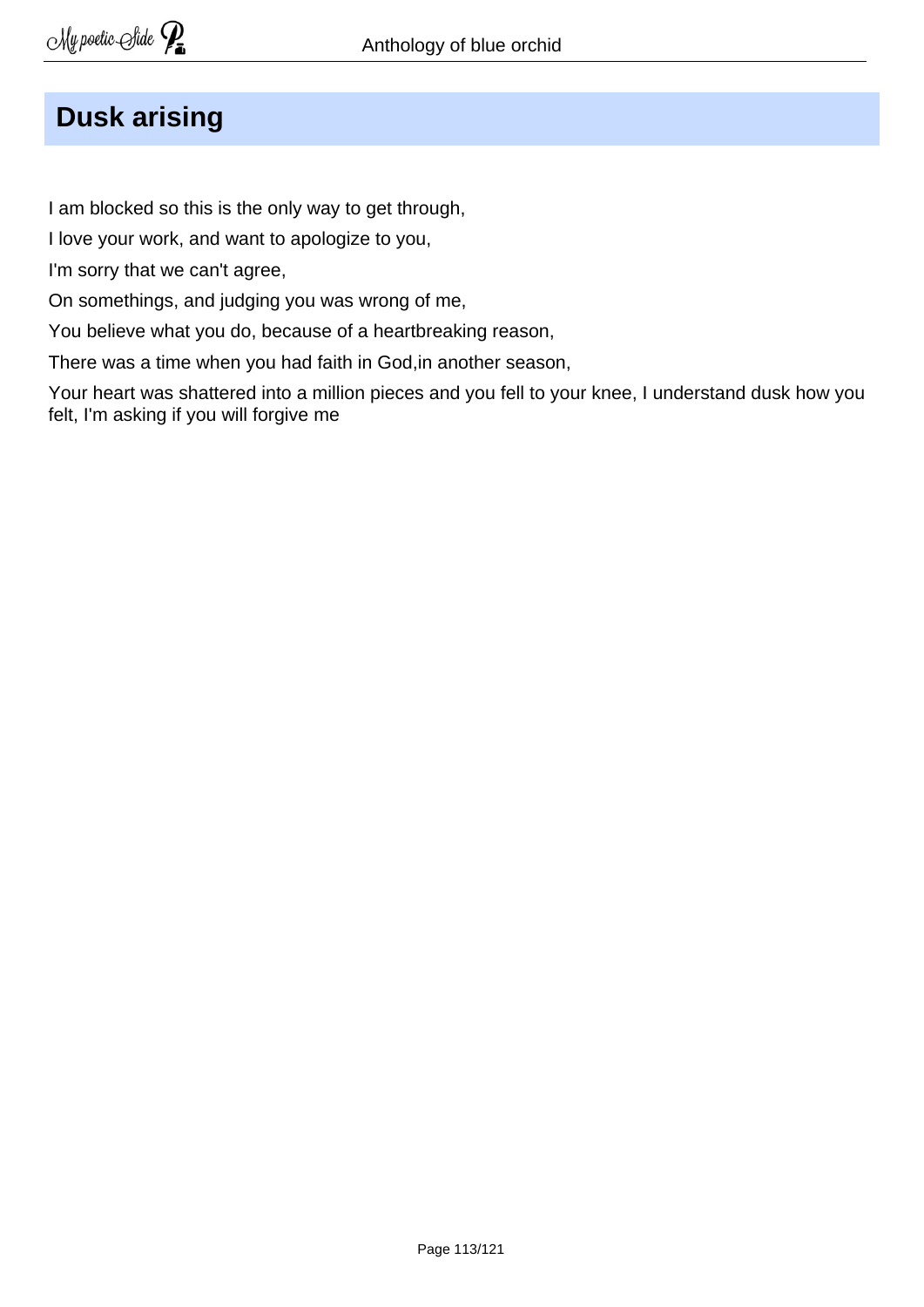## **Worry not**

Worry not my friend because God has got you, He has a plan for you, bigger than we can imagine, for you to do, You are literally a walking miracle, God has brought you back, You are loved my dear,there is nothing that you lack, You are beautiful inside and out, Believe that you will overcome this, believe without a doubt, Pray for healing and for the demons to go away, Believe that God will cast them out, and He can today, Give yourself to God, and trust Him completely, You will finally find peace and be able to live resolutely, I'm so thankful that you are back, blessing us all again, Trust me, my girl, with God,you will only win,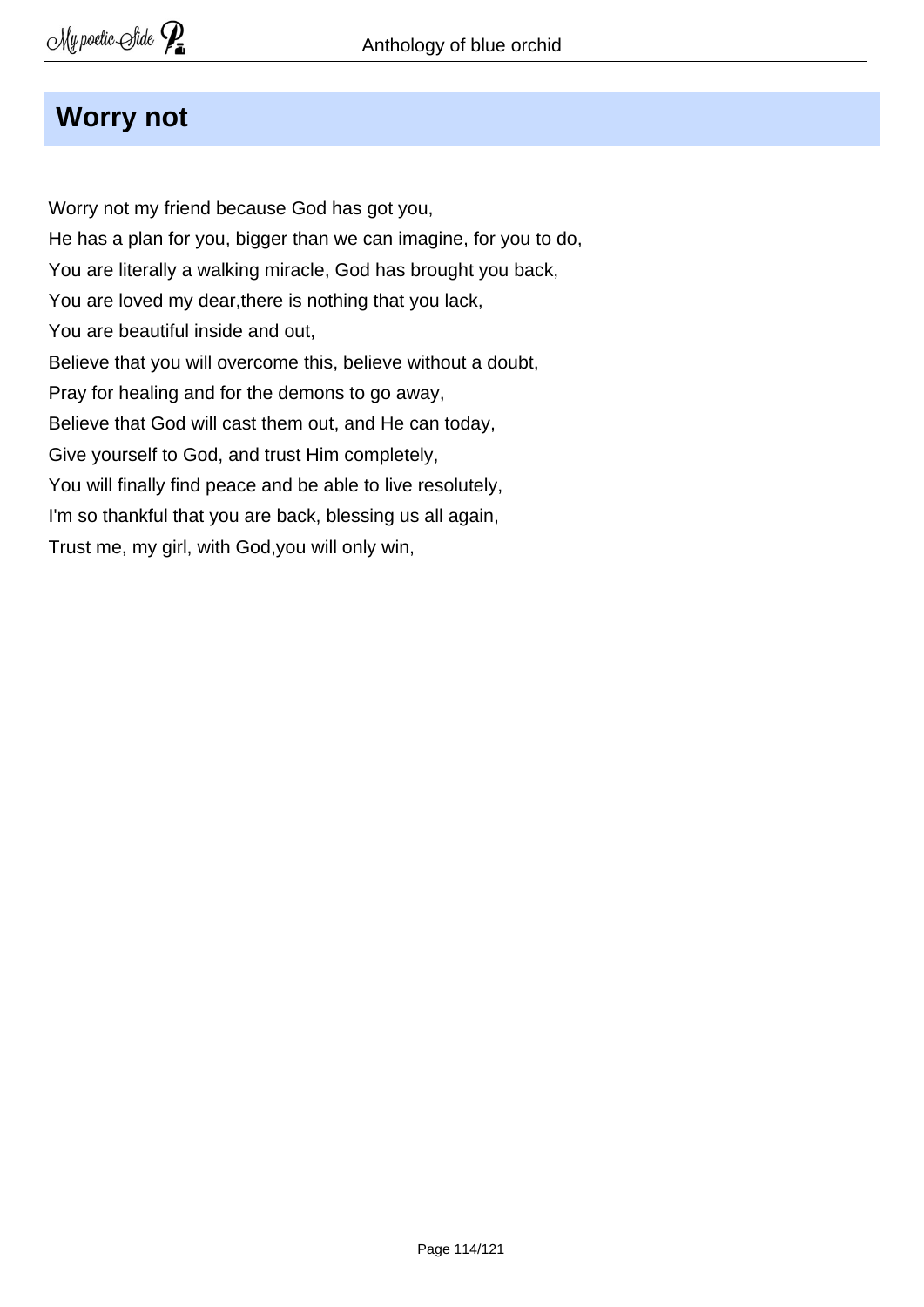### **The road less traveled**

It's difficult to stick to the road less traveled, It's going to be a bumpy ride,where the road is coming unraveled, Often times we are alone on this journey of hope, And we feel numb,as if pulled by a rope, The Heavenly Kingdom is the ultimate destination, But there are those who live with hesitation, The only way there is down the road less traveled, It's always smooth asphalt,we will hit parts that are graveled, The wide open freeway is what to beware, The fast track to hell,you really don't want to go there, I'm off, down the road less traveled, and I won't be utterly alone, For God is with me, wherever I roam, Maybe I'll see you there, I do pray, That I will be surrounded by you all, that end the perfect day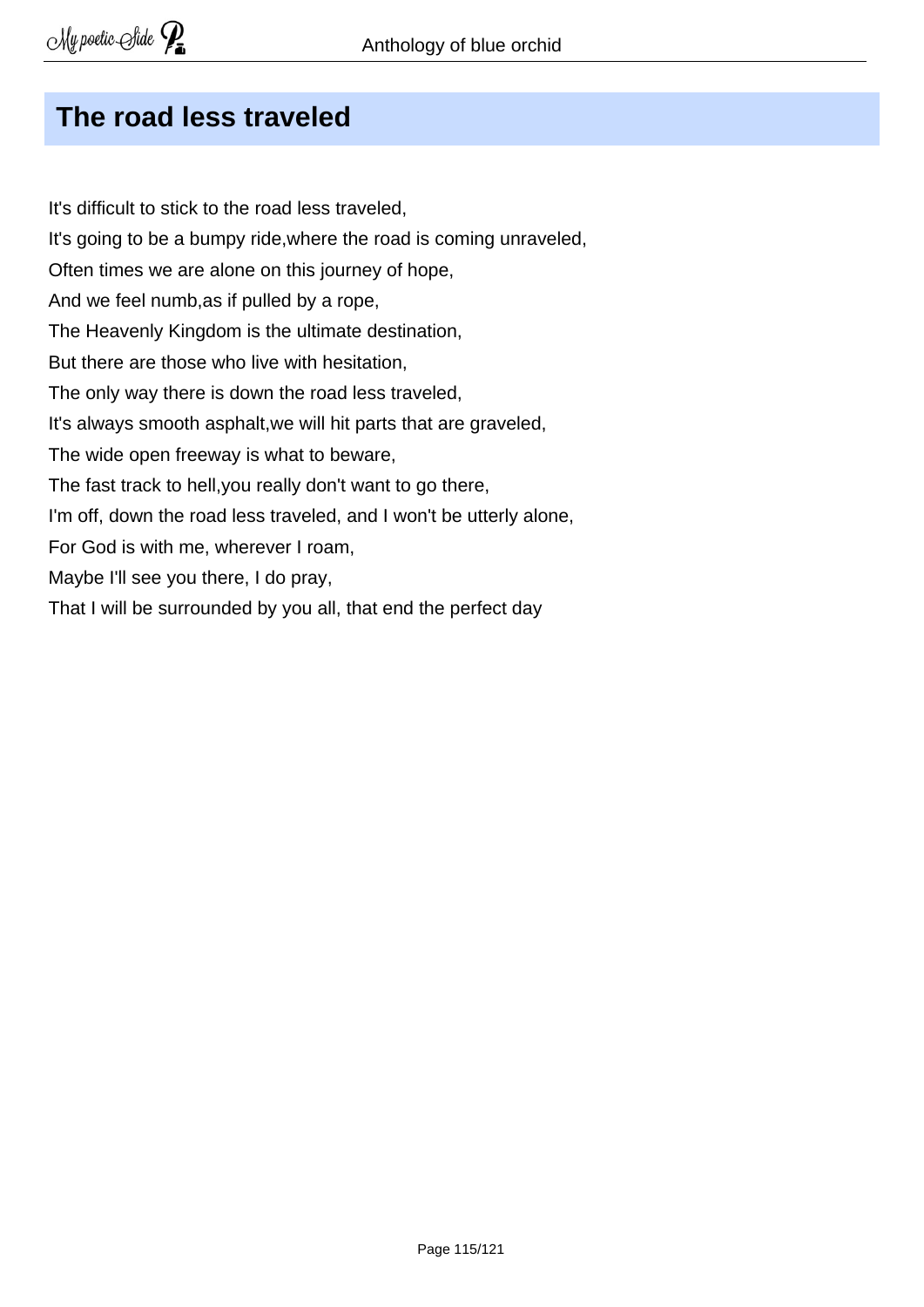#### **Sin**

when we live with sin in our hearts, we will only find trouble, And when we fall down, it's difficult to dig out of the rubble, We feel all alone, like we're trapped in a building that has collapsed, We lose track of ourselves, and don't realize how much time has lapsed, With sin in our hearts, we feel lonely and afraid, Wondering where we went wrong and what mistakes were made, We may never find out, just where we went wrong, I just pray that it's not to late, when we find where we belong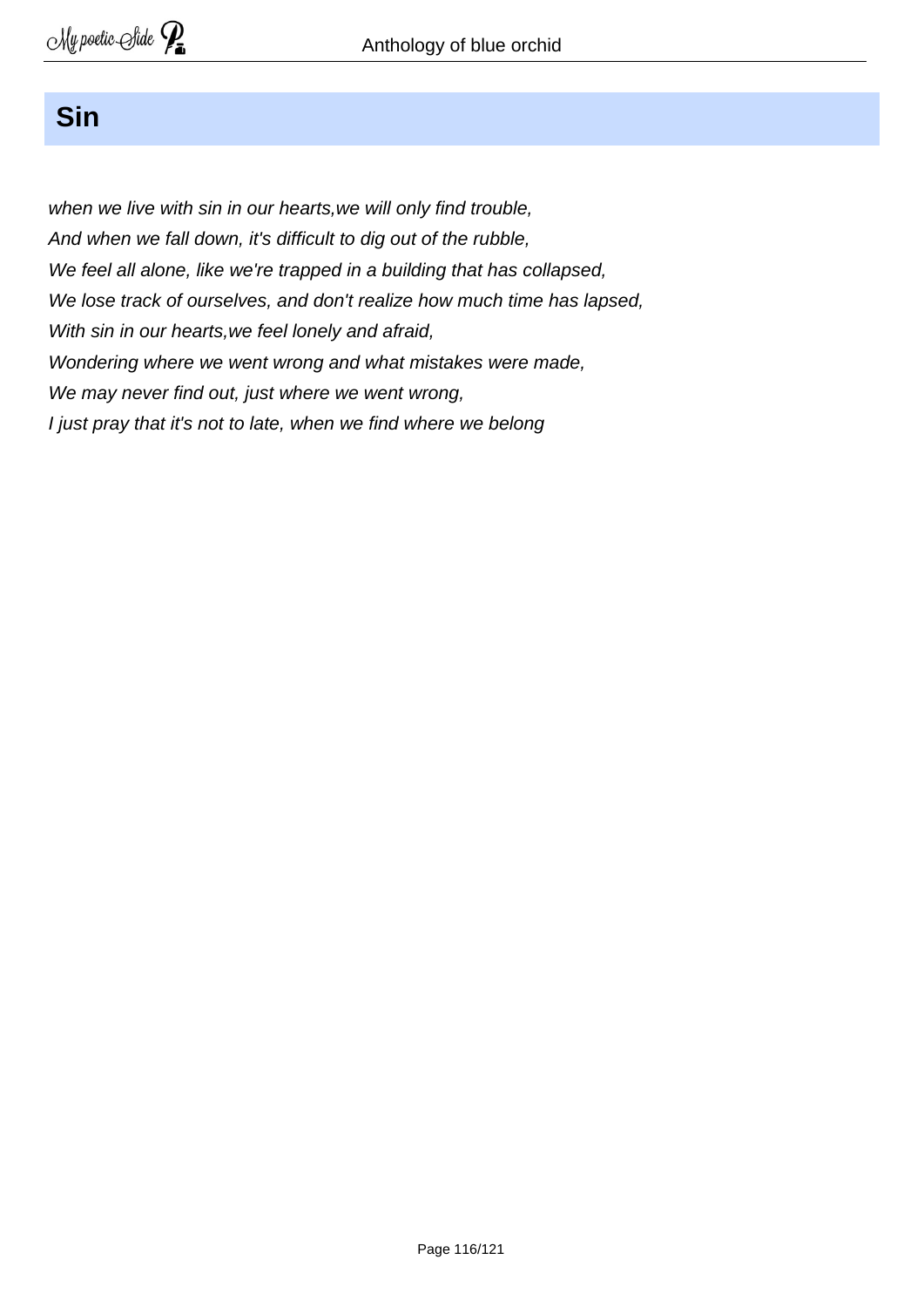### **The warmth of your touch**

The warmth of your touch, chills me to the bone, When I'm feeling down,you remind me that I'm not alone, The warmth of your touch, lives in my heart deep inside, Where your love for me, will forever reside, The warmth of your touch, is all I ever want to feel, It keeps me going, and is my Achilles heel, If anything was to happen,it would kill me inside, But your kisses reassure me that you're with me, with the ebbing of the tide, The warmth of your touch, constantly says I love you, I want you to know that I will forever love you too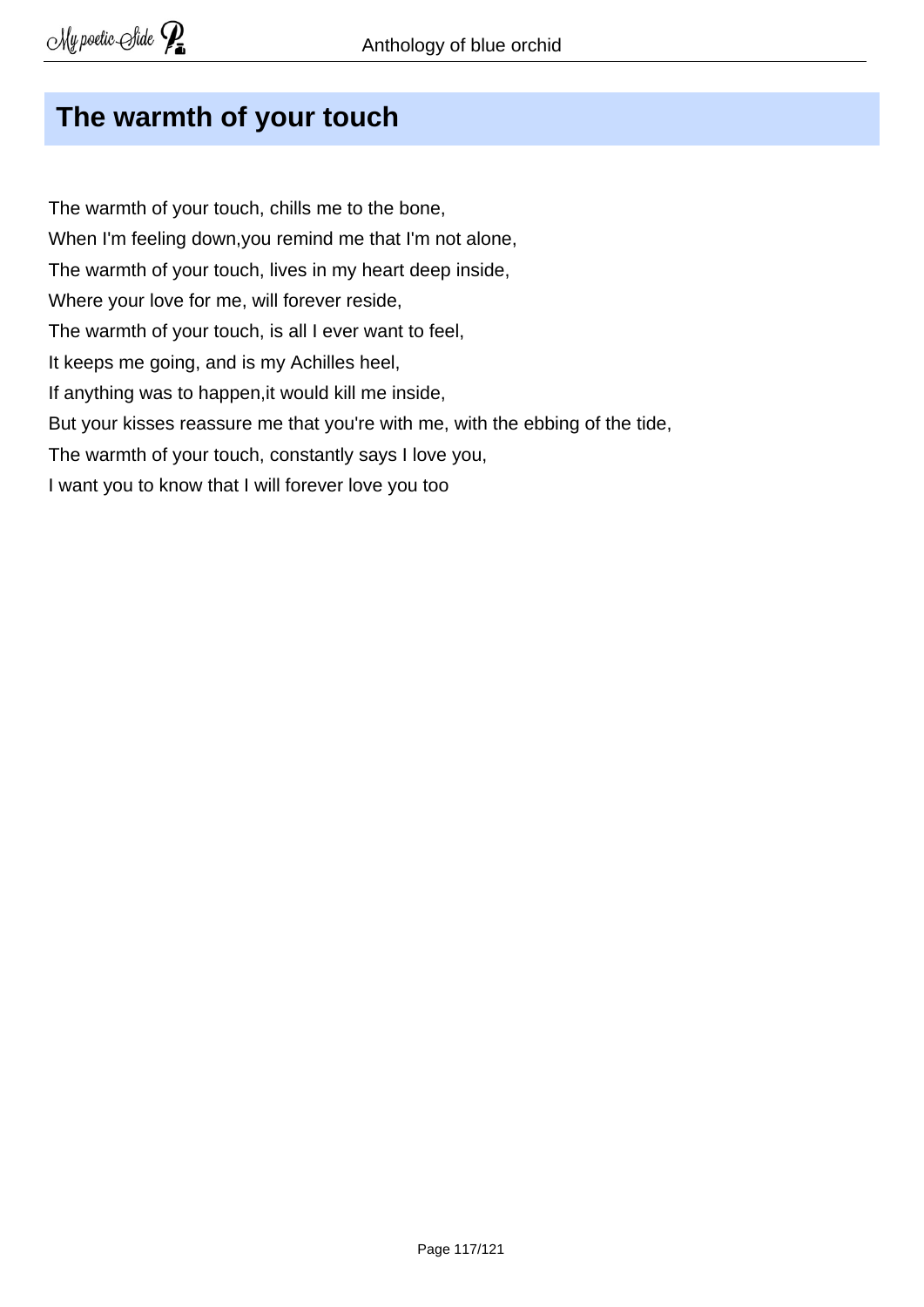## **Wrath of God**

Beware you sinful nations,of our mighty God's wrath, A sinful nature plus wickedness,you do the math, Beware you murderers and rapists, The Lord's wrath will pour over you like hot oil, for you're on Satan's list, Beware you kidnappers and thieves, Your cries for help will fall on dead ears and you will be overtaken by grieves, Beware you evil men, lightning will strike you down, And when you call for help,your words will only drown, We all deserve the wrath of the Lord, We are all sinners and should be judged by accord, But we were freed by the sacrifice of Jesus Christ, God's Son, But only if we believe that He is the one, The Messiah and Savior of our souls, Jesus Christs love is the only thing that makes us whole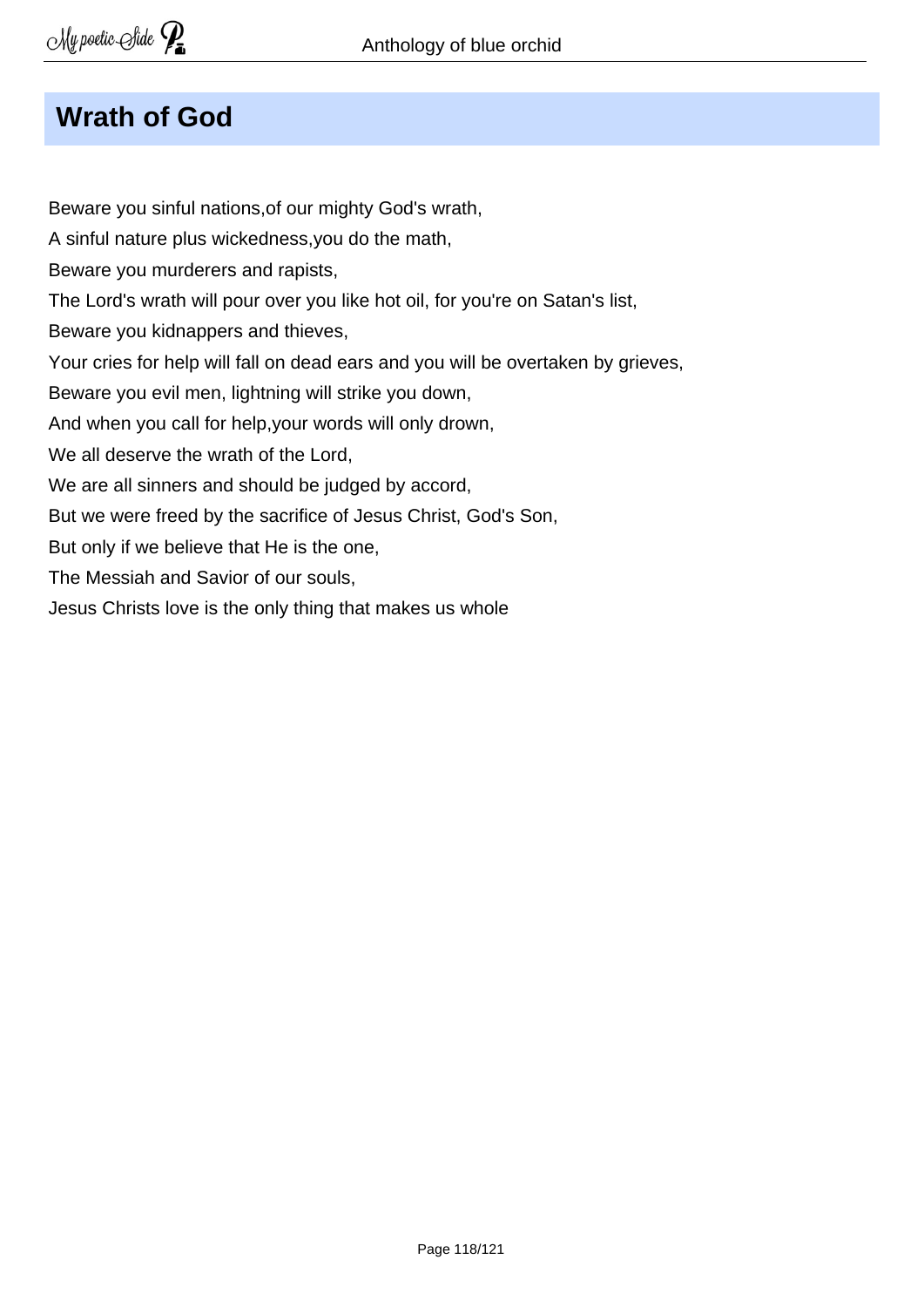## **Colonoscopy prep**

Colonoscopy prep is a miserable thing I think, It's some disgusting stuff that you have to drink, Not to mention starving because you can't eat anything, No matter what it is,you want it,but are denied everything, Just a few more hours and I'll be all cleaned out, Then I can finally eat after my procedure, I want to shout it out, I can't wait for tomorrow afternoon, I'll be FINALLY free, To eat what I what,ya-hoo,hee-hee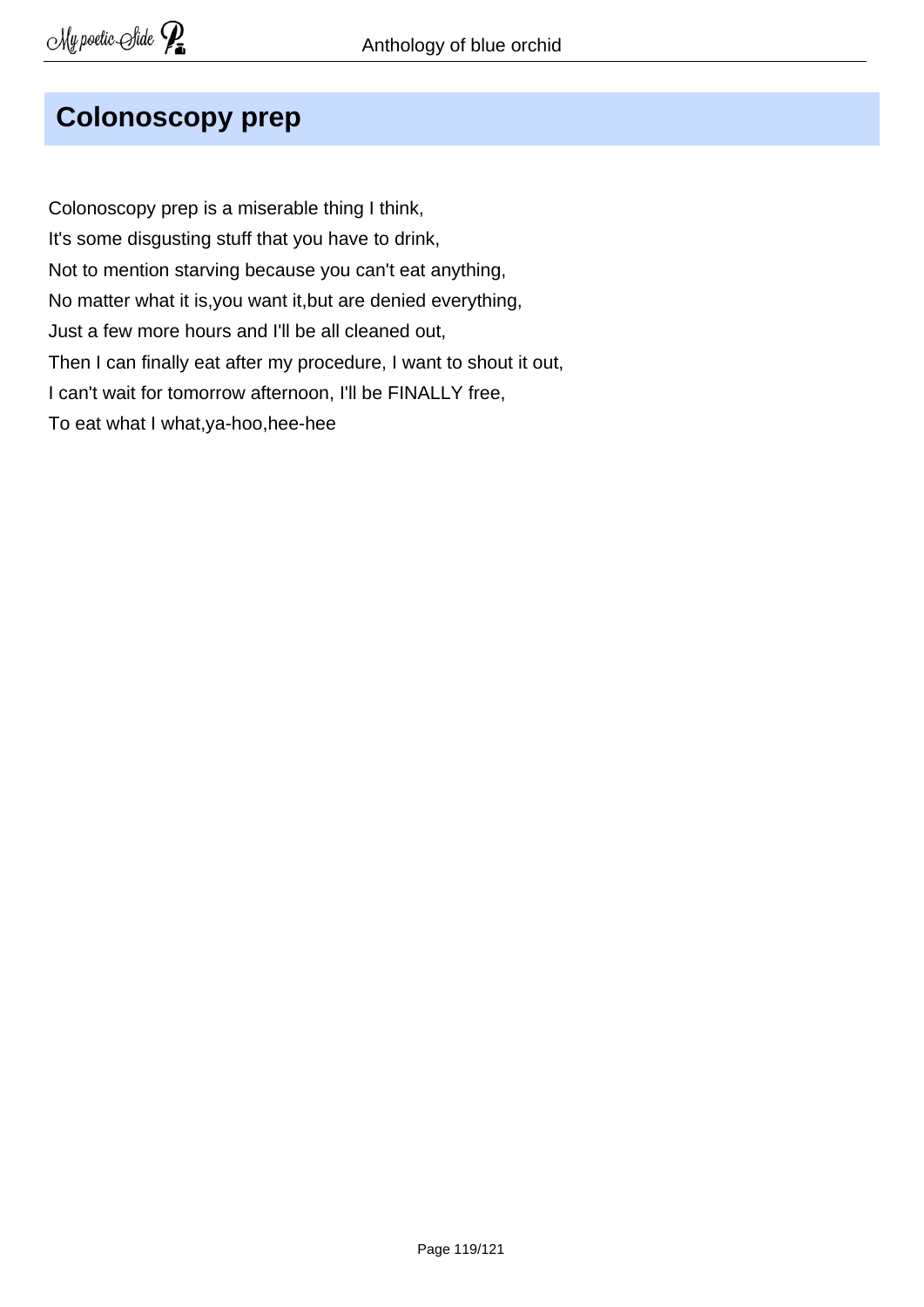### **It takes strength**

It takes strength to overcome the wicked men, The ones that hurt you again and again, The ones that force themselves on you for one thing, What does that achieve,but all the pain it will bring, You have to live with the consequences of their actions, They don't care about anything, only their buddies reactions, Anybody that takes advantage of another, isn't a man at all, Only a lowly person that will have to take a fall, They deserve to be behind bars, and not get out, Once a rapist always a rapist, is there recovery, I highly doubt, The strength that it takes to overcome something like this,can only come from up above, The strength that it takes it encompassed by God's love.